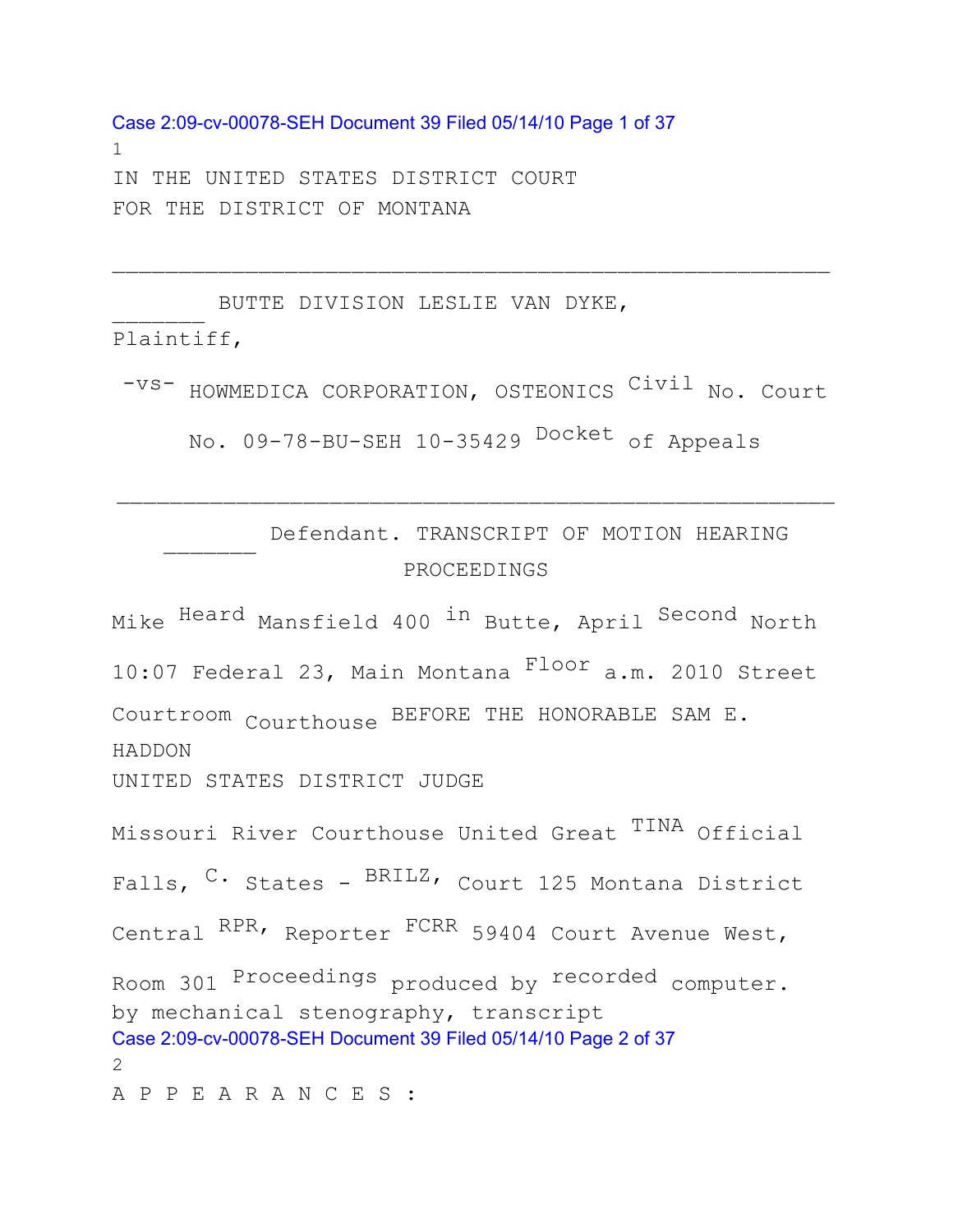PRESENT VAN DYKE:

ON BEHALF OF THE PLAINTIFF, LESLIE MR. Attorney ANGEL Bozeman, GEOFFREY West LAW at Babcock Montana FIRM Law C. ANGEL 59715 PRESENT OSTEONICS <sup>ON</sup> CORPORATION: BEHALF OF THE DEFENDANT, HOWMEDICA MS. Attorney CROWLEY P.O. Helena, MARCIA Box FLECK Montana at 797 DAVENPORT Law PLLP 59624-0797 and MS. Attorney GIBBONS One Newark,  $^{\text{KIM}}$  Gateway  $^{\text{M}}\cdot$  PC New

at CATULLO Law Center Jersey 07102

|                | $\mathbf 1$    |
|----------------|----------------|
| $\sqrt{2}$     | $\mathbbm{1}$  |
| $\mathfrak{Z}$ | $\mathbbm{1}$  |
| $\overline{4}$ | $\mathbf{2}$   |
| 5              | $\mathbbm{1}$  |
| $\sqrt{6}$     | 3              |
| $\overline{7}$ | $\mathbbm{1}$  |
| 8              | $\overline{4}$ |
| 9              | $\mathbbm{1}$  |
| $\mathbbm{1}$  |                |
| $\mathbf 0$    | 5              |
|                | $\mathbbm{1}$  |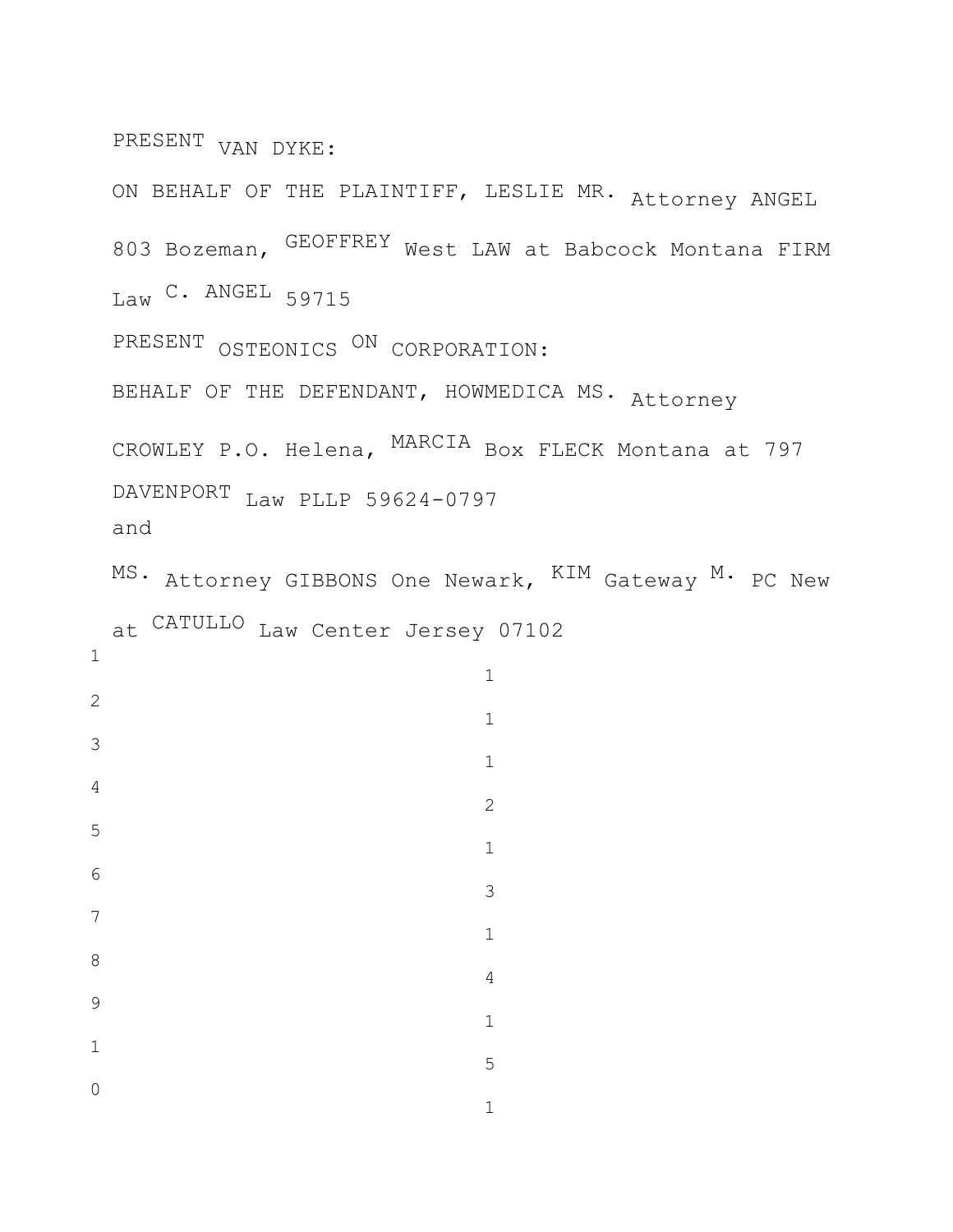6 1 7 1 8 1 9 2 0 2 1 2 2 2 3 2 4 2 5 edings Be seated, please, ll call this matter, The court has set this 78-BU-SEH, Van Dyke versus r a motion el, we're getting ke a call during the are now ready to in this matter by Mr. ted by Ms. Davenport. ndant's motion. The n. I'm prepared to hear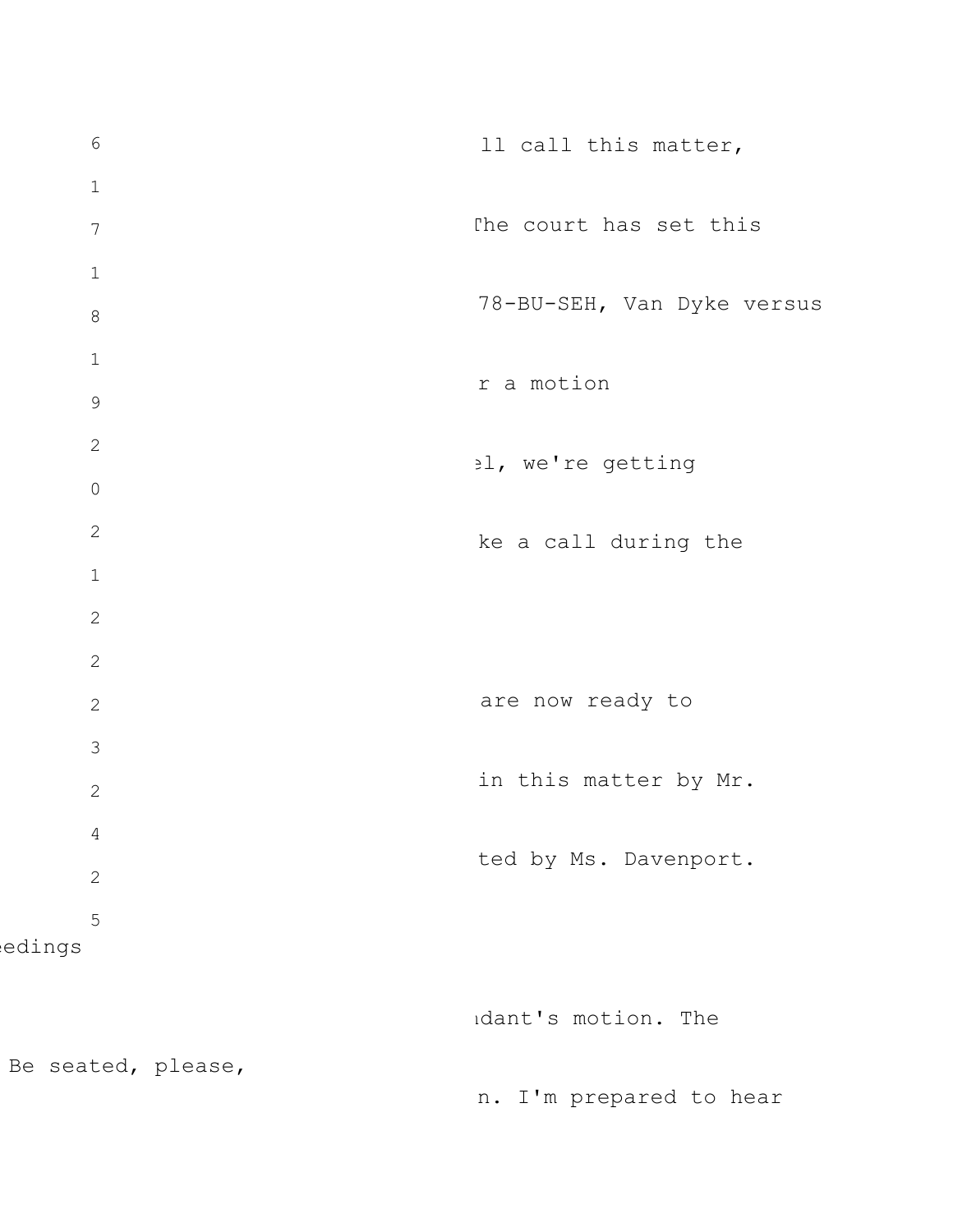|                               | 6                                                              |
|-------------------------------|----------------------------------------------------------------|
| ou have the                   | $7\phantom{.0}$                                                |
|                               | 8                                                              |
| ORT: Thank you, Your          | $\mathsf 9$                                                    |
| troduce Kim Catullo, who flew | $\mathbf 1$                                                    |
|                               | $\mathsf{O}$                                                   |
| w firm of Gibbons, PC. And    | $\mathbf 1$                                                    |
|                               | $\mathbf 1$                                                    |
| around the country. And she's | $\mathbf 1$                                                    |
|                               | $\mathbf{2}$                                                   |
| to you, as well. So I'll turn | $\mathbf 1$                                                    |
|                               | 3                                                              |
|                               | $\mathbf 1$                                                    |
|                               | $\overline{4}$                                                 |
| ): Good morning, Your         | $\mathbf 1$                                                    |
| Well, glad that you're        | 5                                                              |
|                               | $1\,$                                                          |
| 3                             | Case 2:09-cv-00078-SEH Document 29 Filed 05/14/10 Page 3 of 37 |
| $\mathbf 1$                   | $1\,$                                                          |
| $\sqrt{2}$                    | 7                                                              |
| $\mathcal{S}$                 | 1                                                              |
| $\sqrt{4}$                    | $\,8\,$                                                        |
| 5                             | $\mathbf 1$                                                    |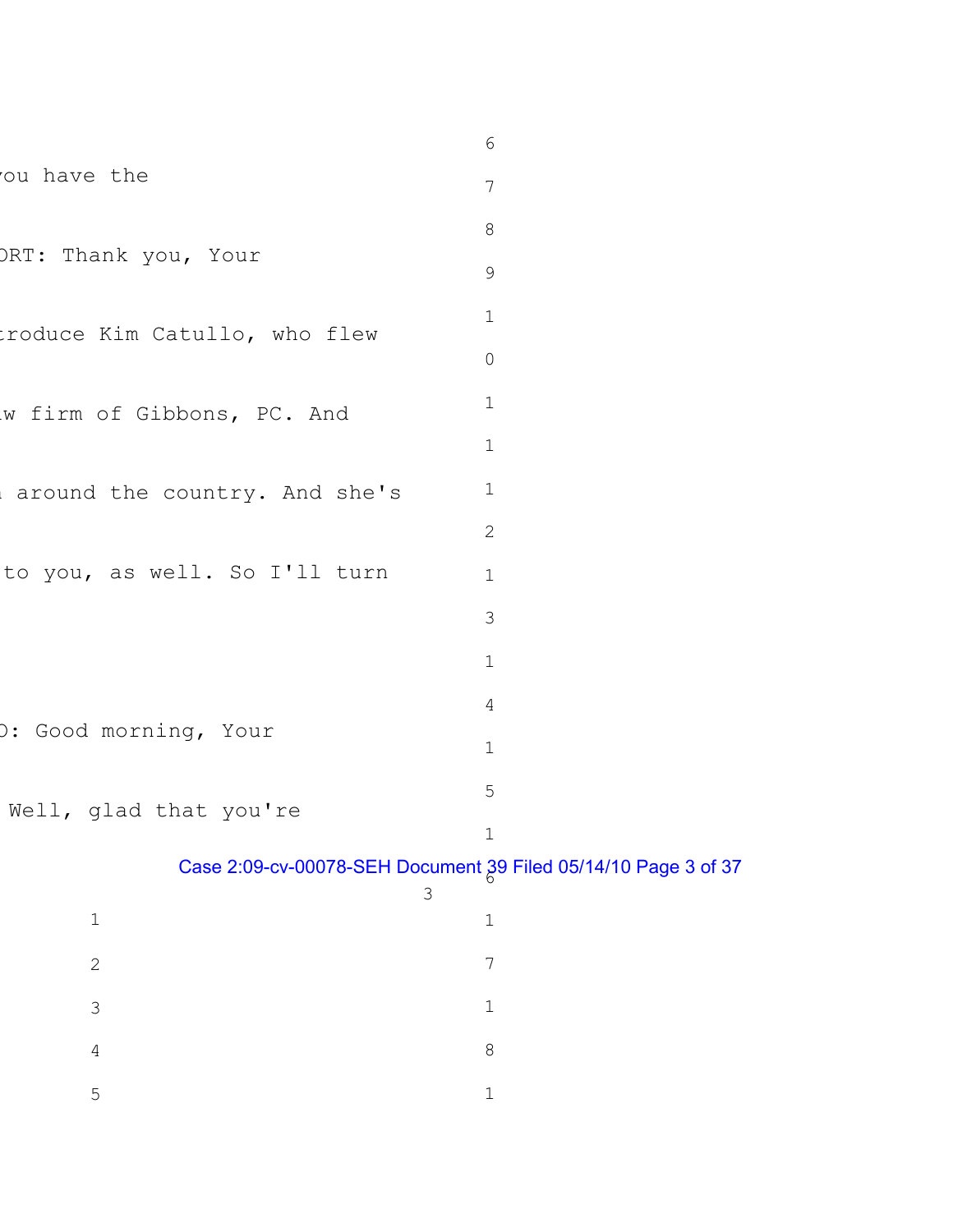9 2 0 2 1 2 2 2 3 2 4 2 5 O: Thank you, Your is is a  $12(b)$  (6) motion ich is a PMA Class III the outset that there is no Trident System is in fact a PMA number of courts where ve been also a majority ded. And in fact, that is rd, then, to the ith a  $12(b)$  (6) motion. corners of the at this complaint it's very clear that it f this PMA Class III l and MDA preemptions bit, if I may, about PMA

d,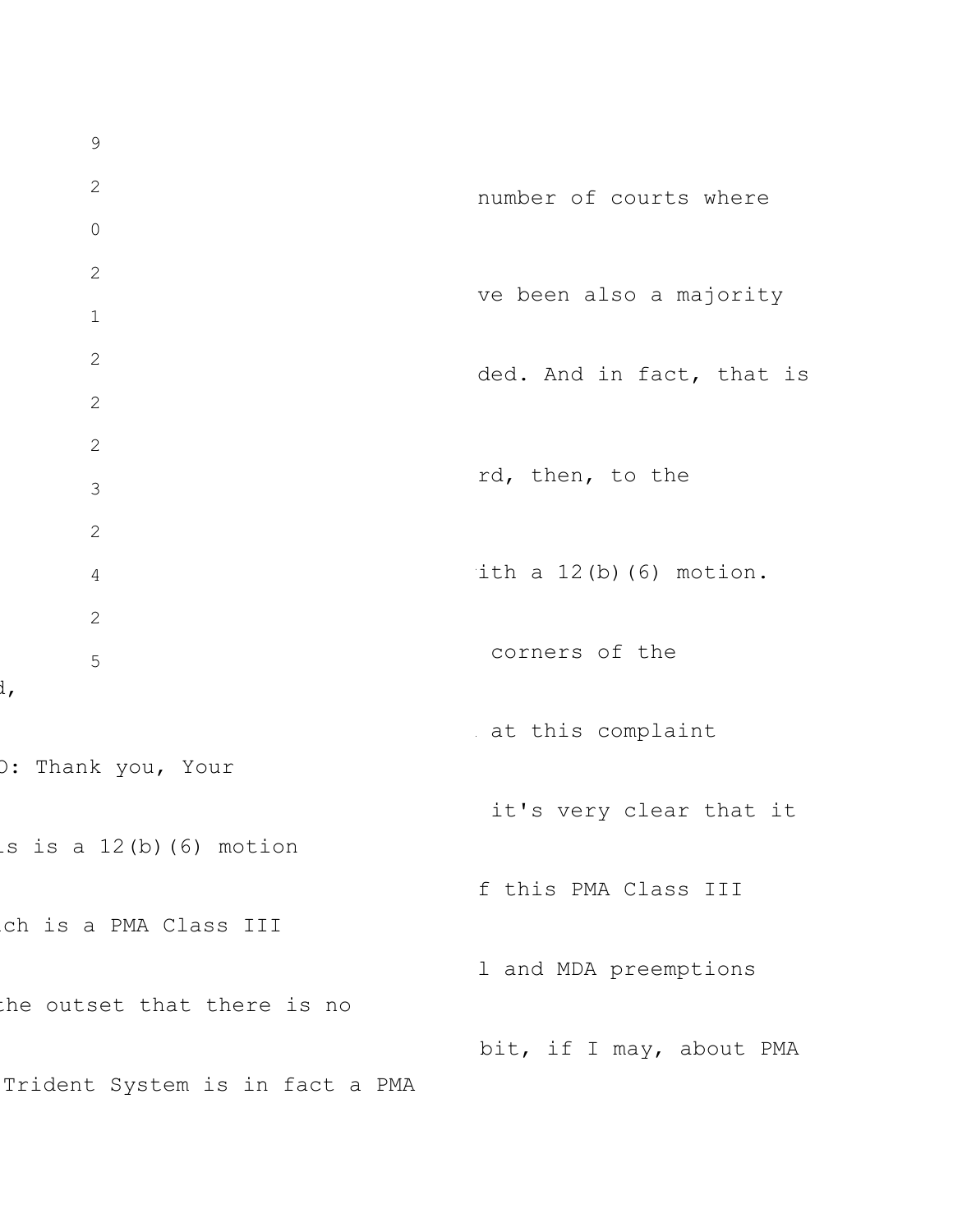| levices are PMA devices. I've   | 1            |
|---------------------------------|--------------|
|                                 | $\mathbf 1$  |
| any years, and I can tell you   | $\mathbf{1}$ |
|                                 | 2            |
| ve had. And I think the Supreme | $\mathbf{1}$ |
|                                 | 3            |
| ending many pages talking about | $\mathbf 1$  |
| t something that you see all    | 4            |
|                                 | $\mathbf{1}$ |
| ley said, and it's accurate,    | 5            |

## Case 2:09-cv-00078-SEH Document 39 Filed 05/14/10 Page 4 of 37

|                | $\sqrt{4}$ | $\sqrt{6}$     |
|----------------|------------|----------------|
| $\mathbbm{1}$  |            | $\mathbf 1$    |
| $\sqrt{2}$     |            | $\overline{7}$ |
| $\mathfrak{S}$ |            | $\mathbf 1$    |
| $\overline{4}$ |            | 8              |
| $\overline{5}$ |            | $\mathbf{1}$   |
| $\sqrt{6}$     |            | 9              |
| $\overline{7}$ |            | $\mathbf{2}$   |
| 8              |            | $\overline{O}$ |
| $\mathsf 9$    |            | $\mathbf{2}$   |
| $\mathbbm{1}$  |            | $\mathbf 1$    |
| $\mathbf 0$    |            | $\mathbf{2}$   |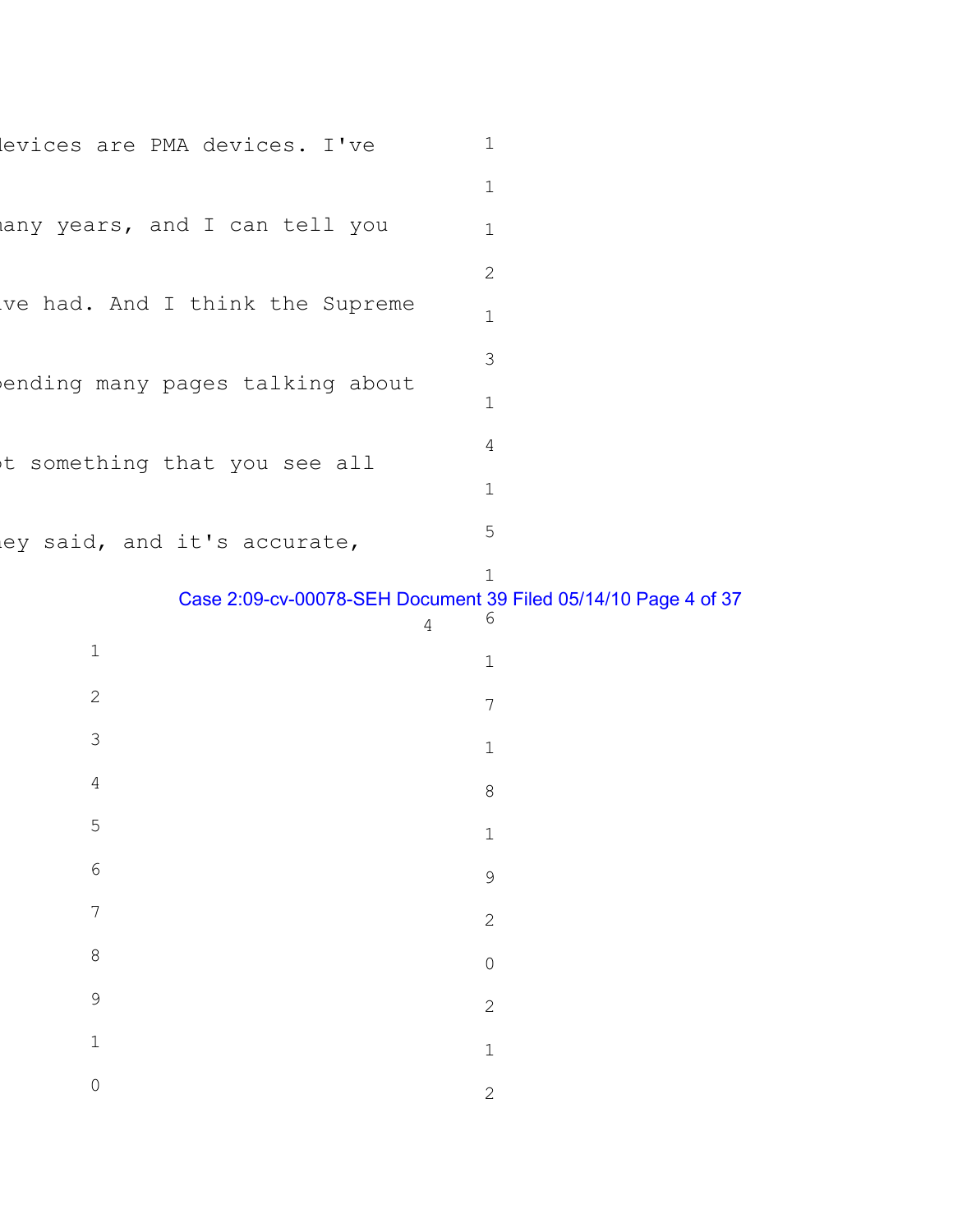2 2 3 2 4 2 5 lass III devices that come out through an extremely cess, which just does not ass III - and I don't want to spend too bviously, we've put Well, it is not a disputed so-called Class III O: It's not, Your the PMA approval is you're absolutely correct evice is not in dispute. device? And I think that that long and n they must make for fe and effective product. t there are no risks ctually going through evice, like most of these And it's up to the FDA or not it's -- when you fficacy analysis comes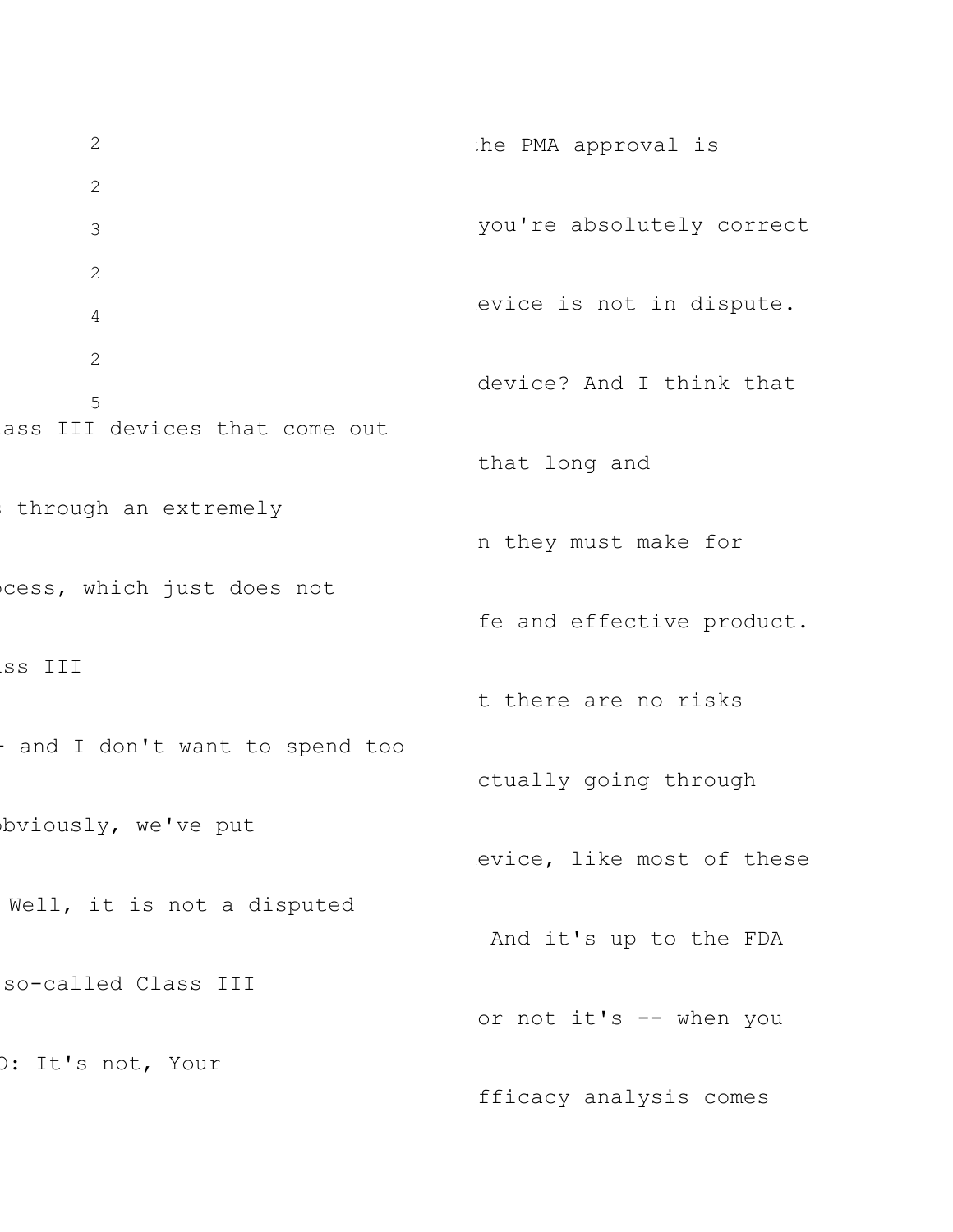|                                 | $\mathfrak{Z}$                                                                   |  |
|---------------------------------|----------------------------------------------------------------------------------|--|
| t should move                   | $1\,$                                                                            |  |
|                                 | $\overline{4}$                                                                   |  |
| about PMA is that the FDA<br>t. | $1\,$                                                                            |  |
|                                 | $\mathsf S$                                                                      |  |
| ce after it is put on the       | $1\,$                                                                            |  |
|                                 | Case 2:09-cv-00078-SEH Document 39 Filed 05/14/10 Page 5 of 37<br>$\overline{5}$ |  |
| $\mathbbm{1}$                   | $1\,$                                                                            |  |
| $\sqrt{2}$                      | $\sqrt{ }$                                                                       |  |
| $\mathfrak{Z}$                  | $1\,$                                                                            |  |
| $\overline{4}$                  | $\,8\,$                                                                          |  |
| $\mathsf S$                     | $1\,$                                                                            |  |
| $\sqrt{6}$                      | $\mathsf 9$                                                                      |  |
| $\boldsymbol{7}$                | $\sqrt{2}$                                                                       |  |
| $\,8\,$                         | $\mathsf{O}$                                                                     |  |
| $\mathsf 9$                     | $\sqrt{2}$                                                                       |  |
| $\mathbf{1}$                    | $\mathbf 1$                                                                      |  |
| $\circ$                         | $\overline{c}$                                                                   |  |
| $\mathbf{1}$                    | $\overline{c}$                                                                   |  |
| $\mathbf{1}$                    | $\overline{c}$                                                                   |  |
| $\mathbbm{1}$                   | $\mathfrak{Z}$                                                                   |  |
| $\overline{c}$                  | $\overline{c}$                                                                   |  |
| $\mathbbm{1}$                   | $\overline{4}$                                                                   |  |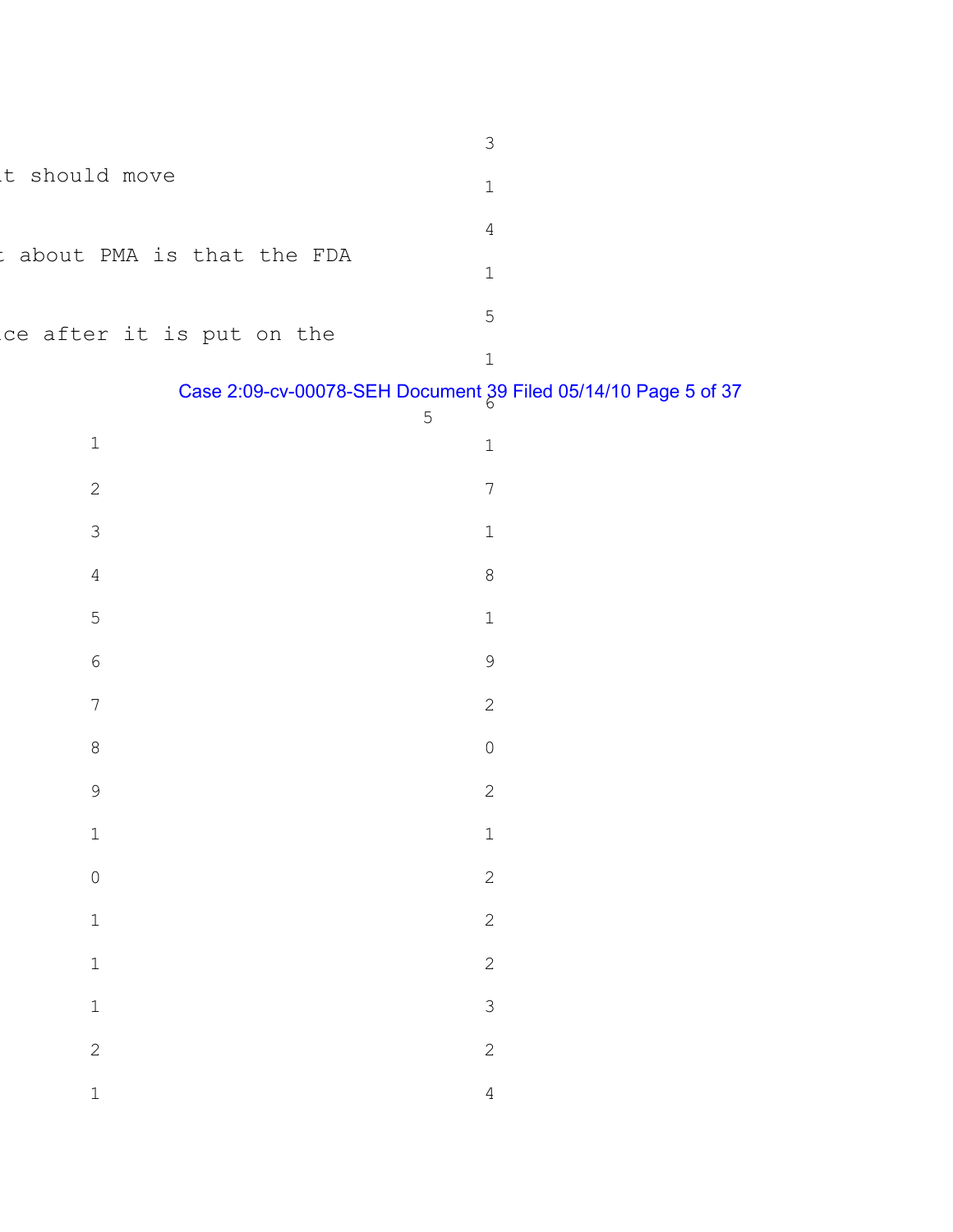2 5 ge the device without going lation of continuous reporting hat DA is vigilant about and my I another significant point is oted in Riegel, the FDA must vice becomes unsafe or e -- since 2003, they have is still a PMA-approved riefly about the significance of agreement. I'll say a could be clearer that there is that challenge the safety . The court went out of oning  $\iota$  to this product, it's 10 cases now. thority to Your Honor untry, where  $12(b)(6)$ press preemption inute about implied e court, that the court in s a very early decision in has been roundly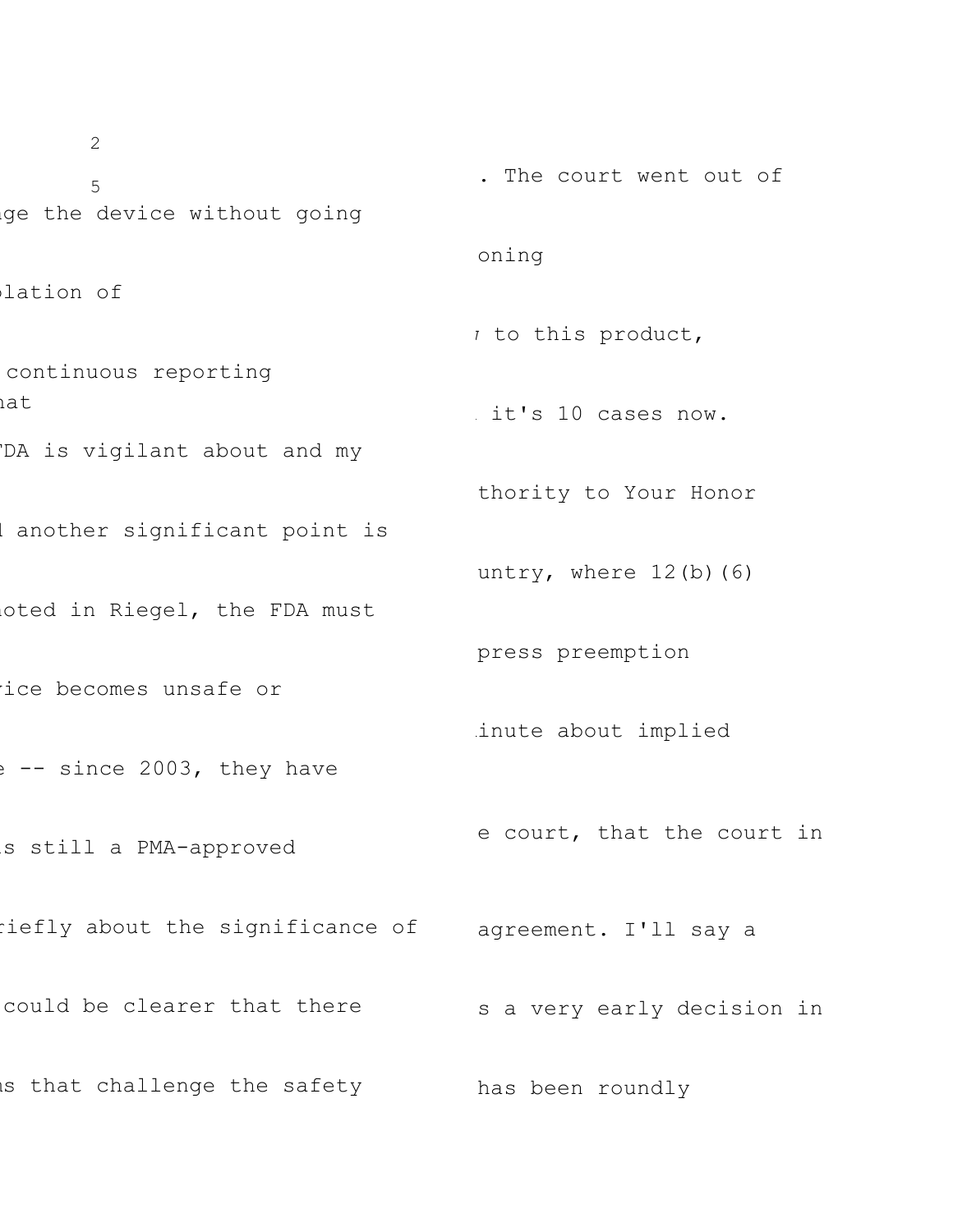| Case 2:09-cv-00078-SEH Document 39 Filed 05/14/10 Page 6 of 37 |
|----------------------------------------------------------------|
|                                                                |

|                  | $\sqrt{6}$ | $\sqrt{6}$                 |
|------------------|------------|----------------------------|
| $\mathbf 1$      |            | $\mathbf 1$                |
| $\sqrt{2}$       |            |                            |
| $\mathfrak{Z}$   |            | $\boldsymbol{7}$           |
| $\sqrt{4}$       |            | $\ensuremath{\mathbbm{1}}$ |
| $\overline{5}$   |            | $\,8\,$                    |
| $\sqrt{6}$       |            | $\ensuremath{\mathbbm{1}}$ |
| $\boldsymbol{7}$ |            | $\mathsf 9$                |
| $\,8\,$          |            | $\overline{c}$             |
| 9                |            | $\mathsf{O}$               |
| $\mathbbm{1}$    |            | $\sqrt{2}$                 |
|                  |            | $\mathbbm{1}$              |
| $\mathbf 0$      |            | $\sqrt{2}$                 |
| $\mathbbm{1}$    |            | $\sqrt{2}$                 |
| $\mathbbm{1}$    |            | $\sqrt{2}$                 |
| $\mathbbm{1}$    |            | $\mathfrak{Z}$             |
| $\sqrt{2}$       |            | $\sqrt{2}$                 |
| $\mathbbm{1}$    |            | $\overline{4}$             |
| $\mathsf 3$      |            | $\mathbf{2}$               |
| $\mathbf 1$      |            | 5                          |
| $\sqrt{4}$       |            | top of my head, I can      |
| $\mathbf 1$      |            |                            |
| 5                |            | cally say that Hofts is    |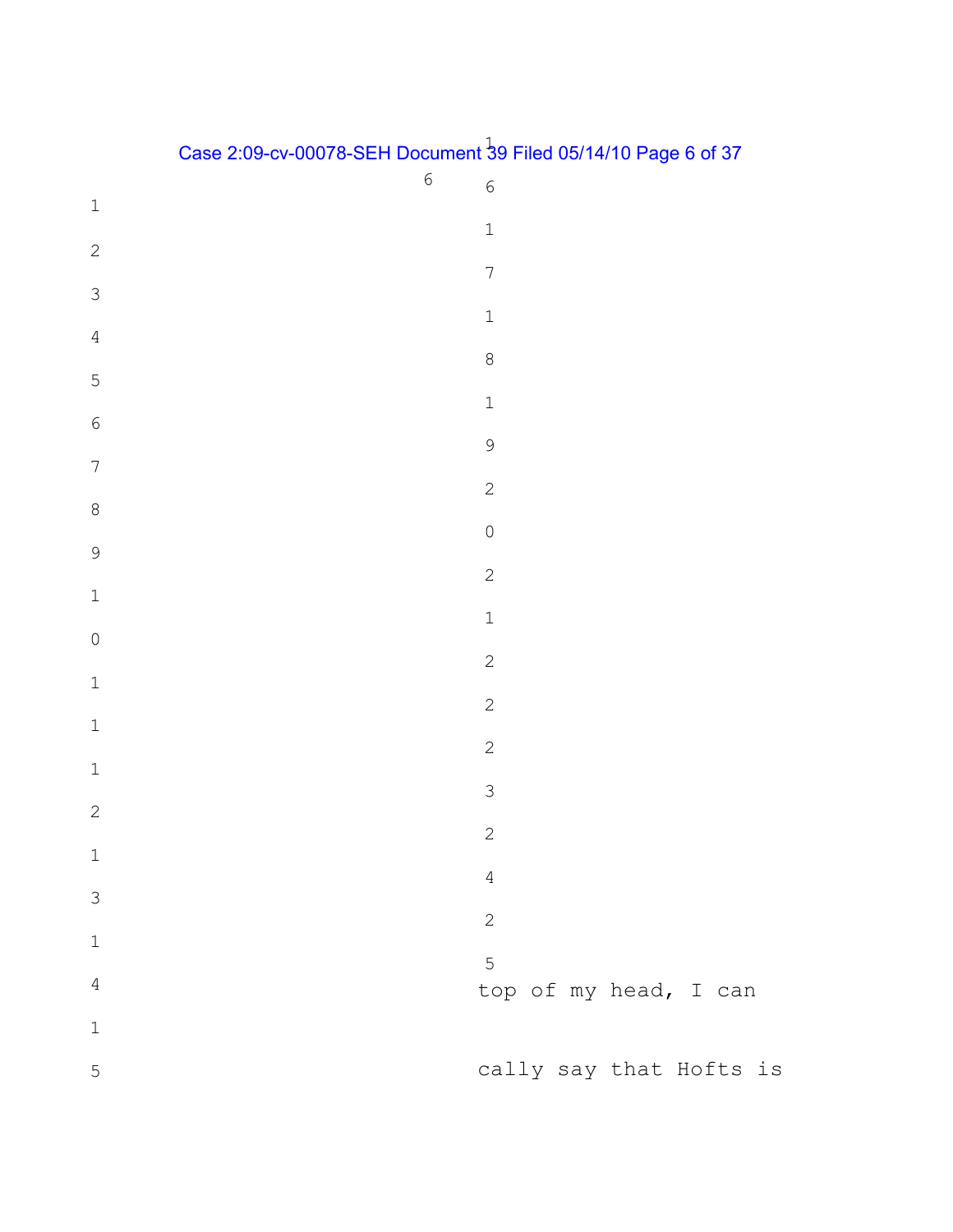```
again, I have to say that
just non-existent. And I
riticized about. So, while I
e Hofts court opinion is
urt to follow the majority of
f the court would like me to
iff's claims. I can do that if
give you an
You have the floor, counsel.
practice of this court to direct
urt may have
O: I understand, Your
                                     the allegations
                                      you read through it,
                                      claims, to the extent
                                      y focused on the safety
                                      ice, which is
                                      be
                                     ressly preempted. And
                                      r one, is the product
                                       is a general
                                      rrent good manufacturing
                                             Case 2:09-cv-00078-SEH Document 39 Filed 
                                                                 7
                                      1
                                      2
                                      3
```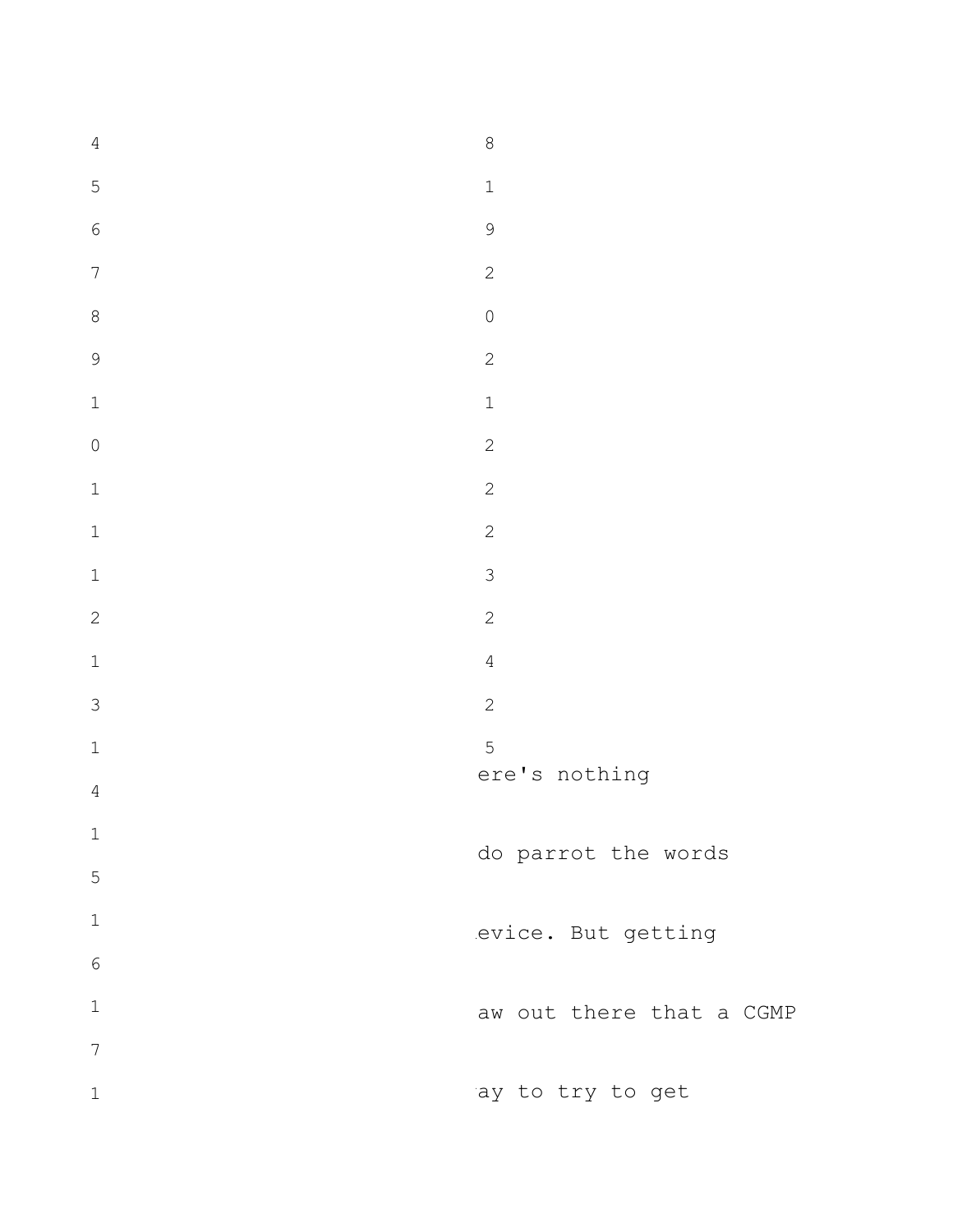t one of the federal t around express preemption, ly general, non-specific ill be differences between s are for this PMA mit that that count fails rrantees count, and es both express and t is -- I'm sorry, dly based upon the t you cannot have a label that went through

abel. So at that point,

| count, very simply, there's |              |                                          |
|-----------------------------|--------------|------------------------------------------|
|                             |              | Case 2:09-cv-00078-SEH Document 39 Filed |
|                             |              | 8                                        |
| But negligence itself was   | $\mathbf 1$  |                                          |
|                             | $\mathbf{2}$ |                                          |
| ourt, the Supreme Court in  | 3            |                                          |
|                             | 4            |                                          |
| f claim was rejected as     | 5            |                                          |
|                             | 6            |                                          |
|                             | 7            |                                          |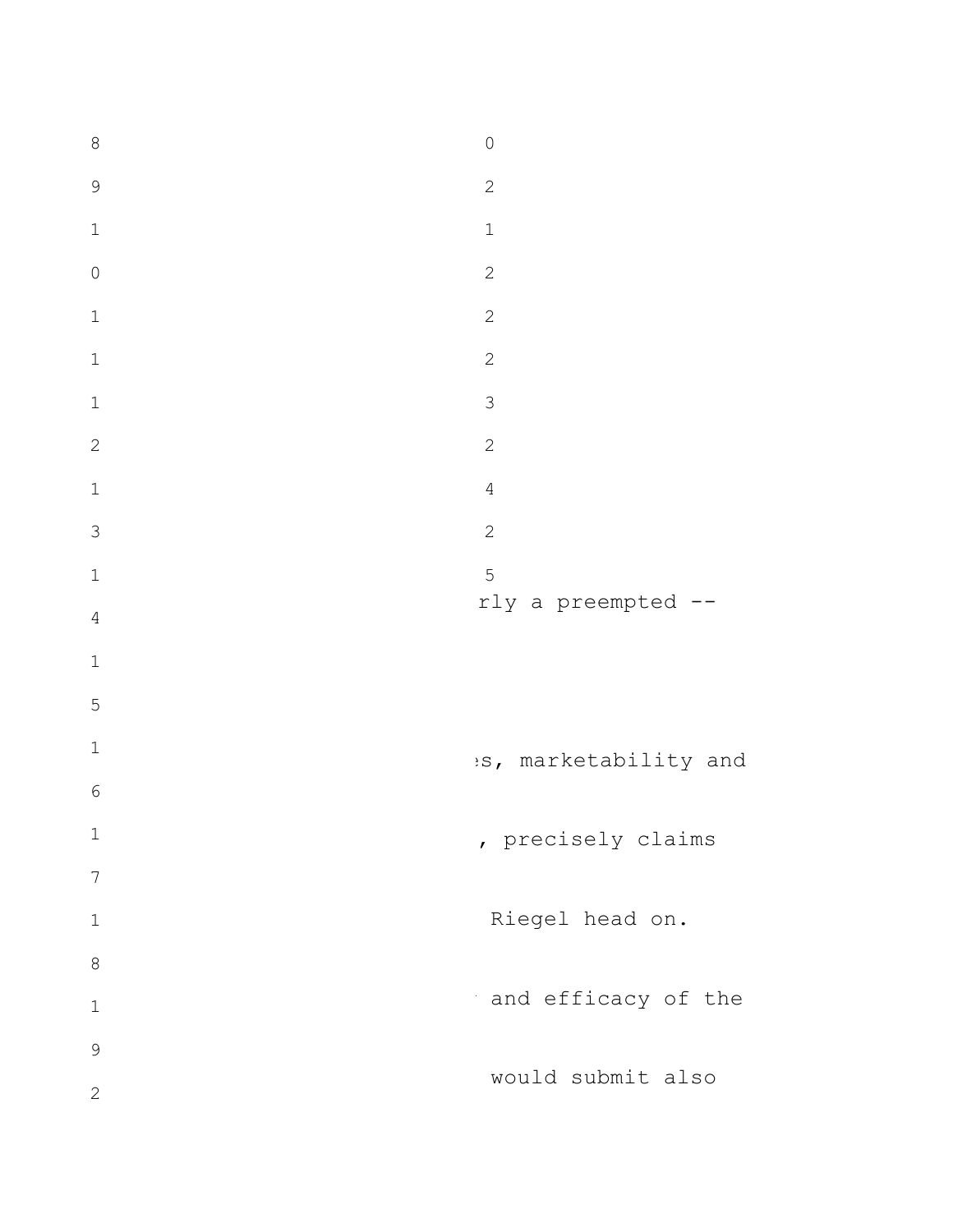| allegations when you look at There are things        |                                          |
|------------------------------------------------------|------------------------------------------|
| the Consumer Protection Act,                         | 1, failure to report all                 |
| acknowledges that that is bunder the FDCA. And if    |                                          |
| in fact, challenges it as I, of course, would        |                                          |
| precisely what the Riegel court h that, but if there |                                          |
|                                                      | Case 2:09-cv-00078-SEH Document 39 Filed |
|                                                      | 9<br>$\mathbf 1$                         |
| be expressly preempted,                              | 2                                        |
|                                                      | 3                                        |
| nisrepresentation.                                   | 4                                        |
|                                                      | 5                                        |
| made that that is also a                             | 6                                        |
|                                                      |                                          |
| say about just the overall                           | 8                                        |
|                                                      | 9                                        |
| through the initial allegations,                     | 1                                        |
|                                                      | $\mathsf{O}$                             |
| about, actually, is a                                | 1                                        |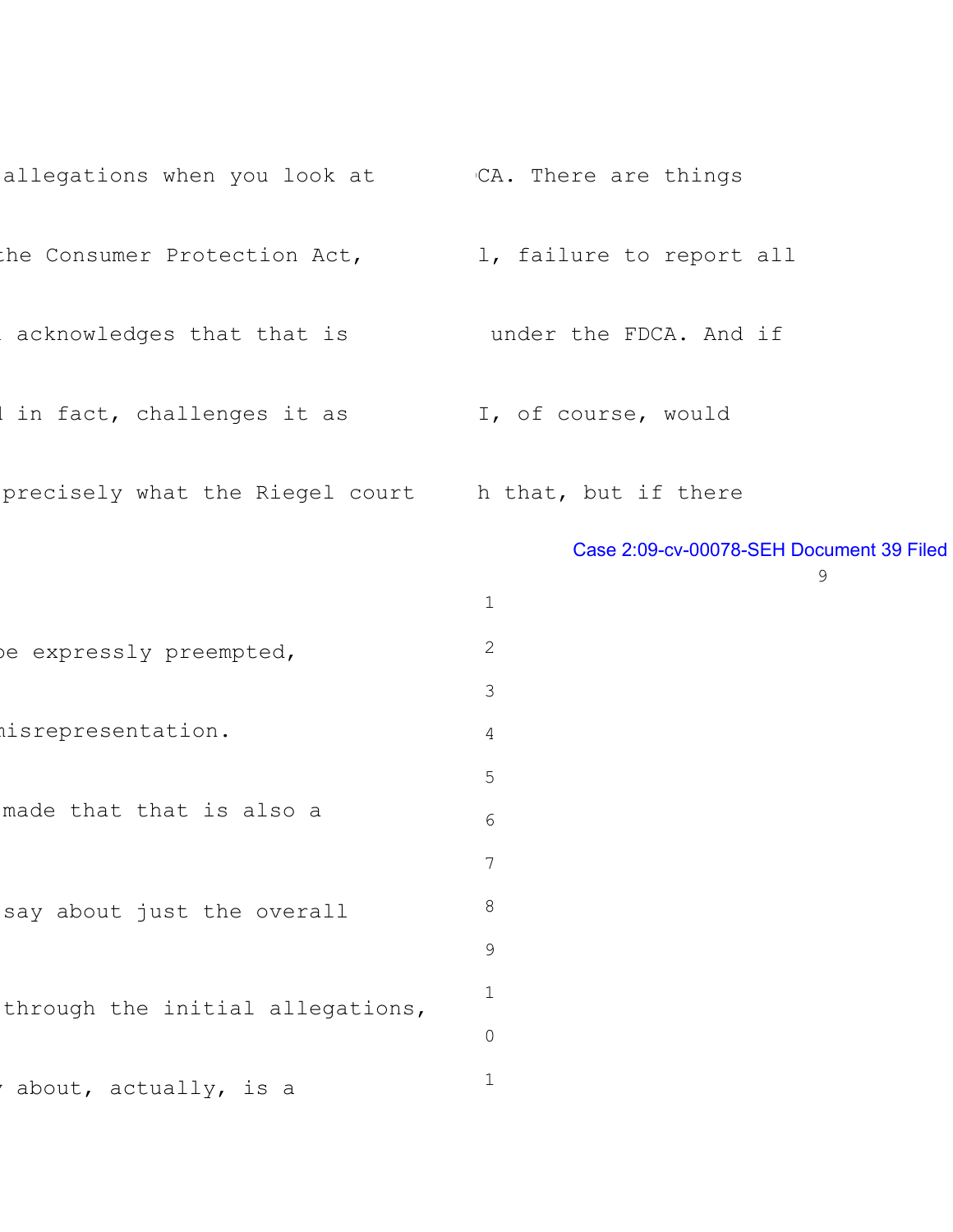e FDA has to take up. mption under Buckman kicks gant to pursue. It's ould say that on top of arguments, we also implied preemption that recall issue, I mean, of the complaint; but I ctually, that the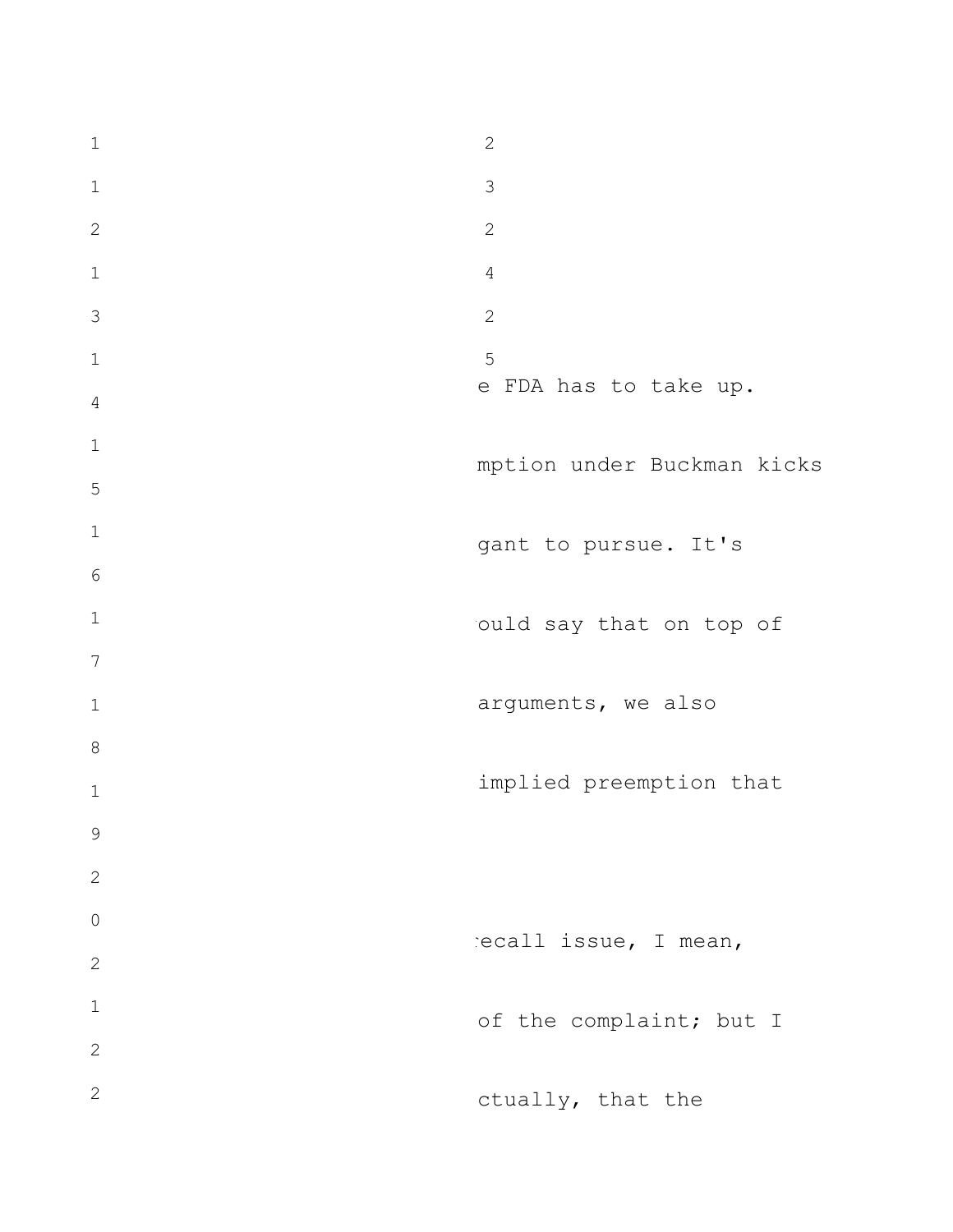```
led. But I would submit that
edtronic decision that head-on
s with a PMA product. In
as recalled, and the court
does not affect the PMA
look at is whether or not, at
MA product. This product has
the time of implant
ctually, in closing, would just
mbly. And in addition to
ion would prevail, in our
                                      sue of the adequacy of the
                                      e complaint, I -- it was
                                       classic examples of, you
                                              Case 2:09-cv-00078-SEH Document 39 Filed 0
                                                                 1
                                                                 0
                                       1
                                       2
                                       3
                                       4
                                       5
                                       6
                                       7
                                       8
                                       9
                                       1
                                       0
                                       1
                                       1
                                       1
                                       2
```

```
1
```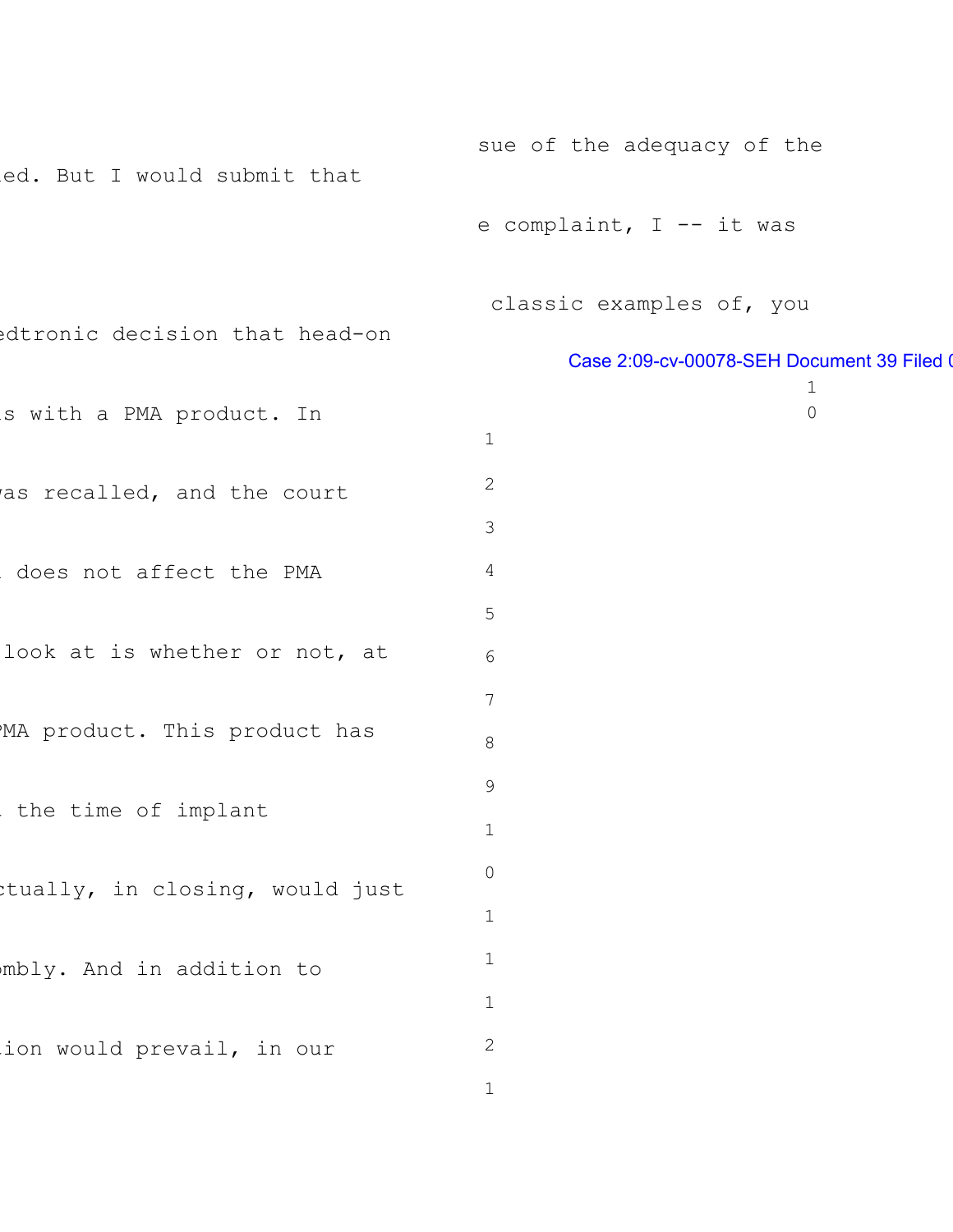| $\mathfrak{Z}$ | $\mathbf{2}$               |
|----------------|----------------------------|
| $\mathbf 1$    | 5                          |
| $\overline{4}$ | opposed to getting to      |
| $\mathbf 1$    |                            |
| 5              |                            |
| $\mathbf 1$    | easons, Your Honor, we     |
| $\epsilon$     |                            |
| $\mathbf 1$    | C -- Howmedica             |
| $\overline{7}$ |                            |
| $\mathbf 1$    |                            |
| $\,8\,$        |                            |
| $\mathbf 1$    |                            |
| $\mathsf 9$    |                            |
| $\mathbf 2$    | you,                       |
| $\mathsf{O}$   |                            |
| $\mathbf 2$    |                            |
| $\mathbf 1$    | you, Your                  |
| $\sqrt{2}$     |                            |
| $\sqrt{2}$     | is filed by Howmedica in   |
| $\sqrt{2}$     |                            |
| $\mathfrak{Z}$ | ases, it is still the      |
| $\sqrt{2}$     |                            |
| $\overline{4}$ | int meets the requirements |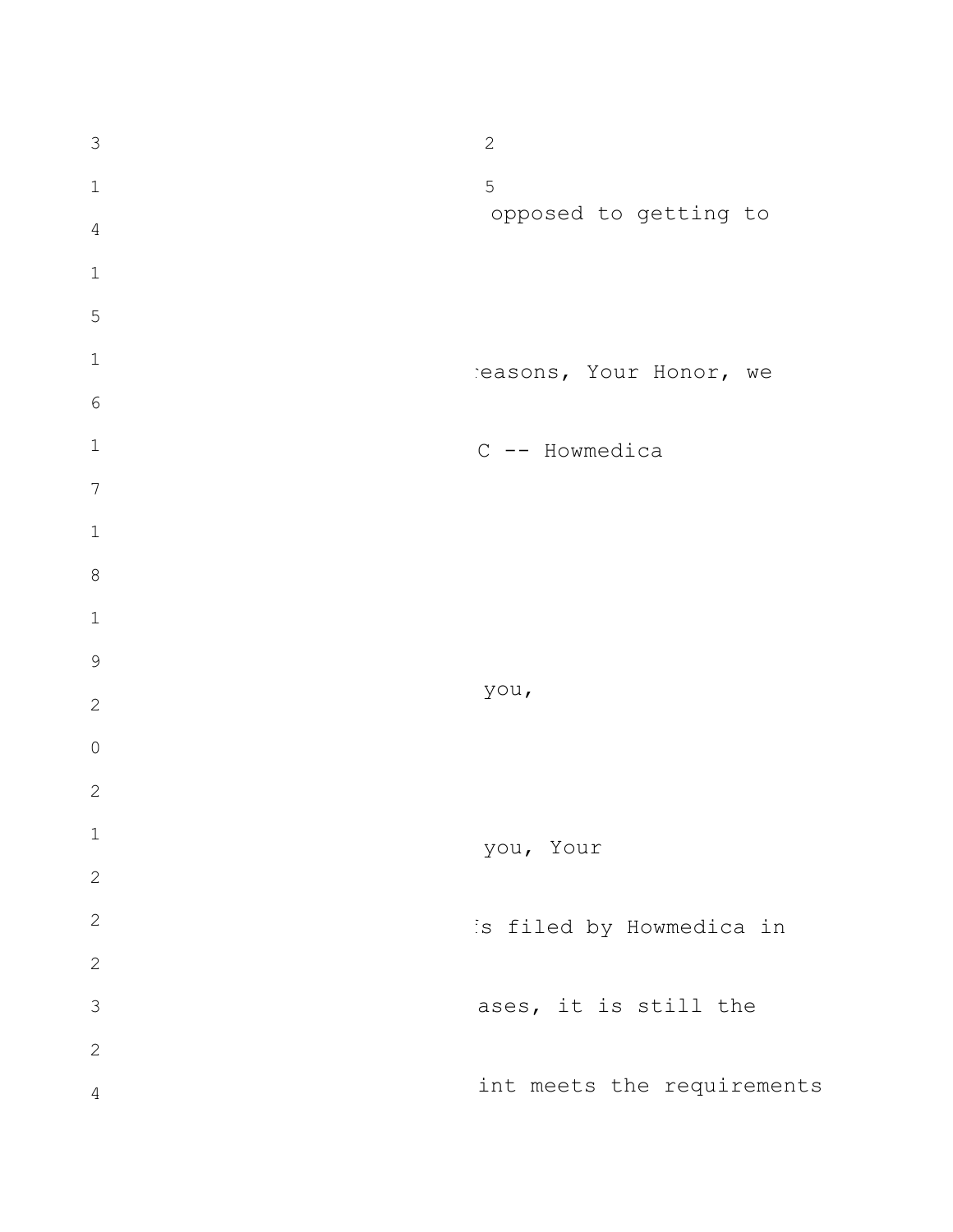es Supreme Court in Riegel to hen a product violates federal law the court today identifies which we don't believe o Your Honor's determination, we to address, through a motion to ors that the court does note. be brought forward when we n -- hits its there are intement to make, given led, by my count, with 11 

a 12(b)(6) motion.

## Case 2:09-cv-00078-SEH Document 39 Filed 0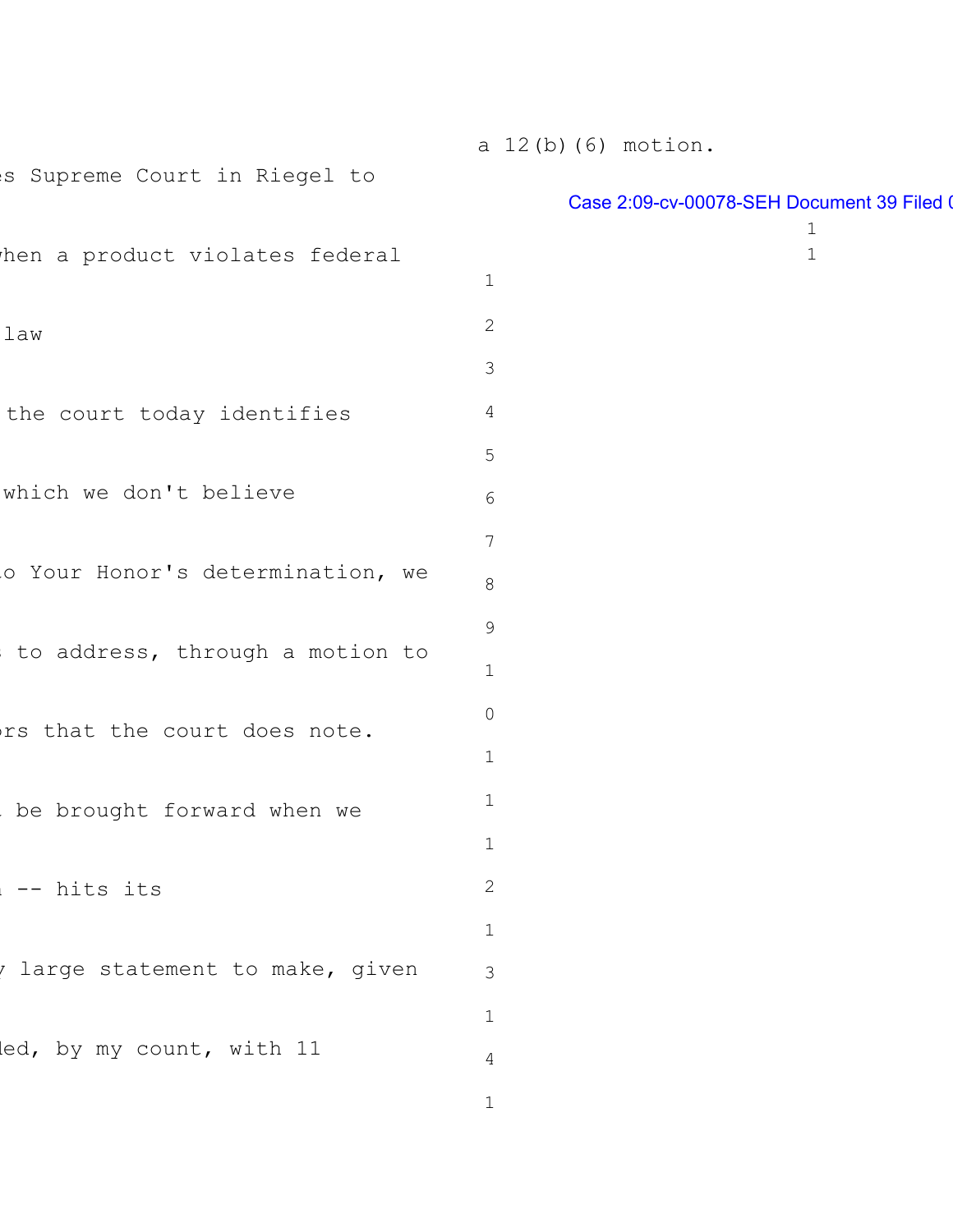5 1 6 1 7 1 8 1 9 2 0 2 1 2 2 2 3 2 4 2 5 of those cases, certainly, nized that these claims under Riegel for can show it caused ery complicated, but I at I see as the holding in his court, and I don't of eight courts rt-based claims ct in this case, have he Supreme Court's es, Funk, Covert,

And, of course, they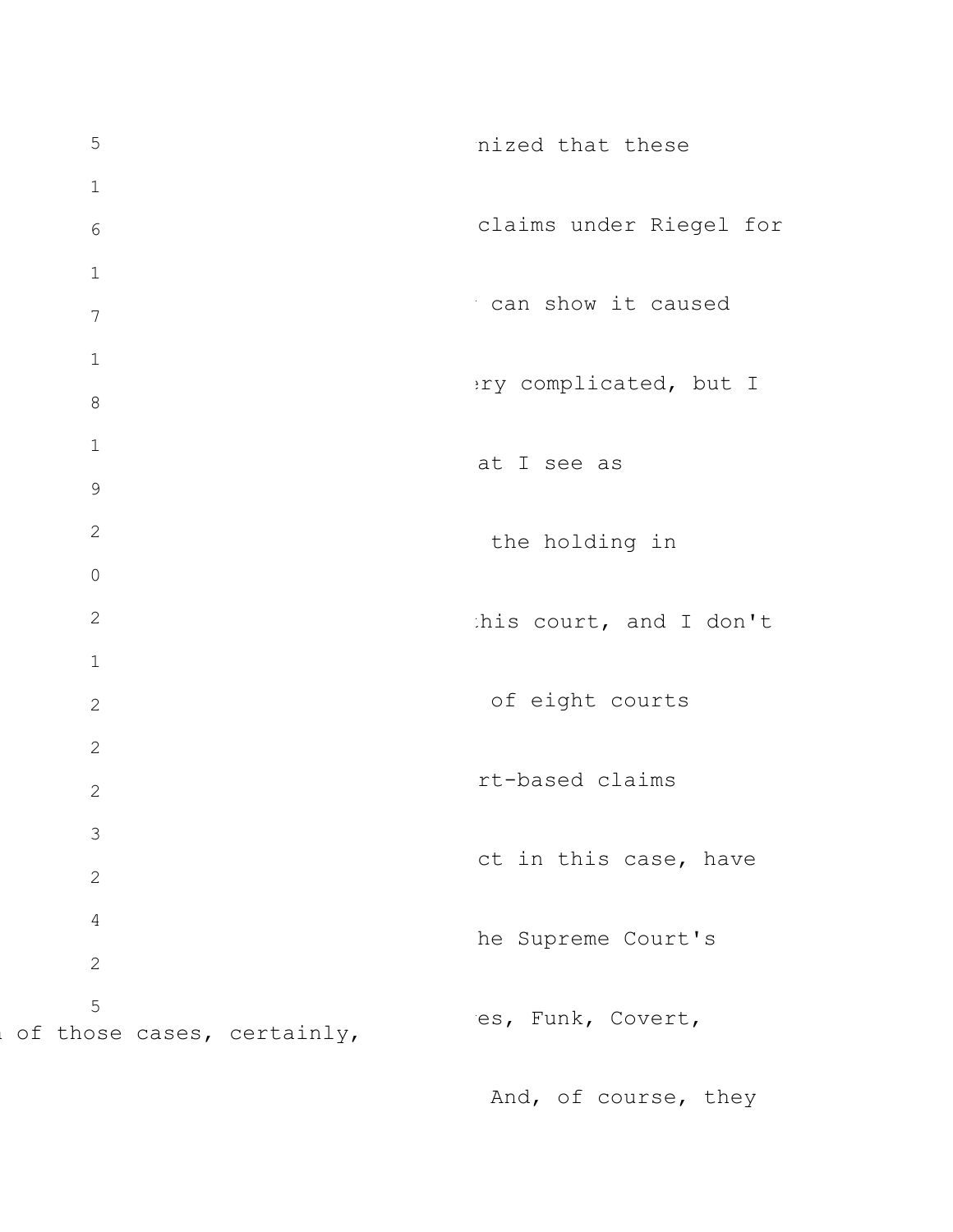|                               | $\mathbf{2}$                                                                   |
|-------------------------------|--------------------------------------------------------------------------------|
| t you can state parallel      | 3                                                                              |
|                               | 4                                                                              |
|                               | 5                                                                              |
| ig. I then wanted to go to    | 6                                                                              |
|                               | 7                                                                              |
| involving the Trident product | 8                                                                              |
|                               | $\mathcal{G}$                                                                  |
| ere the court actually        | $\mathbf 1$                                                                    |
|                               | $\circ$                                                                        |
| ic allegations in the         | $\mathbf 1$                                                                    |
|                               | $\mathbf 1$                                                                    |
| re was no preemption. The     | $\mathbf 1$                                                                    |
|                               | $\mathbf{2}$                                                                   |
| llel claims could be          | $\mathbf 1$                                                                    |
| found was my list was almost  | 3                                                                              |
|                               | $\mathbf 1$                                                                    |
|                               | 4                                                                              |
|                               | $\mathbf 1$                                                                    |
| for the holding that state    | 5                                                                              |
|                               | $\mathbf 1$<br>Case 2:09-cv-00078-SEH Document 39 Filed 05/14/10 Page 12 of 37 |
|                               | $\sqrt{6}$<br>$\mathbf 1$<br>$\mathbf{2}$                                      |
| 1                             | 1                                                                              |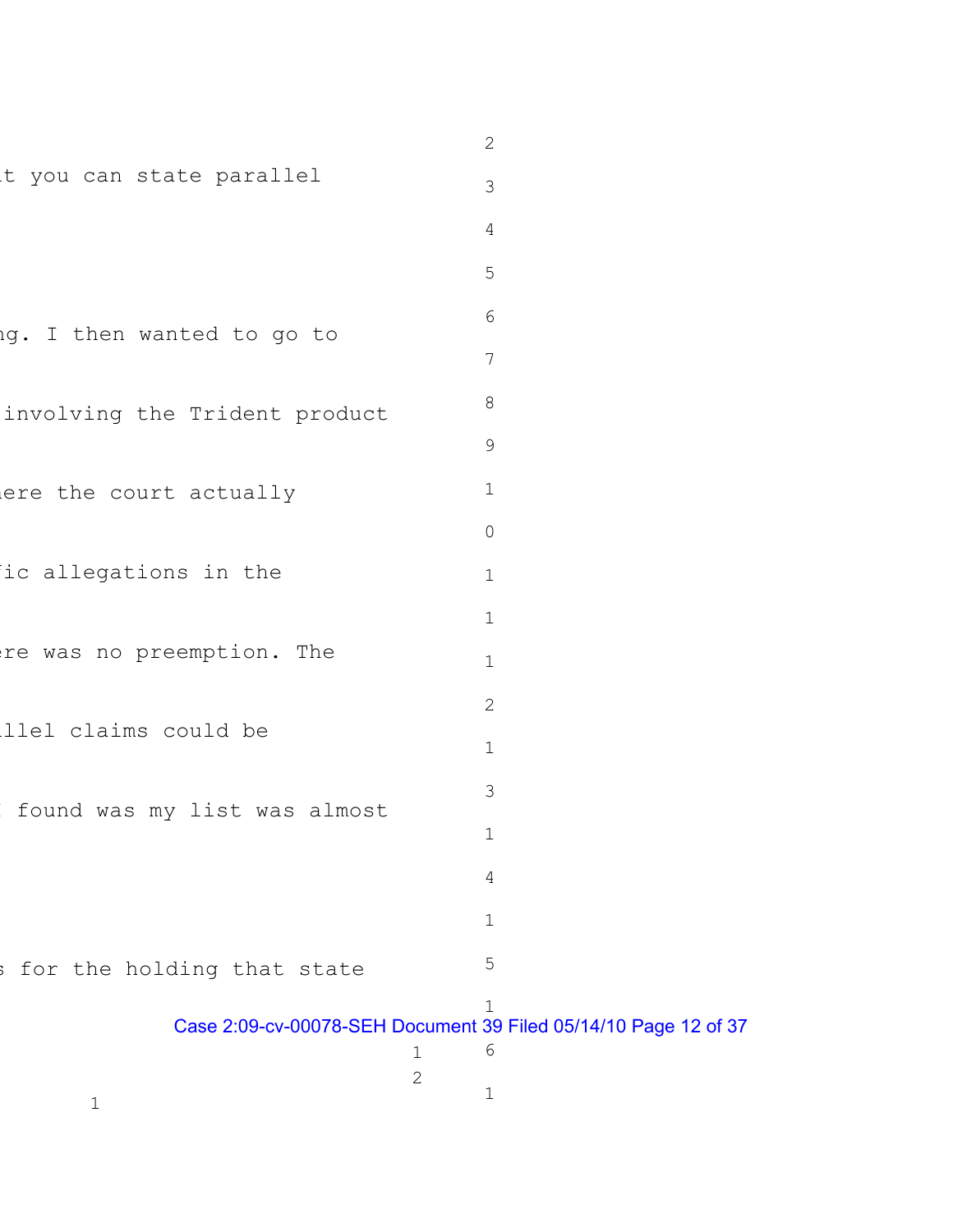7 1 8 1 9 2 0 2 1 2 2 2 3 2 4 2 5 Hayes actually recognized that e not resting thing is from that that's present here today was Howmedica, and we're y, actually found rought for breach wasn't brought to the ered it : the defendant in inion shopping in ss-tort designation e Trident before -- by e there are some ing that the Trident's ssitated the designation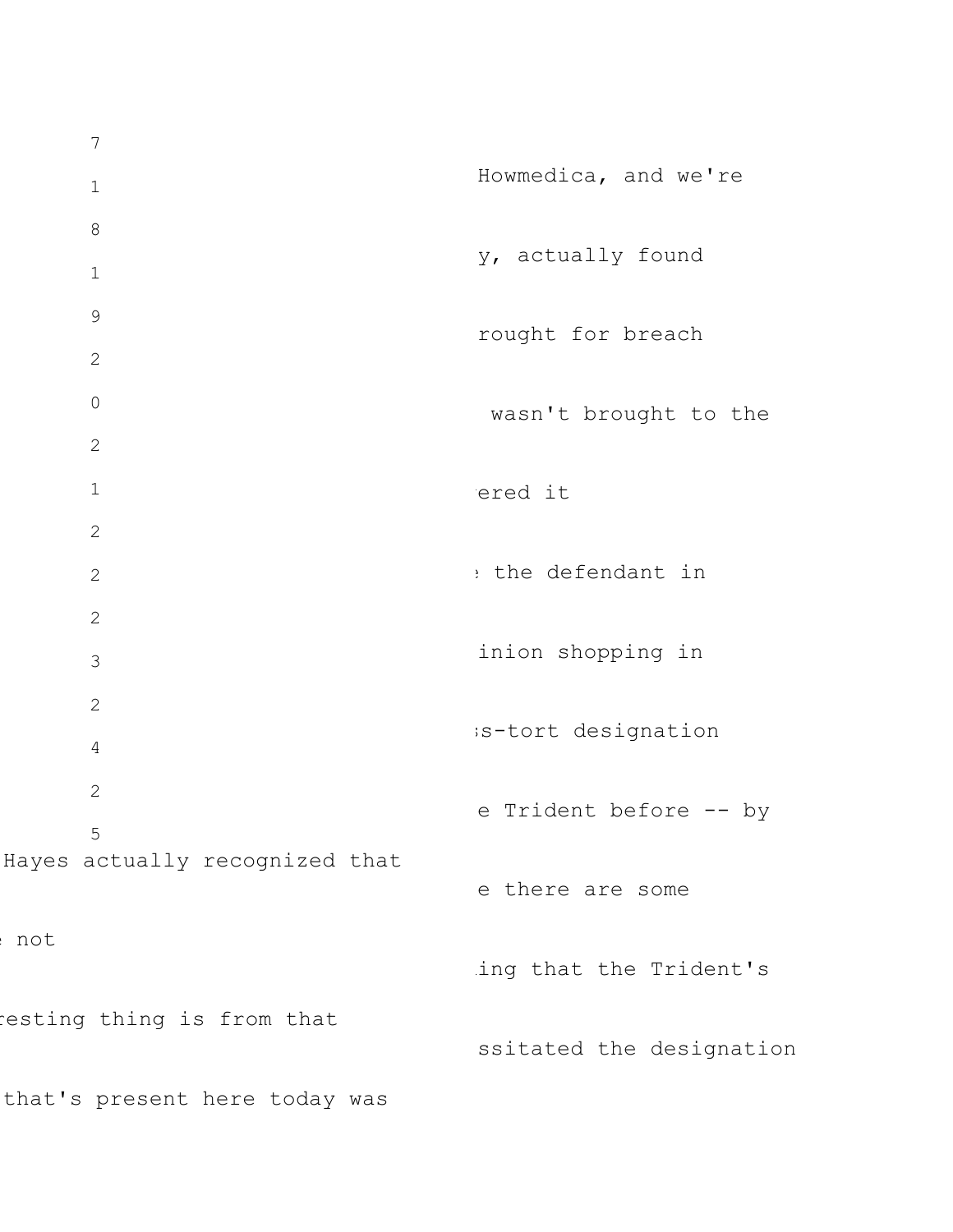|                                | 7            |
|--------------------------------|--------------|
| those cases have been going    | 8            |
|                                | 9            |
| elieve, more than a year old   | $\mathbf 1$  |
|                                | $\mathbf 0$  |
| Howmedica's never brought a    | $\mathbf 1$  |
| e court cases. And again, as I | $\mathbf 1$  |
|                                | $\mathbf 1$  |
| an 26. And I believe defense   | $\mathbf{2}$ |
|                                | $\mathbf 1$  |
| in all of those                | 3            |
|                                | $\mathbf 1$  |
| hy research, it appears        | 4            |
|                                | 1            |
| ty of the cases that she's     | 5            |

## Case 2:09-cv-00078-SEH Document 39 Filed 05/14/10 Page 13 of 37

|                | $\mathbf 1$<br>3 | 6           |
|----------------|------------------|-------------|
| $\mathbf 1$    |                  | $\mathbf 1$ |
| $\mathbf{2}$   |                  | 7           |
| $\mathfrak{Z}$ |                  | $\mathbf 1$ |
| $\sqrt{4}$     |                  | 8           |
| 5              |                  | $\mathbf 1$ |
| 6              |                  | 9           |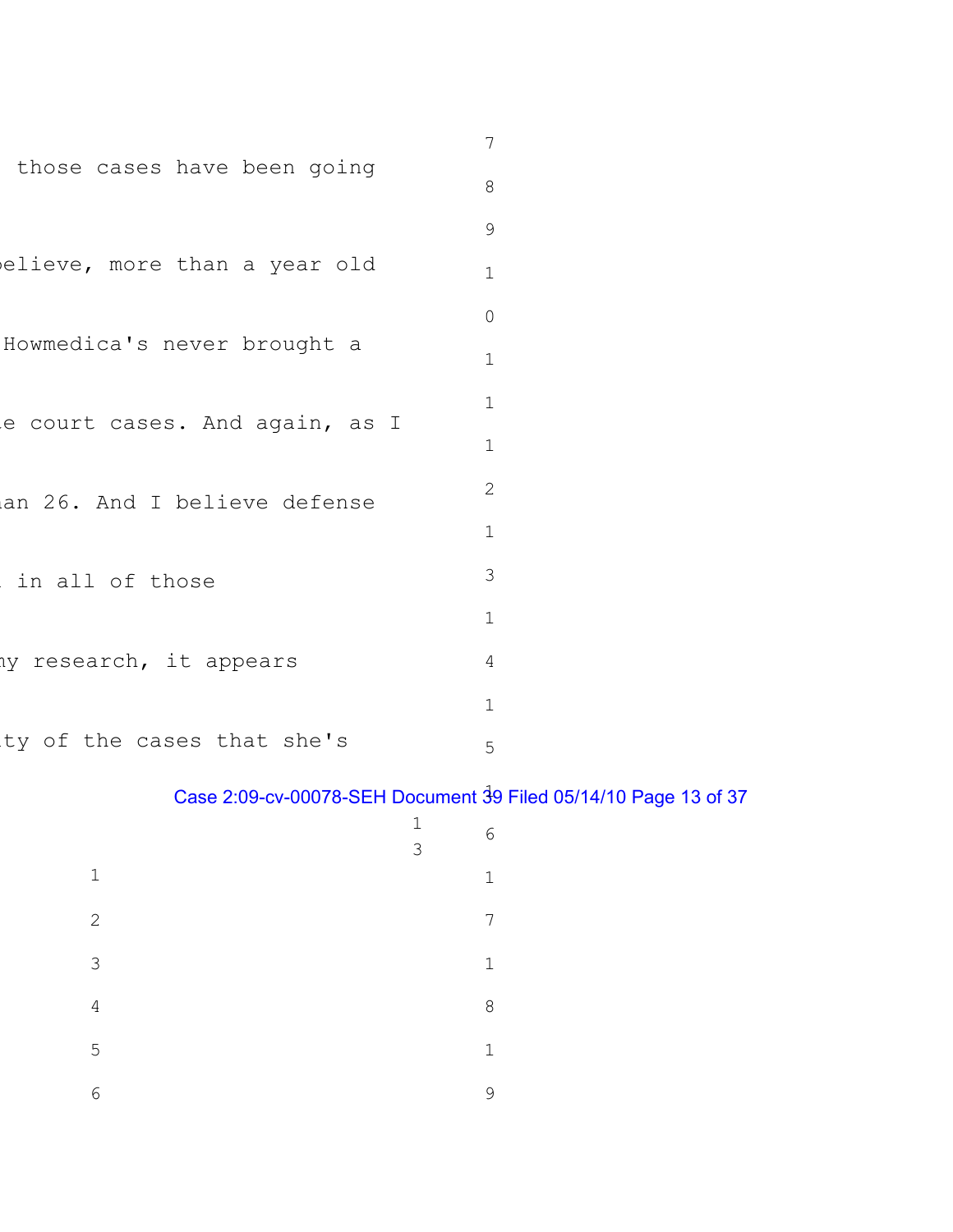2 0 2 1 2 2 2 3 2 4 2 5 or a decision issued saying case, Delaney, that they tion of state law claims, acturing defect and express rly pled. And the court allowed the court held that e plaintiff leave to nty and Consumer tryker, the court al requirements cases Howmedica cited allel claims may be -- the majority ce, because they were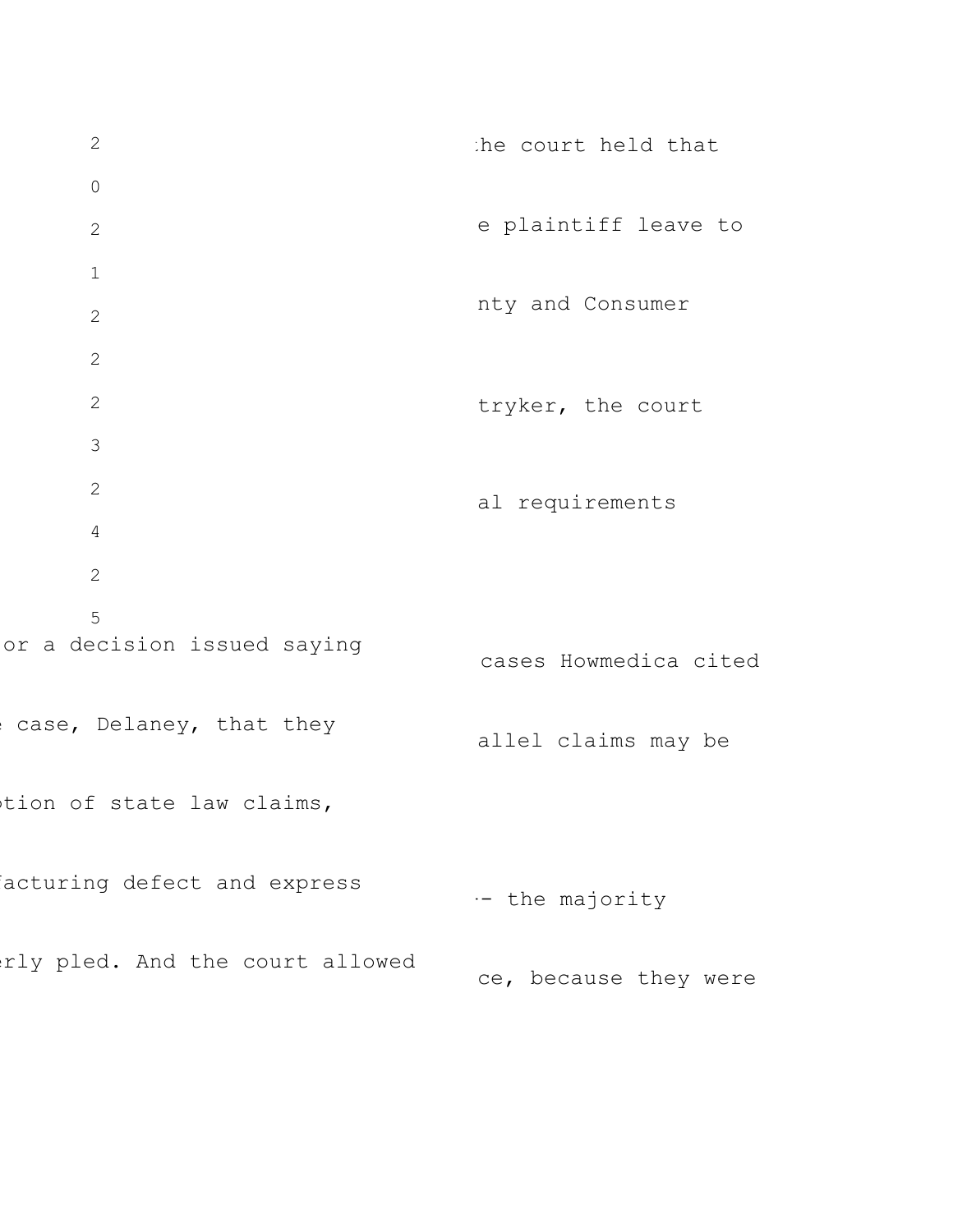| $\mathsf{k}$      | we hit the mark when there's a  | $\mathbb O$                                                               |
|-------------------|---------------------------------|---------------------------------------------------------------------------|
|                   | $\mathbf 1$                     |                                                                           |
|                   | seven of the eleven cases that  | $\mathbf 1$                                                               |
|                   |                                 | $\mathbf 1$                                                               |
| did not hit       | $\mathbf{2}$                    |                                                                           |
|                   |                                 | $\mathbf 1$                                                               |
|                   | elieve we hit the mark is Mr.   | 3                                                                         |
|                   | ries are the same. The Hofts    | $\mathbf 1$                                                               |
|                   |                                 | 4                                                                         |
|                   | e ago, not quite a year. And we | $\mathbf 1$                                                               |
|                   | $\mathbf 1$                     | 5<br>Case 2:09-cv-00078-SEH Document 39 Filed 05/14/10 Page 14 of 37<br>1 |
| 1                 | 4                               | 6                                                                         |
| $\overline{2}$    |                                 | $\mathbf 1$                                                               |
| 3                 |                                 | $7\phantom{.}$                                                            |
| 4                 |                                 |                                                                           |
|                   |                                 | $\mathbf 1$                                                               |
|                   |                                 | $\,8\,$                                                                   |
| 5                 |                                 | $\mathbbm{1}$                                                             |
| $\sqrt{6}$        |                                 | 9                                                                         |
| $\overline{7}$    |                                 | $\overline{c}$                                                            |
| 8                 |                                 | $\mathbf 0$                                                               |
| 9<br>$\mathbf{1}$ |                                 | $\mathbf{2}$                                                              |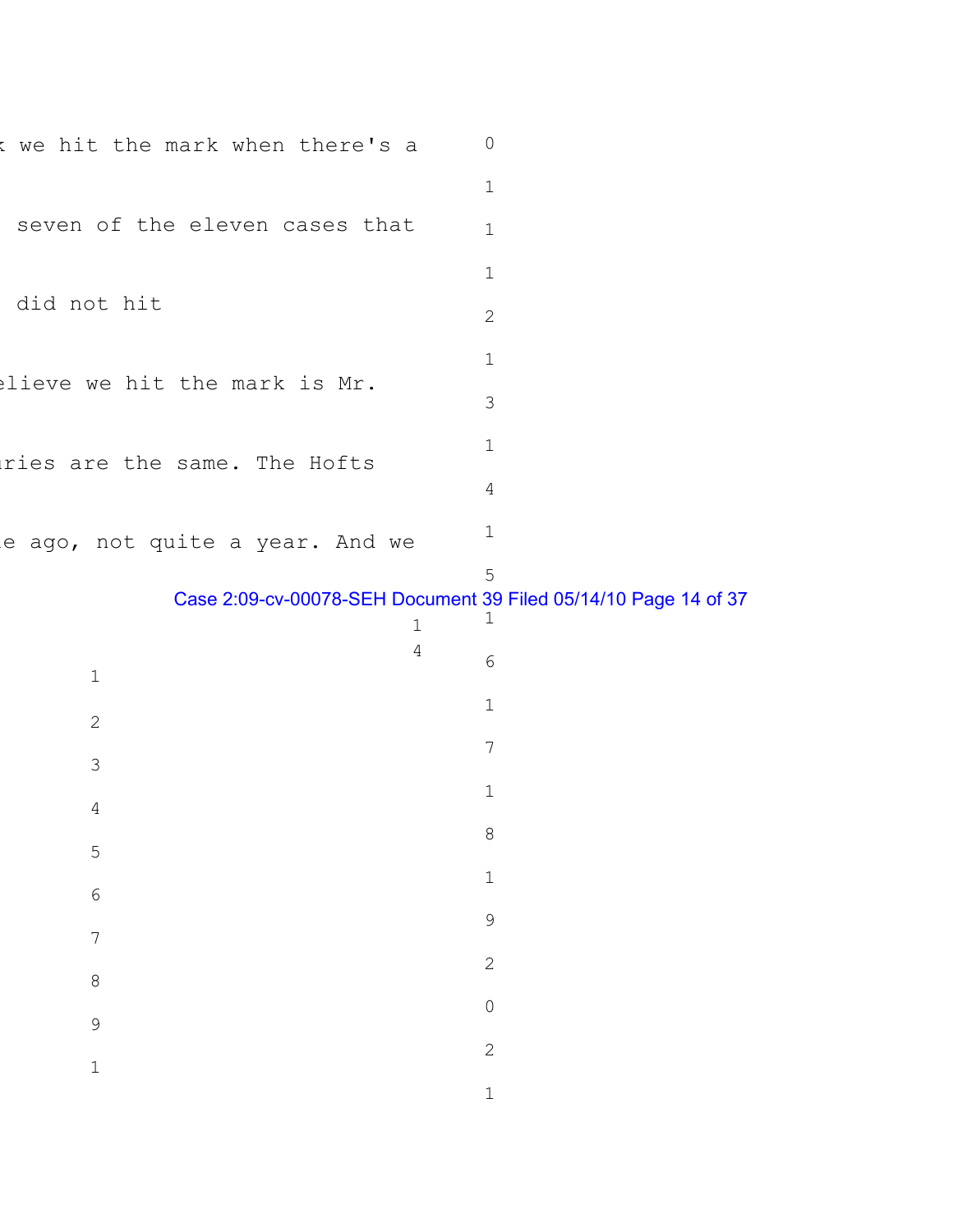2 2 2 3 2 4 2 5 ame allegations as Hofts. ted this preemption argument country in federal courts, and sue complaint where the courts t pled to state parallel state mpted by the court wants to look ecedent, Hofts is the sing this same 808.1(d)(2) provides equirements that are o requirements in, 8.1(d)(1) provides pplicability where the o other products in e practices, in ted to devices, are not issues that may arise with n the Code of Federal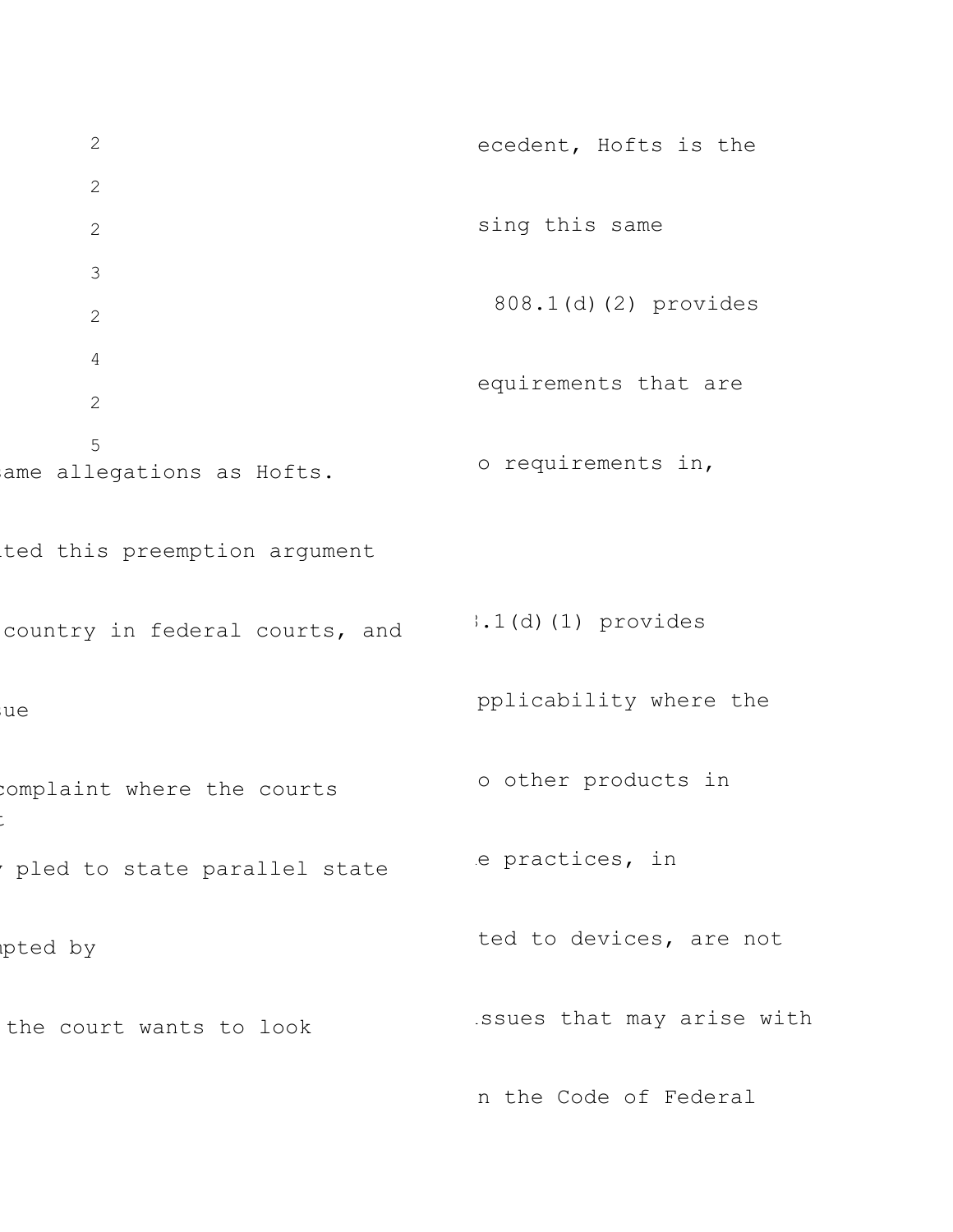|                            | $\ensuremath{\mathbbm{1}}$                                                                           |
|----------------------------|------------------------------------------------------------------------------------------------------|
| ifically addressed         | $\mathbf{2}$                                                                                         |
|                            | $\mathbf 1$                                                                                          |
|                            | $\mathsf 3$                                                                                          |
| r trade practice is an     | $\mathbbm{1}$                                                                                        |
|                            | $\overline{4}$                                                                                       |
|                            | $\mathbf 1$                                                                                          |
|                            | 5<br>Case 2:09-cv-00078-SEH Document 39 Filed 05/14/10 Page 15 of 37<br>$\frac{1}{1}$<br>$\mathbf 1$ |
| $\ensuremath{\mathbbm{1}}$ | 5<br>$\epsilon$                                                                                      |
| $\sqrt{2}$                 | $\mathbbm{1}$                                                                                        |
| $\mathfrak{Z}$             | $\sqrt{}$                                                                                            |
| $\overline{4}$             | $\mathbf 1$                                                                                          |
| $\mathsf S$                | $\,8\,$                                                                                              |
| $\epsilon$                 | $\mathbbm{1}$                                                                                        |
| $\boldsymbol{7}$           | $\mathsf 9$                                                                                          |
| $\,8\,$                    | $\mathbf{2}$                                                                                         |
| 9                          | $\circ$                                                                                              |
| $\mathbbm{1}$              | $\overline{c}$                                                                                       |
| $\overline{0}$             | $\mathbf{1}$                                                                                         |
| $\mathbbm{1}$              | $\overline{c}$                                                                                       |
| $\mathbbm{1}$              | $\overline{c}$                                                                                       |
|                            | $\overline{c}$                                                                                       |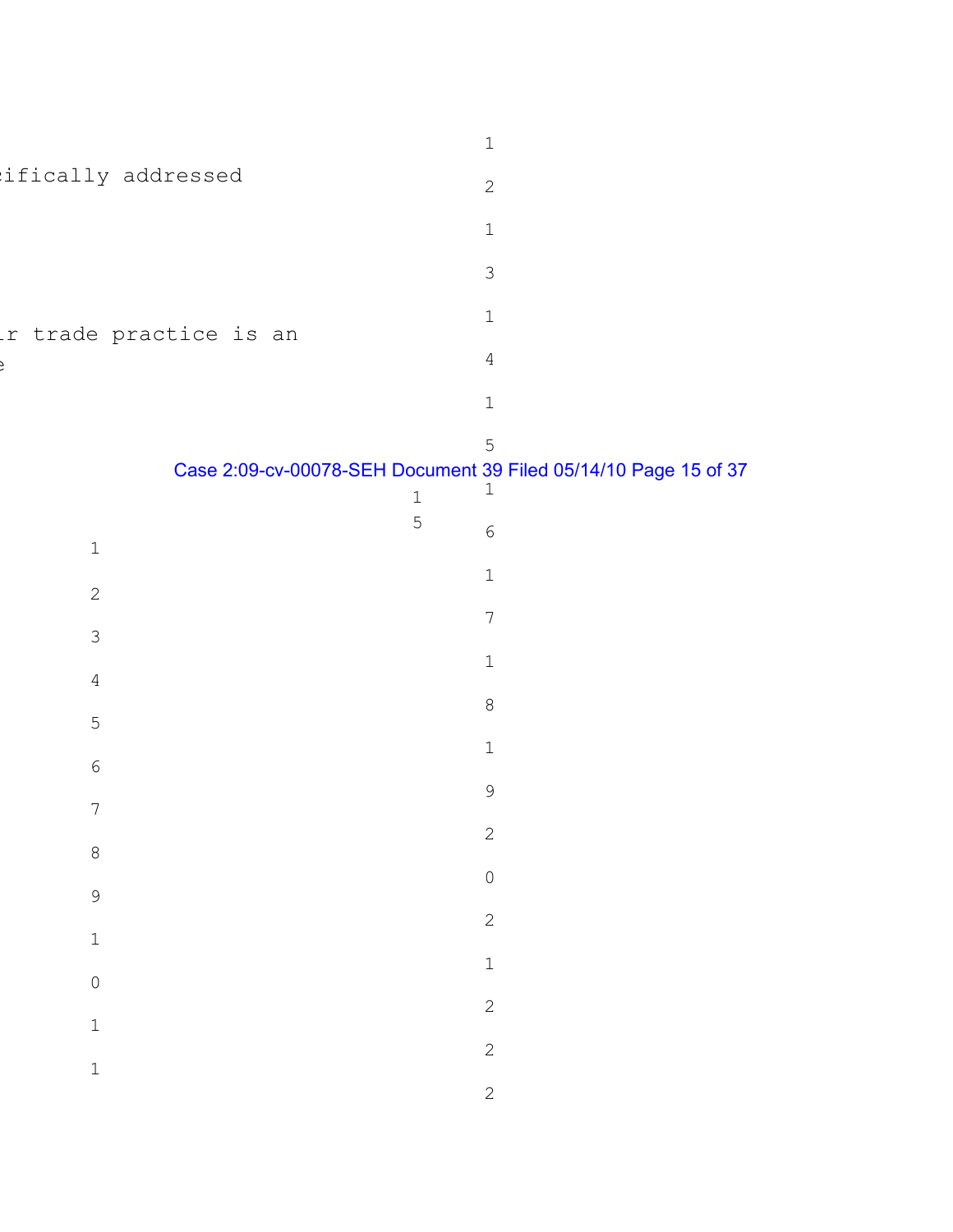3 2 4 2 5 preemption issue, and I've read than once, it appears to me e U.S. Supreme Court, was that rallel state law claims. The ed to date explain what in Riegel claims must be claims that tion of federal law, which the MDA were not the FDA in this case found If the FDA's which is pled in the did not exist, a product - could be the basis ry specifically said, id violate federal law, t violates s argued to the court, f the Trident as it was

seeking state damages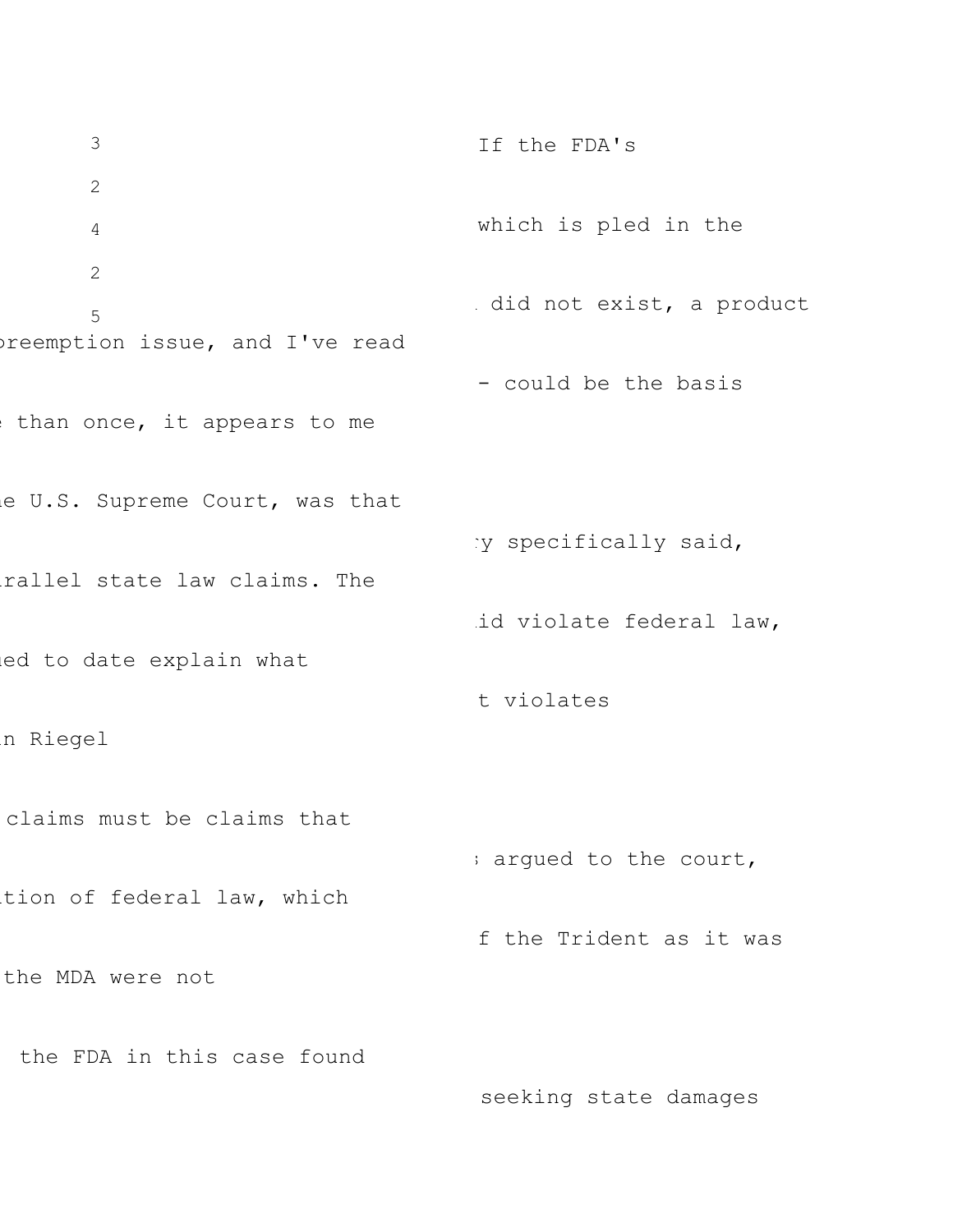| ece of evidence -- the FDA |  |
|----------------------------|--|
|                            |  |
| omplying with federal law  |  |

## Case 2:09-cv-00078-SEH Document 39 Filed 05/14/10 Page 16 of 37 1

|                  | $\mathbf{1}$   |                                  |
|------------------|----------------|----------------------------------|
|                  | $\overline{6}$ | $\epsilon$                       |
| $\mathbbm{1}$    |                | $\mathbf{1}$                     |
| $\overline{c}$   |                | $\overline{7}$                   |
| $\overline{3}$   |                | $\mathbf{1}$                     |
| $\overline{4}$   |                | $\begin{array}{c} 8 \end{array}$ |
| $\overline{5}$   |                | $\mathbf{1}$                     |
| $\overline{6}$   |                | 9                                |
| $\overline{7}$   |                | $\overline{c}$                   |
| $\boldsymbol{8}$ |                | $\overline{0}$                   |
| 9                |                | $\overline{c}$                   |
| $\mathbf{1}$     |                | $\mathbf{1}$                     |
| $\overline{0}$   |                | $\overline{c}$                   |
| $\mathbf{1}$     |                | $\overline{c}$                   |
| $\mathbf{1}$     |                | $\overline{c}$                   |
| $\mathbf 1$      |                | $\mathfrak{S}$                   |
| $\overline{c}$   |                | $\overline{c}$                   |
| $\mathbf{1}$     |                |                                  |
| 3                |                | $\overline{4}$                   |
|                  |                | $\overline{2}$                   |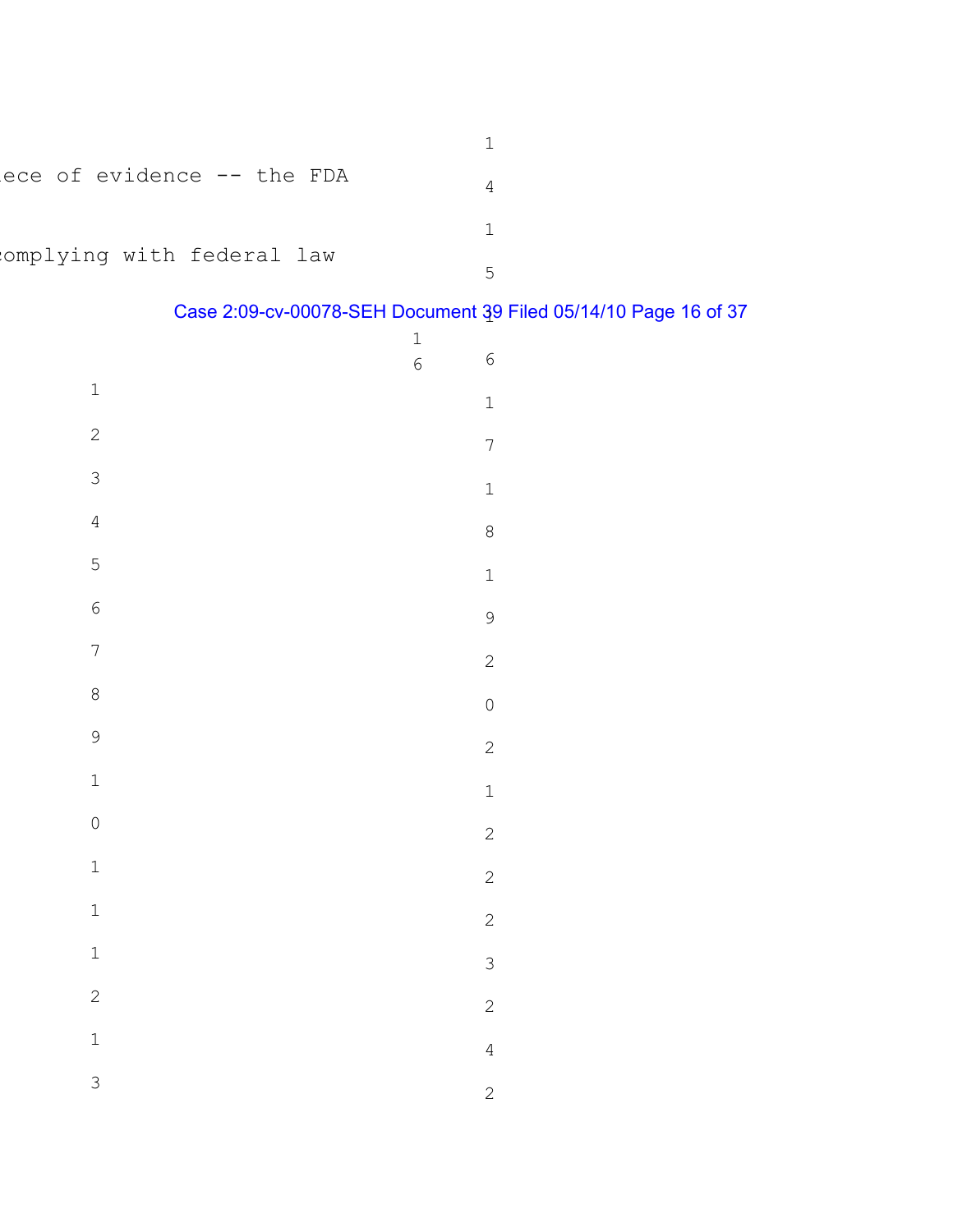5 lucts. As designed, as luct. Unfortunately, the untry, and they didn't ot following what we told them ng to enforce on behalf of the or penalize their past ging a state law claim for e is that were created by their irements. Those failures, even ld have been a violation of end by saying that if the court ts' complaint because ' injuries, that we have respectfully request rns through an amendment. at's not possible y deficiencies it -- I understand g this complaint was to do aint and, I think, in got a bad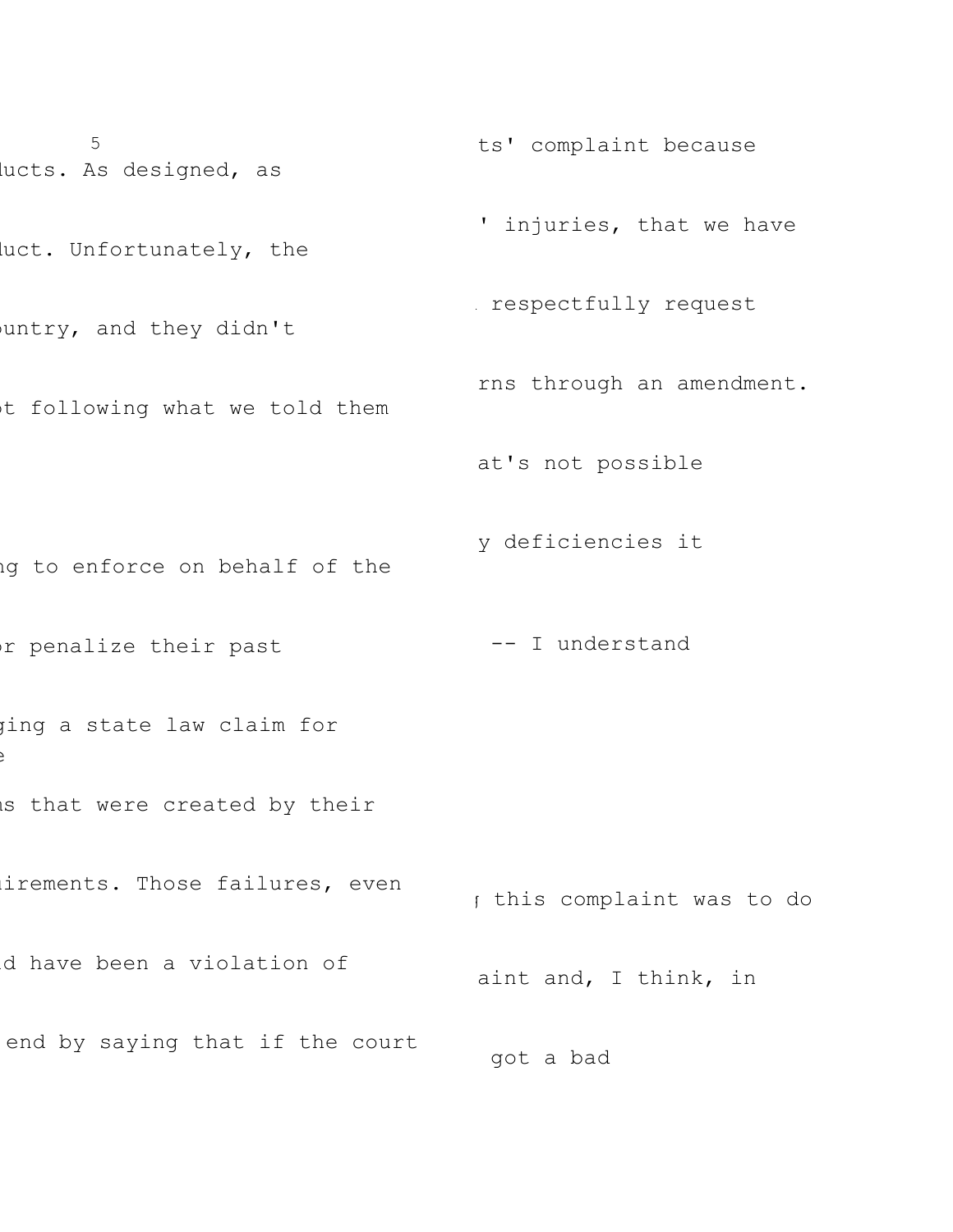|                                      | $\mathbf 1$    | ∽<br>$\mathbf 1$     |
|--------------------------------------|----------------|----------------------|
| $\ensuremath{\mathbbm{1}}$           | $\overline{7}$ | $\overline{6}$       |
|                                      |                | $\mathbbm{1}$        |
| $\overline{c}$                       |                | $\overline{7}$       |
| $\mathfrak{Z}$                       |                | $\mathbbm{1}$        |
| $\sqrt{4}$                           |                |                      |
| 5                                    |                | $\,8\,$              |
| $\sqrt{6}$                           |                | $\mathbbm{1}$        |
| $\boldsymbol{7}$                     |                | 9                    |
| $\,8\,$                              |                | $\overline{c}$       |
| $\mathcal{G}$                        |                | $\mathsf{O}$         |
|                                      |                | $\overline{c}$       |
| $\mathbf{1}$                         |                | $\mathbbm{1}$        |
| $\begin{matrix} 0 \\ 0 \end{matrix}$ |                | $\overline{c}$       |
| $\mathbf 1$                          |                | $\overline{c}$       |
| $\mathbf 1$                          |                |                      |
| $\mathbf{1}$                         |                | $\overline{c}$       |
| $\sqrt{2}$                           |                | $\mathfrak{Z}$       |
| $\mathbbm{1}$                        |                | 2                    |
| $\mathfrak{Z}$                       |                | $\sqrt{4}$           |
| $\mathbf 1$                          |                | $\overline{c}$       |
|                                      |                | $5\phantom{.0}$      |
| $\sqrt{4}$                           |                | hat the FDA told the |
| $\mathbbm{1}$                        |                |                      |
| 5                                    |                | that issue of        |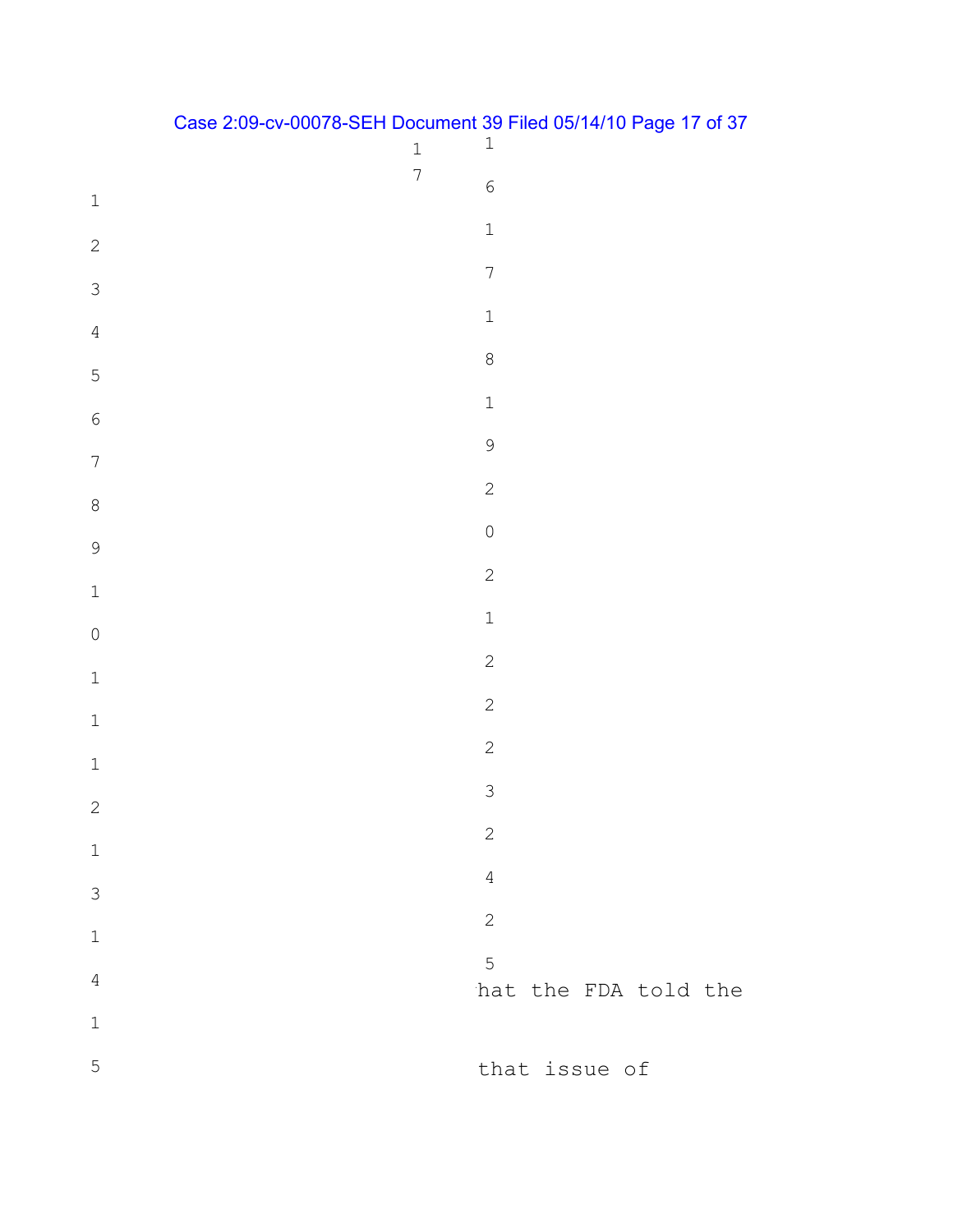l Howmedica. What Leslie wants had to undergo a surgery to hip, and compensation for the e law. We are not trying to ny of the requirements on We're simply noting that they a violation of state law. And r Thank you, Mr. O: Your Honor, I just want to rallel claims. I am by no means our papers, that claim. What we are a parallel claim and he nature utely correct, and I ontrary, that these cases have a parallel claim. s the case here, that the ave a parallel claim. Case 2:09-cv-00078-SEH Document 39 Filed 0 1 8 1 2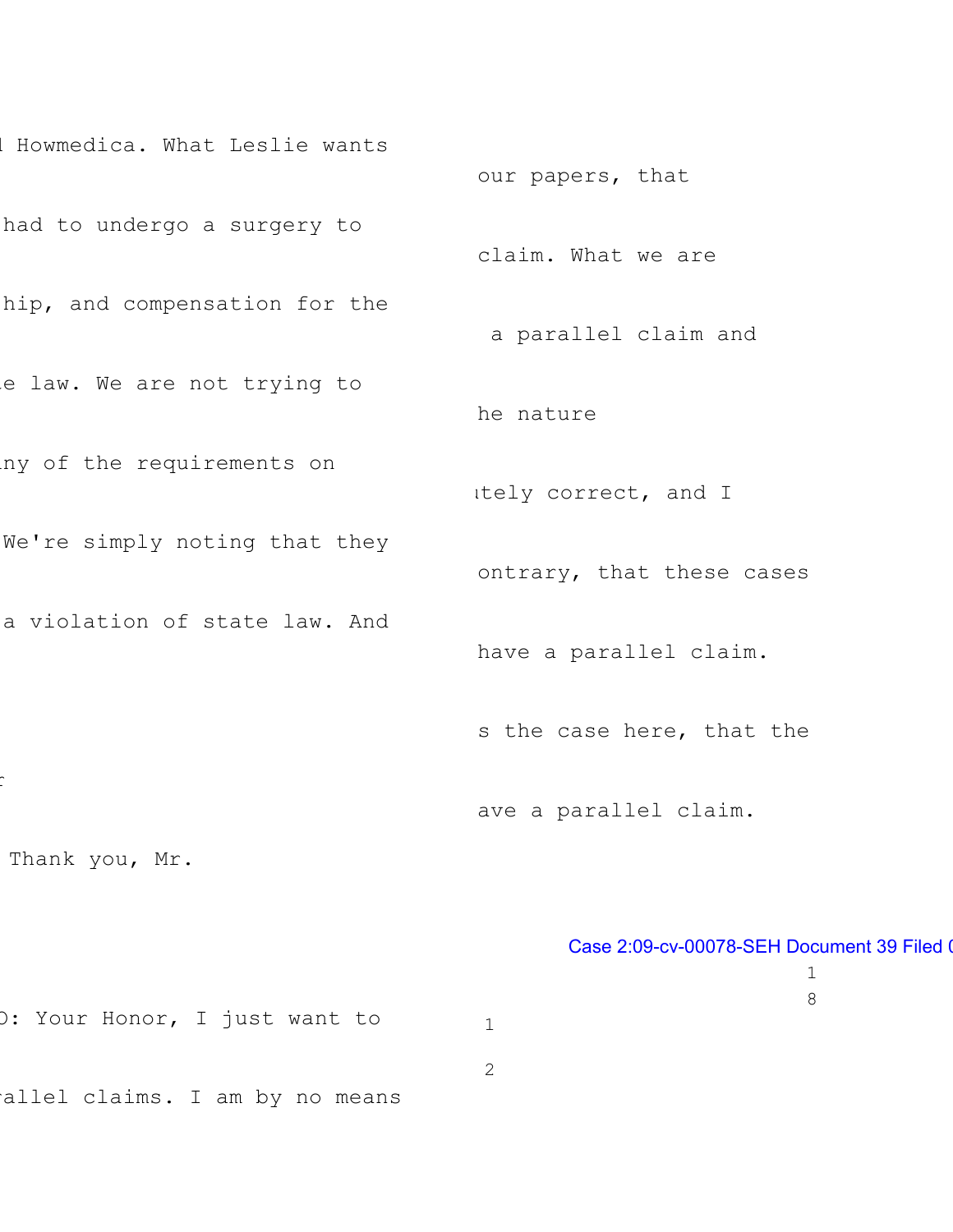| $\mathfrak{Z}$                   | $\mathbf 1$        |
|----------------------------------|--------------------|
| $\sqrt{4}$                       | $\,8\,$            |
| 5                                | $\mathbf 1$        |
| $\sqrt{6}$                       | $\mathcal{G}$      |
| $\boldsymbol{7}$                 | $\overline{c}$     |
| $\,8\,$                          | $\overline{0}$     |
| 9                                | $\mathbf{2}$       |
| $\mathbbm{1}$                    | $\mathbf 1$        |
| $\begin{array}{c} \n\end{array}$ | $\overline{c}$     |
| $\mathbf 1$                      | $\mathbf{2}$       |
| $\mathbf 1$                      | $\overline{c}$     |
| $\mathbbm{1}$                    | $\mathsf{3}$       |
| $\overline{c}$                   | $\sqrt{2}$         |
| $\mathbbm{1}$                    | $\overline{4}$     |
| $\mathfrak{S}$                   | $\overline{c}$     |
| $\mathbbm{1}$                    | 5                  |
| $\sqrt{4}$                       | I little bit about |
| $\mathbf 1$                      | he said that he    |
| 5                                |                    |
| $\mathbf 1$                      | in our papers. And |
| $\epsilon$                       |                    |
| $\mathbf 1$                      | distinction        |
| $\boldsymbol{7}$                 |                    |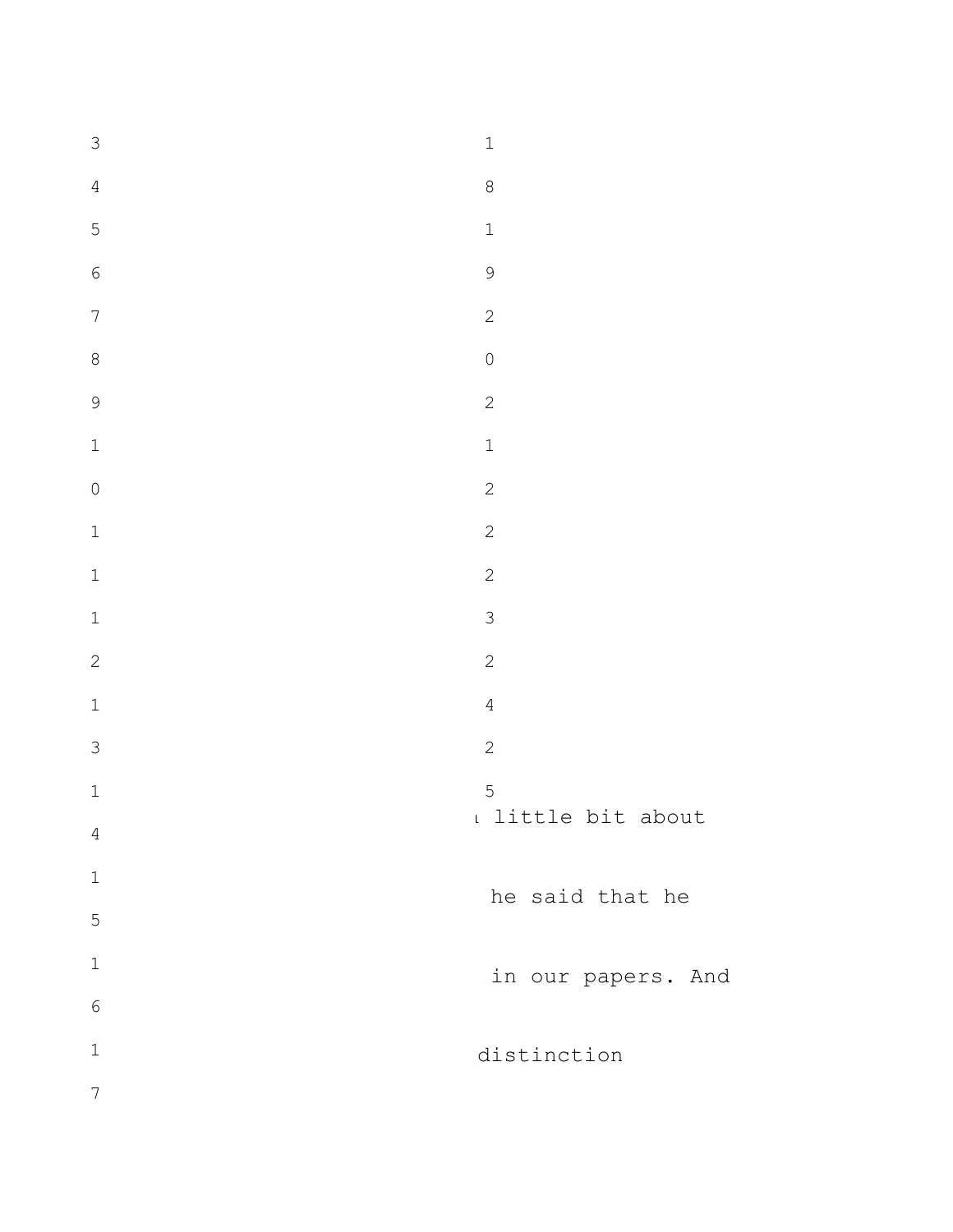```
Iuber was not a tort action. It
hey specifically said: "We
njuries in this case." And what
motion practice, they were
arranty. And Judge Linares
lew Jersey said that "I am
." And frankly, he said: "If I
ers, and I was able to do
ing Third Circuit precedent, I'm
gree with you, so I find
not expressly preempted." But
by a 14-year-old precedent."
Shiley from the Third
                                      motion on the express
                                     terwards, and we
                                     ake it to the Third
                                     at, because it did not
                                     ts way to say that a
                                     process cannot be a
                                     e had the Shiley
                                     go to the Third Circuit
                                            Case 2:09-cv-00078-SEH Document 39 Filed 0
                                                                1
                                                                9
                                      1
                                      2
                                      3
                                      4
                                      5
                                      6
```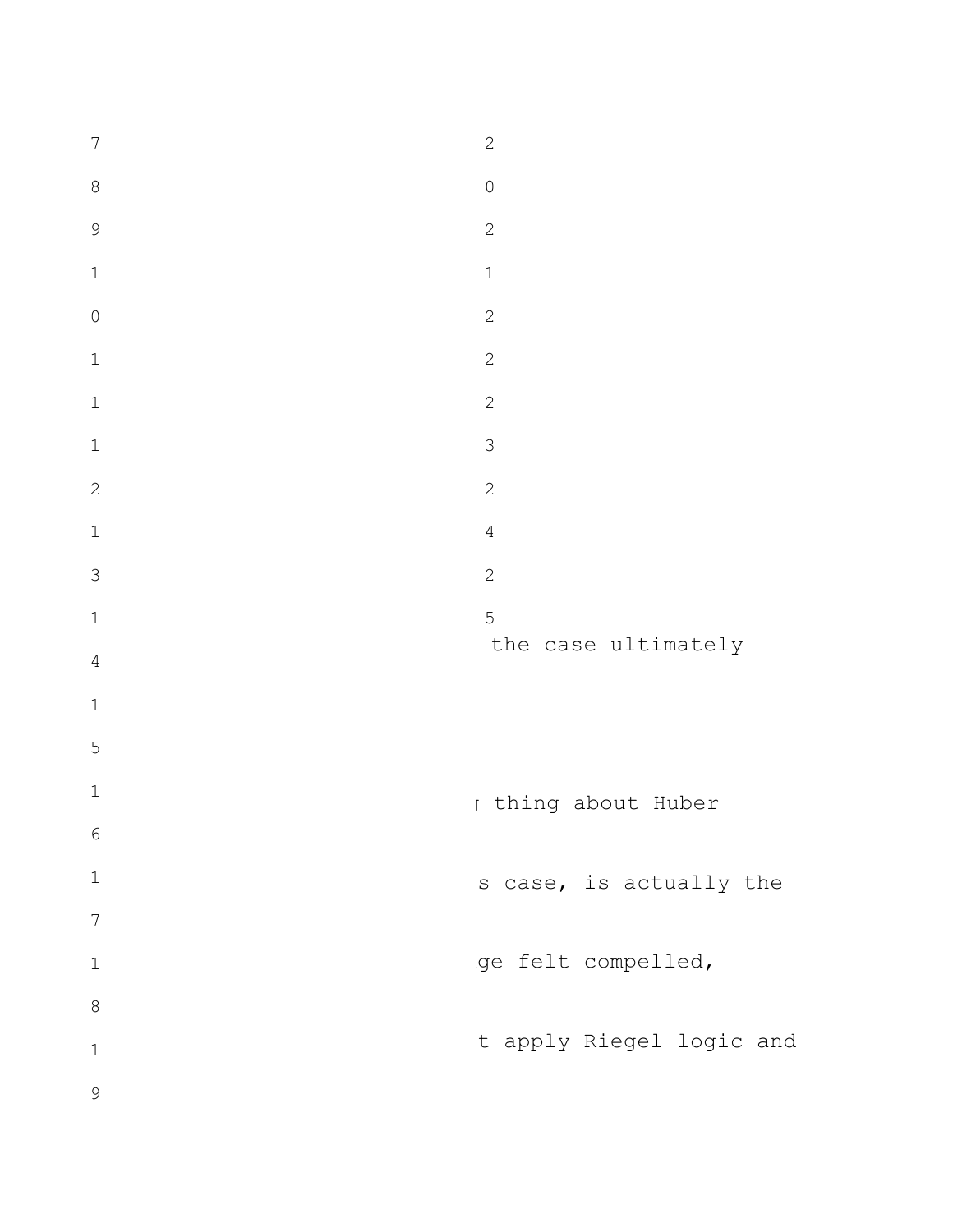```
of an expressed
mit that Huber doesn't apply to
laint on Hofts. I can say
s, you know, a long history
complaint, I believe we
- or a few other points,
t Delaney, there was a --
It of the manufacturing claim.
t. The court said -- again,
lew Jersey before Hayes, that
tied by Shiley, which is a
let them have a chance to
actually chose not to do it
                                    makes much of the fact
                                    omplaints, this
                                     e interrupt you, counsel,
                                            Case 2:09-cv-00078-SEH Document 39 Filed 0
                                                               2
                                                               0
                                      1
                                      2
                                      3
                                      4
                                      5
                                      6
                                      7
                                      8
                                      9
                                      1
```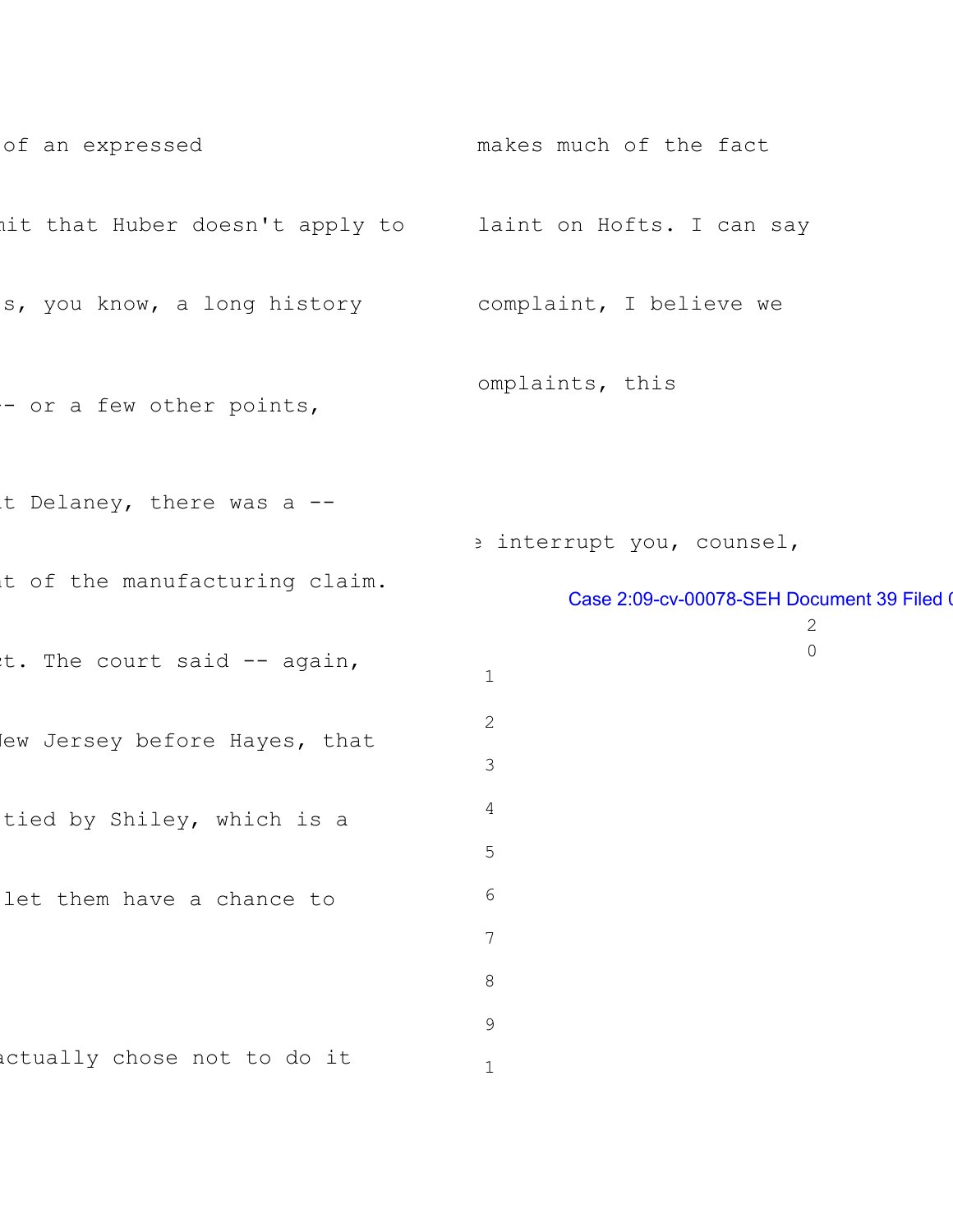activity that has round the country may be of scant interest to ndeavor to conduct an on what the law says nd while reading is sometimes m and each of them, I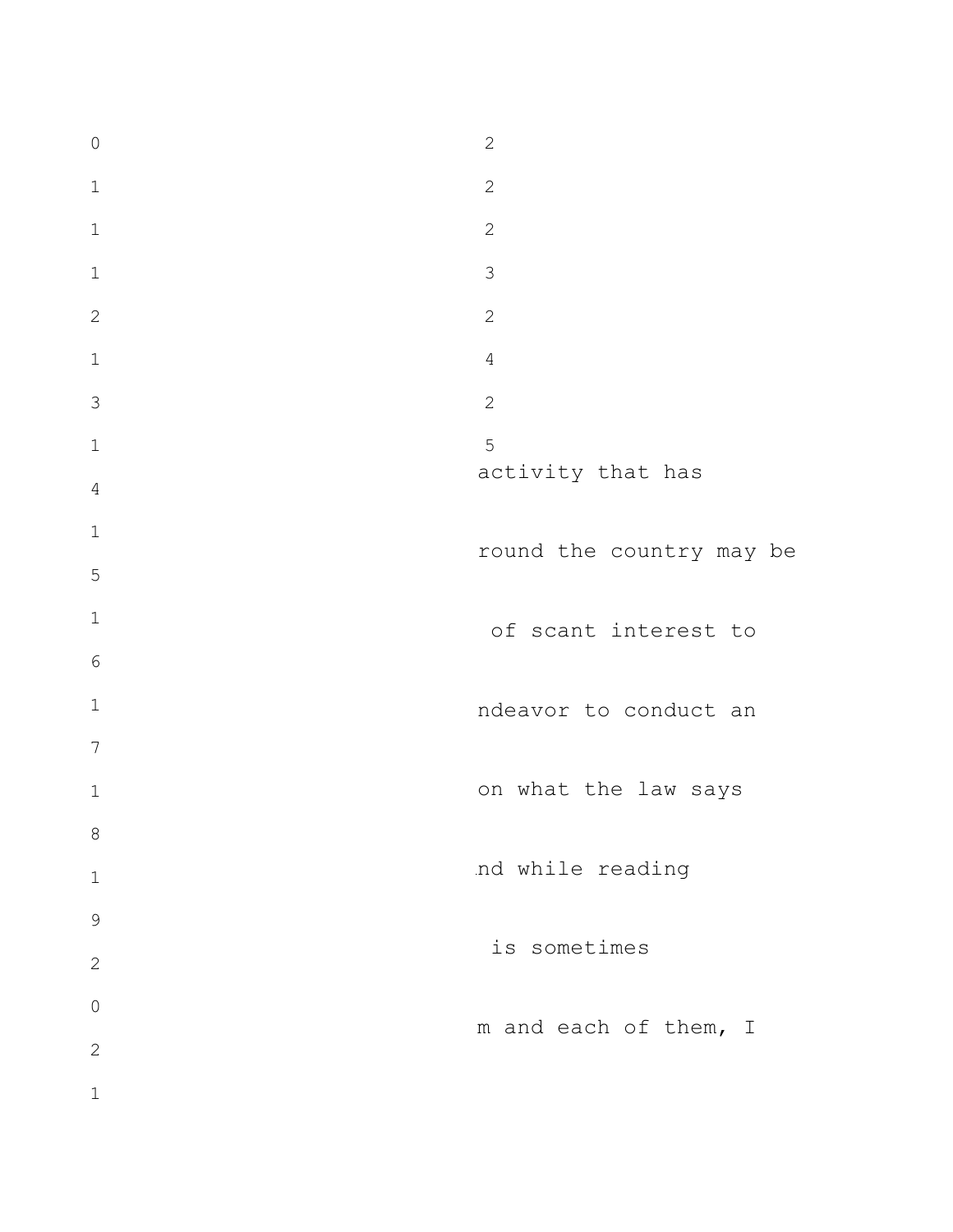a fellow district court ificance, except as the court o be appropriate to this ubstantive opinion on at you can't have one ut having the appropriate

O: Absolutely, Judge. fact, I think the judge in lpful to look at the ly, make her own I uggesting by any means that it's ut that, I believe it was the don't know if it was a few he Ninth Circuit, that 1 2 3 4 5 6 7 8 9 1 0 1 1

## Case 2:09-cv-00078-SEH Document 39 Filed 0

2 1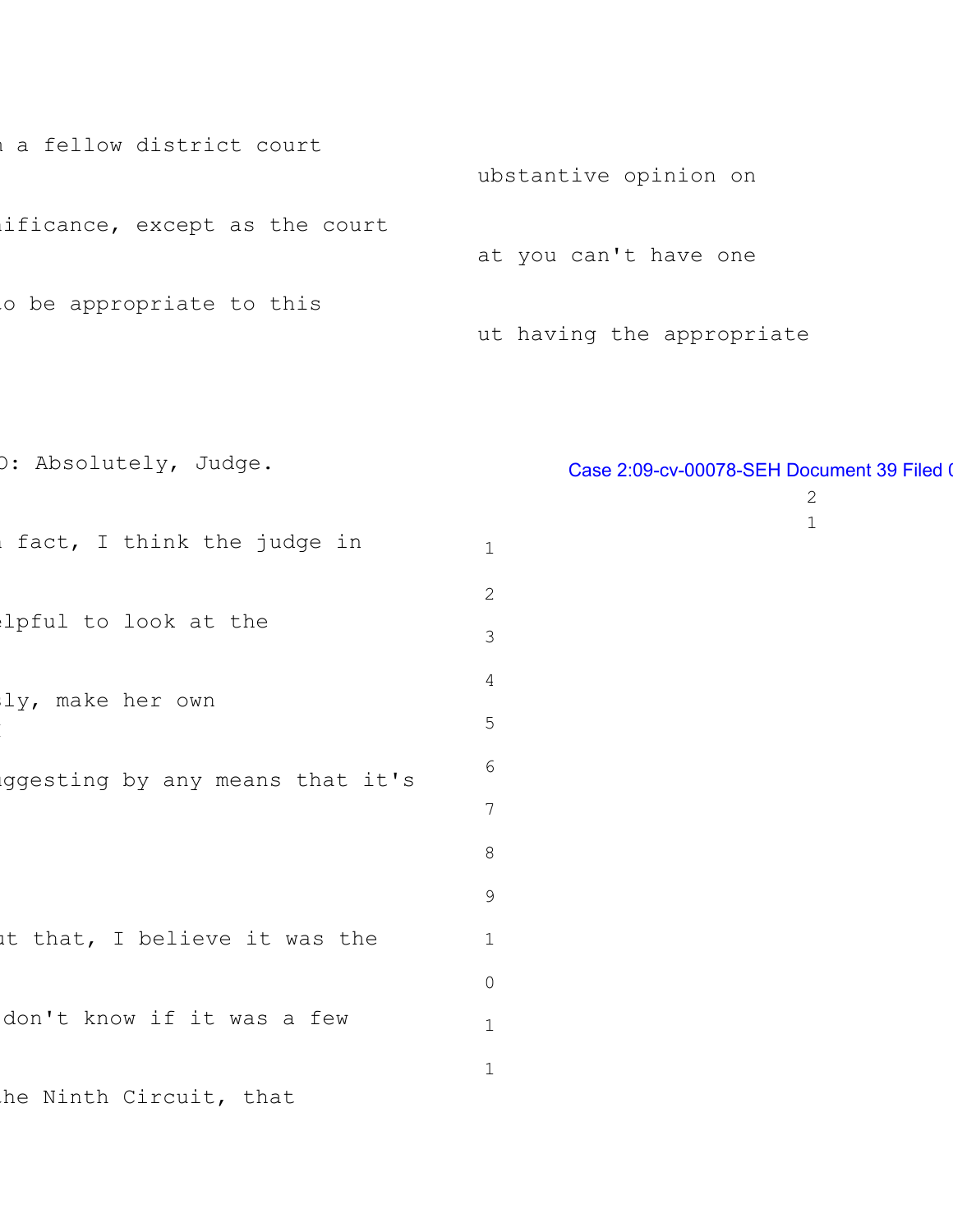like to say with I'm somewhat ing since February. And uggest that an that it would be a futile ing to be some , preempted. They're f not, they fall within think it was the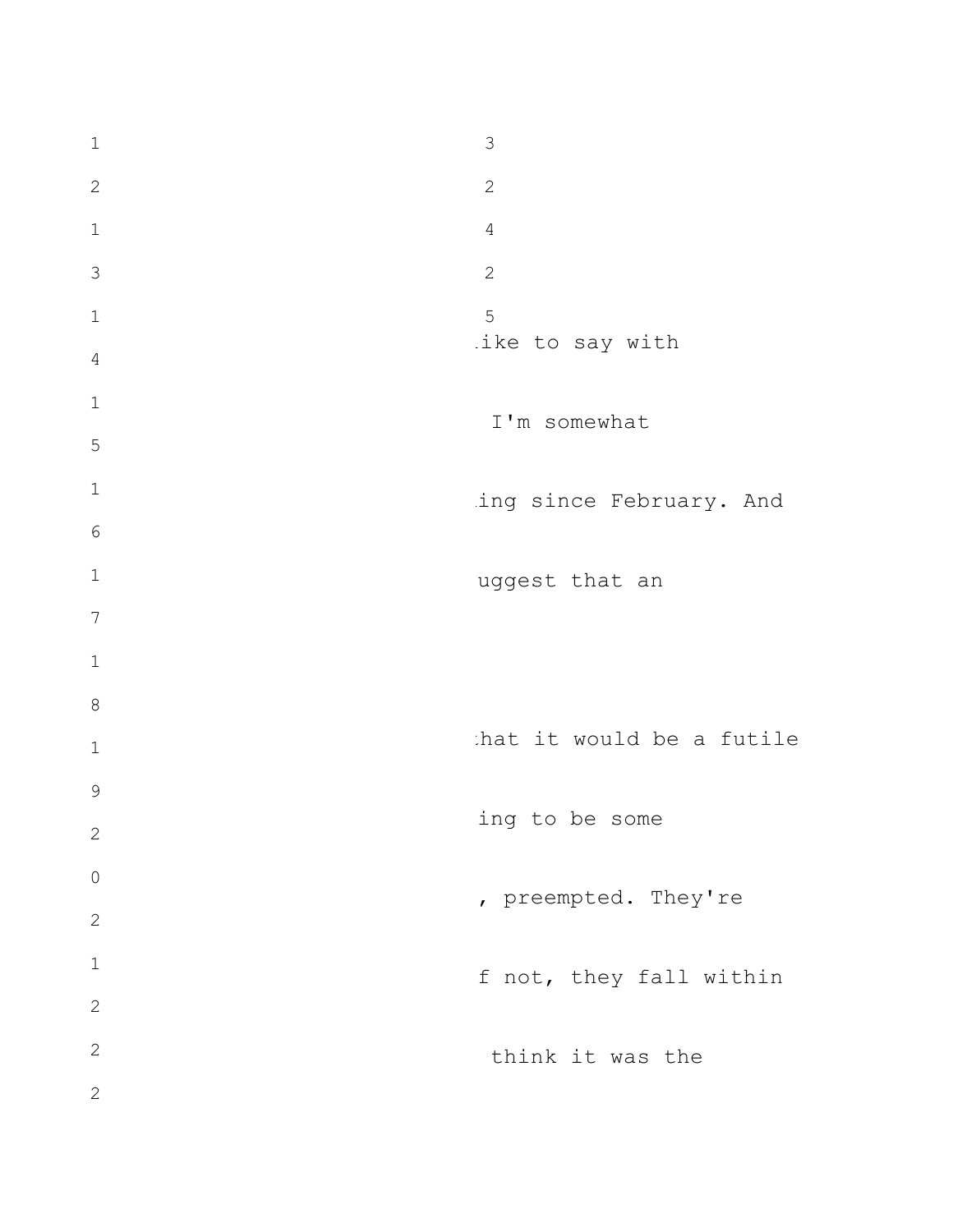| ying: No one wants to be       |                                                            |
|--------------------------------|------------------------------------------------------------|
|                                | ractice of the court,                                      |
| ly client, I can tell you very | rs of this sort                                            |
| tients to be satisfied with    | Case 2:09-cv-00078-SEH Document 39 Filed (<br>$\mathbf{2}$ |
| n, and in this limited case,   | 2<br>$\mathbf 1$                                           |
| devices going through an       | $\mathbf{2}$<br>3                                          |
| nt to have companies putting   | 4<br>5                                                     |
| nd in most instances improve   | 6<br>$\overline{7}$                                        |
| re are going to be times when  | 8<br>9                                                     |
|                                | $1\,$                                                      |
| Your Honor, for allowing me    | $\circ$<br>$\mathbf 1$                                     |
| ppreciate this                 | $\mathbbm{1}$<br>$\mathbf 1$                               |
| All                            | $\sqrt{2}$                                                 |
| el, I'm sure, know, and it     | $\mathbf 1$<br>$\mathfrak{Z}$                              |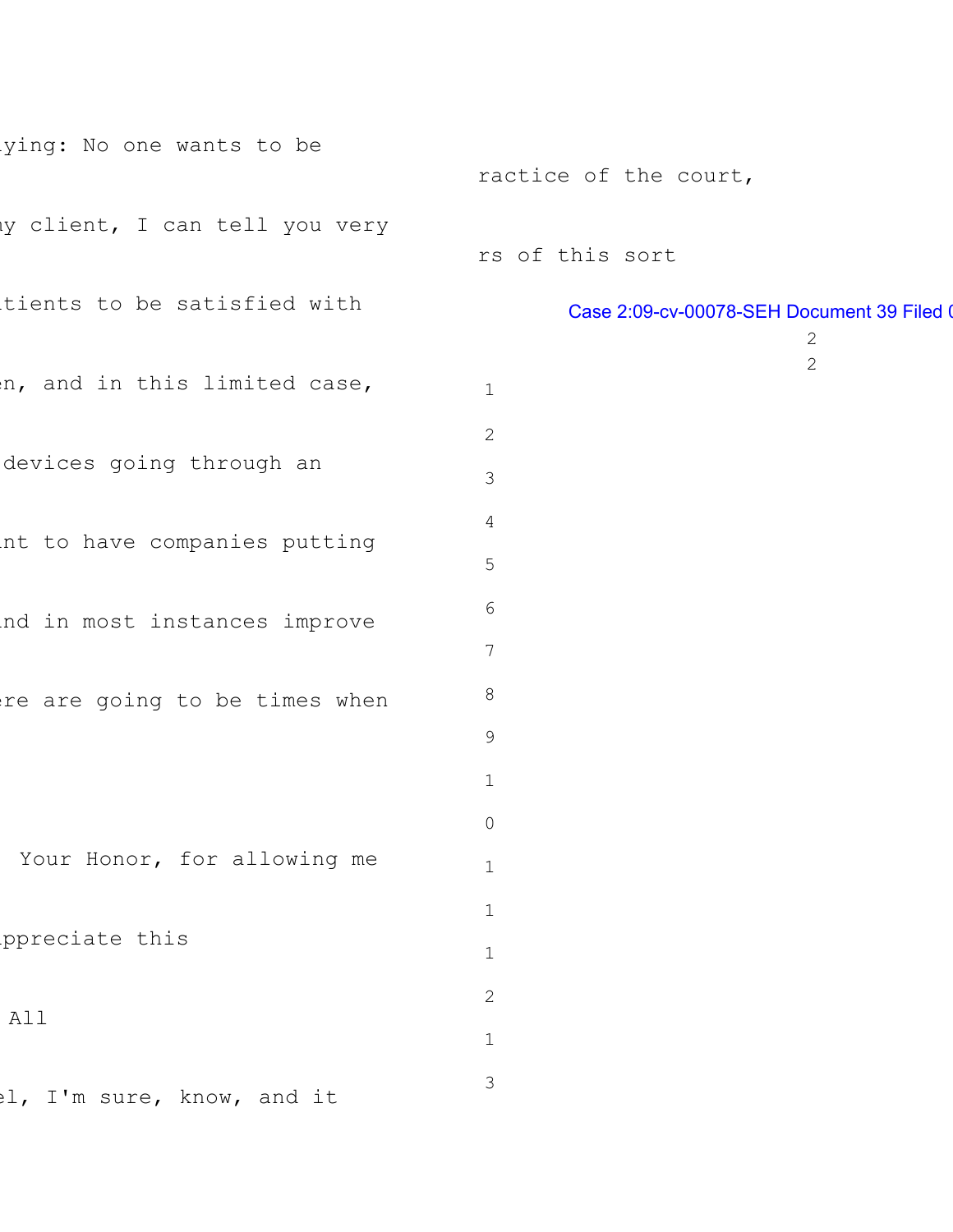from the extensive And I have reviewed the ave read the briefs of als that have been d, reviewed these lemental authority, that of the court. Some of to say that the of what the issues in address arting point to what the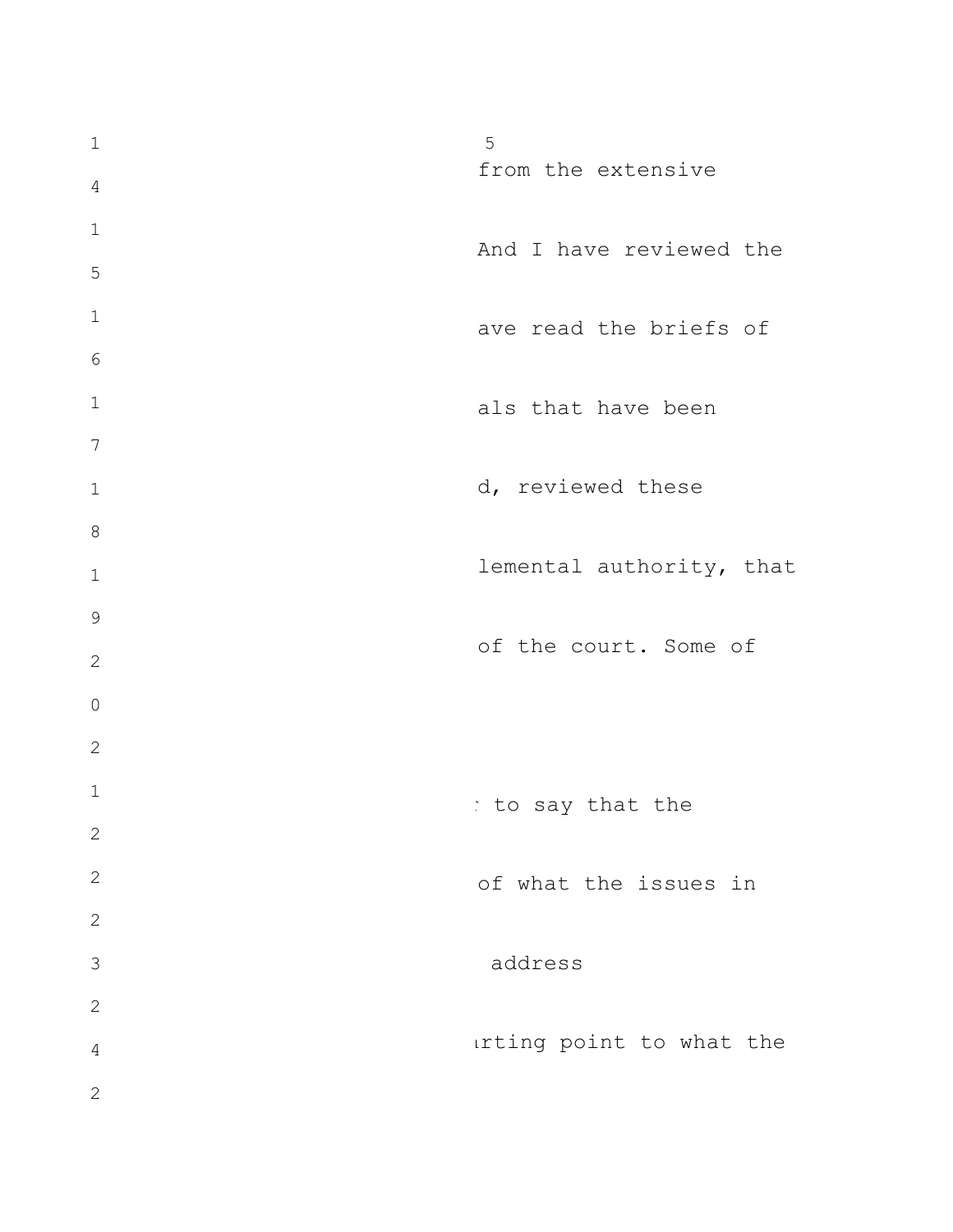| ims is. And as it is           |
|--------------------------------|
| e several separate claims;     |
| a repeated theme is stated.    |
| e's lawsuit is premised on     |
| al law." On page 5, there      |
| ors the first: "Van Dyke       |
| f its violations of            |
| eclaration appears on          |
| mean what it says. Using that  |
| n specifically to the claims   |
| ne and Two are claims of       |
| re. And there is an allegation |
| ried out consistent with the   |

# Case 2:09-cv-00078-SEH Document 39 Filed 0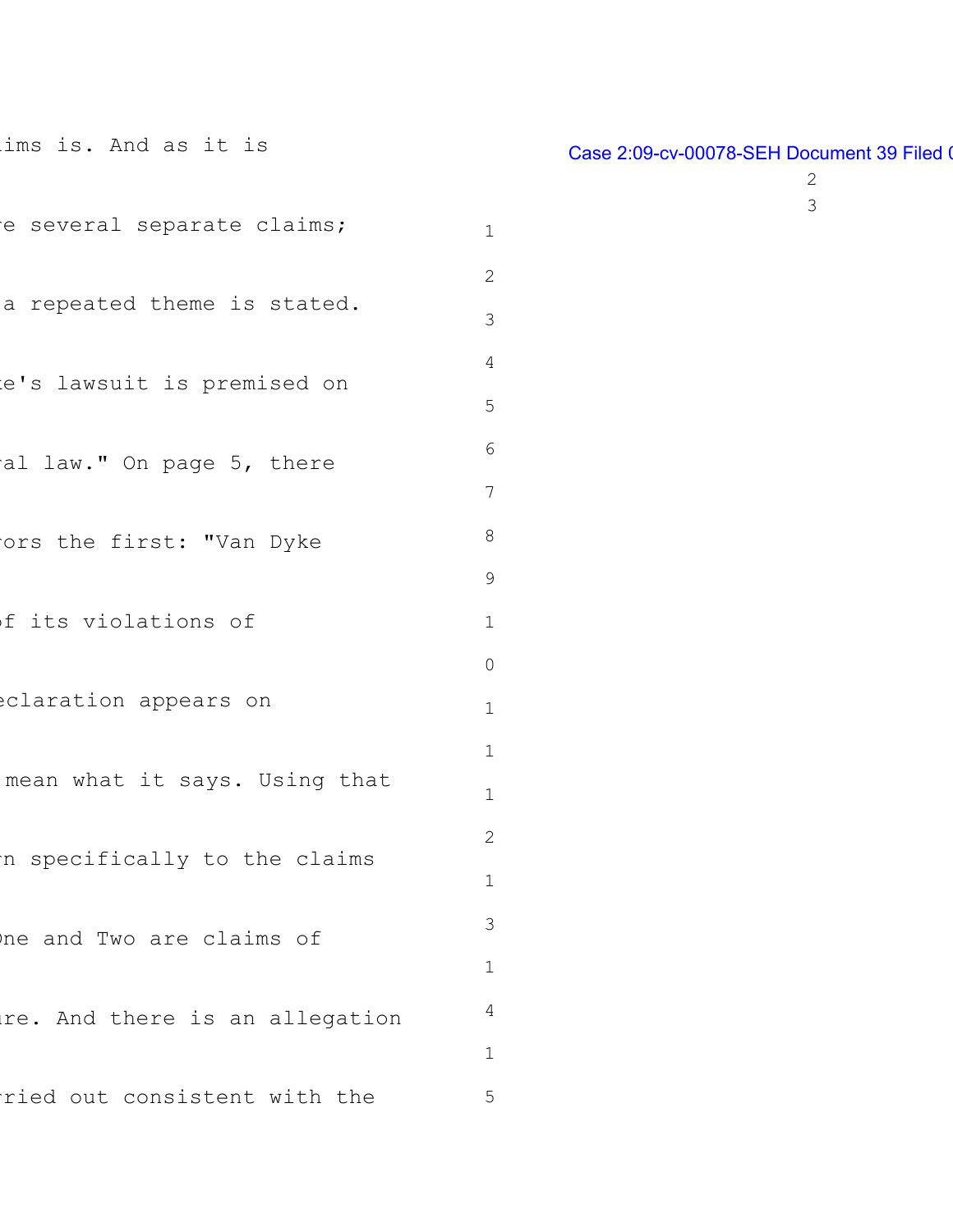1 6 1 7 1 8 1 9 2 0 2 1 2 2 2 3 2 4 2 5 eads both express warranty there is also an implied ent to Count Three, all of Uniform ing the Montana Consumer tive which is tied to the ized as one of round, and I take it atters are not in so-called Class III roduct was one that had ad been approved by the

l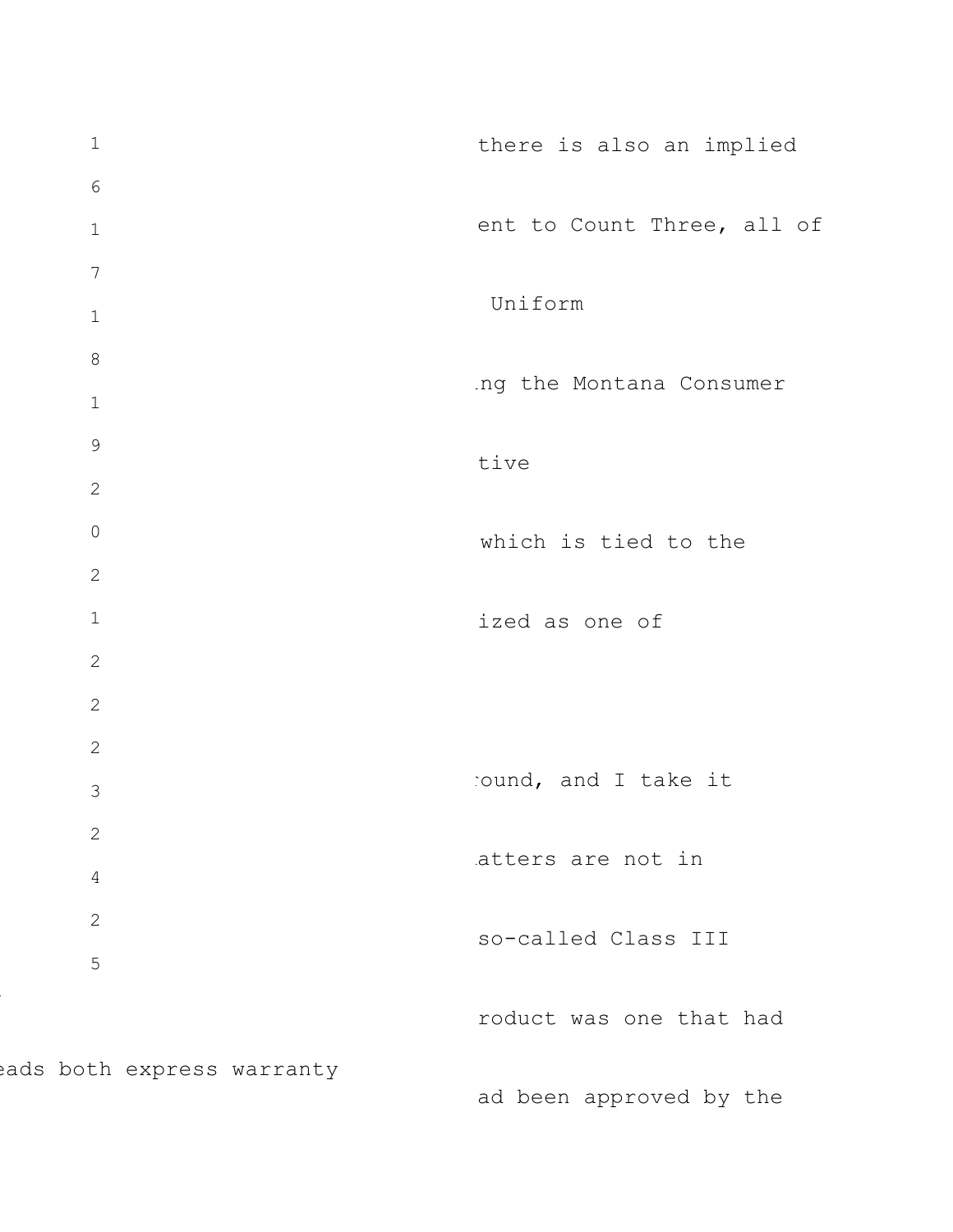|                                | $\mathfrak{Z}$                                                       |
|--------------------------------|----------------------------------------------------------------------|
| Act of the Federal Drug and    | 4                                                                    |
|                                | 5                                                                    |
| in this instance marketed and  | 6                                                                    |
| was                            | $7\phantom{.0}$                                                      |
|                                | 8                                                                    |
| ightly differently: That all   | 9                                                                    |
|                                | $\mathbf 1$                                                          |
| had, in fact, been             | $\mathsf{O}$                                                         |
|                                | $\mathbf 1$                                                          |
| 1 obtained before the product  | $\mathbf 1$                                                          |
|                                | $\mathbf 1$                                                          |
|                                | $\mathbf{2}$                                                         |
|                                | $\mathbf 1$                                                          |
| ious to all, any               | 3                                                                    |
| e given to this set of laws    | $\mathbf 1$                                                          |
|                                | 4                                                                    |
| nited States Supreme Court has | $\mathbf 1$                                                          |
|                                | 5                                                                    |
|                                | Case 2:09-cv-00078-SEH Document 39 Filed 05/14/10 Page 24 of 37<br>2 |
| $\mathbf 1$                    | 4<br>6                                                               |
| $\mathbf{2}$                   | $\mathbf 1$                                                          |
|                                | 7                                                                    |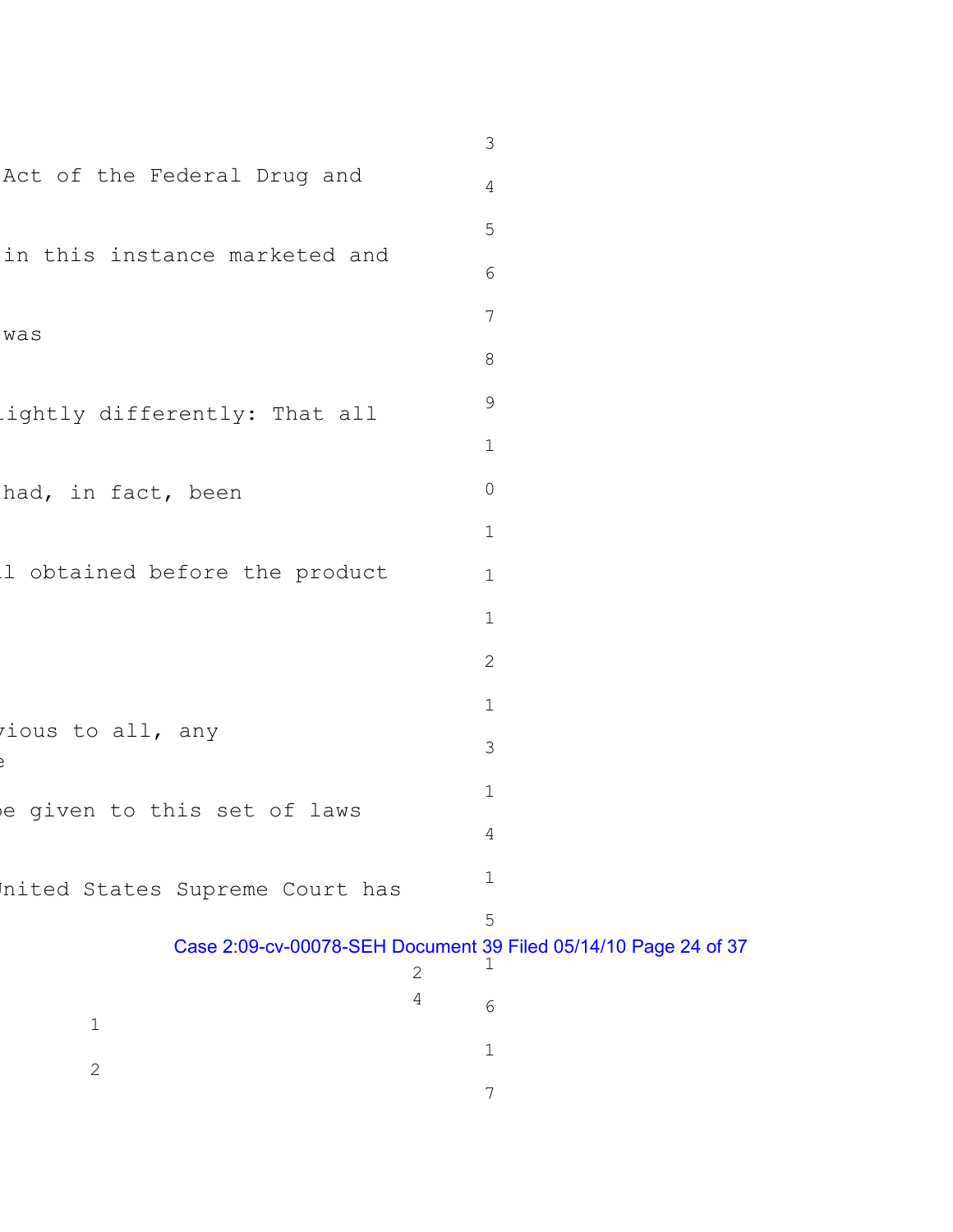1 8 1 9 2 0 2 1 2 2 2 3 2 4 2 5 us directly to the Riegel case to say that the preemptive barred common law claims of a medical device the pre-market approval really mean? I read that claims are, in fact, relate to the ce, or to a requirement both specific phrases the Well, I conclude , I take it to be t are asserted that are ess of the device, and breach of implied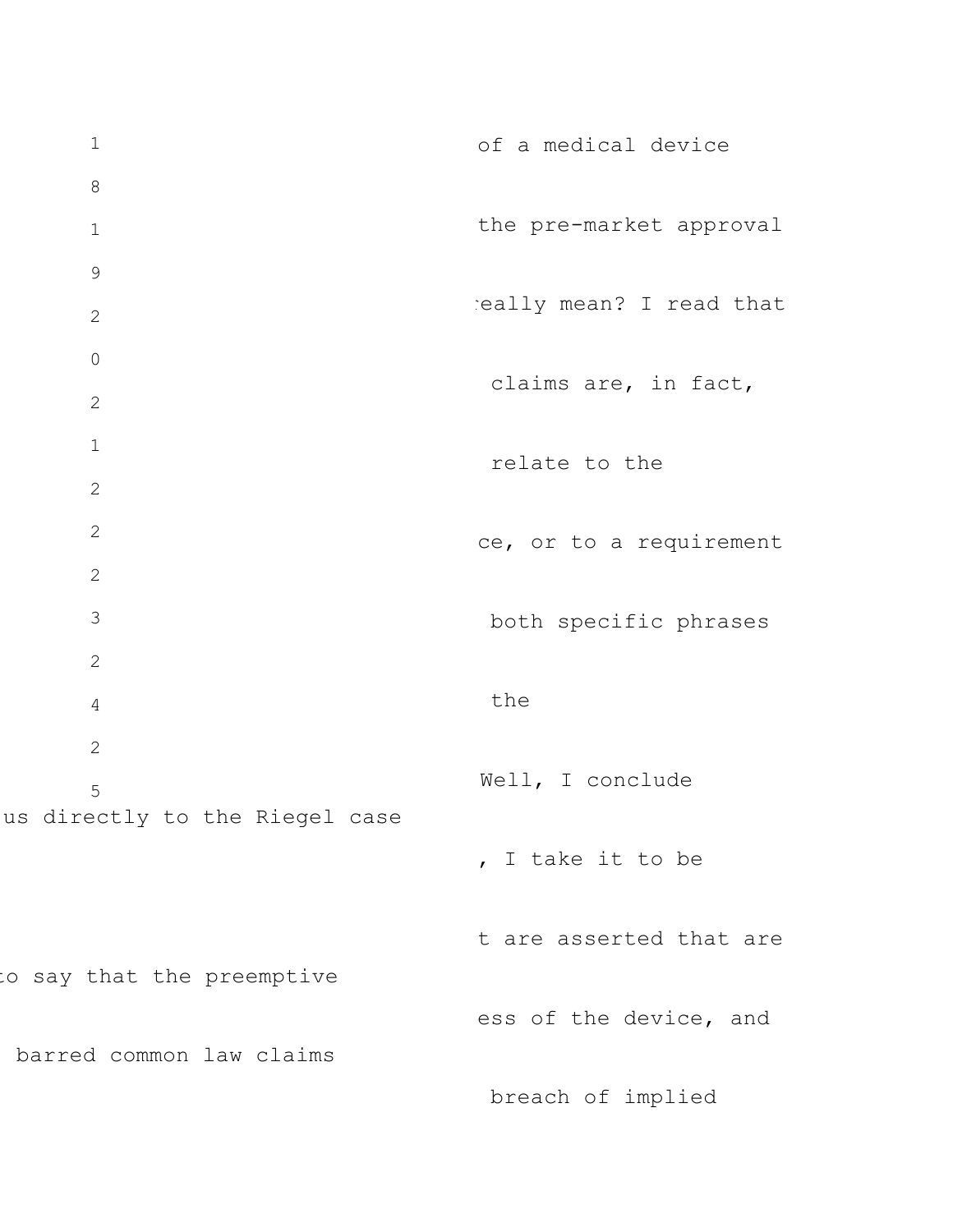|                               | 7           |  |  |
|-------------------------------|-------------|--|--|
| n, or in test or              | 8           |  |  |
|                               | 9           |  |  |
| labeling or in marketing and  |             |  |  |
| manufacturing, is             |             |  |  |
|                               | $\mathbf 1$ |  |  |
| that apply to the             |             |  |  |
| this                          | $\mathbf 1$ |  |  |
| the conclusion that any state | 2           |  |  |
|                               | $\mathbf 1$ |  |  |
| ly as may be said to be       | 3           |  |  |
|                               | $\mathbf 1$ |  |  |
| facturing, testing,           | 4           |  |  |
|                               | 1           |  |  |
| Count Two, breach of implied  | 5           |  |  |

# Case 2:09-cv-00078-SEH Document 39 Filed 05/14/10 Page 25 of 37 1

|               | $\mathbf{2}$<br>5 <sup>5</sup> | $\sqrt{6}$  |
|---------------|--------------------------------|-------------|
| $\mathbf 1$   |                                | $\mathbf 1$ |
| $\sqrt{2}$    |                                | 7           |
| $\mathcal{S}$ |                                | $\mathbf 1$ |
| $\sqrt{4}$    |                                | $\,8\,$     |
| 5             |                                | $\mathbf 1$ |
| $\sqrt{6}$    |                                | $\mathsf 9$ |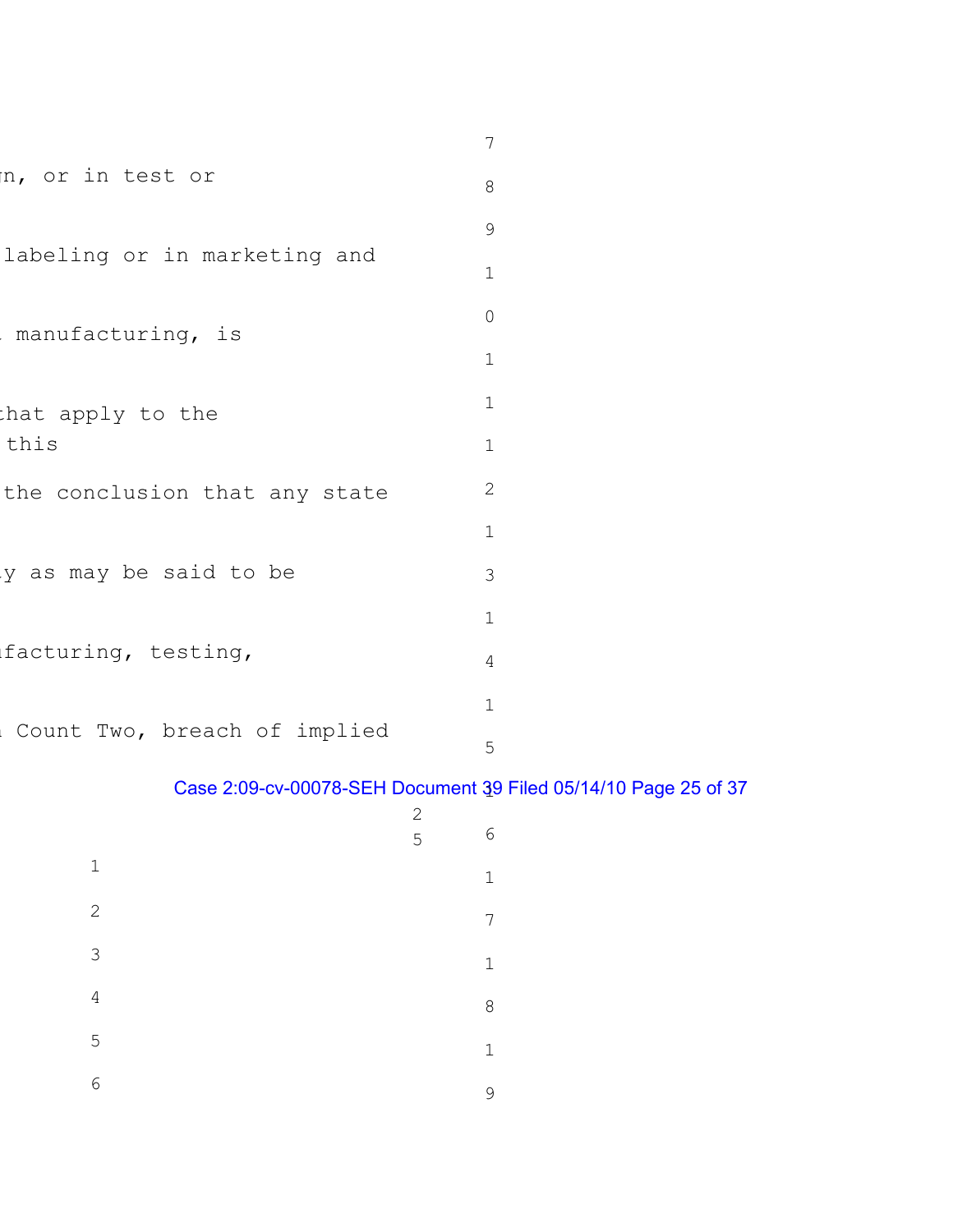2 0 2 1 2 2 2 3 2 4 2 5 I merchantability, as in Count to say, and this is, ella of a type of claim that is eness component of the statute quirements related to the device on, Riegel, through the narrow the preemptive grounds that it t Congress would, ial recourse,' end of approved , the dissent in that ealt with other than to have explained, this for medical devices doubt, I conclude that

ecourse affecting the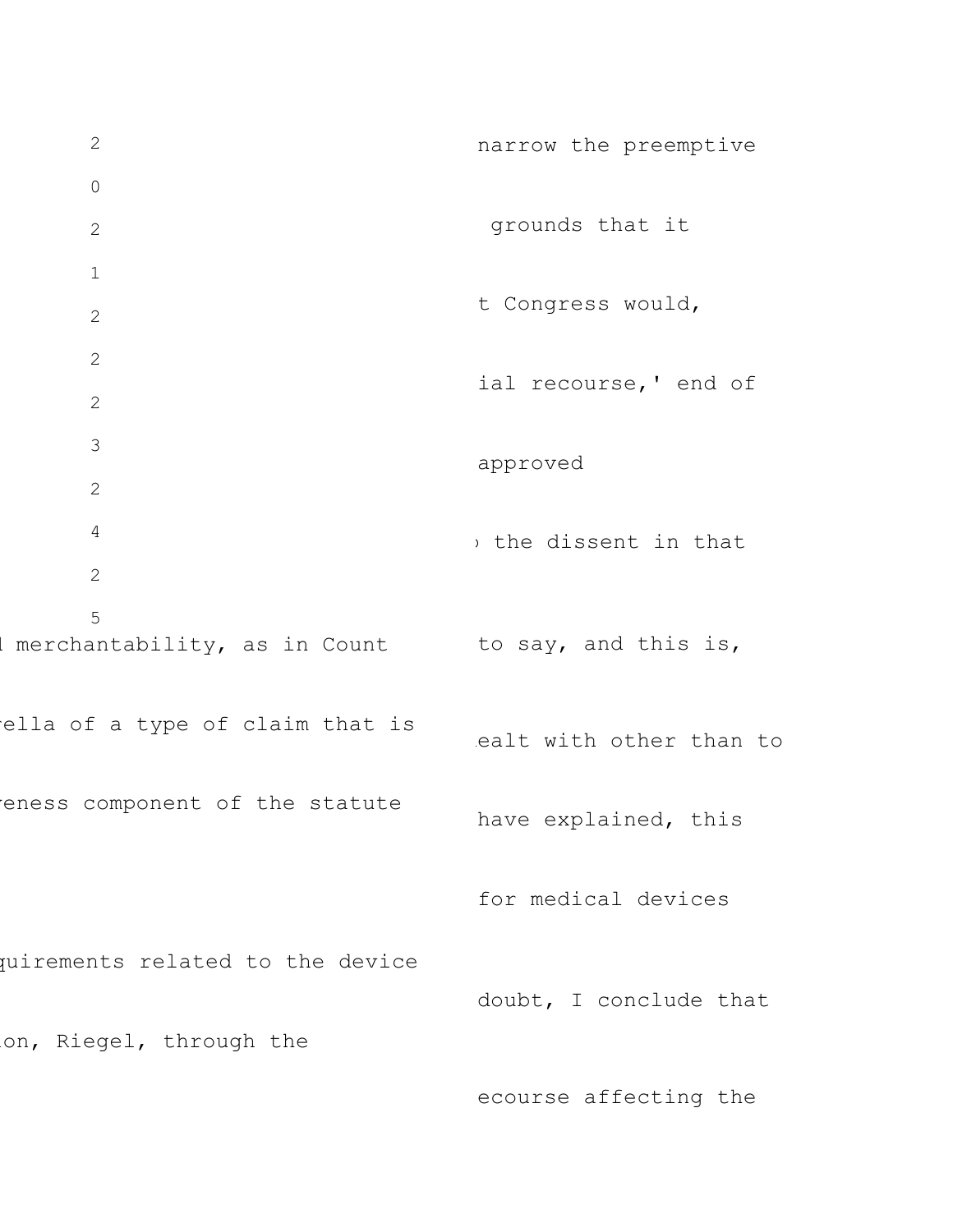|                                  | 1 |
|----------------------------------|---|
| is, in fact, barred. And I       | 1 |
|                                  | 2 |
| the State of Montana, could      | 1 |
| either different from or in      | 3 |
|                                  | 1 |
| iederal-law-based                | 4 |
|                                  | 1 |
| hat apply here? Well, I conclude | 5 |

## Case 2:09-cv-00078-SEH Document 39 Filed 05/14/10 Page 26 of 37

|                | $\sqrt{2}$     | $\sqrt{6}$                       |
|----------------|----------------|----------------------------------|
| $\mathbbm{1}$  | $\overline{6}$ | $\mathbf 1$                      |
| $\overline{c}$ |                | $\overline{7}$                   |
| $\overline{3}$ |                | $\mathbbm{1}$                    |
| $\overline{4}$ |                | $\begin{array}{c} 8 \end{array}$ |
| $\overline{5}$ |                | $\mathbf{1}$                     |
| $\overline{6}$ |                | $\mathcal{G}$                    |
| $\overline{7}$ |                | $\overline{c}$                   |
| $\theta$       |                | $\overline{O}$                   |
| 9              |                | $\mathbf{2}$                     |
| $\mathbf 1$    |                | $\mathbf 1$                      |
| $\overline{0}$ |                | $\overline{c}$                   |
| $\mathbf 1$    |                | $\overline{c}$                   |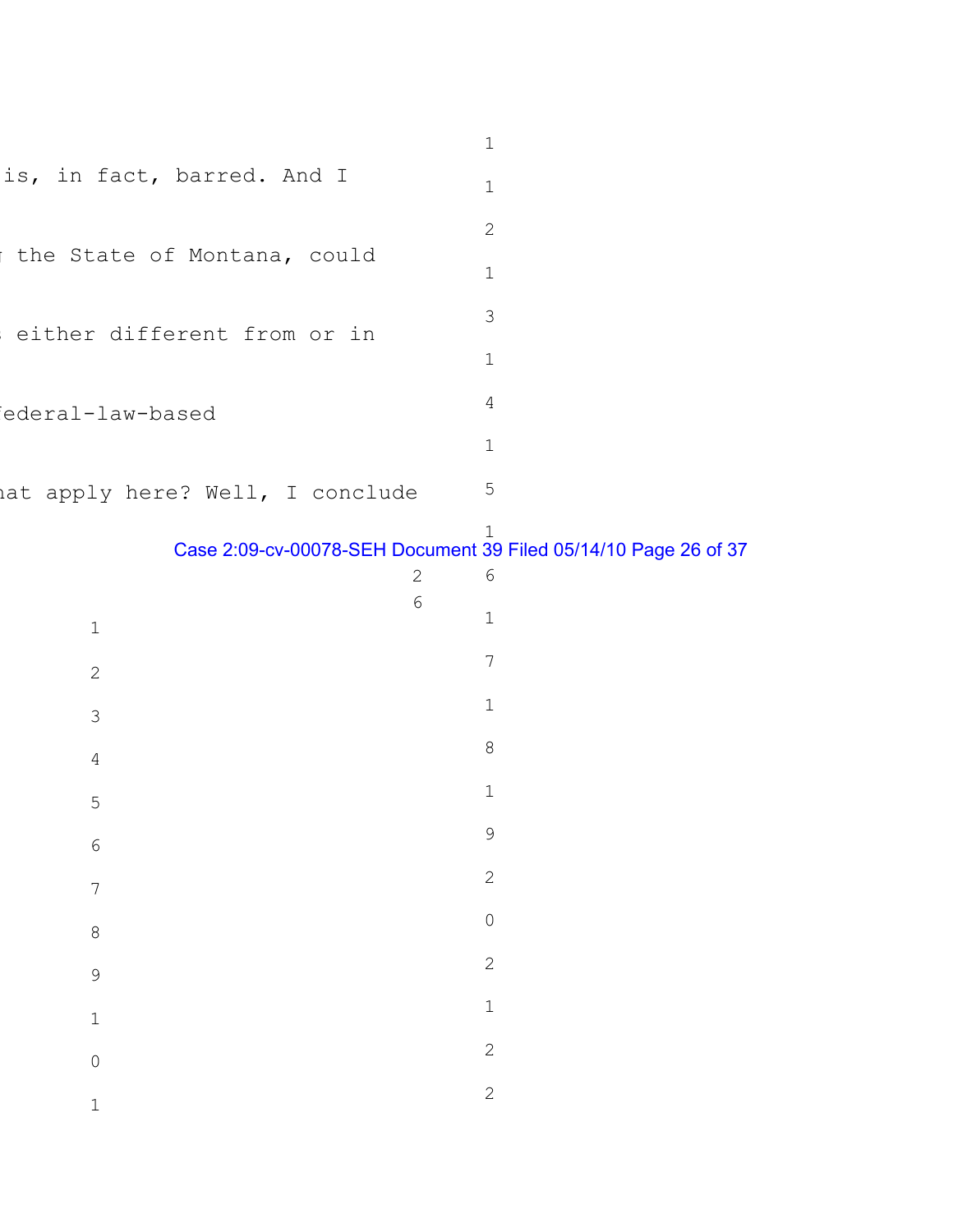2 3 2 4 2 5 an express warranty claim ion to the federal warranty irements, let me put it plaintiff's Consumer unt Four, that part of the tements that were said to have ted to the sale of the phs 88 through 93 of Count laims of that type are expressly misrepresentation claim in relates to ount Five disclose that. n, that that is a e Riegel e us? Well, it leaves us, d, with a conclusion that set out in Counts One, ed. And that any implied lso ack to what is the express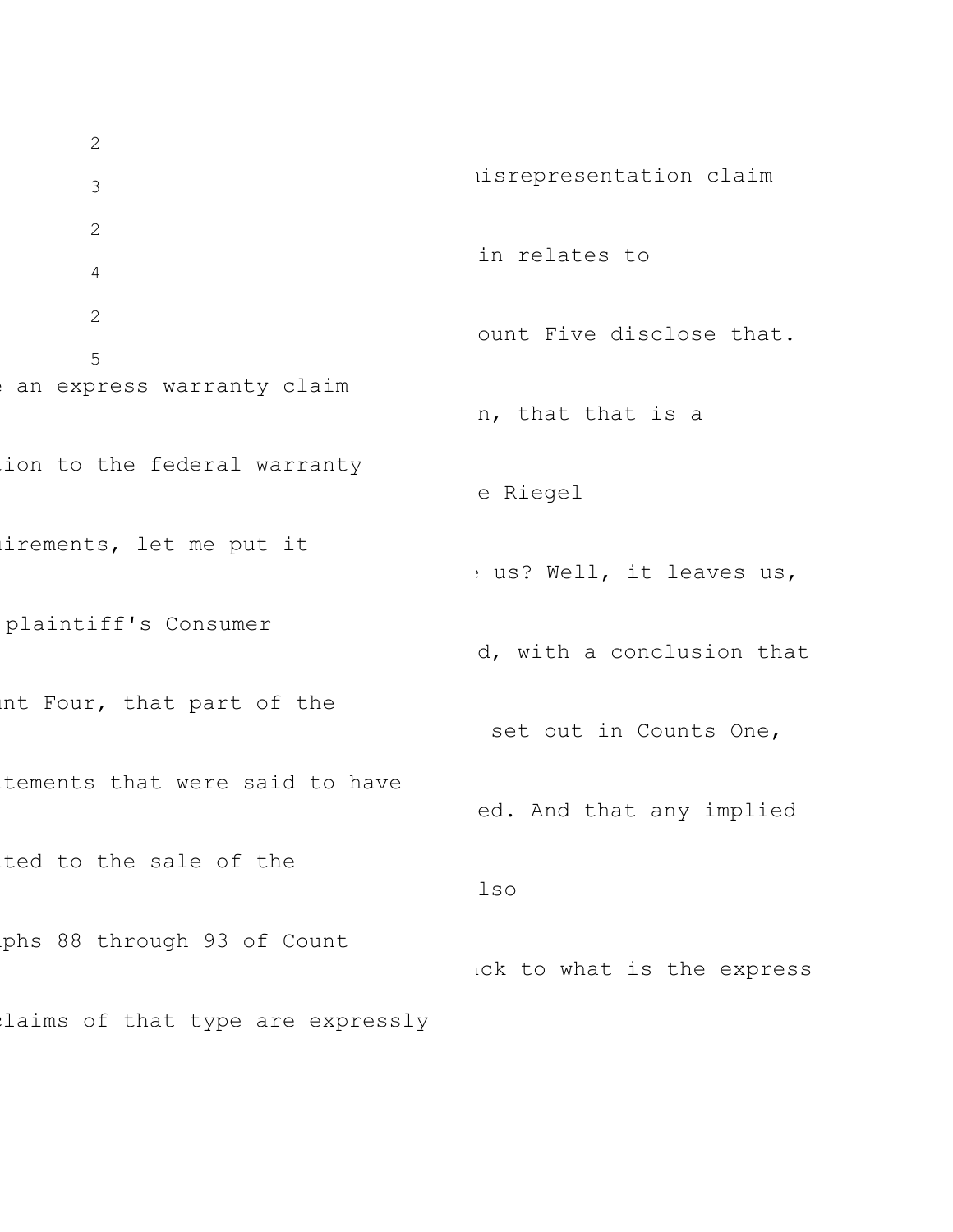| the plaintiff claims that       |  |
|---------------------------------|--|
|                                 |  |
| atements made on the label. And |  |
|                                 |  |
| ration that appears, I          |  |

# Case 2:09-cv-00078-SEH Document 39 Filed 05/14/10 Page 27 of 37 1

|                | $\overline{c}$<br>$\overline{7}$ | $\overline{6}$ |
|----------------|----------------------------------|----------------|
| $\mathbf{1}$   |                                  | $\mathbf{1}$   |
| $\overline{c}$ |                                  | $\overline{7}$ |
| $\overline{3}$ |                                  | $\mathbf{1}$   |
| $\overline{4}$ |                                  | 8              |
| $\overline{5}$ |                                  | $\mathbf{1}$   |
| $\overline{6}$ |                                  | 9              |
| $\overline{7}$ |                                  | $\overline{c}$ |
| 8              |                                  | $\overline{O}$ |
| 9              |                                  | $\overline{c}$ |
| $\mathbf{1}$   |                                  | $\mathbf{1}$   |
| $\circ$        |                                  | $\overline{c}$ |
| $\mathbf{1}$   |                                  | $\overline{c}$ |
| $\overline{1}$ |                                  | $\overline{c}$ |
| $\mathbf{1}$   |                                  | 3              |
| $\overline{c}$ |                                  | $\overline{c}$ |
| $\mathbf{1}$   |                                  | $\overline{4}$ |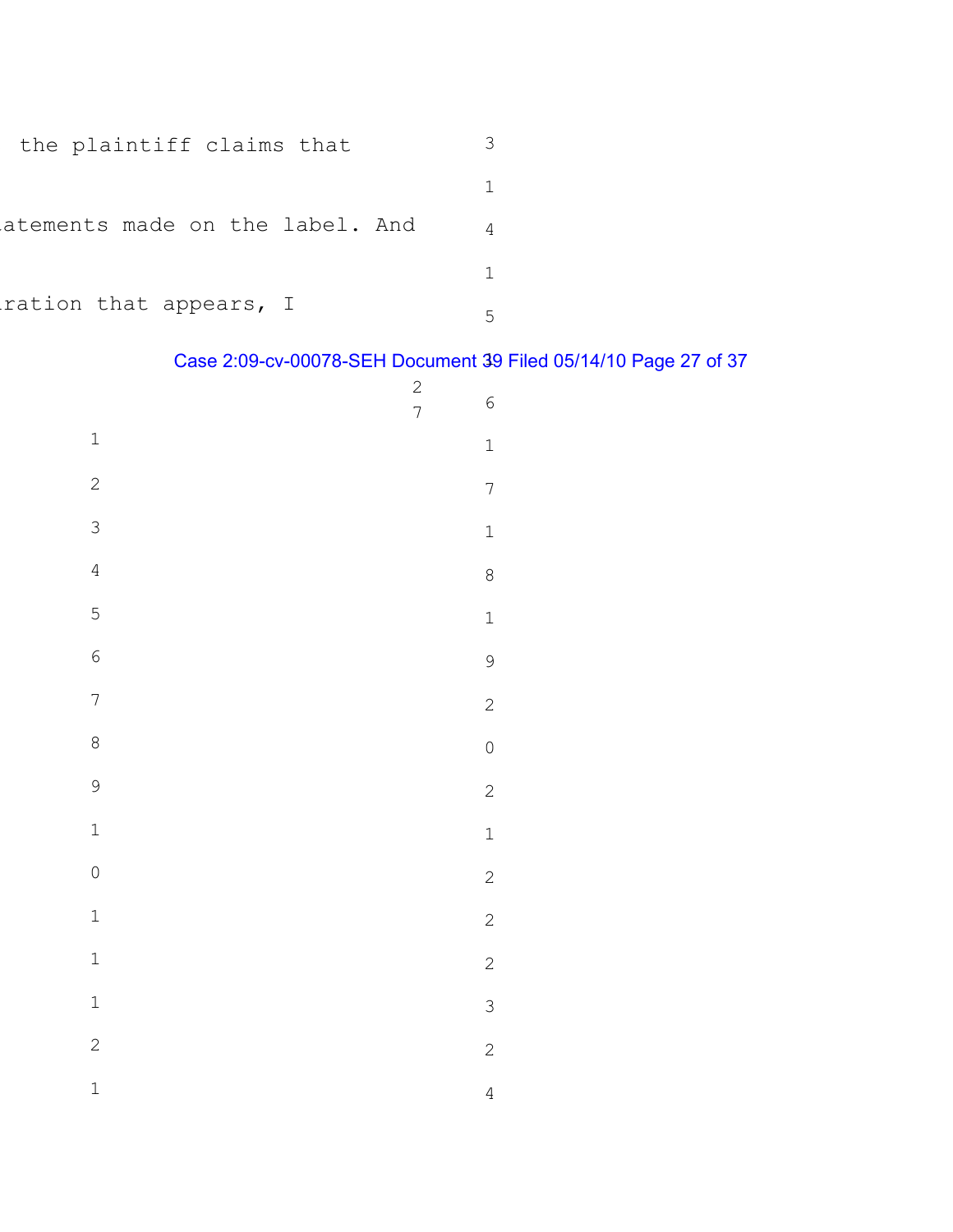2 5 ramic is extremely hard. In only to diamond and provides the ball and the socket," "that this is an express ting from the Trident of g that the plaintiff would 1 -- that this is a warranty d to the labeling. And the s we noted, passed all the conclude that the state uirement's deral law anty claim is also iederal law basis is said to be what's the takes us back to the s III claim. We noted at is -- breach is importance of what the ticular topic lies in resting place to mportant doctrine. But the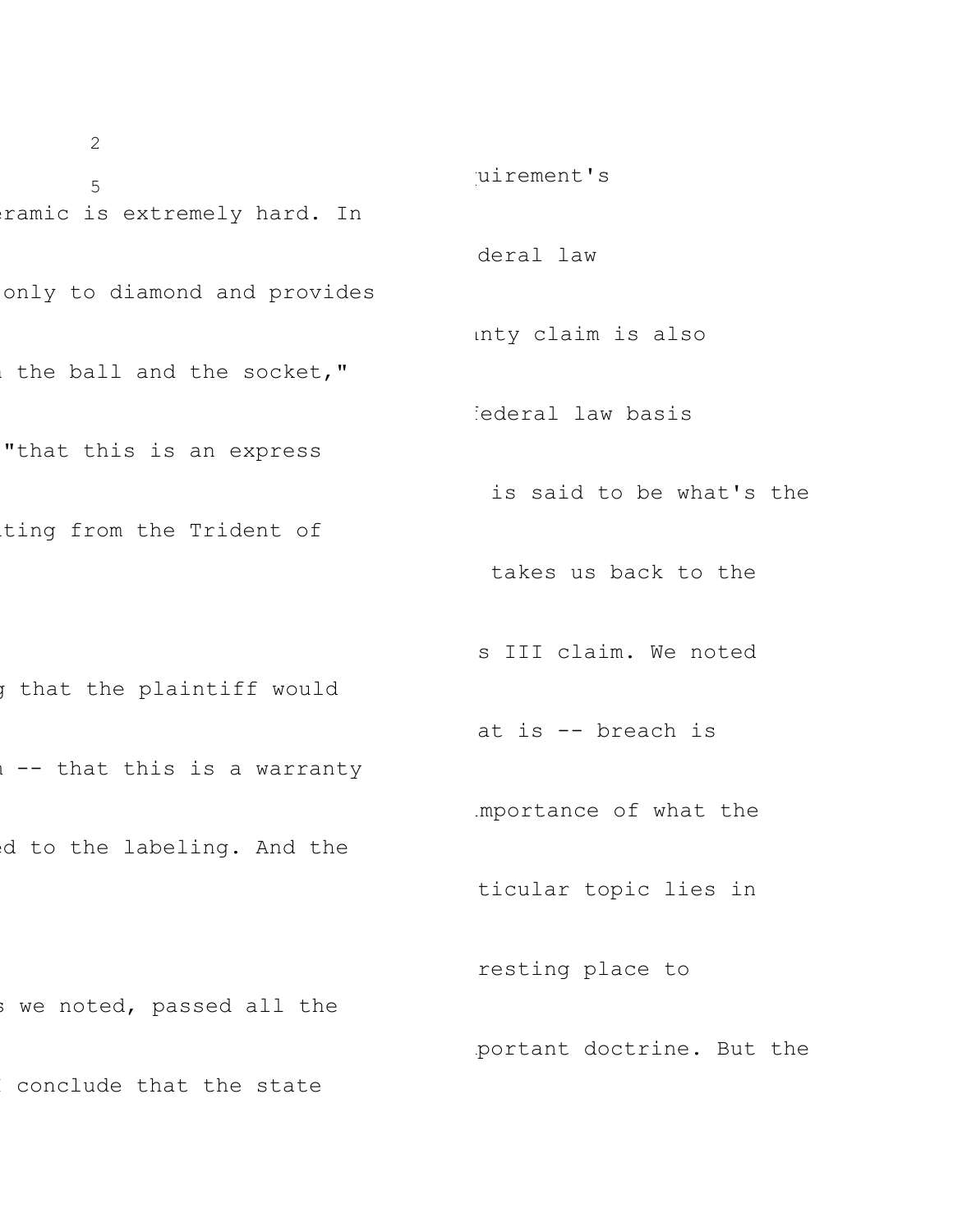| FDCA leaves no doubt that |  |  |              | $\mathsf S$                                                                               |  |
|---------------------------|--|--|--------------|-------------------------------------------------------------------------------------------|--|
|                           |  |  | $\mathbf{2}$ | Case 2:09-cv-00078-SEH Document $\frac{1}{39}$ Filed 05/14/10 Page 28 of 37<br>$\epsilon$ |  |
| $\mathbf 1$               |  |  | 8            | $\mathbf 1$                                                                               |  |
| $\sqrt{2}$                |  |  |              | $\overline{7}$                                                                            |  |
| $\mathsf 3$               |  |  |              | $\mathbf 1$                                                                               |  |
| $\overline{4}$            |  |  |              | $\,8\,$                                                                                   |  |
| $\mathsf S$               |  |  |              | $\mathbbm{1}$                                                                             |  |
| $\epsilon$                |  |  |              | $\mathsf 9$                                                                               |  |
| $\sqrt{}$                 |  |  |              | $\sqrt{2}$                                                                                |  |
| $\,8\,$                   |  |  |              | $\mathsf O$                                                                               |  |
| $\mathsf 9$               |  |  |              | $\sqrt{2}$                                                                                |  |
| $1\,$                     |  |  |              | $\mathbbm{1}$                                                                             |  |
| $\mathsf{O}$              |  |  |              | $\mathbf{2}$                                                                              |  |
| $\mathbbm{1}$             |  |  |              | $\sqrt{2}$                                                                                |  |
| $\mathbf 1$               |  |  |              | $\sqrt{2}$                                                                                |  |
| $\mathbf 1$               |  |  |              | 3                                                                                         |  |
| $\mathbf{2}$              |  |  |              | $\sqrt{2}$                                                                                |  |
| $\mathbf 1$               |  |  |              | $\sqrt{4}$                                                                                |  |
| $\mathsf 3$               |  |  |              | $\sqrt{2}$                                                                                |  |
| $\mathbf 1$               |  |  |              | 5<br>than private                                                                         |  |
| $\overline{4}$            |  |  |              |                                                                                           |  |
| $\mathbf 1$               |  |  |              |                                                                                           |  |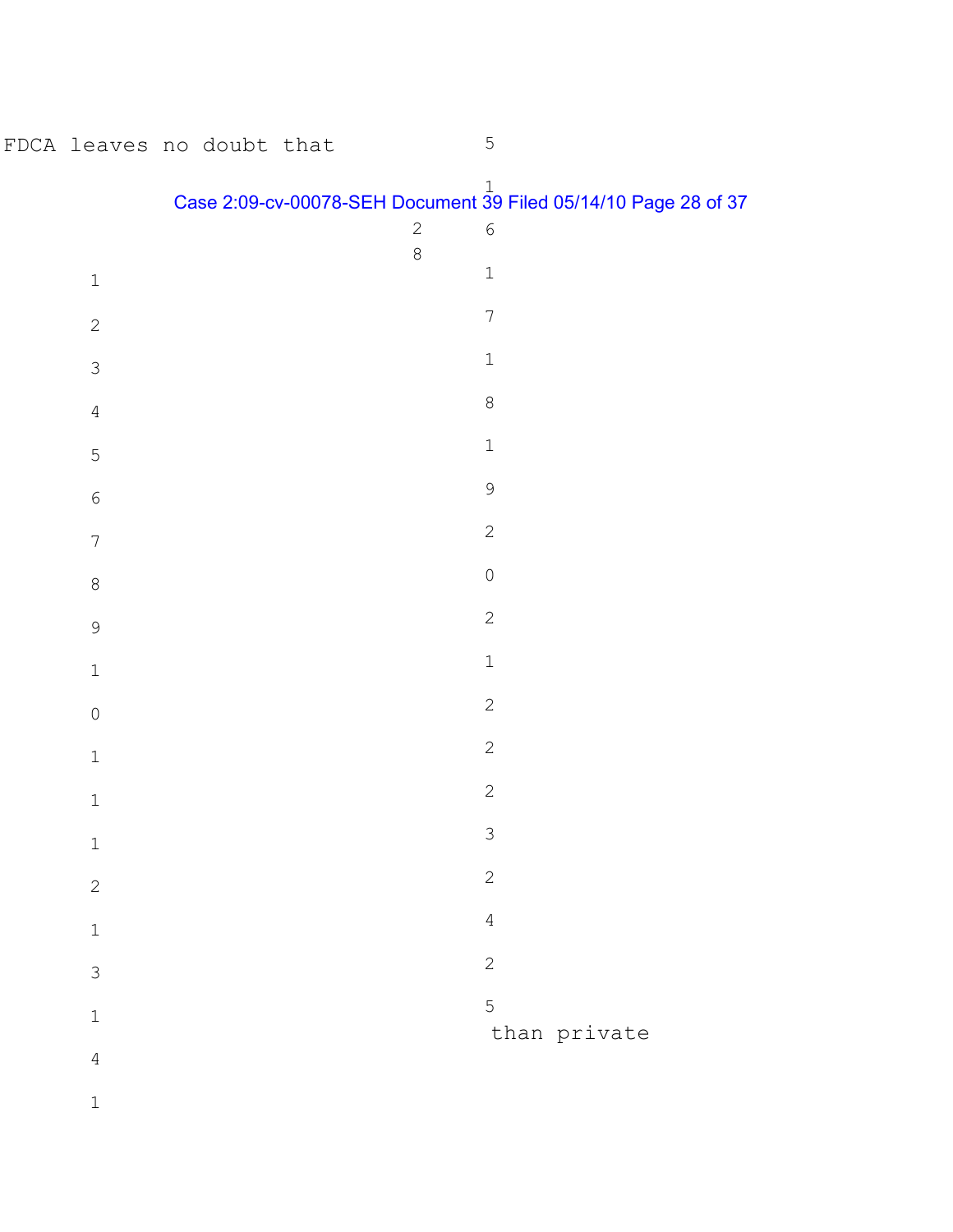```
suit for non-compliance with
lack of standing to
And it goes on to quote:
enforcement or to restrain and lave asked for time to
 be by and in the name of the sector to the sector in part, that
te. Citing 21 United States Code ourt on what you should do
that doctrine to this case,
assert as it has -- as she has
olations of federal law, is
ys you can't do
clude that there's simply not
at leads this court to the
t
                                    n some
                                    ng as that offer might
                                     visory opinion about
                                     propriate, in my view, for
                                     beyond or to make
                                     er than to rule upon
                                            Case 2:09-cv-00078-SEH Document 39 Filed 0
                                                              2
                                                              9
                                     1
```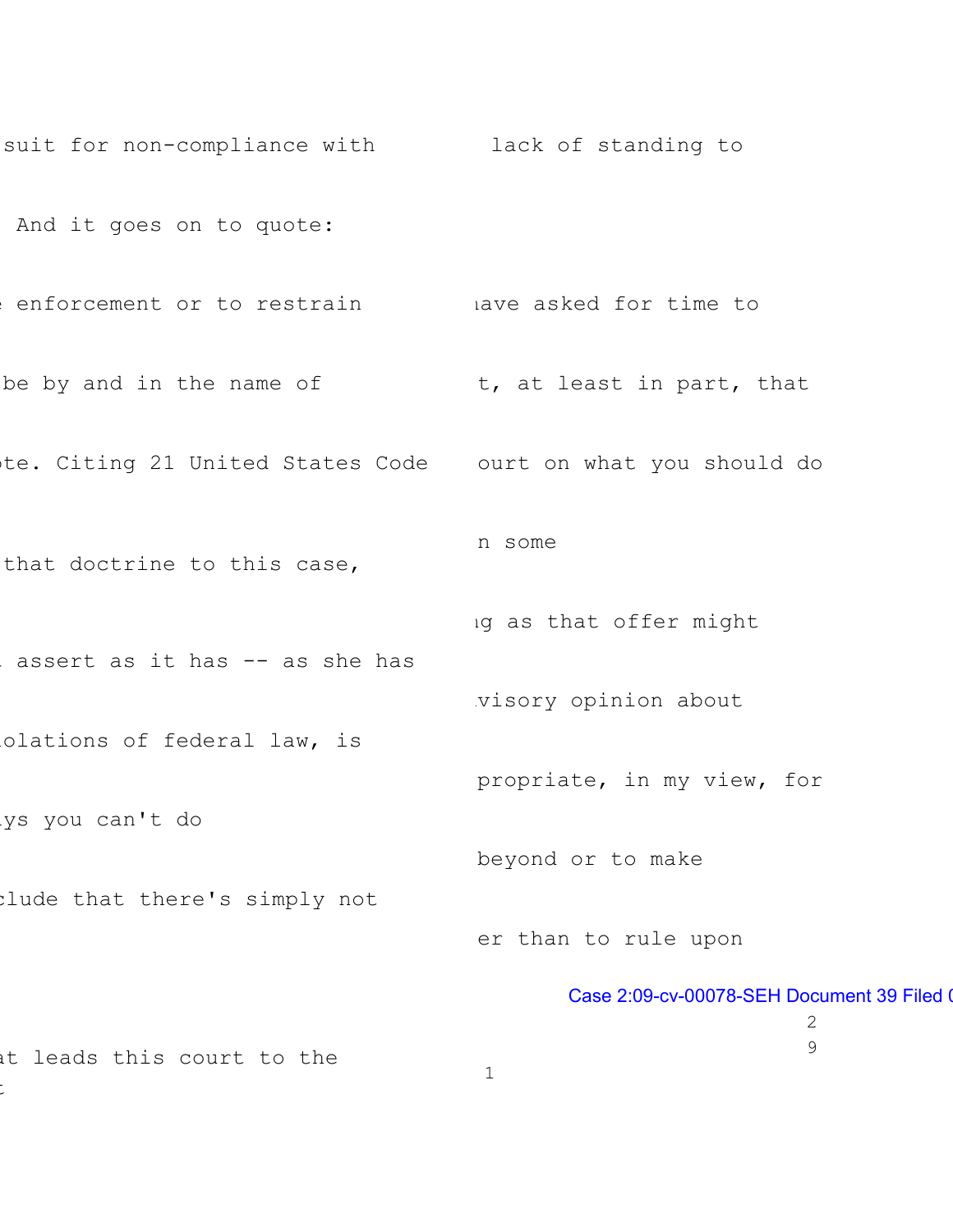| $\overline{c}$ | $\overline{7}$                   |
|----------------|----------------------------------|
| 3              | $\mathbbm{1}$                    |
| $\overline{4}$ | $\,8\,$                          |
| 5              | $\mathbf 1$                      |
| $\sqrt{6}$     | 9                                |
| $\overline{7}$ | $\overline{c}$                   |
| 8              | $\begin{array}{c} \n\end{array}$ |
| 9              | $\overline{c}$                   |
| $\mathbf{1}$   | $\mathbf 1$                      |
| $\mathbf 0$    | $\mathbf{2}$                     |
| $\mathbbm{1}$  | $\overline{c}$                   |
| $\mathbbm{1}$  | $\overline{c}$                   |
| $\mathbf 1$    | $\mathcal{S}$                    |
| $\overline{c}$ | $\overline{c}$                   |
| $\mathbf 1$    | $\overline{4}$                   |
| 3              | $\sqrt{2}$                       |
| $\mathbf 1$    | 5                                |
| $\overline{4}$ | resented to                      |
| $\mathbf 1$    | .s that I cannot provide         |
| 5              |                                  |
| $\mathbf 1$    | ur request                       |
| $\sqrt{6}$     |                                  |
| $\mathbf 1$    | : reasons for my                 |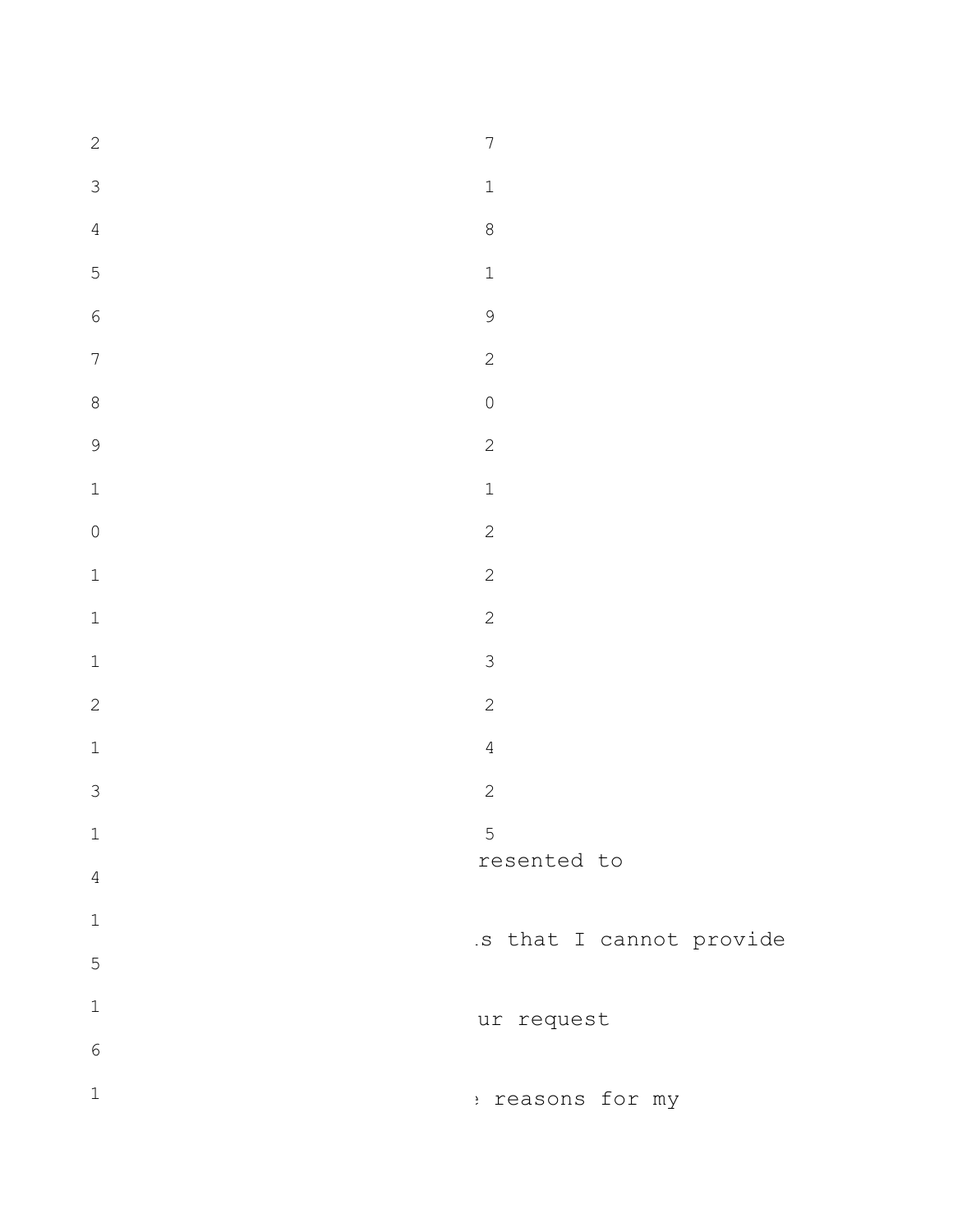et out a short order that will only our obligation to the court has he work that counsel have o the court, Mr. Angel, you hank you, Your u had to work with. But when t has spoken in the fashion that in this matter were his case, or in the w the law. And it's not a or bad law, whether we like nk basebaran ka Case 2:09-cv-00078-SEH Document 39 Filed 0 3  $\Omega$ 12345678910111213141516171819202122232425 Case 2:09-cv-00078-SEH Document 39 Filed 05/14/10 Page 31 of 37 31 C E R T I F I C A T E STATE County OF of MONTANA Cascade ) ) : SS I, TINA C. BRILZ, RPR, FCRR, Official Court Reporter and Notary Public of the State of Montana residing at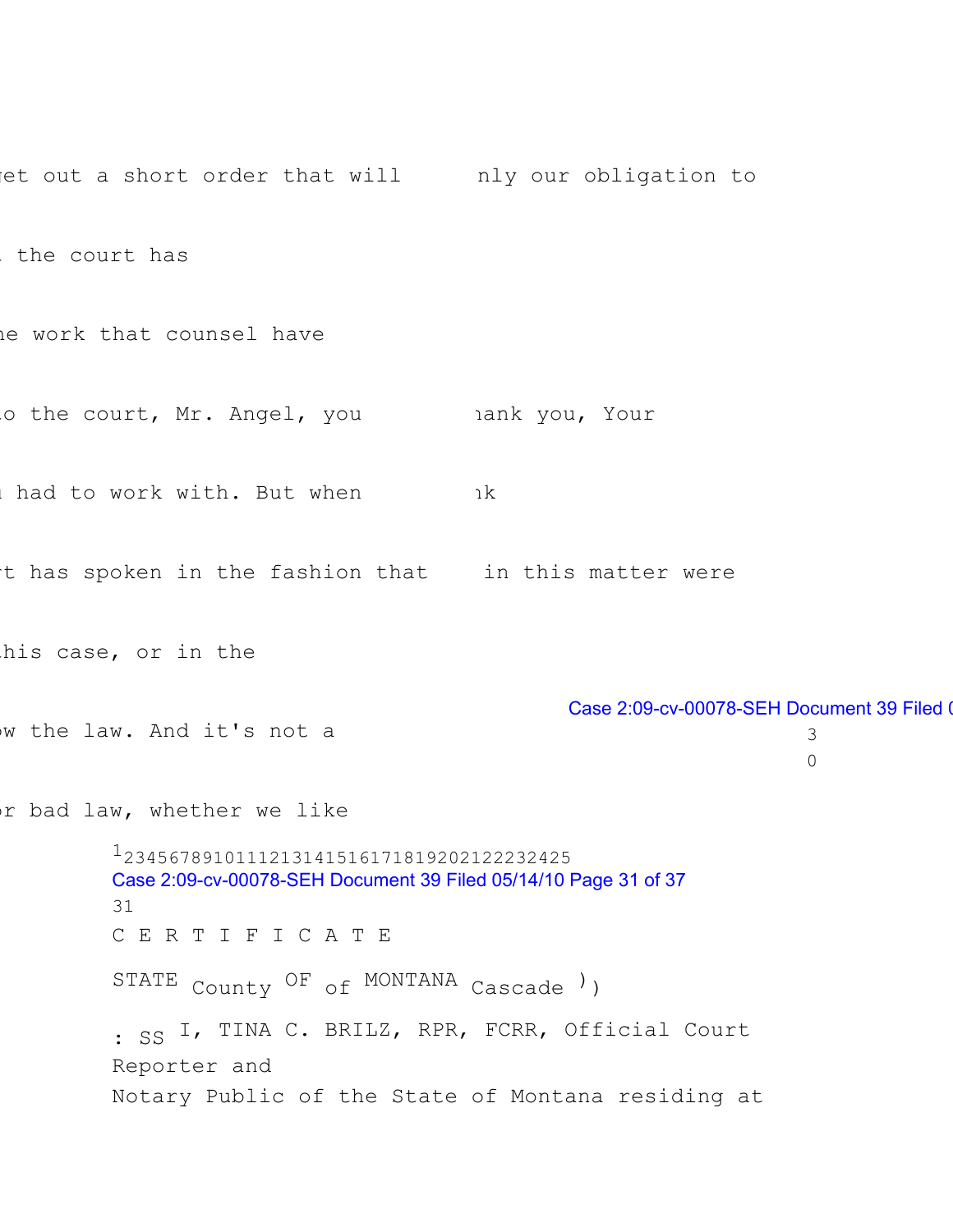Great Falls, Montana, do hereby certify as follows: That the foregoing motion hearing was reported by me on April 23, 2010, at 10:07 a.m. in the Second Floor Courtroom in the Mike Mansfield Federal Courthouse in Butte, Montana. That the foregoing thirty (30) pages of typewritten material constitute a true and accurate transcription of my stenographic notes which were reduced to writing by means of computer-aided transcription. I further certify that I am not an attorney nor counsel of any of the parties nor a relative or employee of any attorney or counsel connected with this action or otherwise interested in the event thereof. IN WITNESS WHEREOF, I have hereunto set my hand and affixed my Official Seal on this 14th day of May, 2010. REGISTERED NOTARY Montana Montana. October /s/ Tina PUBLIC residing 11, My TINA  $\text{C}$ . PROFESSIONAL 2011. commission  $B^{\text{rilz}}$ <sub>---------</sub> for C. at the BRILZ Great State REPORTER expires Falls, of

**'difficult** [1] - 26:9 **'requirement'** [1] -

**'**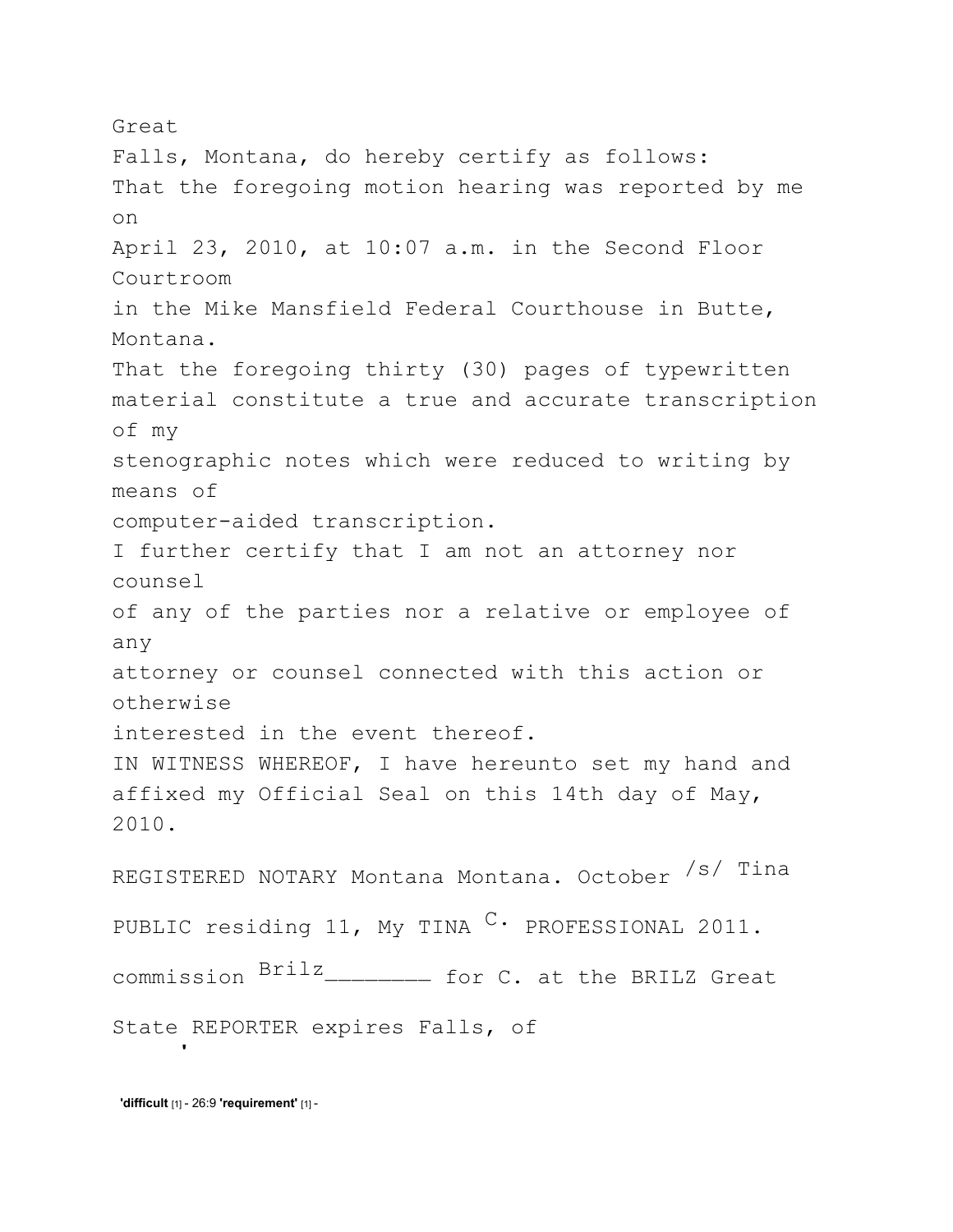26:8

**1**

```
1 [2] - 5:1, 22:15 10 [2] - 6:16, 23:20 10:57 [1] - 30:20 11 [2] - 11:24, 12:2 12(b)(6 [5] - 4:3, 4:13,
                             6:18, 11:5, 11:25 14-year-old [1] - 19:16
```
# **2**

**2** [1] - 23:15 **2003** [2] - 6:8, 10:19 **2006** [1] - 10:19 **21** [2] - 15:11, 29:6 **26** [1] - 13:22 **26-plus** [1] - 13:14

# **3**

**30** [2] - 11:19, 17:15 **337(a)** [1] - 29:7

#### **4**

**<sup>4</sup>** [1] - 28:23**5**

## **<sup>5</sup>** [1] - 23:17**8**

**808.1(d)(1** [1] - 15:15 **808.1(d)(2** [1] - 15:11 **<sup>88</sup>** [1] - 27:8**9**

**<sup>93</sup>** [1] - 27:8 **<sup>96</sup>** [1] - 27:13 **<sup>98</sup>** [1] - 27:13**A**

**a.m** [1] - 30:20 **able** [1] - 19:12

#### :20, 19:10, 21:13 **accurate** [1] - 4:25 **acknowledge** [2] -

7:6, 18:22 **acknowledged** [2] -

21:21, 21:23 **acknowledges** [1] -

# 9:10 **acknowledgment** [1] -

9:16 **act** [2] - 5:21, 29:16 **Act** [7] - 9:9, 14:9,

### 4, 27:4 **action** [2] - 19:5,

29:13 **activity** [1] - 21:1 **addition** [4] - 10:21, **ress** [4] - 11:19, 15:4, 17:16, 23:11 **addressed** [2] - 9:5,

15:22 **addresses** [1] - 10:13 **addressing** [2] -

15:10 **adequacy** [2] - 8:23, 10:23 **adjourned** [1] - 30:19 **admittedly** [1] -

4 **adulterated** [3] -

16:11, 16:12, 18:2 **adulteration** [1] - 18:2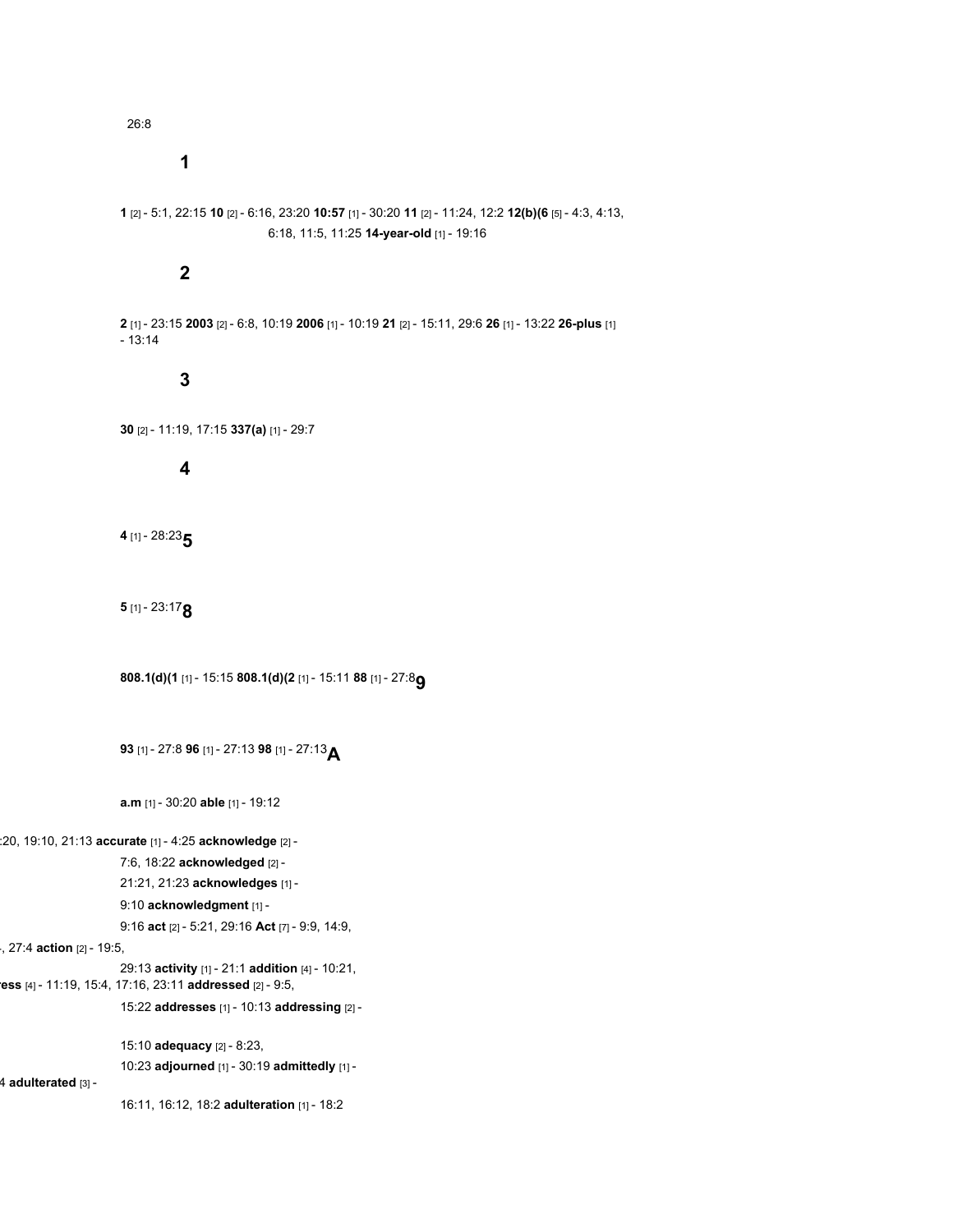```
24:8, 27:7, 27:12 advisory [1] - 29:22 affect [2] -
] - 26:20 afoul [1] - 28:13 afterwards [1] - 19:19 Agency [1] - 24:17 ago
                      21:21 agree [1] - 12:8 allegation [2] - 8:4,
                      23:24 allegations [5] - 7:16,
llow [1] - 8:7 allowed [2] - 14:5,
                      20:13 allowing [1] - 22:20 almost [1] - 12:23
                      20:17, 20:20, 29:17 amendment [6] -
  17:16, 17:17, 20:13, 22:2, 22:4, 22:6 analysis [11] - 4:13,
  17:16, 17:17, 20:13, 22:2, 22:4, 22:6 analysis [11] - 4:13,
  17:16, 17:17, 20:13, 22:2, 22:4, 22:6 analysis [11] - 4:13,
         5:22, 7:4, 9:1, 10:17, 10:21, 12:5, 19:12, 21:5, 22:15, 24:23 Angel [4] - 3:12, 11:8,
         5:22, 7:4, 9:1, 10:17, 10:21, 12:5, 19:12, 21:5, 22:15, 24:23 Angel [4] - 3:12, 11:8,
         5:22, 7:4, 9:1, 10:17, 10:21, 12:5, 19:12, 21:5, 22:15, 24:23 Angel [4] - 3:12, 11:8,
         5:22, 7:4, 9:1, 10:17, 10:21, 12:5, 19:12, 21:5, 22:15, 24:23 Angel [4] - 3:12, 11:8,
         5:22, 7:4, 9:1, 10:17, 10:21, 12:5, 19:12, 21:5, 22:15, 24:23 Angel [4] - 3:12, 11:8,
                      29:17, 30:8 angel [1] - 18:12 ANGEL [2] - 11:9,
                      29:17, 30:8 angel [1] - 18:12 ANGEL [2] - 11:9,
                      29:17, 30:8 angel [1] - 18:12 ANGEL [2] - 11:9,
                      29:17, 30:8 angel [1] - 18:12 ANGEL [2] - 11:9,
                      17:22 answer [1] - 30:2 anticipate [1] - 3:10 anticipated [2] - 15:2,
                      17:22 answer [1] - 30:2 anticipate [1] - 3:10 anticipated [2] - 15:2,
                      17:22 answer [1] - 30:2 anticipate [1] - 3:10 anticipated [2] - 15:2,
                      15:20 anyway [1] - 10:12 appear [1] - 25:11 applicability [1] -
                      15:20 anyway [1] - 10:12 appear [1] - 25:11 applicability [1] -
                      15:20 anyway [1] - 10:12 appear [1] - 25:11 applicability [1] -
                      15:20 anyway [1] - 10:12 appear [1] - 25:11 applicability [1] -
                      15:20 anyway [1] - 10:12 appear [1] - 25:11 applicability [1] -
                      15:16 applied [1] - 21:11 apply [9] - 5:3, 20:6,
                      15:16 applied [1] - 21:11 apply [9] - 5:3, 20:6,
                      15:16 applied [1] - 21:11 apply [9] - 5:3, 20:6,
  20:8, 25:13, 25:21, 26:15, 26:25, 29:8, 30:14 appreciate [2] - 22:21,
  20:8, 25:13, 25:21, 26:15, 26:25, 29:8, 30:14 appreciate [2] - 22:21,
  20:8, 25:13, 25:21, 26:15, 26:25, 29:8, 30:14 appreciate [2] - 22:21,
                      30:7 appropriate [4] -
                      30:7 appropriate [4] -
  21:11, 21:24, 22:5, 24:21 appropriately [1] -
  21:11, 21:24, 22:5, 24:21 appropriately [1] -
  21:11, 21:24, 22:5, 24:21 appropriately [1] -
                      30:1 approval [10] - 5:3,
                      30:1 approval [10] - 5:3,
  5:10, 5:14, 6:7, 8:24, 24:1, 24:18, 24:20, 24:21, 25:6 approved [6] - 6:9,
  5:10, 5:14, 6:7, 8:24, 24:1, 24:18, 24:20, 24:21, 25:6 approved [6] - 6:9,
  5:10, 5:14, 6:7, 8:24, 24:1, 24:18, 24:20, 24:21, 25:6 approved [6] - 6:9,
  5:10, 5:14, 6:7, 8:24, 24:1, 24:18, 24:20, 24:21, 25:6 approved [6] - 6:9,
  16:21, 17:1, 19:23, 24:15, 26:11 argue [2] - 18:16,
  16:21, 17:1, 19:23, 24:15, 26:11 argue [2] - 18:16,
  16:21, 17:1, 19:23, 24:15, 26:11 argue [2] - 18:16,
                      22:20 argued [2] - 16:20,
                      22:20 argued [2] - 16:20,
                      18:21 arguing [2] - 3:21,
```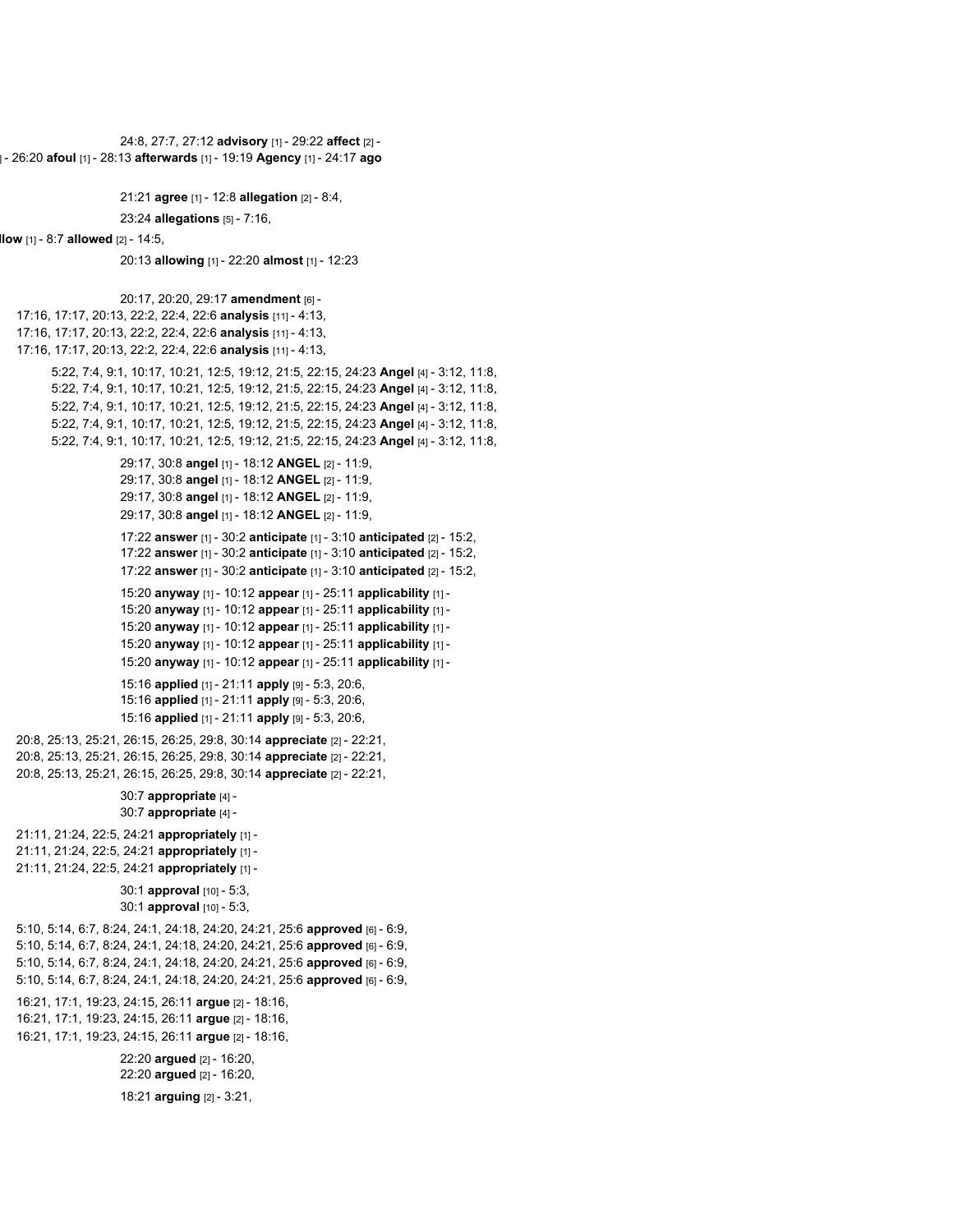```
18:21 arguing [2] - 3:21,
18:17 argument [5] - 3:16, 7:13, 15:2, 20:2, 29:18 arguments [2] - 10:5,
18:17 argument [5] - 3:16, 7:13, 15:2, 20:2, 29:18 arguments [2] - 10:5,
18:17 argument [5] - 3:16, 7:13, 15:2, 20:2, 29:18 arguments [2] - 10:5,
18:17 argument [5] - 3:16, 7:13, 15:2, 20:2, 29:18 arguments [2] - 10:5,
10:6 arise [1] - 15:20 assert [5] - 18:18,
10:6 arise [1] - 15:20 assert [5] - 18:18,
10:6 arise [1] - 15:20 assert [5] - 18:18,
        28:7, 29:9, 29:15 asserted [3] - 23:13,
        28:7, 29:9, 29:15 asserted [3] - 23:13,
25:15, 25:23 associated [1] - 5:17 attached [1] - 20:22 attention [2] - 13:8,
25:15, 25:23 associated [1] - 5:17 attached [1] - 20:22 attention [2] - 13:8,
25:15, 25:23 associated [1] - 5:17 attached [1] - 20:22 attention [2] - 13:8,
23:7 attorney [1] - 13:4 authority [2] - 6:17,
23:7 attorney [1] - 13:4 authority [2] - 6:17,
23:7 attorney [1] - 13:4 authority [2] - 6:17,
23:6 authorized [1] - 29:2 available [1] - 29:13
23:6 authorized [1] - 29:2 available [1] - 29:13
23:6 authorized [1] - 29:2 available [1] - 29:13
23:6 authorized [1] - 29:2 available [1] - 29:13
                   B
                   B
                   B
                   B
        background [2] -
       background [2] -
       background [2] -
       background [2] -
        background [2] -
24:11, 24:12 bad [2] - 17:25, 30:13 balancing [1] - 5:21 ball [1] - 28:3 barred [2] - 25:4,
24:11, 24:12 bad [2] - 17:25, 30:13 balancing [1] - 5:21 ball [1] - 28:3 barred [2] - 25:4,
24:11, 24:12 bad [2] - 17:25, 30:13 balancing [1] - 5:21 ball [1] - 28:3 barred [2] - 25:4,
24:11, 24:12 bad [2] - 17:25, 30:13 balancing [1] - 5:21 ball [1] - 28:3 barred [2] - 25:4,
24:11, 24:12 bad [2] - 17:25, 30:13 balancing [1] - 5:21 ball [1] - 28:3 barred [2] - 25:4,
24:11, 24:12 bad [2] - 17:25, 30:13 balancing [1] - 5:21 ball [1] - 28:3 barred [2] - 25:4,
24:11, 24:12 bad [2] - 17:25, 30:13 balancing [1] - 5:21 ball [1] - 28:3 barred [2] - 25:4,
26:21 based [11] - 8:21,
26:21 based [11] - 8:21,
26:21 based [11] - 8:21,
26:21 based [11] - 8:21,
26:21 based [11] - 8:21,
       8:25, 9:10, 9:16, 12:10, 12:12, 12:20, 21:5, 26:20, 26:24, 27:18 basis [7] - 8:5, 16:14,
       8:25, 9:10, 9:16, 12:10, 12:12, 12:20, 21:5, 26:20, 26:24, 27:18 basis [7] - 8:5, 16:14,
       8:25, 9:10, 9:16, 12:10, 12:12, 12:20, 21:5, 26:20, 26:24, 27:18 basis [7] - 8:5, 16:14,
       8:25, 9:10, 9:16, 12:10, 12:12, 12:20, 21:5, 26:20, 26:24, 27:18 basis [7] - 8:5, 16:14,
       8:25, 9:10, 9:16, 12:10, 12:12, 12:20, 21:5, 26:20, 26:24, 27:18 basis [7] - 8:5, 16:14,
       8:25, 9:10, 9:16, 12:10, 12:12, 12:20, 21:5, 26:20, 26:24, 27:18 basis [7] - 8:5, 16:14,
        19:23, 21:24, 23:12, 28:16, 28:17 Bausch [2] - 12:14,
        19:23, 21:24, 23:12, 28:16, 28:17 Bausch [2] - 12:14,
        19:23, 21:24, 23:12, 28:16, 28:17 Bausch [2] - 12:14,
        19:23, 21:24, 23:12, 28:16, 28:17 Bausch [2] - 12:14,
```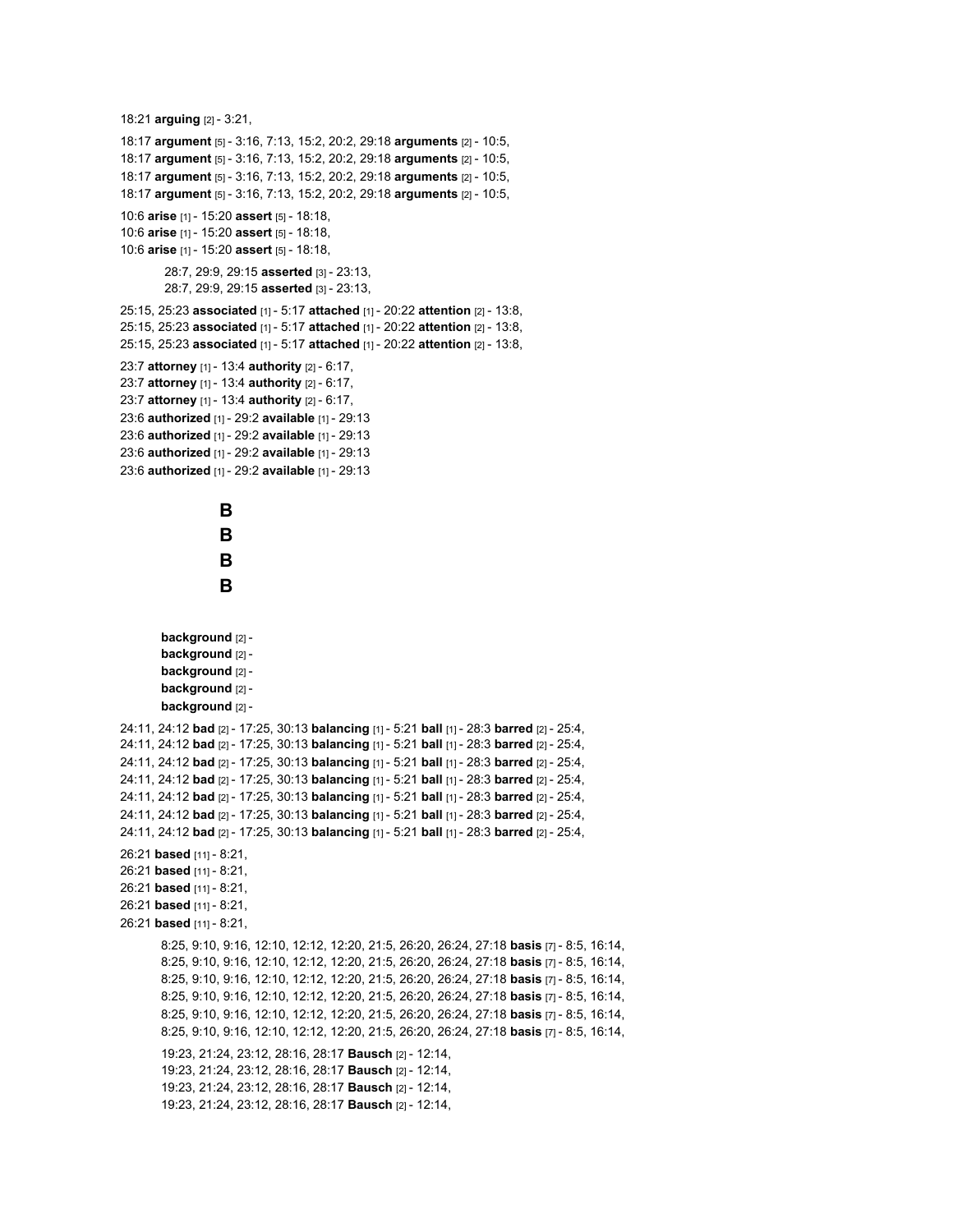```
14:11 becomes [1] - 6:7 behalf [1] - 17:6 believes [1] - 17:12 benefited [1] - 23:1 between [3] - 8:9,
14:11 becomes [1] - 6:7 behalf [1] - 17:6 believes [1] - 17:12 benefited [1] - 23:1 between [3] - 8:9,
14:11 becomes [1] - 6:7 behalf [1] - 17:6 believes [1] - 17:12 benefited [1] - 23:1 between [3] - 8:9,
14:11 becomes [1] - 6:7 behalf [1] - 17:6 believes [1] - 17:12 benefited [1] - 23:1 between [3] - 8:9,
14:11 becomes [1] - 6:7 behalf [1] - 17:6 believes [1] - 17:12 benefited [1] - 23:1 between [3] - 8:9,
14:11 becomes [1] - 6:7 behalf [1] - 17:6 believes [1] - 17:12 benefited [1] - 23:1 between [3] - 8:9,
14:11 becomes [1] - 6:7 behalf [1] - 17:6 believes [1] - 17:12 benefited [1] - 23:1 between [3] - 8:9,
14:11 becomes [1] - 6:7 behalf [1] - 17:6 believes [1] - 17:12 benefited [1] - 23:1 between [3] - 8:9,
18:3, 28:3 beyond [2] - 15:8,
18:3, 28:3 beyond [2] - 15:8,
18:3, 28:3 beyond [2] - 15:8,
18:3, 28:3 beyond [2] - 15:8,
18:3, 28:3 beyond [2] - 15:8,
29:24 bit [3] - 3:8, 4:19, 19:1 borders [1] - 15:9 breach [6] - 13:7,
29:24 bit [3] - 3:8, 4:19, 19:1 borders [1] - 15:9 breach [6] - 13:7,
29:24 bit [3] - 3:8, 4:19, 19:1 borders [1] - 15:9 breach [6] - 13:7,
29:24 bit [3] - 3:8, 4:19, 19:1 borders [1] - 15:9 breach [6] - 13:7,
29:24 bit [3] - 3:8, 4:19, 19:1 borders [1] - 15:9 breach [6] - 13:7,
29:24 bit [3] - 3:8, 4:19, 19:1 borders [1] - 15:9 breach [6] - 13:7,
        14:9, 19:9, 25:17, 25:25, 28:20 brief [2] - 23:15, 28:1 briefing [1] - 23:1 briefly [3] - 6:10, 9:9,
        14:9, 19:9, 25:17, 25:25, 28:20 brief [2] - 23:15, 28:1 briefing [1] - 23:1 briefly [3] - 6:10, 9:9,
        14:9, 19:9, 25:17, 25:25, 28:20 brief [2] - 23:15, 28:1 briefing [1] - 23:1 briefly [3] - 6:10, 9:9,
        14:9, 19:9, 25:17, 25:25, 28:20 brief [2] - 23:15, 28:1 briefing [1] - 23:1 briefly [3] - 6:10, 9:9,
        14:9, 19:9, 25:17, 25:25, 28:20 brief [2] - 23:15, 28:1 briefing [1] - 23:1 briefly [3] - 6:10, 9:9,
        14:9, 19:9, 25:17, 25:25, 28:20 brief [2] - 23:15, 28:1 briefing [1] - 23:1 briefly [3] - 6:10, 9:9,
10:8 briefs [4] - 11:10,
10:8 briefs [4] - 11:10,
10:8 briefs [4] - 11:10,
10:8 briefs [4] - 11:10,
17:25, 23:3, 23:5 bring [4] - 10:20,
17:25, 23:3, 23:5 bring [4] - 10:20,
17:25, 23:3, 23:5 bring [4] - 10:20,
17:25, 23:3, 23:5 bring [4] - 10:20,
11:13, 12:3, 29:20 bringing [1] - 17:8 brought [7] - 11:21, 12:22, 13:7, 13:8, 13:20, 14:15, 23:7
        Buckman [6] - 10:2, 22:9, 25:2, 28:18, 29:11 building [1] - 17:1
11:13, 12:3, 29:20 bringing [1] - 17:8 brought [7] - 11:21, 12:22, 13:7, 13:8, 13:20, 14:15, 23:7
        Buckman [6] - 10:2, 22:9, 25:2, 28:18, 29:11 building [1] - 17:1
11:13, 12:3, 29:20 bringing [1] - 17:8 brought [7] - 11:21, 12:22, 13:7, 13:8, 13:20, 14:15, 23:7
        Buckman [6] - 10:2, 22:9, 25:2, 28:18, 29:11 building [1] - 17:1
11:13, 12:3, 29:20 bringing [1] - 17:8 brought [7] - 11:21, 12:22, 13:7, 13:8, 13:20, 14:15, 23:7
        Buckman [6] - 10:2, 22:9, 25:2, 28:18, 29:11 building [1] - 17:1
11:13, 12:3, 29:20 bringing [1] - 17:8 brought [7] - 11:21, 12:22, 13:7, 13:8, 13:20, 14:15, 23:7
        Buckman [6] - 10:2, 22:9, 25:2, 28:18, 29:11 building [1] - 17:1
11:13, 12:3, 29:20 bringing [1] - 17:8 brought [7] - 11:21, 12:22, 13:7, 13:8, 13:20, 14:15, 23:7
        Buckman [6] - 10:2, 22:9, 25:2, 28:18, 29:11 building [1] - 17:1
11:13, 12:3, 29:20 bringing [1] - 17:8 brought [7] - 11:21, 12:22, 13:7, 13:8, 13:20, 14:15, 23:7
        Buckman [6] - 10:2, 22:9, 25:2, 28:18, 29:11 building [1] - 17:1
11:13, 12:3, 29:20 bringing [1] - 17:8 brought [7] - 11:21, 12:22, 13:7, 13:8, 13:20, 14:15, 23:7
        Buckman [6] - 10:2, 22:9, 25:2, 28:18, 29:11 building [1] - 17:1
11:13, 12:3, 29:20 bringing [1] - 17:8 brought [7] - 11:21, 12:22, 13:7, 13:8, 13:20, 14:15, 23:7
       Buckman [6] - 10:2, 22:9, 25:2, 28:18, 29:11 building [1] - 17:1
```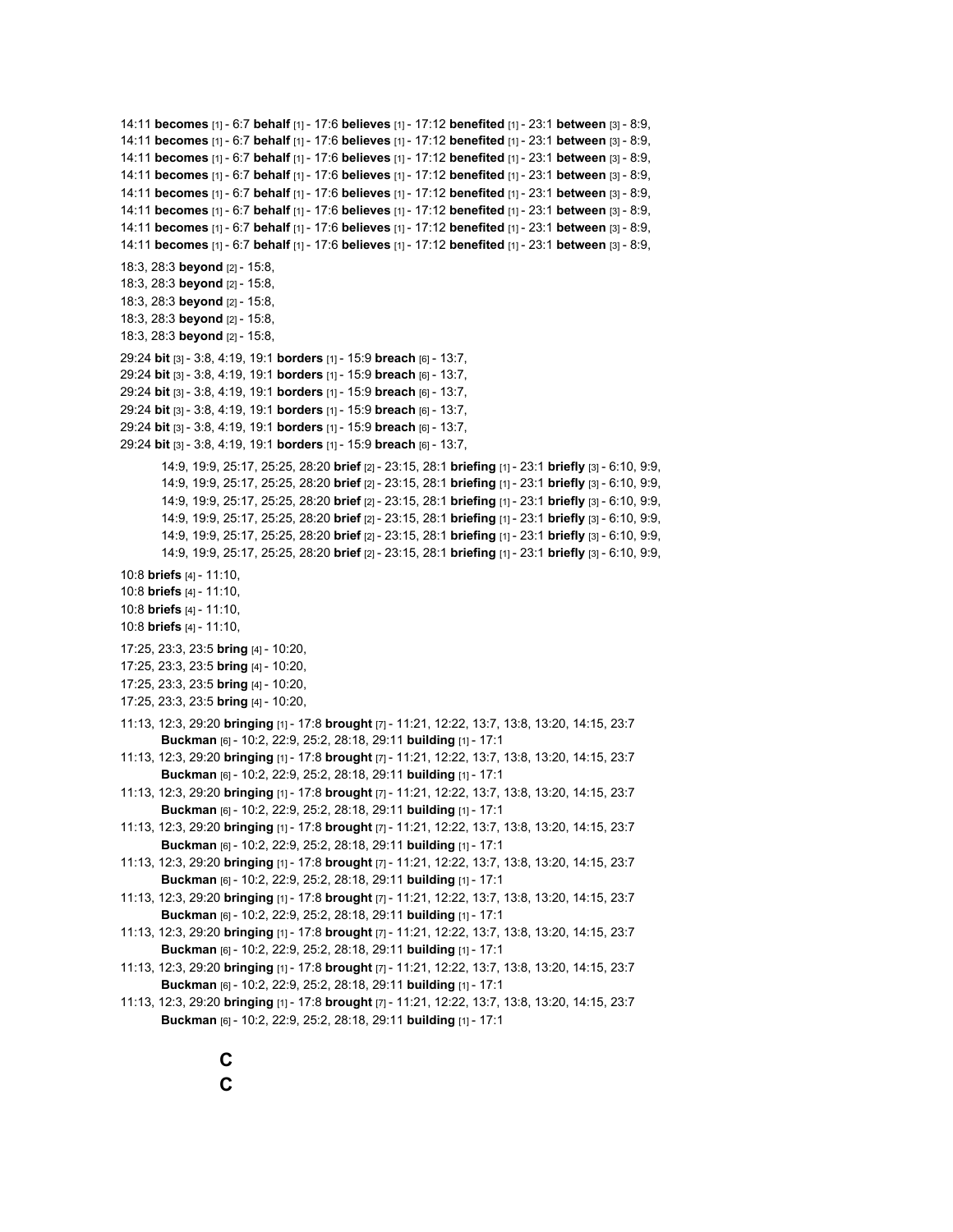**C C**

**C.F** [1] - 15:11 **C.F.R** [2] - 15:11, **C.F** [1] - 15:11 **C.F.R** [2] - 15:11, **C.F** [1] - 15:11 **C.F.R** [2] - 15:11, **C.F** [1] - 15:11 **C.F.R** [2] - 15:11, 15:15 15:15 15:15 **cannot** [14] - 6:1, 7:21, **cannot** [14] - 6:1, 7:21, **cannot** [14] - 6:1, 7:21, **cannot** [14] - 6:1, 7:21, 8:5, 8:22, 9:13, 18:18, 19:18, 19:23, 26:3, 26:15, 27:1, 28:12, 29:22, 30:2 **carried** [1] - 23:25 **Carson** [1] - 21:19 **case** [38] - 4:6, 4:10, 8:5, 8:22, 9:13, 18:18, 19:18, 19:23, 26:3, 26:15, 27:1, 28:12, 29:22, 30:2 **carried** [1] - 23:25 **Carson** [1] - 21:19 **case** [38] - 4:6, 4:10, 8:5, 8:22, 9:13, 18:18, 19:18, 19:23, 26:3, 26:15, 27:1, 28:12, 29:22, 30:2 **carried** [1] - 23:25 **Carson** [1] - 21:19 **case** [38] - 4:6, 4:10, 8:5, 8:22, 9:13, 18:18, 19:18, 19:23, 26:3, 26:15, 27:1, 28:12, 29:22, 30:2 **carried** [1] - 23:25 **Carson** [1] - 21:19 **case** [38] - 4:6, 4:10, 8:5, 8:22, 9:13, 18:18, 19:18, 19:23, 26:3, 26:15, 27:1, 28:12, 29:22, 30:2 **carried** [1] - 23:25 **Carson** [1] - 21:19 **case** [38] - 4:6, 4:10, 8:5, 8:22, 9:13, 18:18, 19:18, 19:23, 26:3, 26:15, 27:1, 28:12, 29:22, 30:2 **carried** [1] - 23:25 **Carson** [1] - 21:19 **case** [38] - 4:6, 4:10, 8:5, 8:22, 9:13, 18:18, 19:18, 19:23, 26:3, 26:15, 27:1, 28:12, 29:22, 30:2 **carried** [1] - 23:25 **Carson** [1] - 21:19 **case** [38] - 4:6, 4:10, 8:5, 8:22, 9:13, 18:18, 19:18, 19:23, 26:3, 26:15, 27:1, 28:12, 29:22, 30:2 **carried** [1] - 23:25 **Carson** [1] - 21:19 **case** [38] - 4:6, 4:10, 8:5, 8:22, 9:13, 18:18, 19:18, 19:23, 26:3, 26:15, 27:1, 28:12, 29:22, 30:2 **carried** [1] - 23:25 **Carson** [1] - 21:19 **case** [38] - 4:6, 4:10, 8:5, 8:22, 9:13, 18:18, 19:18, 19:23, 26:3, 26:15, 27:1, 28:12, 29:22, 30:2 **carried** [1] - 23:25 **Carson** [1] - 21:19 **case** [38] - 4:6, 4:10, 8:5, 8:22, 9:13, 18:18, 19:18, 19:23, 26:3, 26:15, 27:1, 28:12, 29:22, 30:2 **carried** [1] - 23:25 **Carson** [1] - 21:19 **case** [38] - 4:6, 4:10, 8:5, 8:22, 9:13, 18:18, 19:18, 19:23, 26:3, 26:15, 27:1, 28:12, 29:22, 30:2 **carried** [1] - 23:25 **Carson** [1] - 21:19 **case** [38] - 4:6, 4:10, 8:5, 8:22, 9:13, 18:18, 19:18, 19:23, 26:3, 26:15, 27:1, 28:12, 29:22, 30:2 **carried** [1] - 23:25 **Carson** [1] - 21:19 **case** [38] - 4:6, 4:10, 8:5, 8:22, 9:13, 18:18, 19:18, 19:23, 26:3, 26:15, 27:1, 28:12, 29:22, 30:2 **carried** [1] - 23:25 **Carson** [1] - 21:19 **case** [38] - 4:6, 4:10, 6:22, 6:23, 8:4, 10:15, 10:23, 11:10, 12:11, 12:19, 13:10, 14:2, 15:9, 16:10, 18:18, 18:23, 19:7, 19:17, 20:1, 20:4, 20:5, 20:8, 21:11, 21:19, 22:14, 23:4, 25:1, 25:2, 25:7, 25:12, 25:22, 26:13, 28:18, 28:19, 29:8, 30:11, 30:12 **cases** [19] - 4:9, 6:16, 6:22, 6:23, 8:4, 10:15, 10:23, 11:10, 12:11, 12:19, 13:10, 14:2, 15:9, 16:10, 18:18, 18:23, 19:7, 19:17, 20:1, 20:4, 20:5, 20:8, 21:11, 21:19, 22:14, 23:4, 25:1, 25:2, 25:7, 25:12, 25:22, 26:13, 28:18, 28:19, 29:8, 30:11, 30:12 **cases** [19] - 4:9, 6:16, 6:22, 6:23, 8:4, 10:15, 10:23, 11:10, 12:11, 12:19, 13:10, 14:2, 15:9, 16:10, 18:18, 18:23, 19:7, 19:17, 20:1, 20:4, 20:5, 20:8, 21:11, 21:19, 22:14, 23:4, 25:1, 25:2, 25:7, 25:12, 25:22, 26:13, 28:18, 28:19, 29:8, 30:11, 30:12 **cases** [19] - 4:9, 6:16, 6:22, 6:23, 8:4, 10:15, 10:23, 11:10, 12:11, 12:19, 13:10, 14:2, 15:9, 16:10, 18:18, 18:23, 19:7, 19:17, 20:1, 20:4, 20:5, 20:8, 21:11, 21:19, 22:14, 23:4, 25:1, 25:2, 25:7, 25:12, 25:22, 26:13, 28:18, 28:19, 29:8, 30:11, 30:12 **cases** [19] - 4:9, 6:16, 6:22, 6:23, 8:4, 10:15, 10:23, 11:10, 12:11, 12:19, 13:10, 14:2, 15:9, 16:10, 18:18, 18:23,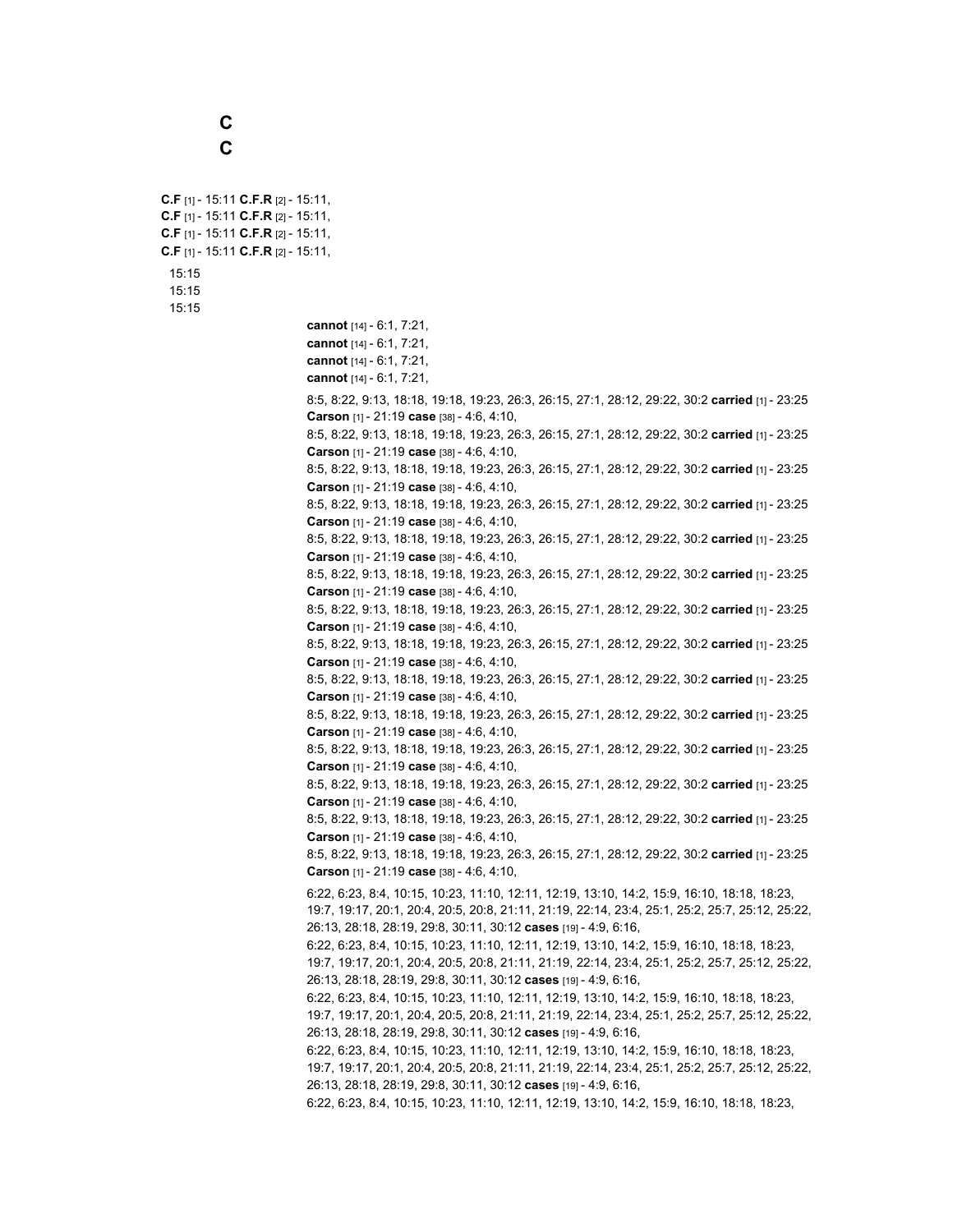19:7, 19:17, 20:1, 20:4, 20:5, 20:8, 21:11, 21:19, 22:14, 23:4, 25:1, 25:2, 25:7, 25:12, 25:22, 26:13, 28:18, 28:19, 29:8, 30:11, 30:12 **cases** [19] - 4:9, 6:16, 6:22, 6:23, 8:4, 10:15, 10:23, 11:10, 12:11, 12:19, 13:10, 14:2, 15:9, 16:10, 18:18, 18:23, 19:7, 19:17, 20:1, 20:4, 20:5, 20:8, 21:11, 21:19, 22:14, 23:4, 25:1, 25:2, 25:7, 25:12, 25:22, 26:13, 28:18, 28:19, 29:8, 30:11, 30:12 **cases** [19] - 4:9, 6:16, 6:22, 6:23, 8:4, 10:15, 10:23, 11:10, 12:11, 12:19, 13:10, 14:2, 15:9, 16:10, 18:18, 18:23, 19:7, 19:17, 20:1, 20:4, 20:5, 20:8, 21:11, 21:19, 22:14, 23:4, 25:1, 25:2, 25:7, 25:12, 25:22, 26:13, 28:18, 28:19, 29:8, 30:11, 30:12 **cases** [19] - 4:9, 6:16, 6:22, 6:23, 8:4, 10:15, 10:23, 11:10, 12:11, 12:19, 13:10, 14:2, 15:9, 16:10, 18:18, 18:23, 19:7, 19:17, 20:1, 20:4, 20:5, 20:8, 21:11, 21:19, 22:14, 23:4, 25:1, 25:2, 25:7, 25:12, 25:22, 26:13, 28:18, 28:19, 29:8, 30:11, 30:12 **cases** [19] - 4:9, 6:16, 6:22, 6:23, 8:4, 10:15, 10:23, 11:10, 12:11, 12:19, 13:10, 14:2, 15:9, 16:10, 18:18, 18:23, 19:7, 19:17, 20:1, 20:4, 20:5, 20:8, 21:11, 21:19, 22:14, 23:4, 25:1, 25:2, 25:7, 25:12, 25:22, 26:13, 28:18, 28:19, 29:8, 30:11, 30:12 **cases** [19] - 4:9, 6:16, 6:22, 6:23, 8:4, 10:15, 10:23, 11:10, 12:11, 12:19, 13:10, 14:2, 15:9, 16:10, 18:18, 18:23, 19:7, 19:17, 20:1, 20:4, 20:5, 20:8, 21:11, 21:19, 22:14, 23:4, 25:1, 25:2, 25:7, 25:12, 25:22, 26:13, 28:18, 28:19, 29:8, 30:11, 30:12 **cases** [19] - 4:9, 6:16, 6:22, 6:23, 8:4, 10:15, 10:23, 11:10, 12:11, 12:19, 13:10, 14:2, 15:9, 16:10, 18:18, 18:23, 19:7, 19:17, 20:1, 20:4, 20:5, 20:8, 21:11, 21:19, 22:14, 23:4, 25:1, 25:2, 25:7, 25:12, 25:22, 26:13, 28:18, 28:19, 29:8, 30:11, 30:12 **cases** [19] - 4:9, 6:16, 6:22, 6:23, 8:4, 10:15, 10:23, 11:10, 12:11, 12:19, 13:10, 14:2, 15:9, 16:10, 18:18, 18:23, 19:7, 19:17, 20:1, 20:4, 20:5, 20:8, 21:11, 21:19, 22:14, 23:4, 25:1, 25:2, 25:7, 25:12, 25:22, 26:13, 28:18, 28:19, 29:8, 30:11, 30:12 **cases** [19] - 4:9, 6:16, 6:22, 6:23, 8:4, 10:15, 10:23, 11:10, 12:11, 12:19, 13:10, 14:2, 15:9, 16:10, 18:18, 18:23, 19:7, 19:17, 20:1, 20:4, 20:5, 20:8, 21:11, 21:19, 22:14, 23:4, 25:1, 25:2, 25:7, 25:12, 25:22, 26:13, 28:18, 28:19, 29:8, 30:11, 30:12 **cases** [19] - 4:9, 6:16, 6:22, 6:23, 8:4, 10:15, 10:23, 11:10, 12:11, 12:19, 13:10, 14:2, 15:9, 16:10, 18:18, 18:23, 19:7, 19:17, 20:1, 20:4, 20:5, 20:8, 21:11, 21:19, 22:14, 23:4, 25:1, 25:2, 25:7, 25:12, 25:22, 26:13, 28:18, 28:19, 29:8, 30:11, 30:12 **cases** [19] - 4:9, 6:16, 6:22, 6:23, 8:4, 10:15, 10:23, 11:10, 12:11, 12:19, 13:10, 14:2, 15:9, 16:10, 18:18, 18:23, 19:7, 19:17, 20:1, 20:4, 20:5, 20:8, 21:11, 21:19, 22:14, 23:4, 25:1, 25:2, 25:7, 25:12, 25:22, 26:13, 28:18, 28:19, 29:8, 30:11, 30:12 **cases** [19] - 4:9, 6:16, 6:22, 6:23, 8:4, 10:15, 10:23, 11:10, 12:11, 12:19, 13:10, 14:2, 15:9, 16:10, 18:18, 18:23, 19:7, 19:17, 20:1, 20:4, 20:5, 20:8, 21:11, 21:19, 22:14, 23:4, 25:1, 25:2, 25:7, 25:12, 25:22, 26:13, 28:18, 28:19, 29:8, 30:11, 30:12 **cases** [19] - 4:9, 6:16, 6:22, 6:23, 8:4, 10:15, 10:23, 11:10, 12:11, 12:19, 13:10, 14:2, 15:9, 16:10, 18:18, 18:23, 19:7, 19:17, 20:1, 20:4, 20:5, 20:8, 21:11, 21:19, 22:14, 23:4, 25:1, 25:2, 25:7, 25:12, 25:22, 26:13, 28:18, 28:19, 29:8, 30:11, 30:12 **cases** [19] - 4:9, 6:16, 7:1, 7:2, 11:11, 12:1, 12:2, 13:14, 13:18, 13:21, 13:23, 13:25, 14:14, 14:17, 14:21, 16:2, 18:21, 18:24 **Catullo** [1] - 3:19 **CATULLO** [7] - 3:24, 7:1, 7:2, 11:11, 12:1, 12:2, 13:14, 13:18, 13:21, 13:23, 13:25, 14:14, 14:17, 14:21, 16:2, 18:21, 18:24 **Catullo** [1] - 3:19 **CATULLO** [7] - 3:24, 7:1, 7:2, 11:11, 12:1, 12:2, 13:14, 13:18, 13:21, 13:23, 13:25, 14:14, 14:17, 14:21, 16:2, 18:21, 18:24 **Catullo** [1] - 3:19 **CATULLO** [7] - 3:24, 7:1, 7:2, 11:11, 12:1, 12:2, 13:14, 13:18, 13:21, 13:23, 13:25, 14:14, 14:17, 14:21, 16:2, 18:21, 18:24 **Catullo** [1] - 3:19 **CATULLO** [7] - 3:24, 7:1, 7:2, 11:11, 12:1, 12:2, 13:14, 13:18, 13:21, 13:23, 13:25, 14:14, 14:17, 14:21, 16:2, 18:21, 18:24 **Catullo** [1] - 3:19 **CATULLO** [7] - 3:24, 7:1, 7:2, 11:11, 12:1, 12:2, 13:14, 13:18, 13:21, 13:23, 13:25, 14:14, 14:17, 14:21, 16:2, 18:21, 18:24 **Catullo** [1] - 3:19 **CATULLO** [7] - 3:24, 7:1, 7:2, 11:11, 12:1, 12:2, 13:14, 13:18, 13:21, 13:23, 13:25, 14:14, 14:17, 14:21, 16:2, 18:21, 18:24 **Catullo** [1] - 3:19 **CATULLO** [7] - 3:24, 7:1, 7:2, 11:11, 12:1, 12:2, 13:14, 13:18, 13:21, 13:23, 13:25, 14:14, 14:17, 14:21, 16:2, 18:21, 18:24 **Catullo** [1] - 3:19 **CATULLO** [7] - 3:24, 7:1, 7:2, 11:11, 12:1, 12:2, 13:14, 13:18, 13:21, 13:23, 13:25, 14:14, 14:17, 14:21, 16:2,

18:21, 18:24 **Catullo** [1] - 3:19 **CATULLO** [7] - 3:24,

7:1, 7:2, 11:11, 12:1, 12:2, 13:14, 13:18, 13:21, 13:23, 13:25, 14:14, 14:17, 14:21, 16:2,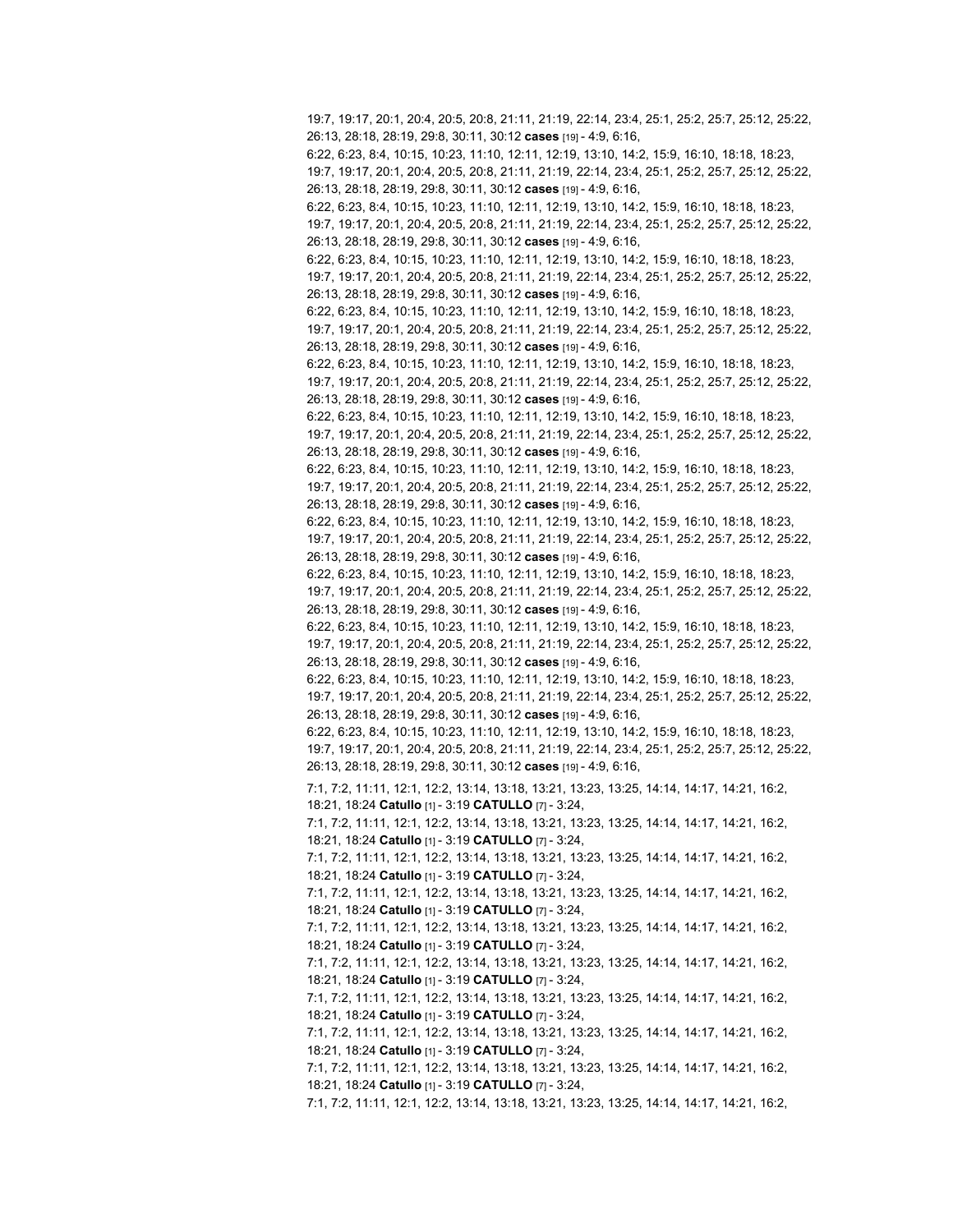```
18:21, 18:24 Catullo [1] - 3:19 CATULLO [7] - 3:24,
                                   4:2, 5:9, 7:15, 18:14, 21:13, 30:18 caused [1] - 12:4 ceramic [1] - 28:1 cert [1] - 19:20 certain
                                   [1] - 25:8 certainly [6] - 12:1,
                                   4:2, 5:9, 7:15, 18:14, 21:13, 30:18 caused [1] - 12:4 ceramic [1] - 28:1 cert [1] - 19:20 certain
                                   [1] - 25:8 certainly [6] - 12:1,
                                   4:2, 5:9, 7:15, 18:14, 21:13, 30:18 caused [1] - 12:4 ceramic [1] - 28:1 cert [1] - 19:20 certain
                                   [1] - 25:8 certainly [6] - 12:1,
                                   4:2, 5:9, 7:15, 18:14, 21:13, 30:18 caused [1] - 12:4 ceramic [1] - 28:1 cert [1] - 19:20 certain
                                   [1] - 25:8 certainly [6] - 12:1,
                                   4:2, 5:9, 7:15, 18:14, 21:13, 30:18 caused [1] - 12:4 ceramic [1] - 28:1 cert [1] - 19:20 certain
                                   [1] - 25:8 certainly [6] - 12:1,
                                   4:2, 5:9, 7:15, 18:14, 21:13, 30:18 caused [1] - 12:4 ceramic [1] - 28:1 cert [1] - 19:20 certain
                                   [1] - 25:8 certainly [6] - 12:1,
                                   4:2, 5:9, 7:15, 18:14, 21:13, 30:18 caused [1] - 12:4 ceramic [1] - 28:1 cert [1] - 19:20 certain
                                   [1] - 25:8 certainly [6] - 12:1,
                                   4:2, 5:9, 7:15, 18:14, 21:13, 30:18 caused [1] - 12:4 ceramic [1] - 28:1 cert [1] - 19:20 certain
                                   [1] - 25:8 certainly [6] - 12:1,
                                   4:2, 5:9, 7:15, 18:14, 21:13, 30:18 caused [1] - 12:4 ceramic [1] - 28:1 cert [1] - 19:20 certain
                                   [1] - 25:8 certainly [6] - 12:1,
                                   4:2, 5:9, 7:15, 18:14, 21:13, 30:18 caused [1] - 12:4 ceramic [1] - 28:1 cert [1] - 19:20 certain
                                   [1] - 25:8 certainly [6] - 12:1,
                                   4:2, 5:9, 7:15, 18:14, 21:13, 30:18 caused [1] - 12:4 ceramic [1] - 28:1 cert [1] - 19:20 certain
                                   [1] - 25:8 certainly [6] - 12:1,
                                   4:2, 5:9, 7:15, 18:14, 21:13, 30:18 caused [1] - 12:4 ceramic [1] - 28:1 cert [1] - 19:20 certain
                                   [1] - 25:8 certainly [6] - 12:1,
                                   21:17, 21:22, 21:23, 23:1, 30:14 certified [1] - 19:25 CGMP [2] - 8:2, 8:4 CGMPs [1] - 8:1
                                   challenge [1] - 6:12 challenges [1] - 9:11 challenging [2] -
                                   21:17, 21:22, 21:23, 23:1, 30:14 certified [1] - 19:25 CGMP [2] - 8:2, 8:4 CGMPs [1] - 8:1
                                   challenge [1] - 6:12 challenges [1] - 9:11 challenging [2] -
                                   21:17, 21:22, 21:23, 23:1, 30:14 certified [1] - 19:25 CGMP [2] - 8:2, 8:4 CGMPs [1] - 8:1
                                   challenge [1] - 6:12 challenges [1] - 9:11 challenging [2] -
                                   21:17, 21:22, 21:23, 23:1, 30:14 certified [1] - 19:25 CGMP [2] - 8:2, 8:4 CGMPs [1] - 8:1
                                   challenge [1] - 6:12 challenges [1] - 9:11 challenging [2] -
                                   21:17, 21:22, 21:23, 23:1, 30:14 certified [1] - 19:25 CGMP [2] - 8:2, 8:4 CGMPs [1] - 8:1
                                   challenge [1] - 6:12 challenges [1] - 9:11 challenging [2] -
                                   21:17, 21:22, 21:23, 23:1, 30:14 certified [1] - 19:25 CGMP [2] - 8:2, 8:4 CGMPs [1] - 8:1
                                   challenge [1] - 6:12 challenges [1] - 9:11 challenging [2] -
                                   21:17, 21:22, 21:23, 23:1, 30:14 certified [1] - 19:25 CGMP [2] - 8:2, 8:4 CGMPs [1] - 8:1
                                   challenge [1] - 6:12 challenges [1] - 9:11 challenging [2] -
                                   21:17, 21:22, 21:23, 23:1, 30:14 certified [1] - 19:25 CGMP [2] - 8:2, 8:4 CGMPs [1] - 8:1
                                   challenge [1] - 6:12 challenges [1] - 9:11 challenging [2] -
                                   21:17, 21:22, 21:23, 23:1, 30:14 certified [1] - 19:25 CGMP [2] - 8:2, 8:4 CGMPs [1] - 8:1
                                   challenge [1] - 6:12 challenges [1] - 9:11 challenging [2] -
                                   21:17, 21:22, 21:23, 23:1, 30:14 certified [1] - 19:25 CGMP [2] - 8:2, 8:4 CGMPs [1] - 8:1
                                   challenge [1] - 6:12 challenges [1] - 9:11 challenging [2] -
                                   21:17, 21:22, 21:23, 23:1, 30:14 certified [1] - 19:25 CGMP [2] - 8:2, 8:4 CGMPs [1] - 8:1
                                   challenge [1] - 6:12 challenges [1] - 9:11 challenging [2] -
16:20, 25:4 chance [1] - 20:17 change [2] - 6:1, 18:7 chapter [1] - 29:5 characterized [1] -
16:20, 25:4 chance [1] - 20:17 change [2] - 6:1, 18:7 chapter [1] - 29:5 characterized [1] -
16:20, 25:4 chance [1] - 20:17 change [2] - 6:1, 18:7 chapter [1] - 29:5 characterized [1] -
16:20, 25:4 chance [1] - 20:17 change [2] - 6:1, 18:7 chapter [1] - 29:5 characterized [1] -
16:20, 25:4 chance [1] - 20:17 change [2] - 6:1, 18:7 chapter [1] - 29:5 characterized [1] -
16:20, 25:4 chance [1] - 20:17 change [2] - 6:1, 18:7 chapter [1] - 29:5 characterized [1] -
16:20, 25:4 chance [1] - 20:17 change [2] - 6:1, 18:7 chapter [1] - 29:5 characterized [1] -
24:9 chose [1] - 20:19 Circuit [6] - 19:13,
24:9 chose [1] - 20:19 Circuit [6] - 19:13,
```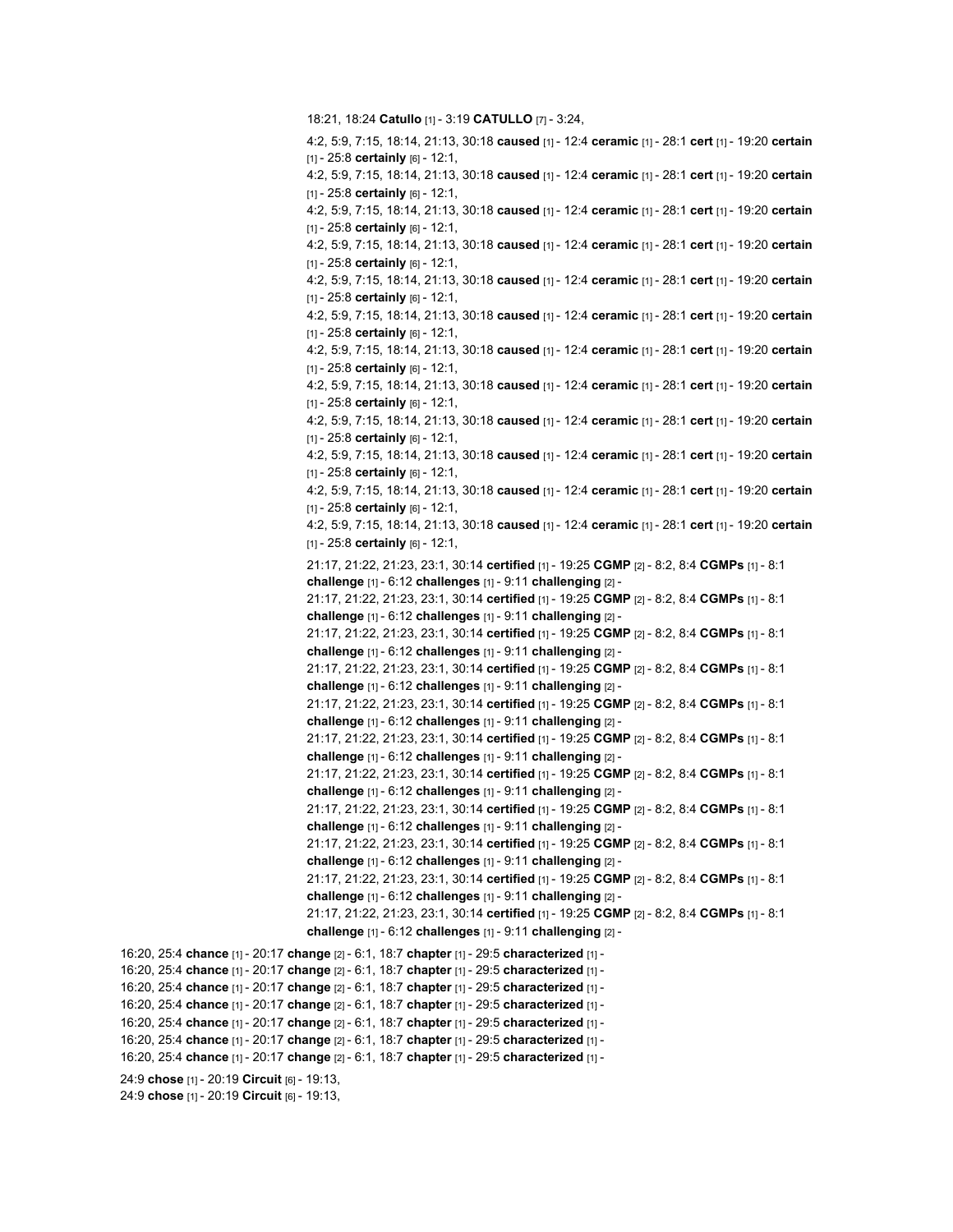24:9 **chose** [1] - 20:19 **Circuit** [6] - 19:13, 24:9 **chose** [1] - 20:19 **Circuit** [6] - 19:13, 24:9 **chose** [1] - 20:19 **Circuit** [6] - 19:13, 19:17, 19:20, 19:25, 20:16, 21:21 **cite** [2] - 12:25, 14:2 **cited** [1] - 14:14 **citing** [1] - 29:6 **claim** [35] - 7:24, 8:16, 19:17, 19:20, 19:25, 20:16, 21:21 **cite** [2] - 12:25, 14:2 **cited** [1] - 14:14 **citing** [1] - 29:6 **claim** [35] - 7:24, 8:16, 19:17, 19:20, 19:25, 20:16, 21:21 **cite** [2] - 12:25, 14:2 **cited** [1] - 14:14 **citing** [1] - 29:6 **claim** [35] - 7:24, 8:16, 19:17, 19:20, 19:25, 20:16, 21:21 **cite** [2] - 12:25, 14:2 **cited** [1] - 14:14 **citing** [1] - 29:6 **claim** [35] - 7:24, 8:16, 19:17, 19:20, 19:25, 20:16, 21:21 **cite** [2] - 12:25, 14:2 **cited** [1] - 14:14 **citing** [1] - 29:6 **claim** [35] - 7:24, 8:16, 19:17, 19:20, 19:25, 20:16, 21:21 **cite** [2] - 12:25, 14:2 **cited** [1] - 14:14 **citing** [1] - 29:6 **claim** [35] - 7:24, 8:16, 19:17, 19:20, 19:25, 20:16, 21:21 **cite** [2] - 12:25, 14:2 **cited** [1] - 14:14 **citing** [1] - 29:6 **claim** [35] - 7:24, 8:16, 19:17, 19:20, 19:25, 20:16, 21:21 **cite** [2] - 12:25, 14:2 **cited** [1] - 14:14 **citing** [1] - 29:6 **claim** [35] - 7:24, 8:16, 9:2, 9:17, 11:13, 13:21, 16:14, 17:8, 18:17, 18:18, 18:19, 9:2, 9:17, 11:13, 13:21, 16:14, 17:8, 18:17, 18:18, 18:19, 9:2, 9:17, 11:13, 13:21, 16:14, 17:8, 18:17, 18:18, 18:19, 9:2, 9:17, 11:13, 13:21, 16:14, 17:8, 18:17, 18:18, 18:19, 9:2, 9:17, 11:13, 13:21, 16:14, 17:8, 18:17, 18:18, 18:19, 9:2, 9:17, 11:13, 13:21, 16:14, 17:8, 18:17, 18:18, 18:19, Case 2:09-cv-00078-SEH Document 39 Filed 05/14/10 Page 32 of 37 1 18:22, 18:24, 19:6, 19:24, 20:13, 21:25, 24:7, 25:20, 25:22, 26:2, 26:20, 27:1, 27:2, 27:5, 27:11, 27:14, 27:20, 27:22, 28:8, 28:15, 28:19, 29:8, 29:15 **claims** [44] - 4:16, 6:12, 7:10, 7:18, 7:22, 9:4, 11:15, 12:3, 12:10, 12:12, 12:15, 12:21, 12:22, 12:25, 13:2, 13:7, 13:16, 14:3, 14:5, 14:9, 14:10, 14:12, 14:15, 15:6, 16:4, 16:7, 18:15, 21:24, 22:8, 23:13, 23:14, 23:22, 23:23, 25:4, 25:8, 25:9, 25:15, 27:9, 27:18, 27:23, 27:24, 28:17, 28:18 **Class** [13] - 4:4, 4:6, 4:17, 4:20, 5:1, 5:4, 5:8, 5:19, 6:13, 7:20, 8:23, 24:13, 28:19 **classic** [1] - 10:25 **clause** [2] - 25:3, 26:17 **clear** [7] - 4:16, 4:23, 7:18, 8:4, 8:22, 18:14, 18:25 **clearer** [1] - 6:11 **clearly** [4] - 7:19, 9:1, 10:16, 22:12 **Clerk** [1] - 3:4 **CLERK** [1] - 3:5 **client** [2] - 6:4, 22:12 **closing** [1] - 10:20 **Code** [3] - 15:21, 24:5, 29:6 **codified** [1] - 15:21 **comment** [2] - 26:9, 29:24 **Commercial** [1] - 24:5 **common** [3] - 16:15, 25:4, 25:15 **companies** [1] - 22:16 **company** [4] - 6:1, 6:18, 18:1, 18:7 **compelled** [2] - 19:11, 20:5 **compensation** [1] - 18:5 **complains** [1] - 28:6 **complaint** [22] - 4:15, 7:17, 8:2, 9:18, 9:20, 10:9, 10:24, 11:12, 11:17, 11:20, 11:22, 6, 17:13, 17:19, 17:23, 17:24, 20:21, 20:22, 23:2 **complaints** [1] - 29:2, 29:16 **complicated** [1] - 12:5 **complying** [1] 0 **conceded** [1] - 4:10 **concerned** [1] - 27:17 **concerns** [1] - 17:16 :9, 27:14, 28:12, 29:12 **conclusion** [5] - :14, 30:6 **conclusory** [1] - 10:25 **conduct** [1] - 21:4 **conforming** [1] - 15 **Congress** [1] - 26:9 **consistent** [1] - 23:25 **Consumer** [4] - 9:9, 14:9,

 $17:7,$ 

24:4,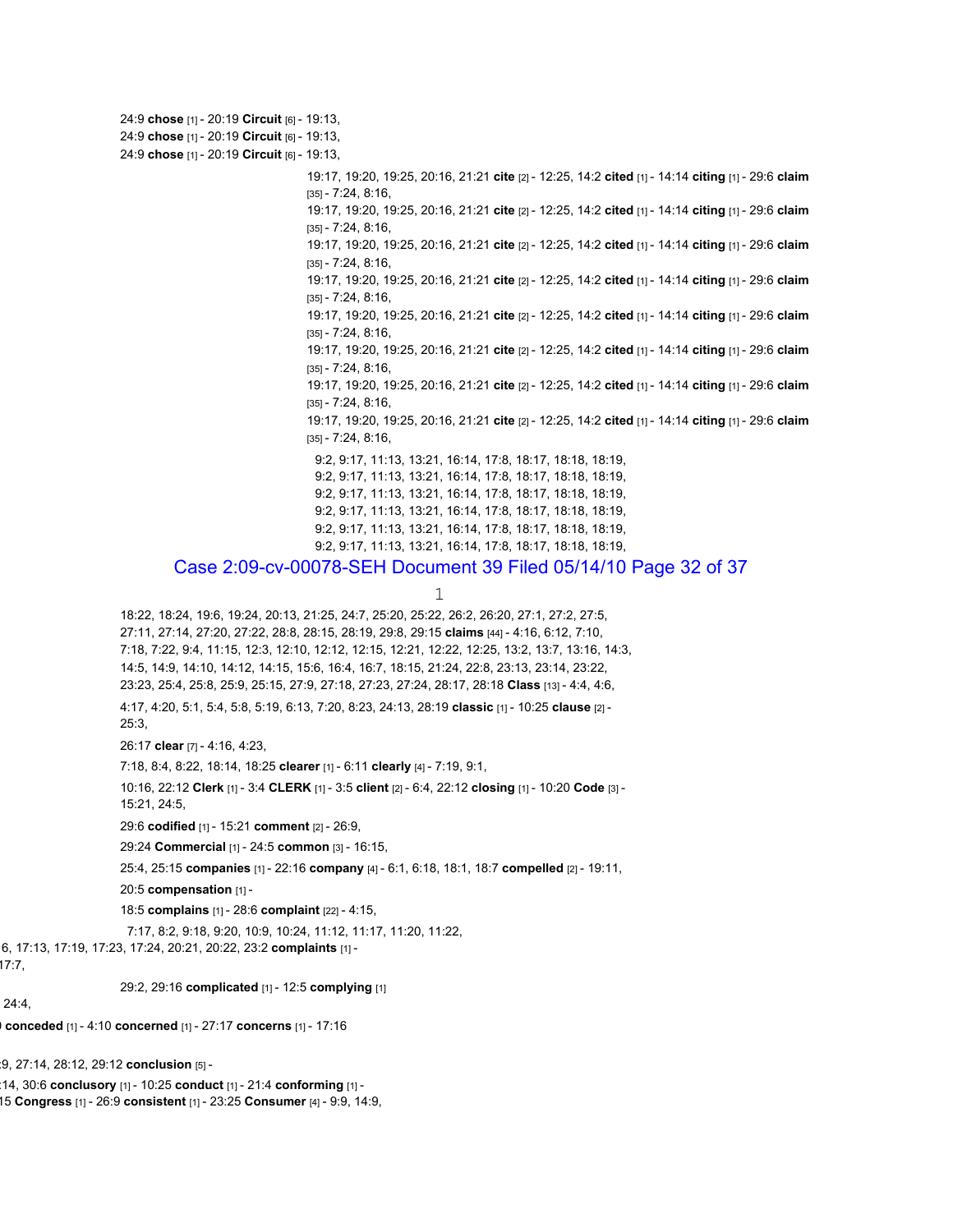[1] - 26:11 **continuous** [1] - 6:3 **contrary** [1] - 18:21 **control** [1] - 5:25

10:9 **Corp.'s** [1] - 11:4 **Corporation** [1] - 3:7

18:20 **correctly** [1] - 18:21 **Cosmetic** [1] - 24:16 [22] - 3:3, 3:8, 4:1, 7:12, 9:10, 11:7, 13:4, 13:22, 13:23, 13:25, 17:21, 20, 20:25, 22:3, 22:23, 23:3, 30:7, 30:15 **Count** [16] - 7:24,

24:6, 24:8, 25:23, 25:25, 26:1, 27:5, 27:8, 27:11, 27:13, 27:20, 27:22

8:21, 9:8, 11:24, 14:21

**country** [5] - 3:21, 6:18, 15:3, 17:3, 21:2 **Counts** [1] - 27:18 **counts** [1] - 23:23 **course** [6] - 3:16,

**country** [5] - 3:21, 6:18, 15:3, 17:3, 21:2 **Counts** [1] - 27:18 **counts** [1] - 23:23 **course** [6] - 3:16,

- 9:24, 11:16, 11:18, 12:14, 23:3 **Court** [11] 4:22, 6:6, 7:21, 8:15, 11:13, 13:14, 16:3, 21:6, 24:25, 28:21, 30:10 **COURT** [11] - 3:3, 3:5, 3:8, 3:25, 5:7, 7:12, 11:7, 17:20, 18:12, 20:25, 22:22 **court** [56] - 3:5, 6:13, 6:22, 7:6, 7:7, 7:9, 7:13, 7:14, 8:15, 9:5, 9:12, 10:15, 11:4, 11:16, 11:20, 11:25, 12:2, 12:8, 12:16, 12:19, 13:4, 13:9, 13:11, 13:15, 13:21, 14:5, 14:7, 14:11, 14:22, 15:8, 16:6, 16:20, 17:12, 19:7, 19:10, 20:4, 20:12, 20:14, 20:15, 21:3, 21:4, 21:9, 21:10, 22:10, 22:24, 23:7, 23:9, 27:17, 29:14, 29:19, 29:22, 29:23, 30:1, 30:6, 30:8 **Court's** [1] - 12:12 **court's** [5] - 7:3,
- 9:24, 11:16, 11:18, 12:14, 23:3 **Court** [11] 4:22, 6:6, 7:21, 8:15, 11:13, 13:14, 16:3, 21:6, 24:25, 28:21, 30:10 **COURT** [11] - 3:3, 3:5, 3:8, 3:25, 5:7, 7:12, 11:7, 17:20, 18:12, 20:25, 22:22 **court** [56] - 3:5, 6:13, 6:22, 7:6, 7:7, 7:9, 7:13, 7:14, 8:15, 9:5, 9:12, 10:15, 11:4, 11:16, 11:20, 11:25, 12:2, 12:8, 12:16, 12:19, 13:4, 13:9, 13:11, 13:15, 13:21, 14:5, 14:7, 14:11, 14:22, 15:8, 16:6, 16:20, 17:12, 19:7, 19:10, 20:4, 20:12, 20:14, 20:15, 21:3, 21:4, 21:9, 21:10, 22:10, 22:24, 23:7, 23:9, 27:17, 29:14, 29:19, 29:22, 29:23, 30:1, 30:6, 30:8 **Court's** [1] - 12:12 **court's** [5] - 7:3,
- 9:24, 11:16, 11:18, 12:14, 23:3 **Court** [11] 4:22, 6:6, 7:21, 8:15, 11:13, 13:14, 16:3, 21:6, 24:25, 28:21, 30:10 **COURT** [11] - 3:3, 3:5, 3:8, 3:25, 5:7, 7:12, 11:7, 17:20, 18:12, 20:25, 22:22 **court** [56] - 3:5, 6:13, 6:22, 7:6, 7:7, 7:9, 7:13, 7:14, 8:15, 9:5, 9:12, 10:15, 11:4, 11:16, 11:20, 11:25, 12:2, 12:8, 12:16, 12:19, 13:4, 13:9, 13:11, 13:15, 13:21, 14:5, 14:7, 14:11, 14:22, 15:8, 16:6, 16:20, 17:12, 19:7, 19:10, 20:4, 20:12, 20:14, 20:15, 21:3, 21:4, 21:9, 21:10, 22:10, 22:24, 23:7, 23:9, 27:17, 29:14, 29:19, 29:22, 29:23, 30:1, 30:6, 30:8 **Court's** [1] - 12:12 **court's** [5] - 7:3,
- 9:24, 11:16, 11:18, 12:14, 23:3 **Court** [11] 4:22, 6:6, 7:21, 8:15, 11:13, 13:14, 16:3, 21:6, 24:25, 28:21, 30:10 **COURT** [11] - 3:3, 3:5, 3:8, 3:25, 5:7, 7:12, 11:7, 17:20, 18:12, 20:25, 22:22 **court** [56] - 3:5, 6:13, 6:22, 7:6, 7:7, 7:9, 7:13, 7:14, 8:15, 9:5, 9:12, 10:15, 11:4, 11:16, 11:20, 11:25, 12:2, 12:8, 12:16, 12:19, 13:4, 13:9, 13:11, 13:15, 13:21, 14:5, 14:7, 14:11, 14:22, 15:8, 16:6, 16:20, 17:12, 19:7, 19:10, 20:4, 20:12, 20:14, 20:15, 21:3, 21:4, 21:9, 21:10, 22:10, 22:24, 23:7, 23:9, 27:17, 29:14, 29:19, 29:22, 29:23, 30:1, 30:6, 30:8 **Court's** [1] - 12:12 **court's** [5] - 7:3,
- 9:24, 11:16, 11:18, 12:14, 23:3 **Court** [11] 4:22, 6:6, 7:21, 8:15, 11:13, 13:14, 16:3, 21:6, 24:25, 28:21, 30:10 **COURT** [11] - 3:3, 3:5, 3:8, 3:25, 5:7, 7:12, 11:7, 17:20, 18:12, 20:25, 22:22 **court** [56] - 3:5, 6:13, 6:22, 7:6, 7:7, 7:9, 7:13, 7:14, 8:15, 9:5, 9:12, 10:15, 11:4, 11:16, 11:20, 11:25, 12:2, 12:8, 12:16, 12:19, 13:4, 13:9, 13:11, 13:15, 13:21, 14:5, 14:7, 14:11, 14:22, 15:8, 16:6, 16:20, 17:12, 19:7, 19:10, 20:4, 20:12, 20:14, 20:15, 21:3, 21:4, 21:9, 21:10, 22:10, 22:24, 23:7, 23:9, 27:17, 29:14, 29:19, 29:22, 29:23, 30:1, 30:6, 30:8 **Court's** [1] - 12:12 **court's** [5] - 7:3,
- 9:24, 11:16, 11:18, 12:14, 23:3 **Court** [11] 4:22, 6:6, 7:21, 8:15, 11:13, 13:14, 16:3, 21:6, 24:25, 28:21, 30:10 **COURT** [11] - 3:3, 3:5, 3:8, 3:25, 5:7, 7:12, 11:7, 17:20, 18:12, 20:25, 22:22 **court** [56] - 3:5, 6:13, 6:22, 7:6, 7:7, 7:9, 7:13, 7:14, 8:15, 9:5, 9:12, 10:15, 11:4, 11:16, 11:20, 11:25, 12:2, 12:8, 12:16, 12:19, 13:4, 13:9, 13:11, 13:15, 13:21, 14:5, 14:7, 14:11, 14:22, 15:8, 16:6, 16:20, 17:12, 19:7, 19:10, 20:4, 20:12, 20:14, 20:15, 21:3, 21:4, 21:9, 21:10, 22:10, 22:24, 23:7, 23:9, 27:17, 29:14, 29:19, 29:22, 29:23, 30:1, 30:6, 30:8 **Court's** [1] - 12:12 **court's** [5] - 7:3,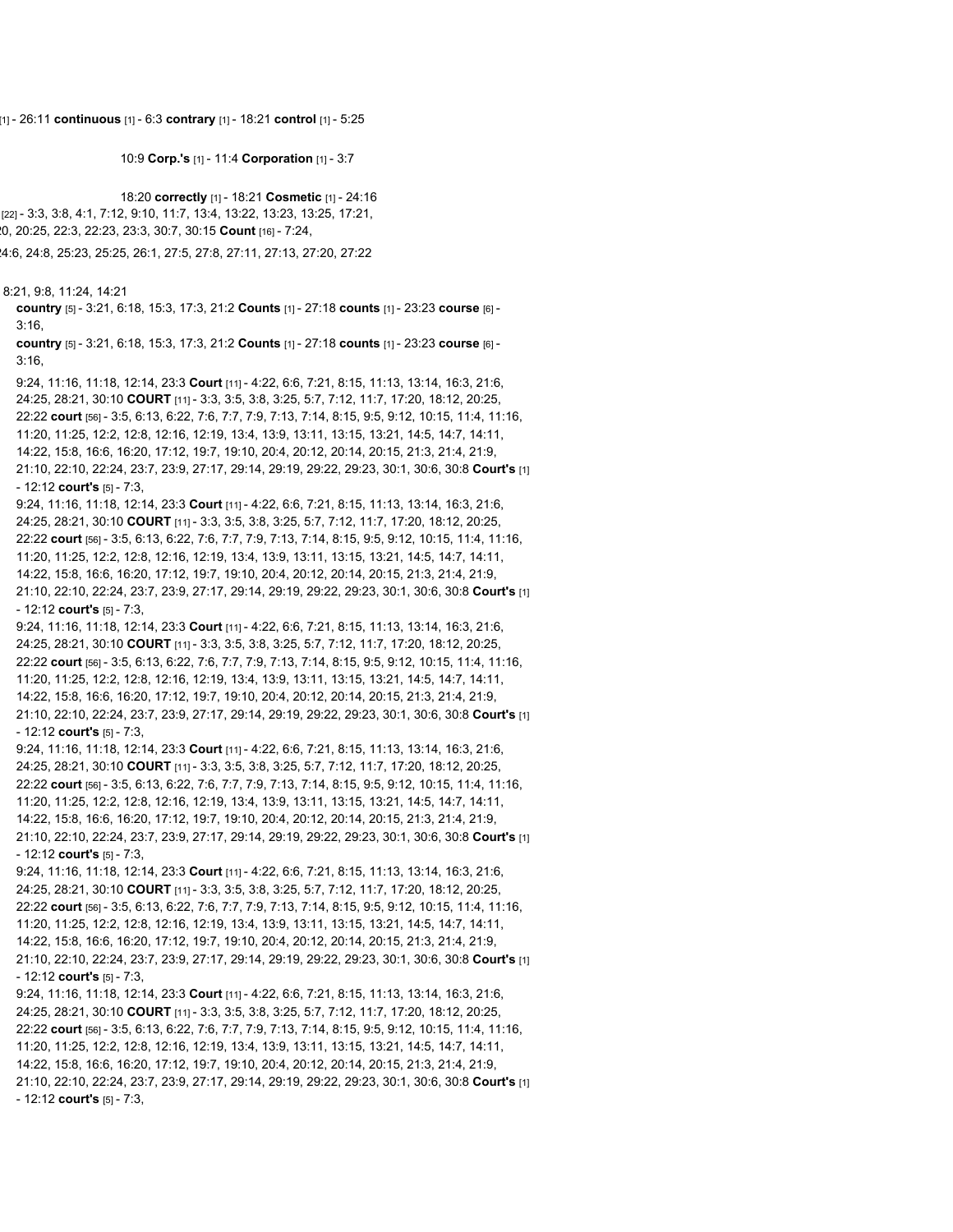```
9:24, 11:16, 11:18, 12:14, 23:3 Court [11] - 4:22, 6:6, 7:21, 8:15, 11:13, 13:14, 16:3, 21:6,
24:25, 28:21, 30:10 COURT [11] - 3:3, 3:5, 3:8, 3:25, 5:7, 7:12, 11:7, 17:20, 18:12, 20:25,
22:22 court [56] - 3:5, 6:13, 6:22, 7:6, 7:7, 7:9, 7:13, 7:14, 8:15, 9:5, 9:12, 10:15, 11:4, 11:16,
11:20, 11:25, 12:2, 12:8, 12:16, 12:19, 13:4, 13:9, 13:11, 13:15, 13:21, 14:5, 14:7, 14:11,
14:22, 15:8, 16:6, 16:20, 17:12, 19:7, 19:10, 20:4, 20:12, 20:14, 20:15, 21:3, 21:4, 21:9,
21:10, 22:10, 22:24, 23:7, 23:9, 27:17, 29:14, 29:19, 29:22, 29:23, 30:1, 30:6, 30:8 Court's [1]
- 12:12 court's [5] - 7:3,
9:24, 11:16, 11:18, 12:14, 23:3 Court [11] - 4:22, 6:6, 7:21, 8:15, 11:13, 13:14, 16:3, 21:6,
24:25, 28:21, 30:10 COURT [11] - 3:3, 3:5, 3:8, 3:25, 5:7, 7:12, 11:7, 17:20, 18:12, 20:25,
22:22 court [56] - 3:5, 6:13, 6:22, 7:6, 7:7, 7:9, 7:13, 7:14, 8:15, 9:5, 9:12, 10:15, 11:4, 11:16,
11:20, 11:25, 12:2, 12:8, 12:16, 12:19, 13:4, 13:9, 13:11, 13:15, 13:21, 14:5, 14:7, 14:11,
14:22, 15:8, 16:6, 16:20, 17:12, 19:7, 19:10, 20:4, 20:12, 20:14, 20:15, 21:3, 21:4, 21:9,
21:10, 22:10, 22:24, 23:7, 23:9, 27:17, 29:14, 29:19, 29:22, 29:23, 30:1, 30:6, 30:8 Court's [1]
- 12:12 court's [5] - 7:3,
9:24, 11:16, 11:18, 12:14, 23:3 Court [11] - 4:22, 6:6, 7:21, 8:15, 11:13, 13:14, 16:3, 21:6,
24:25, 28:21, 30:10 COURT [11] - 3:3, 3:5, 3:8, 3:25, 5:7, 7:12, 11:7, 17:20, 18:12, 20:25,
22:22 court [56] - 3:5, 6:13, 6:22, 7:6, 7:7, 7:9, 7:13, 7:14, 8:15, 9:5, 9:12, 10:15, 11:4, 11:16,
11:20, 11:25, 12:2, 12:8, 12:16, 12:19, 13:4, 13:9, 13:11, 13:15, 13:21, 14:5, 14:7, 14:11,
14:22, 15:8, 16:6, 16:20, 17:12, 19:7, 19:10, 20:4, 20:12, 20:14, 20:15, 21:3, 21:4, 21:9,
21:10, 22:10, 22:24, 23:7, 23:9, 27:17, 29:14, 29:19, 29:22, 29:23, 30:1, 30:6, 30:8 Court's [1]
- 12:12 court's [5] - 7:3,
9:24, 11:16, 11:18, 12:14, 23:3 Court [11] - 4:22, 6:6, 7:21, 8:15, 11:13, 13:14, 16:3, 21:6,
24:25, 28:21, 30:10 COURT [11] - 3:3, 3:5, 3:8, 3:25, 5:7, 7:12, 11:7, 17:20, 18:12, 20:25,
22:22 court [56] - 3:5, 6:13, 6:22, 7:6, 7:7, 7:9, 7:13, 7:14, 8:15, 9:5, 9:12, 10:15, 11:4, 11:16,
11:20, 11:25, 12:2, 12:8, 12:16, 12:19, 13:4, 13:9, 13:11, 13:15, 13:21, 14:5, 14:7, 14:11,
14:22, 15:8, 16:6, 16:20, 17:12, 19:7, 19:10, 20:4, 20:12, 20:14, 20:15, 21:3, 21:4, 21:9,
21:10, 22:10, 22:24, 23:7, 23:9, 27:17, 29:14, 29:19, 29:22, 29:23, 30:1, 30:6, 30:8 Court's [1]
- 12:12 court's [5] - 7:3,
11:24, 17:16, 17:18, 22:18 courts [5] - 4:8, 12:9,
11:24, 17:16, 17:18, 22:18 courts [5] - 4:8, 12:9,
                   15:3, 15:5, 21:2 Covert [1] - 12:13 created [1] - 17:9 criticized [2] - 6:25,
                   15:3, 15:5, 21:2 Covert [1] - 12:13 created [1] - 17:9 criticized [2] - 6:25,
                   15:3, 15:5, 21:2 Covert [1] - 12:13 created [1] - 17:9 criticized [2] - 6:25,
                   15:3, 15:5, 21:2 Covert [1] - 12:13 created [1] - 17:9 criticized [2] - 6:25,
                   7:5 current [1] - 7:25 customary [1] - 7:13 CV-09-78-BU-SEH [1]
                   7:5 current [1] - 7:25 customary [1] - 7:13 CV-09-78-BU-SEH [1]
                   7:5 current [1] - 7:25 customary [1] - 7:13 CV-09-78-BU-SEH [1]
 - 3:6
 - 3:6
           D
           D
damages [6] - 11:14, 14:16, 16:8, 16:23, 17:8, 18:10 date [1] - 16:5 Davenport [1] - 3:13
davenport [1] - 3:17 DAVENPORT [2] -
damages [6] - 11:14, 14:16, 16:8, 16:23, 17:8, 18:10 date [1] - 16:5 Davenport [1] - 3:13
davenport [1] - 3:17 DAVENPORT [2] -
damages [6] - 11:14, 14:16, 16:8, 16:23, 17:8, 18:10 date [1] - 16:5 Davenport [1] - 3:13
davenport [1] - 3:17 DAVENPORT [2] -
damages [6] - 11:14, 14:16, 16:8, 16:23, 17:8, 18:10 date [1] - 16:5 Davenport [1] - 3:13
davenport [1] - 3:17 DAVENPORT [2] -
damages [6] - 11:14, 14:16, 16:8, 16:23, 17:8, 18:10 date [1] - 16:5 Davenport [1] - 3:13
davenport [1] - 3:17 DAVENPORT [2] -
damages [6] - 11:14, 14:16, 16:8, 16:23, 17:8, 18:10 date [1] - 16:5 Davenport [1] - 3:13
davenport [1] - 3:17 DAVENPORT [2] -
```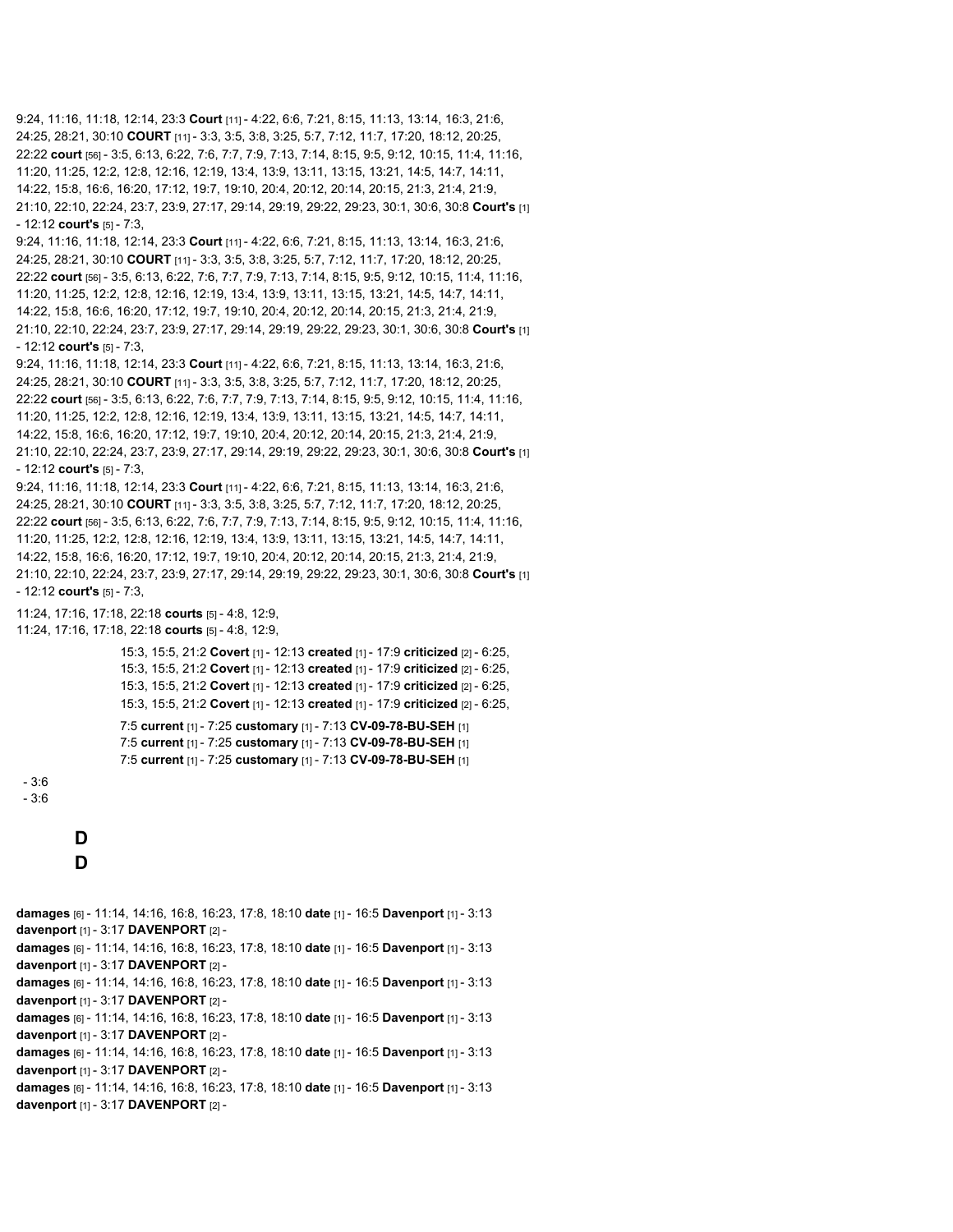3:18, 30:17

```
3:18, 30:17
```

```
days [3] - 11:19,
       days [3] - 11:19,
       days [3] - 11:19,
17:15, 23:8 dealing [1] - 4:13 dealt [1] - 26:15 deceptive [1] - 24:7 decision [5] - 6:24, 10:13, 13:8,
        14:1, 14:24 decisions [3] - 11:25,
17:15, 23:8 dealing [1] - 4:13 dealt [1] - 26:15 deceptive [1] - 24:7 decision [5] - 6:24, 10:13, 13:8,
        14:1, 14:24 decisions [3] - 11:25,
17:15, 23:8 dealing [1] - 4:13 dealt [1] - 26:15 deceptive [1] - 24:7 decision [5] - 6:24, 10:13, 13:8,
        14:1, 14:24 decisions [3] - 11:25,
17:15, 23:8 dealing [1] - 4:13 dealt [1] - 26:15 deceptive [1] - 24:7 decision [5] - 6:24, 10:13, 13:8,
        14:1, 14:24 decisions [3] - 11:25,
17:15, 23:8 dealing [1] - 4:13 dealt [1] - 26:15 deceptive [1] - 24:7 decision [5] - 6:24, 10:13, 13:8,
       14:1, 14:24 decisions [3] - 11:25,
16:4, 23:6 declaration [2] - 23:20, 27:25 deem [2] - 21:10,
16:4, 23:6 declaration [2] - 23:20, 27:25 deem [2] - 21:10,
16:4, 23:6 declaration [2] - 23:20, 27:25 deem [2] - 21:10,
16:4, 23:6 declaration [2] - 23:20, 27:25 deem [2] - 21:10,
30:10 defect [1] - 14:4 defective [1] - 23:23 defects [1] - 13:15 defendant [2] - 3:13,
30:10 defect [1] - 14:4 defective [1] - 23:23 defects [1] - 13:15 defendant [2] - 3:13,
30:10 defect [1] - 14:4 defective [1] - 23:23 defects [1] - 13:15 defendant [2] - 3:13,
30:10 defect [1] - 14:4 defective [1] - 23:23 defects [1] - 13:15 defendant [2] - 3:13,
13:10 defendant's [1] - 3:15 defendants [1] - 12:8 defense [3] - 13:22,
13:10 defendant's [1] - 3:15 defendants [1] - 12:8 defense [3] - 13:22,
13:10 defendant's [1] - 3:15 defendants [1] - 12:8 defense [3] - 13:22,
13:10 defendant's [1] - 3:15 defendants [1] - 12:8 defense [3] - 13:22,
                                      13:23, 13:24 deficiencies [1] -
                                      13:23, 13:24 deficiencies [1] -
                                      13:23, 13:24 deficiencies [1] -
                                      13:23, 13:24 deficiencies [1] -
17:18 Delaney [4] - 12:13, 14:2, 20:11, 20:12 design [1] - 25:18 designation [4] -
17:18 Delaney [4] - 12:13, 14:2, 20:11, 20:12 design [1] - 25:18 designation [4] -
17:18 Delaney [4] - 12:13, 14:2, 20:11, 20:12 design [1] - 25:18 designation [4] -
17:18 Delaney [4] - 12:13, 14:2, 20:11, 20:12 design [1] - 25:18 designation [4] -
        13:12, 13:13, 13:16, 13:19 designed [1] - 17:1 despite [1] - 20:5 detail [1] - 23:3 detailed [1] -
       6:14 determination [5] - 5:15, 9:7, 11:18, 16:11, 21:16 device [26] - 4:4, 4:7,
       13:12, 13:13, 13:16, 13:19 designed [1] - 17:1 despite [1] - 20:5 detail [1] - 23:3 detailed [1] -
       6:14 determination [5] - 5:15, 9:7, 11:18, 16:11, 21:16 device [26] - 4:4, 4:7,
       13:12, 13:13, 13:16, 13:19 designed [1] - 17:1 despite [1] - 20:5 detail [1] - 23:3 detailed [1] -
       6:14 determination [5] - 5:15, 9:7, 11:18, 16:11, 21:16 device [26] - 4:4, 4:7,
        13:12, 13:13, 13:16, 13:19 designed [1] - 17:1 despite [1] - 20:5 detail [1] - 23:3 detailed [1] -
       6:14 determination [5] - 5:15, 9:7, 11:18, 16:11, 21:16 device [26] - 4:4, 4:7,
       13:12, 13:13, 13:16, 13:19 designed [1] - 17:1 despite [1] - 20:5 detail [1] - 23:3 detailed [1] -
       6:14 determination [5] - 5:15, 9:7, 11:18, 16:11, 21:16 device [26] - 4:4, 4:7,
       13:12, 13:13, 13:16, 13:19 designed [1] - 17:1 despite [1] - 20:5 detail [1] - 23:3 detailed [1] -
       6:14 determination [5] - 5:15, 9:7, 11:18, 16:11, 21:16 device [26] - 4:4, 4:7,
       13:12, 13:13, 13:16, 13:19 designed [1] - 17:1 despite [1] - 20:5 detail [1] - 23:3 detailed [1] -
       6:14 determination [5] - 5:15, 9:7, 11:18, 16:11, 21:16 device [26] - 4:4, 4:7,
       13:12, 13:13, 13:16, 13:19 designed [1] - 17:1 despite [1] - 20:5 detail [1] - 23:3 detailed [1] -
       6:14 determination [5] - 5:15, 9:7, 11:18, 16:11, 21:16 device [26] - 4:4, 4:7,
       4:17, 4:24, 5:8, 5:12, 5:13, 5:19, 5:25, 6:1, 6:7, 6:8, 6:9, 7:20, 8:3, 24:13, 24:14, 25:5, 25:10,
       25:11, 25:16, 26:5, 28:11, 29:3 Device [3] - 15:14,
       4:17, 4:24, 5:8, 5:12, 5:13, 5:19, 5:25, 6:1, 6:7, 6:8, 6:9, 7:20, 8:3, 24:13, 24:14, 25:5, 25:10,
       25:11, 25:16, 26:5, 28:11, 29:3 Device [3] - 15:14,
```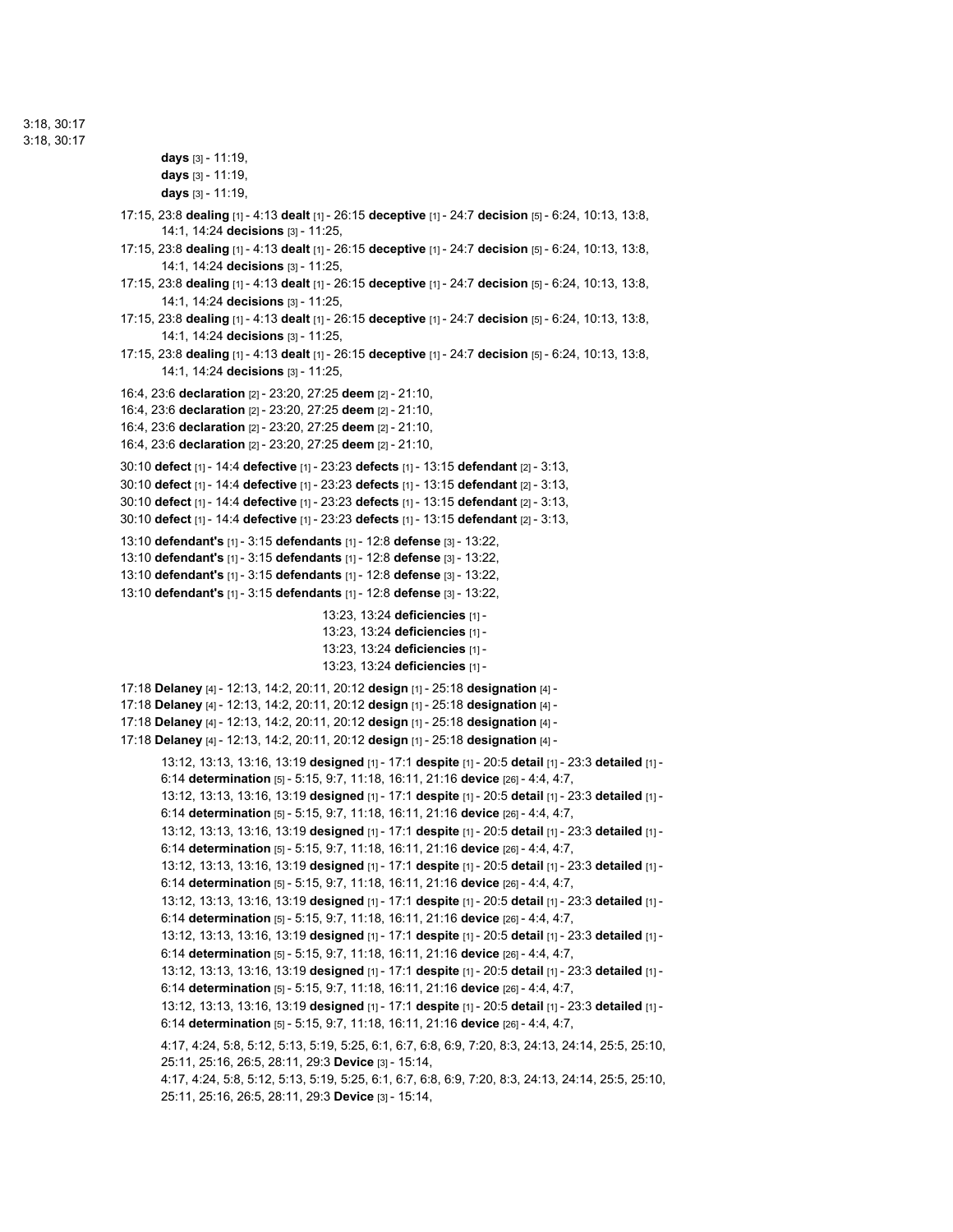4:17, 4:24, 5:8, 5:12, 5:13, 5:19, 5:25, 6:1, 6:7, 6:8, 6:9, 7:20, 8:3, 24:13, 24:14, 25:5, 25:10, 25:11, 25:16, 26:5, 28:11, 29:3 **Device** [3] - 15:14, 4:17, 4:24, 5:8, 5:12, 5:13, 5:19, 5:25, 6:1, 6:7, 6:8, 6:9, 7:20, 8:3, 24:13, 24:14, 25:5, 25:10, 25:11, 25:16, 26:5, 28:11, 29:3 **Device** [3] - 15:14, 4:17, 4:24, 5:8, 5:12, 5:13, 5:19, 5:25, 6:1, 6:7, 6:8, 6:9, 7:20, 8:3, 24:13, 24:14, 25:5, 25:10, 25:11, 25:16, 26:5, 28:11, 29:3 **Device** [3] - 15:14, 4:17, 4:24, 5:8, 5:12, 5:13, 5:19, 5:25, 6:1, 6:7, 6:8, 6:9, 7:20, 8:3, 24:13, 24:14, 25:5, 25:10, 25:11, 25:16, 26:5, 28:11, 29:3 **Device** [3] - 15:14, 4:17, 4:24, 5:8, 5:12, 5:13, 5:19, 5:25, 6:1, 6:7, 6:8, 6:9, 7:20, 8:3, 24:13, 24:14, 25:5, 25:10, 25:11, 25:16, 26:5, 28:11, 29:3 **Device** [3] - 15:14, 4:17, 4:24, 5:8, 5:12, 5:13, 5:19, 5:25, 6:1, 6:7, 6:8, 6:9, 7:20, 8:3, 24:13, 24:14, 25:5, 25:10, 25:11, 25:16, 26:5, 28:11, 29:3 **Device** [3] - 15:14, 24:16, 25:4 **devices** [13] - 4:19, 24:16, 25:4 **devices** [13] - 4:19, 24:16, 25:4 **devices** [13] - 4:19, 24:16, 25:4 **devices** [13] - 4:19, 4:20, 5:1, 5:4, 5:20, 6:13, 15:18, 15:19, 22:15, 22:16, 26:11, 26:17 **diamond** [1] - 28:2 **differences** [1] - 8:9 **different** [1] - 26:23 **differently** [1] - 24:19 **direct** [1] - 7:13 **directly** [2] - 8:14, 4:20, 5:1, 5:4, 5:20, 6:13, 15:18, 15:19, 22:15, 22:16, 26:11, 26:17 **diamond** [1] - 28:2 **differences** [1] - 8:9 **different** [1] - 26:23 **differently** [1] - 24:19 **direct** [1] - 7:13 **directly** [2] -  $8:14$ 4:20, 5:1, 5:4, 5:20, 6:13, 15:18, 15:19, 22:15, 22:16, 26:11, 26:17 **diamond** [1] - 28:2 **differences** [1] - 8:9 **different** [1] - 26:23 **differently** [1] - 24:19 **direct** [1] - 7:13 **directly** [2] -  $8:14$ 4:20, 5:1, 5:4, 5:20, 6:13, 15:18, 15:19, 22:15, 22:16, 26:11, 26:17 **diamond** [1] - 28:2 **differences** [1] - 8:9 **different** [1] - 26:23 **differently** [1] - 24:19 **direct** [1] - 7:13 **directly** [2] - 8:14, 4:20, 5:1, 5:4, 5:20, 6:13, 15:18, 15:19, 22:15, 22:16, 26:11, 26:17 **diamond** [1] - 28:2 **differences** [1] - 8:9 **different** [1] - 26:23 **differently** [1] - 24:19 **direct** [1] - 7:13 **directly** [2] - 8:14, 4:20, 5:1, 5:4, 5:20, 6:13, 15:18, 15:19, 22:15, 22:16, 26:11, 26:17 **diamond** [1] - 28:2 **differences** [1] - 8:9 **different** [1] - 26:23 **differently** [1] - 24:19 **direct** [1] - 7:13 **directly** [2] - 8:14, 4:20, 5:1, 5:4, 5:20, 6:13, 15:18, 15:19, 22:15, 22:16, 26:11, 26:17 **diamond** [1] - 28:2 **differences** [1] - 8:9 **different** [1] - 26:23 **differently** [1] - 24:19 **direct** [1] - 7:13 **directly** [2] - 8:14, 4:20, 5:1, 5:4, 5:20, 6:13, 15:18, 15:19, 22:15, 22:16, 26:11, 26:17 **diamond** [1] - 28:2 **differences** [1] - 8:9 **different** [1] - 26:23 **differently** [1] - 24:19 **direct** [1] - 7:13 **directly** [2] -  $8:14$ 4:20, 5:1, 5:4, 5:20, 6:13, 15:18, 15:19, 22:15, 22:16, 26:11, 26:17 **diamond** [1] - 28:2 **differences** [1] - 8:9 **different** [1] - 26:23 **differently** [1] - 24:19 **direct** [1] - 7:13 **directly** [2] - 8:14, 4:20, 5:1, 5:4, 5:20, 6:13, 15:18, 15:19, 22:15, 22:16, 26:11, 26:17 **diamond** [1] - 28:2 **differences** [1] - 8:9 **different** [1] - 26:23 **differently** [1] - 24:19 **direct** [1] - 7:13 **directly** [2] - 8:14, 25:1 25:1 25:1 **disagree** [1] - 19:14 **disagreement** [1] **disagree** [1] - 19:14 **disagreement** [1] **disagree** [1] - 19:14 **disagreement** [1] **disagree** [1] - 19:14 **disagreement** [1] **disagree** [1] - 19:14 **disagreement** [1] - 6:23 **disclose** [1] - 27:13 **discovered** [1] - 13:9 **discussion** [1] - 25:12 **dismayed** [1] - 22:2 **dismissal** [2] - 29:15,

6:23 **disclose** [1] - 27:13 **discovered** [1] - 13:9 **discussion** [1] - 25:12 **dismayed** [1] - 22:2 **dismissal** [2] - 29:15,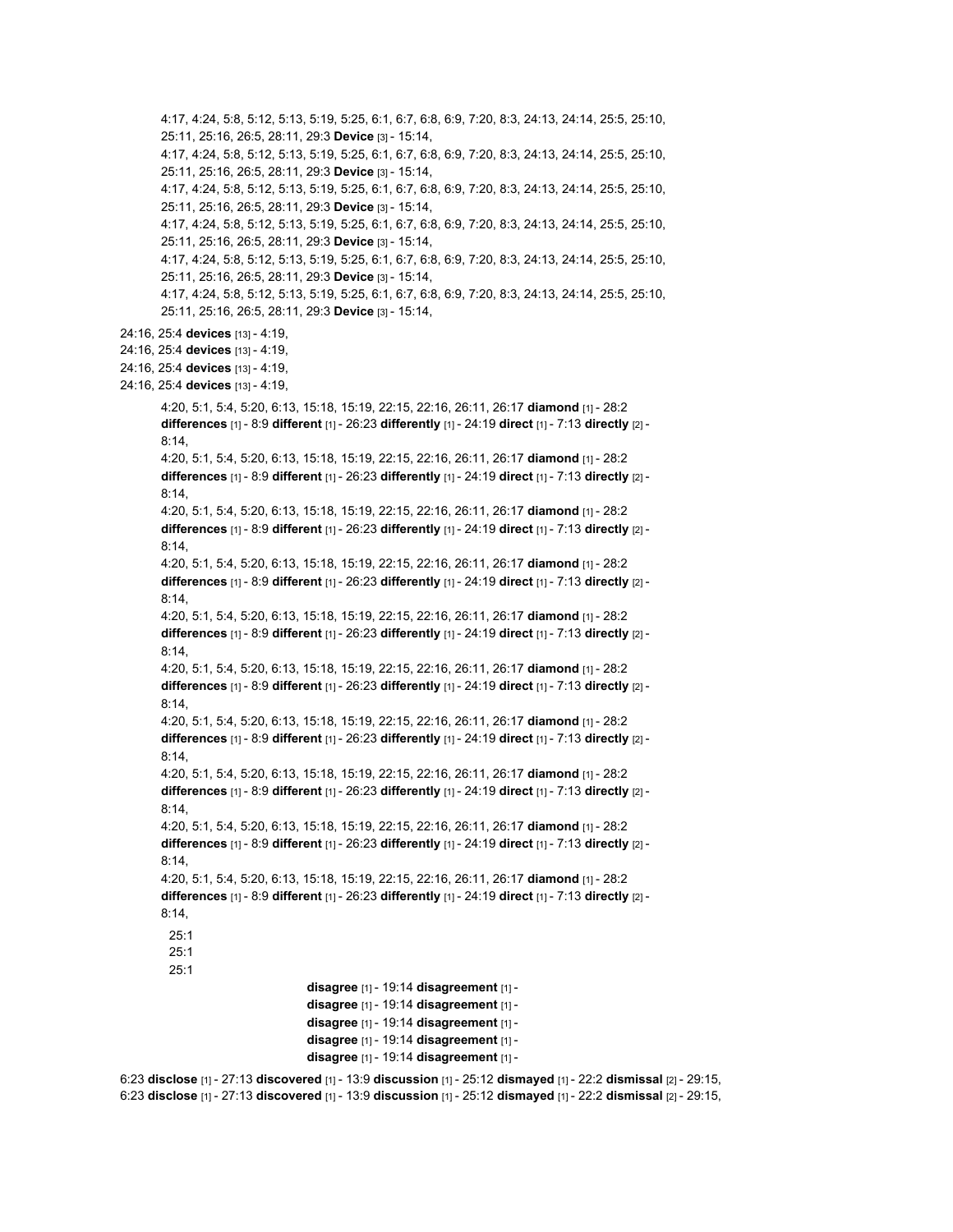```
6:23 disclose [1] - 27:13 discovered [1] - 13:9 discussion [1] - 25:12 dismayed [1] - 22:2 dismissal [2] - 29:15,
6:23 disclose [1] - 27:13 discovered [1] - 13:9 discussion [1] - 25:12 dismayed [1] - 22:2 dismissal [2] - 29:15,
6:23 disclose [1] - 27:13 discovered [1] - 13:9 discussion [1] - 25:12 dismayed [1] - 22:2 dismissal [2] - 29:15,
6:23 disclose [1] - 27:13 discovered [1] - 13:9 discussion [1] - 25:12 dismayed [1] - 22:2 dismissal [2] - 29:15,
30:5 dismissed [3] - 12:11,
30:5 dismissed [3] - 12:11,
30:5 dismissed [3] - 12:11,
30:5 dismissed [3] - 12:11,
30:5 dismissed [3] - 12:11,
12:19, 14:18 dispute [3] - 4:5, 5:12,
12:19, 14:18 dispute [3] - 4:5, 5:12,
12:19, 14:18 dispute [3] - 4:5, 5:12,
12:19, 14:18 dispute [3] - 4:5, 5:12,
24:12 disputed [1] - 5:7 dissent [2] - 26:7,
24:12 disputed [1] - 5:7 dissent [2] - 26:7,
24:12 disputed [1] - 5:7 dissent [2] - 26:7,
24:12 disputed [1] - 5:7 dissent [2] - 26:7,
24:12 disputed [1] - 5:7 dissent [2] - 26:7,
26:12 distinction [1] - 19:4 distribution [2] - 25:19, 25:25 district [7] - 11:24,
26:12 distinction [1] - 19:4 distribution [2] - 25:19, 25:25 district [7] - 11:24,
26:12 distinction [1] - 19:4 distribution [2] - 25:19, 25:25 district [7] - 11:24,
26:12 distinction [1] - 19:4 distribution [2] - 25:19, 25:25 district [7] - 11:24,
26:12 distinction [1] - 19:4 distribution [2] - 25:19, 25:25 district [7] - 11:24,
26:12 distinction [1] - 19:4 distribution [2] - 25:19, 25:25 district [7] - 11:24,
                                                       13:6, 19:10, 20:15, 21:2, 21:7, 21:9 doctrine [4] - 27:15,
                                                       13:6, 19:10, 20:15, 21:2, 21:7, 21:9 doctrine [4] - 27:15,
                                                       13:6, 19:10, 20:15, 21:2, 21:7, 21:9 doctrine [4] - 27:15,
                                                       13:6, 19:10, 20:15, 21:2, 21:7, 21:9 doctrine [4] - 27:15,
                                                       13:6, 19:10, 20:15, 21:2, 21:7, 21:9 doctrine [4] - 27:15,
28:24, 29:8 documents [1] - 23:14 done [5] - 6:8, 7:21, 21:7, 23:2, 30:7 doubt [2] - 26:19,
28:24, 29:8 documents [1] - 23:14 done [5] - 6:8, 7:21, 21:7, 23:2, 30:7 doubt [2] - 26:19,
28:24, 29:8 documents [1] - 23:14 done [5] - 6:8, 7:21, 21:7, 23:2, 30:7 doubt [2] - 26:19,
28:24, 29:8 documents [1] - 23:14 done [5] - 6:8, 7:21, 21:7, 23:2, 30:7 doubt [2] - 26:19,
28:24, 29:8 documents [1] - 23:14 done [5] - 6:8, 7:21, 21:7, 23:2, 30:7 doubt [2] - 26:19,
28:24, 29:8 documents [1] - 23:14 done [5] - 6:8, 7:21, 21:7, 23:2, 30:7 doubt [2] - 26:19,
28:25 down [1] - 19:8 dramatically [1] -
28:25 down [1] - 19:8 dramatically [1] -
28:25 down [1] - 19:8 dramatically [1] -
28:25 down [1] - 19:8 dramatically [1] -
28:25 down [1] - 19:8 dramatically [1] -
28:25 down [1] - 19:8 dramatically [1] -
28:25 down [1] - 19:8 dramatically [1] -
22:17 draw [1] - 25:22 drawn [1] - 30:6 dropped [1] - 28:15 Drug [1] - 24:16 druthers [1] - 19:12 due [1] - 21:8 during [1] - 3:9
                                   Dyke [3] - 3:6, 23:18,
22:17 draw [1] - 25:22 drawn [1] - 30:6 dropped [1] - 28:15 Drug [1] - 24:16 druthers [1] - 19:12 due [1] - 21:8 during [1] - 3:9
                                   Dyke [3] - 3:6, 23:18,
22:17 draw [1] - 25:22 drawn [1] - 30:6 dropped [1] - 28:15 Drug [1] - 24:16 druthers [1] - 19:12 due [1] - 21:8 during [1] - 3:9
                                   Dyke [3] - 3:6, 23:18,
22:17 draw [1] - 25:22 drawn [1] - 30:6 dropped [1] - 28:15 Drug [1] - 24:16 druthers [1] - 19:12 due [1] - 21:8 during [1] - 3:9
                                   Dyke [3] - 3:6, 23:18,
22:17 draw [1] - 25:22 drawn [1] - 30:6 dropped [1] - 28:15 Drug [1] - 24:16 druthers [1] - 19:12 due [1] - 21:8 during [1] - 3:9
                                   Dyke [3] - 3:6, 23:18,
22:17 draw [1] - 25:22 drawn [1] - 30:6 dropped [1] - 28:15 Drug [1] - 24:16 druthers [1] - 19:12 due [1] - 21:8 during [1] - 3:9
                                   Dyke [3] - 3:6, 23:18,
22:17 draw [1] - 25:22 drawn [1] - 30:6 dropped [1] - 28:15 Drug [1] - 24:16 druthers [1] - 19:12 due [1] - 21:8 during [1] - 3:9
```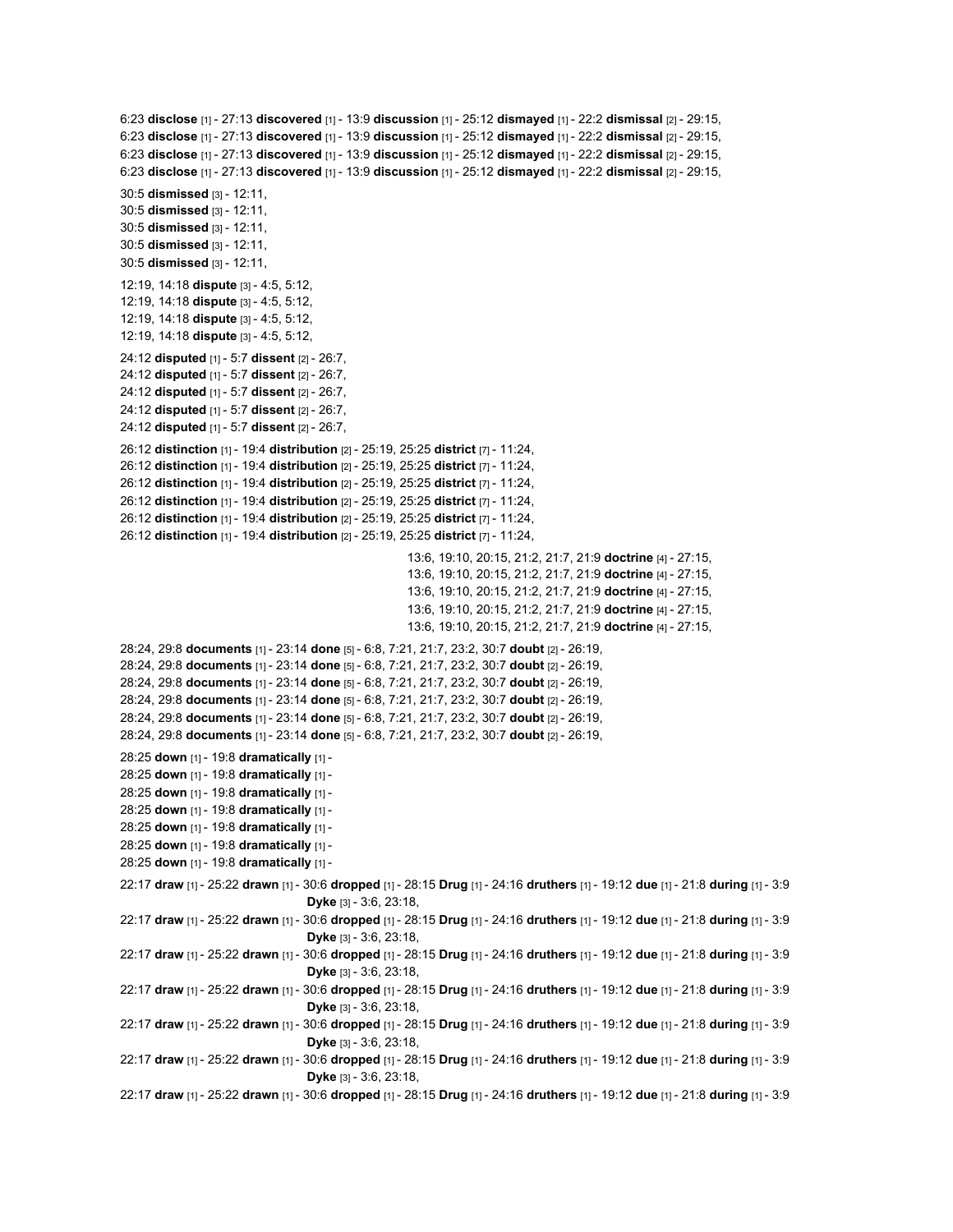```
Dyke [3] - 3:6, 23:18,
22:17 draw [1] - 25:22 drawn [1] - 30:6 dropped [1] - 28:15 Drug [1] - 24:16 druthers [1] - 19:12 due [1] - 21:8 during [1] - 3:9
                                    Dyke [3] - 3:6, 23:18,
22:17 draw [1] - 25:22 drawn [1] - 30:6 dropped [1] - 28:15 Drug [1] - 24:16 druthers [1] - 19:12 due [1] - 21:8 during [1] - 3:9
                                    Dyke [3] - 3:6, 23:18,
22:17 draw [1] - 25:22 drawn [1] - 30:6 dropped [1] - 28:15 Drug [1] - 24:16 druthers [1] - 19:12 due [1] - 21:8 during [1] - 3:9
                                   Dyke [3] - 3:6, 23:18,
28:5 Dyke's [3] - 14:24,
28:5 Dyke's [3] - 14:24,
28:5 Dyke's [3] - 14:24,
28:5 Dyke's [3] - 14:24,
28:5 Dyke's [3] - 14:24,
                                     17:13, 23:16E
                                     17:13, 23:16E
                                     17:13, 23:16E
                                     17:13, 23:16E
                                     17:13, 23:16E
                                     17:13, 23:16E
                                    early [1] - 6:24 effective [1] - 5:16 effectiveness [4] -
                                    early [1] - 6:24 effective [1] - 5:16 effectiveness [4] -
                                    early [1] - 6:24 effective [1] - 5:16 effectiveness [4] -
                                    early [1] - 6:24 effective [1] - 5:16 effectiveness [4] -
                                    early [1] - 6:24 effective [1] - 5:16 effectiveness [4] -
                                    early [1] - 6:24 effective [1] - 5:16 effectiveness [4] -
                                    25:5, 25:10, 25:16, 26:3 efficacy [6] - 4:17,
                                    25:5, 25:10, 25:16, 26:3 efficacy [6] - 4:17,
                                    25:5, 25:10, 25:16, 26:3 efficacy [6] - 4:17,
                                    25:5, 25:10, 25:16, 26:3 efficacy [6] - 4:17,
                                    25:5, 25:10, 25:16, 26:3 efficacy [6] - 4:17,
                                   25:5, 25:10, 25:16, 26:3 efficacy [6] - 4:17,
                                    5:22, 6:12, 7:19, 9:6, 16:21 eight [1] - 12:9 either [1] - 26:23 eleven [1] - 14:21 emanating [1] -
                                    28:5 emphasized [1] - 28:4
                                    5:22, 6:12, 7:19, 9:6, 16:21 eight [1] - 12:9 either [1] - 26:23 eleven [1] - 14:21 emanating [1] -
                                    28:5 emphasized [1] - 28:4
                                    5:22, 6:12, 7:19, 9:6, 16:21 eight [1] - 12:9 either [1] - 26:23 eleven [1] - 14:21 emanating [1] -
                                    28:5 emphasized [1] - 28:4
                                    5:22, 6:12, 7:19, 9:6, 16:21 eight [1] - 12:9 either [1] - 26:23 eleven [1] - 14:21 emanating [1] -
                                    28:5 emphasized [1] - 28:4
                                    5:22, 6:12, 7:19, 9:6, 16:21 eight [1] - 12:9 either [1] - 26:23 eleven [1] - 14:21 emanating [1] -
                                    28:5 emphasized [1] - 28:4
                                    5:22, 6:12, 7:19, 9:6, 16:21 eight [1] - 12:9 either [1] - 26:23 eleven [1] - 14:21 emanating [1] -
                                    28:5 emphasized [1] - 28:4
                                    5:22, 6:12, 7:19, 9:6, 16:21 eight [1] - 12:9 either [1] - 26:23 eleven [1] - 14:21 emanating [1] -
                                    28:5 emphasized [1] - 28:4
                                    5:22, 6:12, 7:19, 9:6, 16:21 eight [1] - 12:9 either [1] - 26:23 eleven [1] - 14:21 emanating [1] -
                                    28:5 emphasized [1] - 28:4
```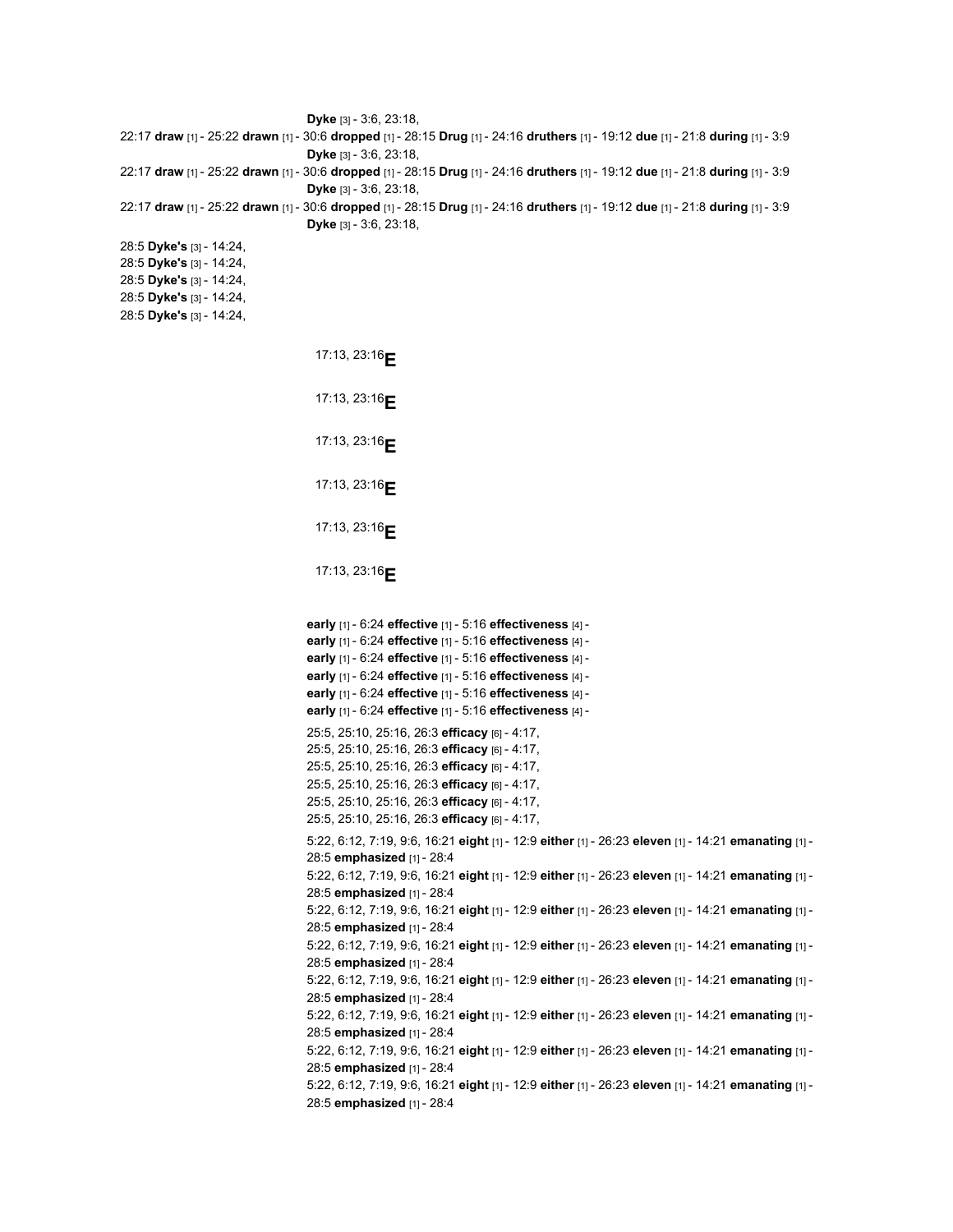5:22, 6:12, 7:19, 9:6, 16:21 **eight** [1] - 12:9 **either** [1] - 26:23 **eleven** [1] - 14:21 **emanating** [1] - 28:5 **emphasized** [1] - 28:4

### Case 2:09-cv-00078-SEH Document 39 Filed 05/14/10 Page 33 of 37

2

**enacted** [1] - 16:9 **end** [3] - 17:12, 26:10,

29:6 **endeavor** [2] - 21:4,

22:25 **enforce** [2] - 9:21,

17:6 **enforcement** [1] - 29:4 **entirely** [1] - 29:23 **entitled** [1] - 18:10 **equal** [1] - 15:12 **errors** [1] - 11:20 **essentially** [1] - 15:13 **established** [1] - 4:9 **event** [1] - 3:11 **evidence** [1] - 16:24 **exactly** [1] - 26:16 **examples** [1] - 10:25 **excellent** [1] - 28:2 **except** [2] - 7:14,

21:10 **exception** [1] - 29:20 **exist** [4] - 11:17, 16:13, 17:11 **existent** [1] - 7:4 **explain** [2] - 16:5, 19:4 **explained** [1] - 26:16 **express** [20] - 6:11,

6:19, 8:5, 8:7, 8:11, 8:19, 8:20, 10:5, 13:7, 14:4, 19:9, 19:15, 19:18, 20:7, 20:18, 24:2, 27:1, 27:21, 28:4, 28:15 **expressed** [2] - 8:20,

20:7 **expressly** [7] - 7:22,

8:16, 9:1, 9:14, 19:15, 27:9, 27:15 **extensive** [2] - 5:14,

23:1 **extent** [1] - 7:18 **extremely** [4] - 5:2, 8:8, 10:24, 28:1

### **F**

**face** [2] - 27:6, 27:12 **fact** [22] - 4:6, 4:10, 4:25, 5:12, 5:13, 5:18, 8:22, 9:11, 10:14, 13:24, 14:14, 20:9, 20:12, 20:20, 20:24, 21:14, 22:8, 24:20, 25:8, 26:21, 27:24, 28:1 **fact-finder** [1] - 8:22 **factors** [1] - 5:22 **facts** [2] - 7:19, 24:12 - 9:22, 17:9 **failures** [1] - 17:10 **fair** [1] - 23:9 **fall** [3] - 22:9, 26:2 **false ashion** [1] - 30:10 **faulty** [1] - 18:5 **FDA** [27] - 5:1, 5:10, 4, 6:6, 8:10, 10:1, 10:4, 15:20, 16:10, 16:22, 16:24, 17:2, 17:6, 17:10, 5, 24:15, 25:6, 26:11, 26:21 **FDA's** [1] - 16:11 **FDA-approved** [1] - 26:11 **FDCA** [4] - 6:2, 9:21, 9:23, 28:25 **February** [1] - 22:3 **federal** [23] - :12, 15:3, 15:25, 16:8, 16:17, 16:25, 18:8, 23:17, 23:19, 26:24, 27:2, 6, 29:1, 29:10, 29:16 **Federal** [2] - 15:21, 24:16 **federal-law-based** [1] - 26:24 **fellow** [1] - 21:9 **felt** [2] - 19:20, 20:5 :21, 23:8 **fictional** [1] - 22:7 **file** [1] - 29:2 **filed** [3] - 11:10, 19:19, 30:1 **filing** [1] - 17:23 **finally** [1] - 22:1 **finder rm** [1] - 3:20 **first** [4] - 4:22, 19:5, 23:12, 23:18 **fitness** [3] - 9:3, 24:3, 26:1 **Five** [4] - 24:8, 27:12, 27:13, 27:19 **five** [2] - 4:16, 7:1 **flew** [1] - 3:19 **wn** [1] - 3:21 **focused** [2] - 4:14, **focused** [2] - 4:14, 7:19 **follow** [3] - 7:7, 17:10, 7:19 **follow** [3] - 7:7, 17:10, 7:19 **follow** [3] - 7:7, 17:10, 30:12 **followed** [1] - 24:20 **following** [2] - 3:1, 30:12 **followed** [1] - 24:20 **following** [2] - 3:1, 30:12 **followed** [1] - 24:20 **following** [2] - 3:1, 17:4 **Footnote** [1] - 28:22 **footnote** [1] - 28:24 **forth** [1] - 11:12 **forward** [3]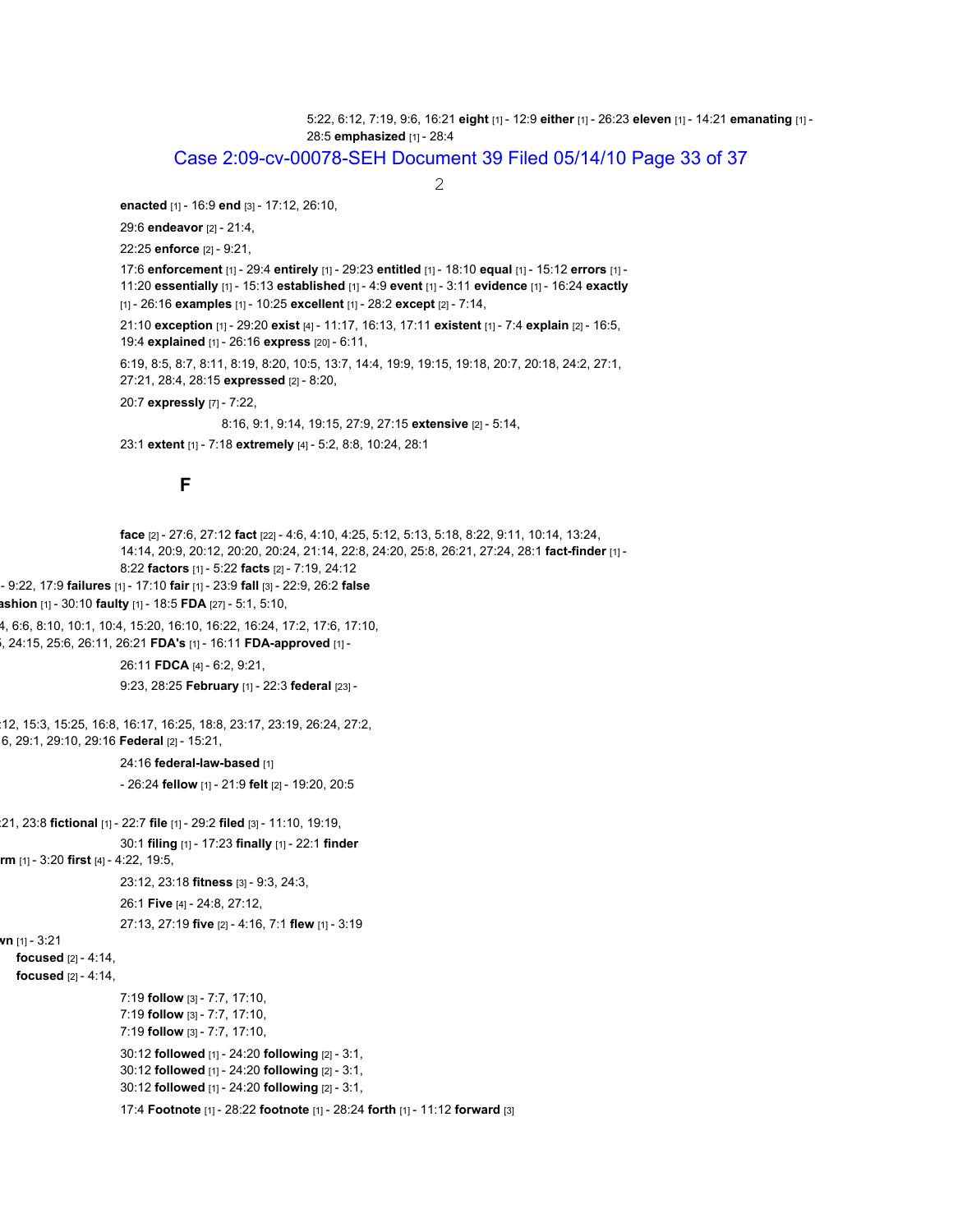```
- 4:12,
                    17:4 Footnote [1] - 28:22 footnote [1] - 28:24 forth [1] - 11:12 forward [3]
- 4:12,
                   17:4 Footnote [1] - 28:22 footnote [1] - 28:24 forth [1] - 11:12 forward [3]
- 4:12,
                   5:23, 11:21 Four [5] - 9:10, 24:6, 27:5, 27:8, 27:18 four [2] - 4:14, 10:9
frame [1] - 23:21 frankly [1] - 19:11 Funk [1] - 12:13 futile [1] - 22:6 future [1] - 17:7
                    5:23, 11:21 Four [5] - 9:10, 24:6, 27:5, 27:8, 27:18 four [2] - 4:14, 10:9
frame [1] - 23:21 frankly [1] - 19:11 Funk [1] - 12:13 futile [1] - 22:6 future [1] - 17:7
          G
          G
          G
general [3] - 7:24, 8:8,
general [3] - 7:24, 8:8,
                    15:16 Geoff [1] - 3:12 Gibbons [1] - 3:20 given [4] - 11:23,
                    15:16 Geoff [1] - 3:12 Gibbons [1] - 3:20 given [4] - 11:23,
                    15:16 Geoff [1] - 3:12 Gibbons [1] - 3:20 given [4] - 11:23,
                    15:16 Geoff [1] - 3:12 Gibbons [1] - 3:20 given [4] - 11:23,
                    18:19, 19:20, 24:24 glad [1] - 3:25 government [1] - 29:1 grant [3] - 11:4,
19:18,
                    18:19, 19:20, 24:24 glad [1] - 3:25 government [1] - 29:1 grant [3] - 11:4,
19:18,
                    20:6 granted [2] - 6:19,
                   20:6 granted [2] - 6:19,
                    14:8 granting [1] - 11:25 grounds [3] - 6:19,
                    14:8 granting [1] - 11:25 grounds [3] - 6:19,
                    14:8 granting [1] - 11:25 grounds [3] - 6:19,
                    14:8 granting [1] - 11:25 grounds [3] - 6:19,
                   8:12, 26:8 guidance [3] - 15:22,
                   8:12, 26:8 guidance [3] - 15:22,
                   8:12, 26:8 guidance [3] - 15:22,
 17:18, 29:19H
 17:18, 29:19H
 17:18, 29:19H
hands [3] - 19:16,
hands [3] - 19:16,
                    20:16, 22:19 hard [1] - 28:1 hardness [1] - 28:2 Hayes [6] - 12:13,
                   20:16, 22:19 hard [1] - 28:1 hardness [1] - 28:2 Hayes [6] - 12:13,
                   20:16, 22:19 hard [1] - 28:1 hardness [1] - 28:2 Hayes [6] - 12:13,
12:25, 13:1, 20:4, 20:15, 21:14 head [4] - 7:1, 9:5,
12:25, 13:1, 20:4, 20:15, 21:14 head [4] - 7:1, 9:5,
12:25, 13:1, 20:4, 20:15, 21:14 head [4] - 7:1, 9:5,
                    10:13, 15:4 head-on [2] - 10:13,
                    10:13, 15:4 head-on [2] - 10:13,
                    10:13, 15:4 head-on [2] - 10:13,
```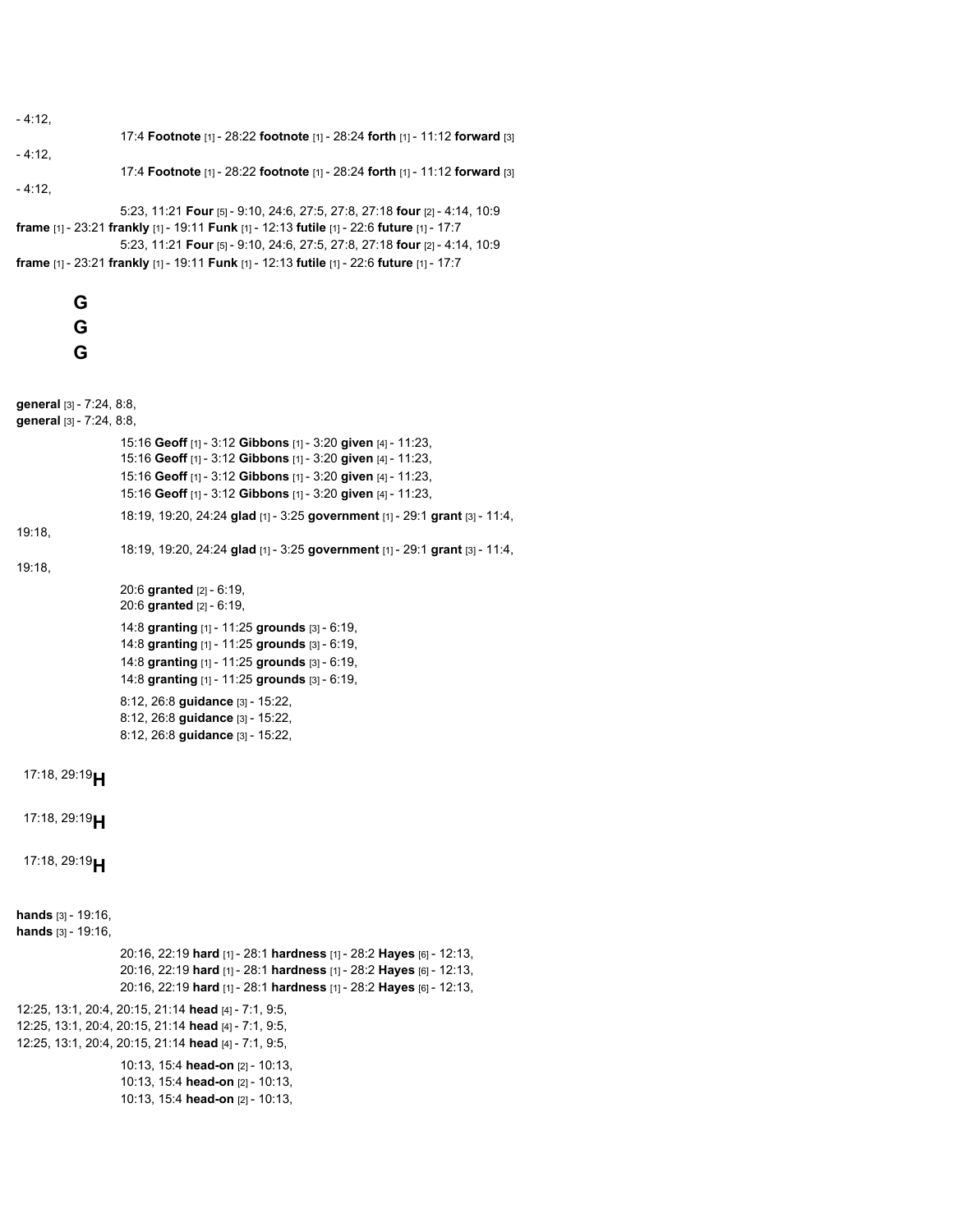```
15:4 hear [2] - 3:6, 3:16 hearing [2] - 3:7,
15:4 hear [2] - 3:6, 3:16 hearing [2] - 3:7,
15:4 hear [2] - 3:6, 3:16 hearing [2] - 3:7,
17:24 held [1] - 14:7
17:24 held [1] - 14:7
       helpful [1] - 21:15 hip [1] - 18:5 history [1] - 20:9 hit [3] - 14:20, 14:22,
       helpful [1] - 21:15 hip [1] - 18:5 history [1] - 20:9 hit [3] - 14:20, 14:22,
       helpful [1] - 21:15 hip [1] - 18:5 history [1] - 20:9 hit [3] - 14:20, 14:22,
       helpful [1] - 21:15 hip [1] - 18:5 history [1] - 20:9 hit [3] - 14:20, 14:22,
       helpful [1] - 21:15 hip [1] - 18:5 history [1] - 20:9 hit [3] - 14:20, 14:22,
       helpful [1] - 21:15 hip [1] - 18:5 history [1] - 20:9 hit [3] - 14:20, 14:22,
14:23 hits [2] - 11:22 HOC [1] - 11:4 Hofts [10] - 6:22, 7:2,
14:23 hits [2] - 11:22 HOC [1] - 11:4 Hofts [10] - 6:22, 7:2,
14:23 hits [2] - 11:22 HOC [1] - 11:4 Hofts [10] - 6:22, 7:2,
14:23 hits [2] - 11:22 HOC [1] - 11:4 Hofts [10] - 6:22, 7:2,
14:23 hits [2] - 11:22 HOC [1] - 11:4 Hofts [10] - 6:22, 7:2,
       7:6, 7:8, 12:15, 14:23, 14:24, 15:1, 15:9, 20:21 Hofts' [2] - 17:13,
       7:6, 7:8, 12:15, 14:23, 14:24, 15:1, 15:9, 20:21 Hofts' [2] - 17:13,
       7:6, 7:8, 12:15, 14:23, 14:24, 15:1, 15:9, 20:21 Hofts' [2] - 17:13,
       7:6, 7:8, 12:15, 14:23, 14:24, 15:1, 15:9, 20:21 Hofts' [2] - 17:13,
       7:6, 7:8, 12:15, 14:23, 14:24, 15:1, 15:9, 20:21 Hofts' [2] - 17:13,
17:14 holding [3] - 12:7,
17:14 holding [3] - 12:7,
17:14 holding [3] - 12:7,
                                      12:12, 12:25 Honor [15] - 3:18,
                                      12:12, 12:25 Honor [15] - 3:18,
                                      12:12, 12:25 Honor [15] - 3:18,
       3:24, 4:2, 4:3, 5:9, 6:17, 7:15, 11:3, 11:9, 18:11, 18:14, 20:23, 21:18, 22:20, 30:17 Honor's [1]
       - 11:18 Horowitz [2] - 12:14,
       3:24, 4:2, 4:3, 5:9, 6:17, 7:15, 11:3, 11:9, 18:11, 18:14, 20:23, 21:18, 22:20, 30:17 Honor's [1]
       - 11:18 Horowitz [2] - 12:14,
       3:24, 4:2, 4:3, 5:9, 6:17, 7:15, 11:3, 11:9, 18:11, 18:14, 20:23, 21:18, 22:20, 30:17 Honor's [1]
       - 11:18 Horowitz [2] - 12:14,
       3:24, 4:2, 4:3, 5:9, 6:17, 7:15, 11:3, 11:9, 18:11, 18:14, 20:23, 21:18, 22:20, 30:17 Honor's [1]
       - 11:18 Horowitz [2] - 12:14,
       3:24, 4:2, 4:3, 5:9, 6:17, 7:15, 11:3, 11:9, 18:11, 18:14, 20:23, 21:18, 22:20, 30:17 Honor's [1]
       - 11:18 Horowitz [2] - 12:14,
       3:24, 4:2, 4:3, 5:9, 6:17, 7:15, 11:3, 11:9, 18:11, 18:14, 20:23, 21:18, 22:20, 30:17 Honor's [1]
       - 11:18 Horowitz [2] - 12:14,
       3:24, 4:2, 4:3, 5:9, 6:17, 7:15, 11:3, 11:9, 18:11, 18:14, 20:23, 21:18, 22:20, 30:17 Honor's [1]
       - 11:18 Horowitz [2] - 12:14,
14:7 Howmedica [10] - 3:6,
14:7 Howmedica [10] - 3:6,
14:7 Howmedica [10] - 3:6,
        11:4, 11:10, 13:5, 13:11, 14:14, 16:25, 18:3, 19:14, 23:19 Howmedica's [3] -
       11:4, 11:10, 13:5, 13:11, 14:14, 16:25, 18:3, 19:14, 23:19 Howmedica's [3] -
       11:4, 11:10, 13:5, 13:11, 14:14, 16:25, 18:3, 19:14, 23:19 Howmedica's [3] -
       11:4, 11:10, 13:5, 13:11, 14:14, 16:25, 18:3, 19:14, 23:19 Howmedica's [3] -
                                   12:24, 13:20, 23:16 Huber [7] - 13:5, 19:1,
                                   12:24, 13:20, 23:16 Huber [7] - 13:5, 19:1,
                                   12:24, 13:20, 23:16 Huber [7] - 13:5, 19:1,
```

```
19:2, 19:3, 19:5, 20:3, 20:8
I
```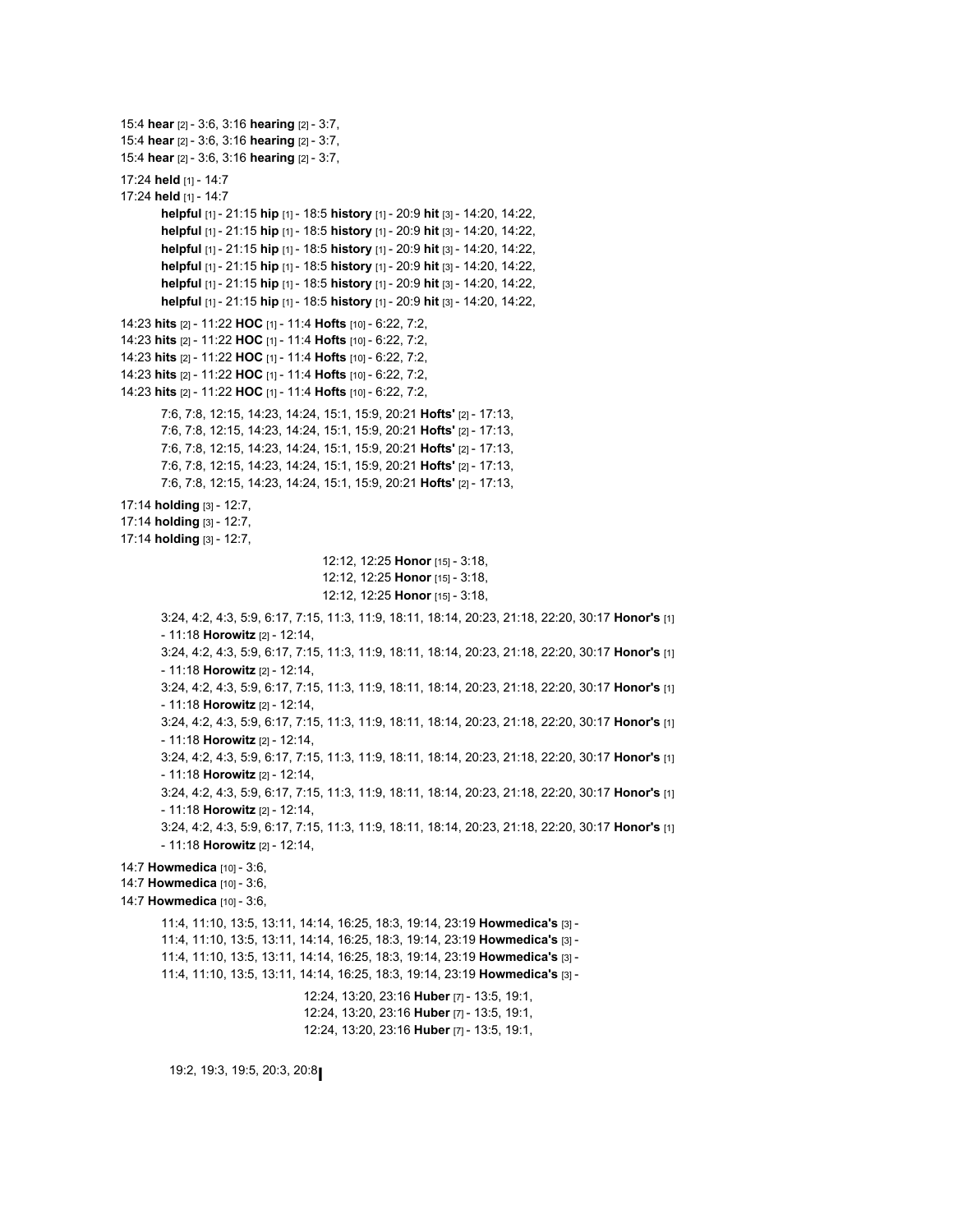```
19:2, 19:3, 19:5, 20:3, 20:8
I
          19:2, 19:3, 19:5, 20:3, 20:8
I
          19:2, 19:3, 19:5, 20:3, 20:8
I
          19:2, 19:3, 19:5, 20:3, 20:8
I
          19:2, 19:3, 19:5, 20:3, 20:8
I
        identical [3] - 12:23,
        identical [3] - 12:23,
        identical [3] - 12:23,
       identical [3] - 12:23,
15:13, 23:20 identifies [1] - 11:16 III [13] - 4:4, 4:6, 4:17, 4:20, 5:1, 5:4, 5:8, 5:19, 6:13, 7:20, 8:23,
        24:13, 28:19 immediate [1] - 19:20 implant [2] - 10:18,
15:13, 23:20 identifies [1] - 11:16 III [13] - 4:4, 4:6, 4:17, 4:20, 5:1, 5:4, 5:8, 5:19, 6:13, 7:20, 8:23,
       24:13, 28:19 immediate [1] - 19:20 implant [2] - 10:18,
15:13, 23:20 identifies [1] - 11:16 III [13] - 4:4, 4:6, 4:17, 4:20, 5:1, 5:4, 5:8, 5:19, 6:13, 7:20, 8:23,
        24:13, 28:19 immediate [1] - 19:20 implant [2] - 10:18,
15:13, 23:20 identifies [1] - 11:16 III [13] - 4:4, 4:6, 4:17, 4:20, 5:1, 5:4, 5:8, 5:19, 6:13, 7:20, 8:23,
        24:13, 28:19 immediate [1] - 19:20 implant [2] - 10:18,
15:13, 23:20 identifies [1] - 11:16 III [13] - 4:4, 4:6, 4:17, 4:20, 5:1, 5:4, 5:8, 5:19, 6:13, 7:20, 8:23,
        24:13, 28:19 immediate [1] - 19:20 implant [2] - 10:18,
15:13, 23:20 identifies [1] - 11:16 III [13] - 4:4, 4:6, 4:17, 4:20, 5:1, 5:4, 5:8, 5:19, 6:13, 7:20, 8:23,
        24:13, 28:19 immediate [1] - 19:20 implant [2] - 10:18,
15:13, 23:20 identifies [1] - 11:16 III [13] - 4:4, 4:6, 4:17, 4:20, 5:1, 5:4, 5:8, 5:19, 6:13, 7:20, 8:23,
        24:13, 28:19 immediate [1] - 19:20 implant [2] - 10:18,
15:13, 23:20 identifies [1] - 11:16 III [13] - 4:4, 4:6, 4:17, 4:20, 5:1, 5:4, 5:8, 5:19, 6:13, 7:20, 8:23,
        24:13, 28:19 immediate [1] - 19:20 implant [2] - 10:18,
15:13, 23:20 identifies [1] - 11:16 III [13] - 4:4, 4:6, 4:17, 4:20, 5:1, 5:4, 5:8, 5:19, 6:13, 7:20, 8:23,
        24:13, 28:19 immediate [1] - 19:20 implant [2] - 10:18,
10:19 implied [11] - 6:20,
10:19 implied [11] - 6:20,
10:19 implied [11] - 6:20,
        8:19, 9:3, 10:2, 10:6, 22:10, 24:2, 24:3, 25:17, 25:25, 27:19 importance [1] - 28:21 important
                                                     [2] - 19:4,
        8:19, 9:3, 10:2, 10:6, 22:10, 24:2, 24:3, 25:17, 25:25, 27:19 importance [1] - 28:21 important
                                                     [2] - 19:4,
        8:19, 9:3, 10:2, 10:6, 22:10, 24:2, 24:3, 25:17, 25:25, 27:19 importance [1] - 28:21 important
                                                     [2] - 19:4,
        8:19, 9:3, 10:2, 10:6, 22:10, 24:2, 24:3, 25:17, 25:25, 27:19 importance [1] - 28:21 important
                                                     [2] - 19:4,
        8:19, 9:3, 10:2, 10:6, 22:10, 24:2, 24:3, 25:17, 25:25, 27:19 importance [1] - 28:21 important
                                                     [2] - 19:4,
28:24 impose [2] - 26:22,
28:24 impose [2] - 26:22,
28:24 impose [2] - 26:22,
28:24 impose [2] - 26:22,
27:1 improper [1] - 9:22 improve [2] - 22:17 inappropriate [1] -
27:1 improper [1] - 9:22 improve [2] - 22:17 inappropriate [1] -
27:1 improper [1] - 9:22 improve [2] - 22:17 inappropriate [1] -
```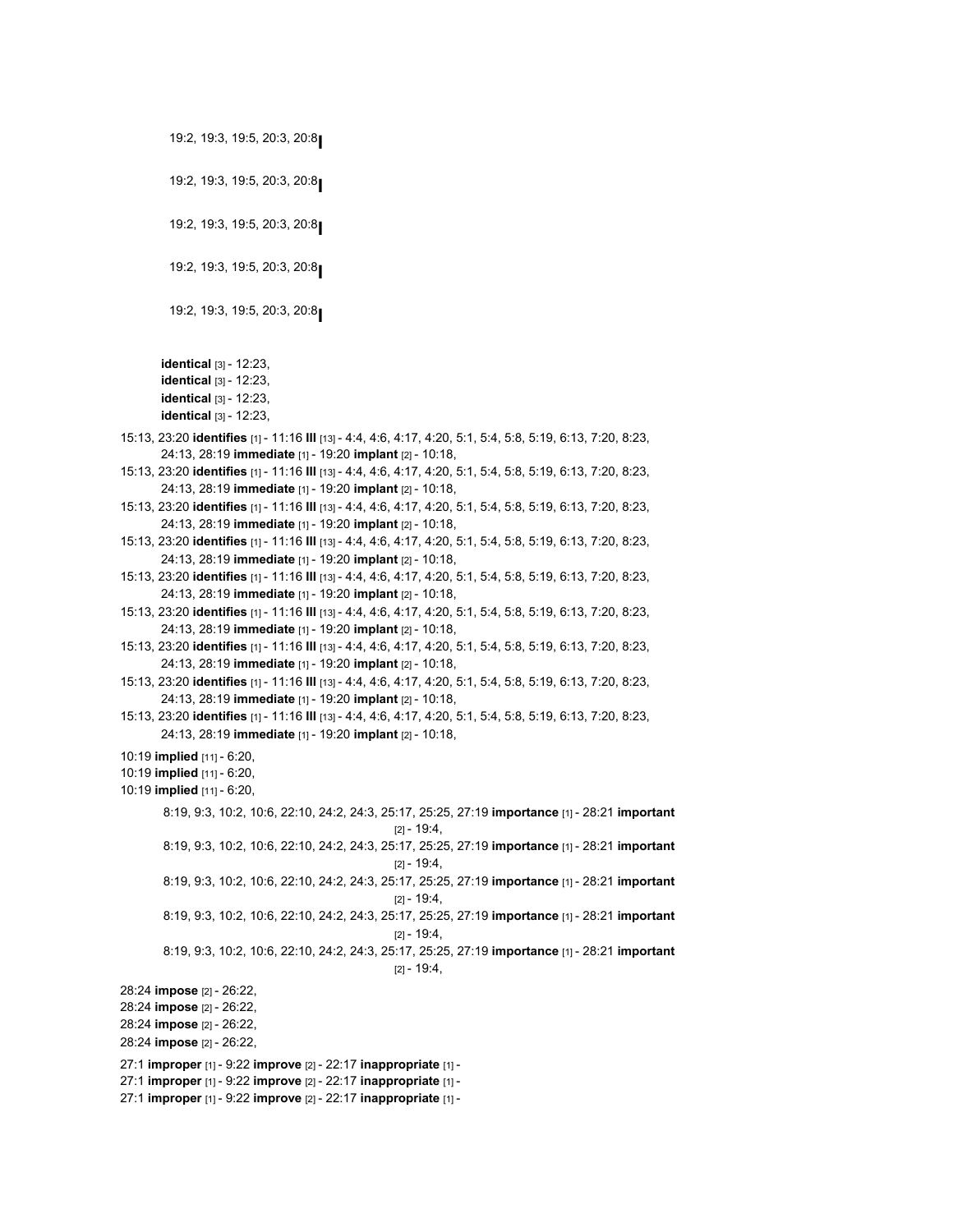#### 27:1 **improper** [1] - 9:22 **improve** [2] - 22:17 **inappropriate** [1] -

```
27:1 improper [1] - 9:22 improve [2] - 22:17 inappropriate [1] -
```

```
29:23
```
29:23

```
29:23
```

```
incidents [1] - 9:22 include [1] - 25:17 includes [1] - 14:4 including [1] - 26:22 incorrect [1] -
                                    20:14 independent [1] - 21:4 ineffective [1] - 6:7 inescapable [1] -
                                    incidents [1] - 9:22 include [1] - 25:17 includes [1] - 14:4 including [1] - 26:22 incorrect [1] -
                                    20:14 independent [1] - 21:4 ineffective [1] - 6:7 inescapable [1] -
                                    incidents [1] - 9:22 include [1] - 25:17 includes [1] - 14:4 including [1] - 26:22 incorrect [1] -
                                    20:14 independent [1] - 21:4 ineffective [1] - 6:7 inescapable [1] -
                                    incidents [1] - 9:22 include [1] - 25:17 includes [1] - 14:4 including [1] - 26:22 incorrect [1] -
                                    20:14 independent [1] - 21:4 ineffective [1] - 6:7 inescapable [1] -
                                    incidents [1] - 9:22 include [1] - 25:17 includes [1] - 14:4 including [1] - 26:22 incorrect [1] -
                                    20:14 independent [1] - 21:4 ineffective [1] - 6:7 inescapable [1] -
                                    incidents [1] - 9:22 include [1] - 25:17 includes [1] - 14:4 including [1] - 26:22 incorrect [1] -
                                    20:14 independent [1] - 21:4 ineffective [1] - 6:7 inescapable [1] -
                                    incidents [1] - 9:22 include [1] - 25:17 includes [1] - 14:4 including [1] - 26:22 incorrect [1] -
                                    20:14 independent [1] - 21:4 ineffective [1] - 6:7 inescapable [1] -
                                    incidents [1] - 9:22 include [1] - 25:17 includes [1] - 14:4 including [1] - 26:22 incorrect [1] -
                                    20:14 independent [1] - 21:4 ineffective [1] - 6:7 inescapable [1] -
                                    incidents [1] - 9:22 include [1] - 25:17 includes [1] - 14:4 including [1] - 26:22 incorrect [1] -
                                    20:14 independent [1] - 21:4 ineffective [1] - 6:7 inescapable [1] -
                                    incidents [1] - 9:22 include [1] - 25:17 includes [1] - 14:4 including [1] - 26:22 incorrect [1] -
                                    20:14 independent [1] - 21:4 ineffective [1] - 6:7 inescapable [1] -
                                    incidents [1] - 9:22 include [1] - 25:17 includes [1] - 14:4 including [1] - 26:22 incorrect [1] -
                                    20:14 independent [1] - 21:4 ineffective [1] - 6:7 inescapable [1] -
25:14 initial [1] - 9:19 injured [1] - 26:11 injuries [4] - 14:24,
25:14 initial [1] - 9:19 injured [1] - 26:11 injuries [4] - 14:24,
25:14 initial [1] - 9:19 injured [1] - 26:11 injuries [4] - 14:24,
25:14 initial [1] - 9:19 injured [1] - 26:11 injuries [4] - 14:24,
25:14 initial [1] - 9:19 injured [1] - 26:11 injuries [4] - 14:24,
25:14 initial [1] - 9:19 injured [1] - 26:11 injuries [4] - 14:24,
17:14, 19:7 injury [2] - 12:4, 18:5 insofar [2] - 27:4,
17:14, 19:7 injury [2] - 12:4, 18:5 insofar [2] - 27:4,
17:14, 19:7 injury [2] - 12:4, 18:5 insofar [2] - 27:4,
17:14, 19:7 injury [2] - 12:4, 18:5 insofar [2] - 27:4,
17:14, 19:7 injury [2] - 12:4, 18:5 insofar [2] - 27:4,
27:16 inspecting [1] - 25:24 inspection [1] - 25:18 installed [1] - 24:17 instance [2] - 22:24,
27:16 inspecting [1] - 25:24 inspection [1] - 25:18 installed [1] - 24:17 instance [2] - 22:24,
27:16 inspecting [1] - 25:24 inspection [1] - 25:18 installed [1] - 24:17 instance [2] - 22:24,
27:16 inspecting [1] - 25:24 inspection [1] - 25:18 installed [1] - 24:17 instance [2] - 22:24,
27:16 inspecting [1] - 25:24 inspection [1] - 25:18 installed [1] - 24:17 instance [2] - 22:24,
24:17 instances [1] - 22:17 intensive [1] - 5:2 interest [2] - 21:2,
24:17 instances [1] - 22:17 intensive [1] - 5:2 interest [2] - 21:2,
24:17 instances [1] - 22:17 intensive [1] - 5:2 interest [2] - 21:2,
24:17 instances [1] - 22:17 intensive [1] - 5:2 interest [2] - 21:2,
24:17 instances [1] - 22:17 intensive [1] - 5:2 interest [2] - 21:2,
24:17 instances [1] - 22:17 intensive [1] - 5:2 interest [2] - 21:2,
24:17 instances [1] - 22:17 intensive [1] - 5:2 interest [2] - 21:2,
21:3 interesting [7] - 12:17,
21:3 interesting [7] - 12:17,
21:3 interesting [7] - 12:17,
21:3 interesting [7] - 12:17,
21:3 interesting [7] - 12:17,
21:3 interesting [7] - 12:17,
```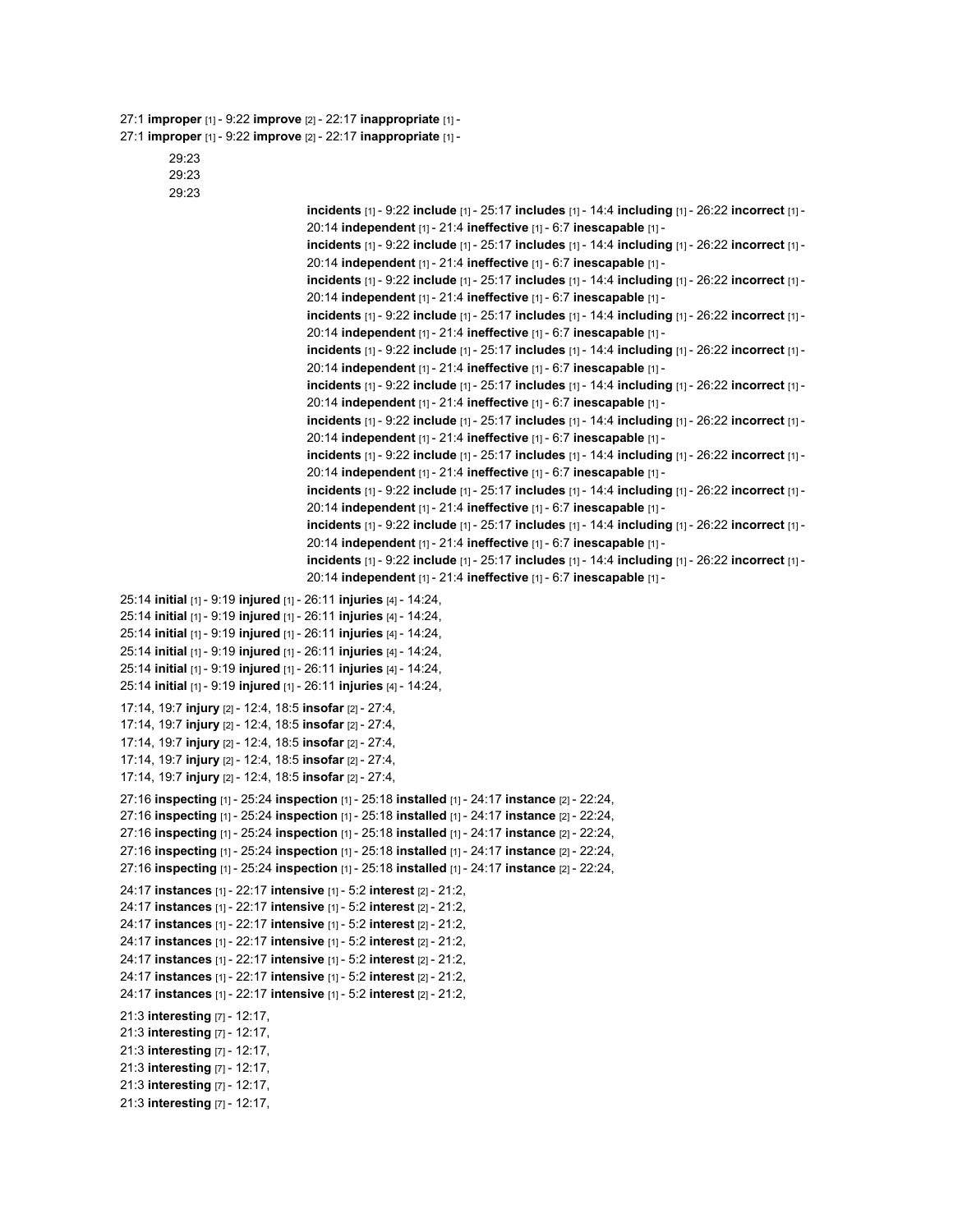21:3 **interesting** [7] - 12:17,

12:23, 13:3, 20:3, 21:7, 28:23, 29:21 **interestingly** [1] - 12:23, 13:3, 20:3, 21:7, 28:23, 29:21 **interestingly** [1] - 12:23, 13:3, 20:3, 21:7, 28:23, 29:21 **interestingly** [1] - 12:23, 13:3, 20:3, 21:7, 28:23, 29:21 **interestingly** [1] - 12:23, 13:3, 20:3, 21:7, 28:23, 29:21 **interestingly** [1] - 12:23, 13:3, 20:3, 21:7, 28:23, 29:21 **interestingly** [1] -

13:18 **interpretation** [1] - 13:18 **interpretation** [1] - 13:18 **interpretation** [1] - 13:18 **interpretation** [1] - 24:24 **interrupt** [1] - 20:25 **introduce** [1] - 3:19 **involved** [1] - 28:19 **involving** [2] - 12:10, 24:24 **interrupt** [1] - 20:25 **introduce** [1] - 3:19 **involved** [1] - 28:19 **involving** [2] - 12:10, 24:24 **interrupt** [1] - 20:25 **introduce** [1] - 3:19 **involved** [1] - 28:19 **involving** [2] - 12:10, 24:24 **interrupt** [1] - 20:25 **introduce** [1] - 3:19 **involved** [1] - 28:19 **involving** [2] - 12:10, 24:24 **interrupt** [1] - 20:25 **introduce** [1] - 3:19 **involved** [1] - 28:19 **involving** [2] - 12:10, 24:24 **interrupt** [1] - 20:25 **introduce** [1] - 3:19 **involved** [1] - 28:19 **involving** [2] - 12:10, 24:24 **interrupt** [1] - 20:25 **introduce** [1] - 3:19 **involved** [1] - 28:19 **involving** [2] - 12:10, 24:24 **interrupt** [1] - 20:25 **introduce** [1] - 3:19 **involved** [1] - 28:19 **involving** [2] - 12:10, 24:24 **interrupt** [1] - 20:25 **introduce** [1] - 3:19 **involved** [1] - 28:19 **involving** [2] - 12:10, 12:18 **issue** [10] - 5:7, 10:1, 10:8, 10:14, 10:23, 12:10, 15:4, 16:1, 18:2, 18:15 **issued** [5] - 13:12, 12:18 **issue** [10] - 5:7, 10:1, 10:8, 10:14, 10:23, 12:10, 15:4, 16:1, 18:2, 18:15 **issued** [5] - 13:12, 12:18 **issue** [10] - 5:7, 10:1, 10:8, 10:14, 10:23, 12:10, 15:4, 16:1, 18:2, 18:15 **issued** [5] - 13:12, 12:18 **issue** [10] - 5:7, 10:1, 10:8, 10:14, 10:23, 12:10, 15:4, 16:1, 18:2, 18:15 **issued** [5] - 13:12, 12:18 **issue** [10] - 5:7, 10:1, 10:8, 10:14, 10:23, 12:10, 15:4, 16:1, 18:2, 18:15 **issued** [5] - 13:12, 12:18 **issue** [10] - 5:7, 10:1, 10:8, 10:14, 10:23, 12:10, 15:4, 16:1, 18:2, 18:15 **issued** [5] - 13:12, 12:18 **issue** [10] - 5:7, 10:1, 10:8, 10:14, 10:23, 12:10, 15:4, 16:1, 18:2, 18:15 **issued** [5] - 13:12, 12:18 **issue** [10] - 5:7, 10:1, 10:8, 10:14, 10:23, 12:10, 15:4, 16:1, 18:2, 18:15 **issued** [5] - 13:12, 12:18 **issue** [10] - 5:7, 10:1, 10:8, 10:14, 10:23, 12:10, 15:4, 16:1, 18:2, 18:15 **issued** [5] - 13:12, 12:18 **issue** [10] - 5:7, 10:1, 10:8, 10:14, 10:23, 12:10, 15:4, 16:1, 18:2, 18:15 **issued** [5] - 13:12, 13:13, 14:1, 14:25, 16:5 **issues** [3] - 15:20, 13:13, 14:1, 14:25, 16:5 **issues** [3] - 15:20, 13:13, 14:1, 14:25, 16:5 **issues** [3] - 15:20, 13:13, 14:1, 14:25, 16:5 **issues** [3] - 15:20, 13:13, 14:1, 14:25, 16:5 **issues** [3] - 15:20, 13:13, 14:1, 14:25, 16:5 **issues** [3] - 15:20, 23:10, 29:25 **itself** [4] - 8:14, 24:14, 23:10, 29:25 **itself** [4] - 8:14, 24:14, 23:10, 29:25 **itself** [4] - 8:14, 24:14, 23:10, 29:25 **itself** [4] - 8:14, 24:14, 23:10, 29:25 **itself** [4] - 8:14, 24:14, 23:10, 29:25 **itself** [4] - 8:14, 24:14,

> 24:21, 28:25**J** 24:21, 28:25**J** 24:21, 28:25**J** 24:21, 28:25**J** 24:21, 28:25**J**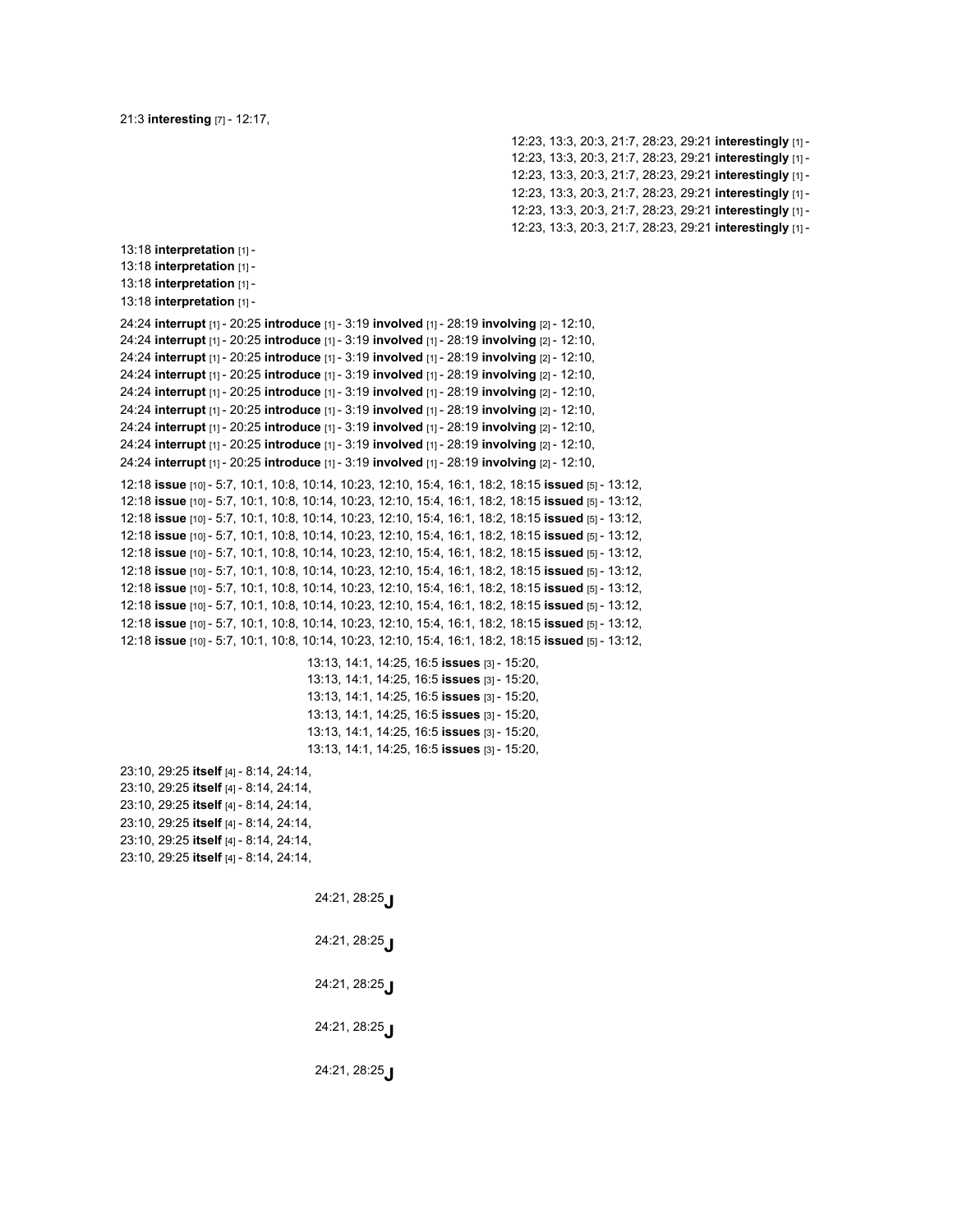24:21, 28:25**J**

**Jersey** [5] - 3:20, 13:6, 13:14, 19:10, 20:15 **Judge** [3] - 19:9, **Jersey** [5] - 3:20, 13:6, 13:14, 19:10, 20:15 **Judge** [3] - 19:9, **Jersey** [5] - 3:20, 13:6, 13:14, 19:10, 20:15 **Judge** [3] - 19:9, **Jersey** [5] - 3:20, 13:6, 13:14, 19:10, 20:15 **Judge** [3] - 19:9, **Jersey** [5] - 3:20, 13:6, 13:14, 19:10, 20:15 **Judge** [3] - 19:9, **Jersey** [5] - 3:20, 13:6, 13:14, 19:10, 20:15 **Judge** [3] - 19:9, **Jersey** [5] - 3:20, 13:6, 13:14, 19:10, 20:15 **Judge** [3] - 19:9, **Jersey** [5] - 3:20, 13:6, 13:14, 19:10, 20:15 **Judge** [3] - 19:9, 21:13, 22:1 **judge** [4] - 20:5, 21:13, 22:1 **judge** [4] - 20:5, 21:13, 22:1 **judge** [4] - 20:5, 21:13, 22:1 **judge** [4] - 20:5, 21:13, 22:1 **judge** [4] - 20:5,

20:15, 21:9, 21:14 **judges** [1] - 21:7 **judging** [1] - 8:23 20:15, 21:9, 21:14 **judges** [1] - 21:7 **judging** [1] - 8:23 20:15, 21:9, 21:14 **judges** [1] - 21:7 **judging** [1] - 8:23 20:15, 21:9, 21:14 **judges** [1] - 21:7 **judging** [1] - 8:23 20:15, 21:9, 21:14 **judges** [1] - 21:7 **judging** [1] - 8:23 20:15, 21:9, 21:14 **judges** [1] - 21:7 **judging** [1] - 8:23

### Case 2:09-cv-00078-SEH Document 39 Filed 05/14/10 Page 34 of 37

3

**judicial** [2] - 26:10, 26:20 **justices** [1] - 26:6

# **K**

**kick** [1] - 4:18 **kicks** [1] - 10:2 **Kim** [2] - 3:19, 3:23

## **L**

**label** [7] - 8:21, 8:23, 8:25, 9:10, 9:16, 19:22, 27:24 **label-based** [2] - 9:10,

9:16 **labeling** [3] - 25:19,

28:9 **lack** [1] - 29:15 **language** [2] - 11:1,

26:15 **large** [1] - 11:23 **last** [1] - 23:8 **late** [1] - 3:9 **law** [41] - 3:20, 8:4,

11:14, 11:15, 12:3, 12:22, 12:25, 13:1, 13:7, 14:3, 14:11, 15:6, 16:4, 16:8, 16:9, 16:15, 16:17, 16:18, 16:25, 17:8, 17:11, 18:6, 18:8, 18:9, 21:5, 23:17, 23:19, 25:4, 25:15, 25:22, 26:19, 26:24, 27:18, 28:14, 28:16, 28:20, 29:10, 30:12, 30:13 **law-based** [1] - 27:18 **laws** [2] - 15:25, 24:24 **lawsuit** [1] - 23:16 **leads** [1] - 29:14 **learned** [1] - 19:2 **least** [2] - 7:1, 29:18 **leave** [3] - 14:5, 14:8, 27:16 **leaves** [2] - 27:16, 28:25 **Leslie** [4] - 17:4, 17:8,

17:25, 18:3 **liability** [3] - 7:23, 25:17, 25:23 **lies** [1] - 28:22 **limited** [2] - 15:19,

22:14 **Linares** [1] - 19:9 **link** [1] - 8:3

12:23, 12:24 **litigant** [3] - 9:20,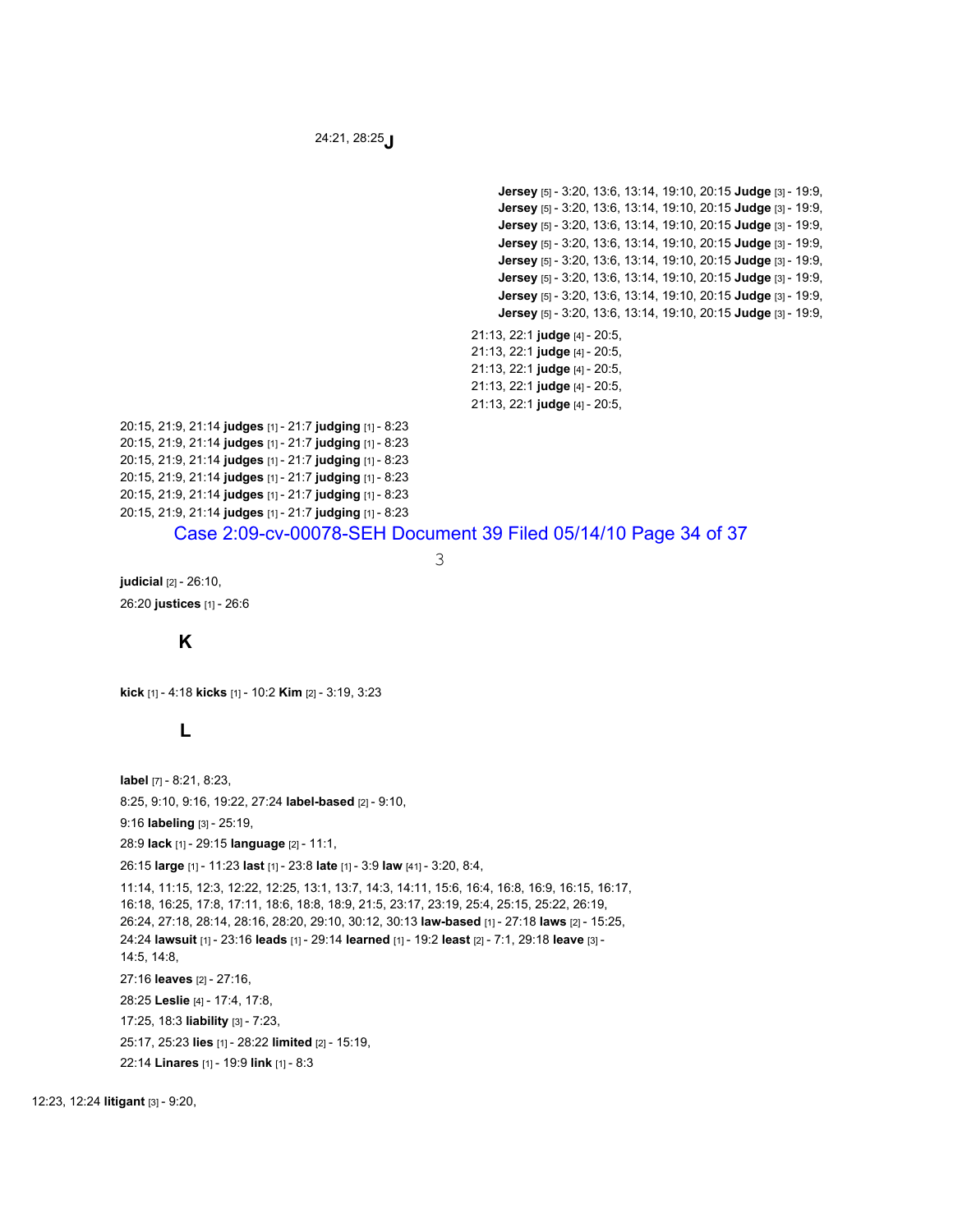10:3, 10:7 **litigants** [1] - 29:1 **lives** [1] - 22:18 1] - 20:6 **look** [7] - 4:15, 9:8,

2, 21:15 **looked** [1] - 19:21 **lubrication** [1] - 28:3 **luminous** [1] - 28:1

**ity** [5] - 4:9, 5:4,

```
7:7, 13:25, 14:17 manner [1] - 29:25
```
23:24 **manufacturing** [5] -

0, 25:24 **mark** [5] - 11:22,

:15 **market** [6] - 5:16,

2, 25:6 **marketability** [1] - 9:3 **marketed** [1] - 24:17 **marketing** [1] -

13:16 **mass-tort** [1] - 13:12 **materials** [1] - 23:4

9 **matters** [2] - 22:25,

24:12 **MDA** [5] - 4:18, 16:9, 16:13, 16:19, 17:10 **mean** [7] - 4:18, 5:13, 5:17, 7 **means** [5] - 8:9, 16:5, 18:15, 21:17, 26:10 **Medical** [3] - 15:14, 24:16, 25:4 **medical** [3] - 25:5, 26:17, 29:2 **Medtronic** [2] - 10:13, 22:10 **meets** [1] - 11:12 **merchantability** [2] - 24:4, 26:1 **might** [3] - 26:24, 24:4, 26:1 **might** [3] - 26:24, 24:4, 26:1 **might** [3] - 26:24, 24:4, 26:1 **might** [3] - 26:24, 29:9, 29:21 **minute** [1] - 6:20 **mirror** [2] - 17:14, 29:9, 29:21 **minute** [1] - 6:20 **mirror** [2] - 17:14, 29:9, 29:21 **minute** [1] - 6:20 **mirror** [2] - 17:14, 29:9, 29:21 **minute** [1] - 6:20 **mirror** [2] - 17:14, 20:21 **mirroring** [1] - 17:13 **mirrors** [2] - 20:23, 20:21 **mirroring** [1] - 17:13 **mirrors** [2] - 20:23, 23:18 **misinterpretation** [1] - 23:18 **misinterpretation** [1] - 23:18 **misinterpretation** [1] - 12:7 **misleading** [1] - 9:12 **misrepresentation** [3] - 9:15, 24:10, 27:11 **missed** [1] - 17:15 **mixes** [1] - 8:19 **Montana** [6] - 15:9, 12:7 **misleading** [1] - 9:12 **misrepresentation** [3] - 9:15, 24:10, 27:11 **missed** [1] - 17:15 **mixes** [1] - 8:19 **Montana** [6] - 15:9, 12:7 **misleading** [1] - 9:12 **misrepresentation** [3] - 9:15, 24:10, 27:11 **missed** [1] - 17:15 **mixes** [1] - 8:19 **Montana** [6] - 15:9, 12:7 **misleading** [1] - 9:12 **misrepresentation** [3] - 9:15, 24:10, 27:11 **missed** [1] - 17:15 **mixes** [1] - 8:19 **Montana** [6] - 15:9, 12:7 **misleading** [1] - 9:12 **misrepresentation** [3] - 9:15, 24:10, 27:11 **missed** [1] - 17:15 **mixes** [1] - 8:19 **Montana** [6] - 15:9, 16:15, 17:11, 24:5, 24:6, 26:22 **Montana's** [1] - 15:24 **months** [1] - 21:21 **morning** [1] - 3:24 **most** [4] - 5:19, 14:14, 16:15, 17:11, 24:5, 24:6, 26:22 **Montana's** [1] - 15:24 **months** [1] - 21:21 **morning** [1] - 3:24 **most** [4] - 5:19, 14:14, 16:15, 17:11, 24:5, 24:6, 26:22 **Montana's** [1] - 15:24 **months** [1] - 21:21 **morning** [1] - 3:24 **most** [4] - 5:19, 14:14,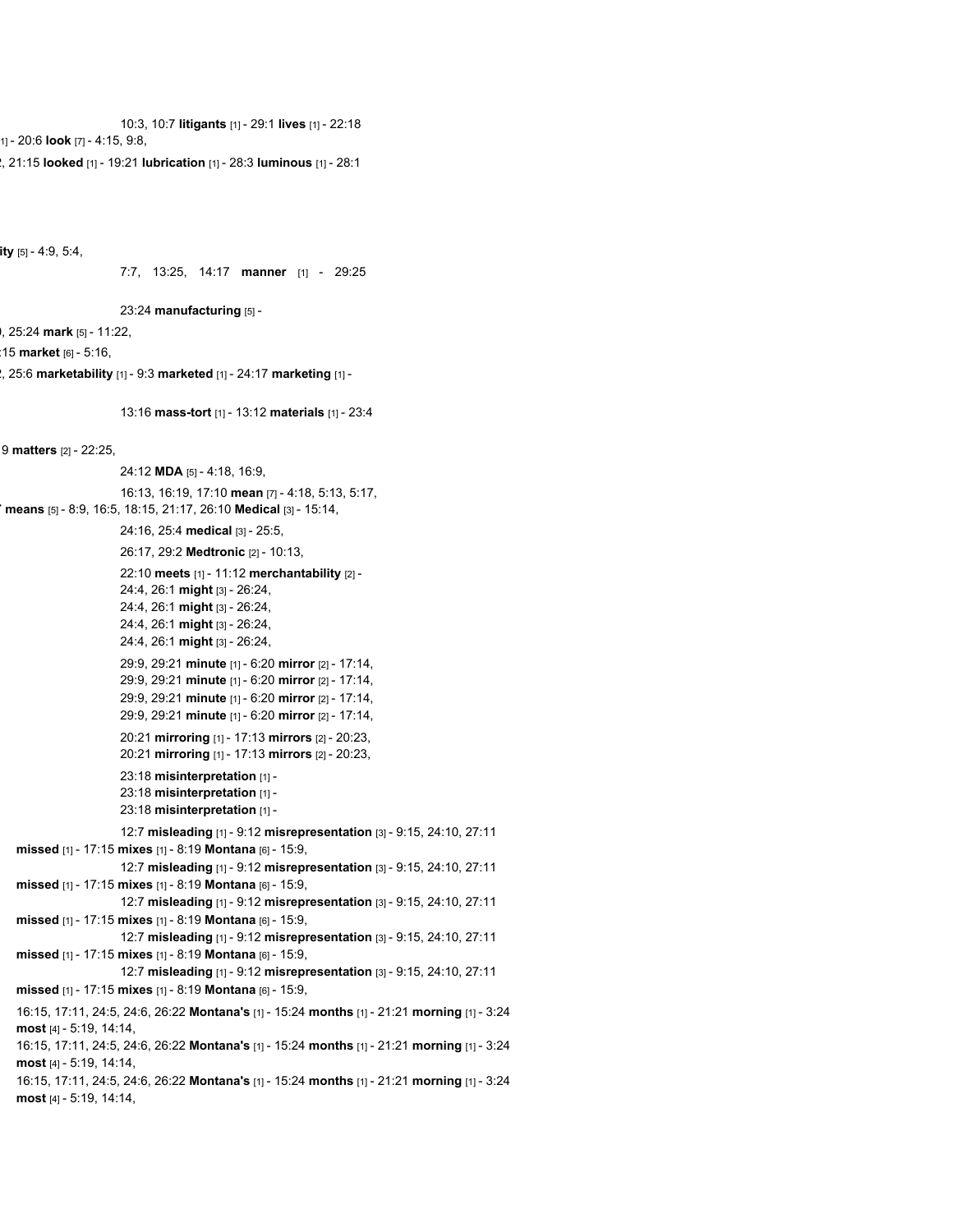16:15, 17:11, 24:5, 24:6, 26:22 **Montana's** [1] - 15:24 **months** [1] - 21:21 **morning** [1] - 3:24 **most** [4] - 5:19, 14:14,

16:15, 17:11, 24:5, 24:6, 26:22 **Montana's** [1] - 15:24 **months** [1] - 21:21 **morning** [1] - 3:24 **most** [4] - 5:19, 14:14,

16:15, 17:11, 24:5, 24:6, 26:22 **Montana's** [1] - 15:24 **months** [1] - 21:21 **morning** [1] - 3:24 **most** [4] - 5:19, 14:14,

> 14:17, 22:17 **motion** [13] - 3:7, 14:17, 22:17 **motion** [13] - 3:7, 14:17, 22:17 **motion** [13] - 3:7,

3:15, 3:16, 3:21, 4:3, 4:13, 11:5, 11:19, 11:21, 11:25, 19:8, 19:18, 22:3 **motions** [1] - 6:18 **move** [1] - 5:23 **MR** [2] - 11:9, 17:22 **MS** [9] - 3:18, 3:24, 3:15, 3:16, 3:21, 4:3, 4:13, 11:5, 11:19, 11:21, 11:25, 19:8, 19:18, 22:3 **motions** [1] - 6:18 **move** [1] - 5:23 **MR** [2] - 11:9, 17:22 **MS** [9] - 3:18, 3:24, 3:15, 3:16, 3:21, 4:3, 4:13, 11:5, 11:19, 11:21, 11:25, 19:8, 19:18, 22:3 **motions** [1] - 6:18

**move** [1] - 5:23 **MR** [2] - 11:9, 17:22 **MS** [9] - 3:18, 3:24,

3:15, 3:16, 3:21, 4:3, 4:13, 11:5, 11:19, 11:21, 11:25, 19:8, 19:18, 22:3 **motions** [1] - 6:18 **move** [1] - 5:23 **MR** [2] - 11:9, 17:22 **MS** [9] - 3:18, 3:24,

3:15, 3:16, 3:21, 4:3, 4:13, 11:5, 11:19, 11:21, 11:25, 19:8, 19:18, 22:3 **motions** [1] - 6:18 **move** [1] - 5:23 **MR** [2] - 11:9, 17:22 **MS** [9] - 3:18, 3:24,

> 4:2, 5:9, 7:15, 18:14, 21:13, 30:17, 30:18 **must** [4] - 5:15, 6:6, 4:2, 5:9, 7:15, 18:14, 21:13, 30:17, 30:18 **must** [4] - 5:15, 6:6,

```
16:7, 29:12N
```

```
16:7, 29:12N
```

```
16:7, 29:12N
```
**name** [2] - 19:17, 29:5 **narrow** [1] - 26:7 **nature** [1] - 18:19 **necessarily** [1] - 21:10 **necessitated**  $[1]$ **name** [2] - 19:17, 29:5 **narrow** [1] - 26:7 **nature** [1] - 18:19 **necessarily** [1] - 21:10 **necessitated**  $[1]$ **name** [2] - 19:17, 29:5 **narrow** [1] - 26:7 **nature** [1] - 18:19 **necessarily** [1] - 21:10 **necessitated**  $[1] -$ 13:16 **negligence** [3] - 8:13, 13:16 **negligence** [3] - 8:13, 13:16 **negligence** [3] - 8:13, 8:14, 25:18 **negligent** [6] - 9:15, 8:14, 25:18 **negligent** [6] - 9:15, 8:14, 25:18 **negligent** [6] - 9:15, 23:24, 24:9, 25:20, 25:24, 27:11 **never** [2] - 6:8, 13:20 **nevertheless** [1] - 23:24, 24:9, 25:20, 25:24, 27:11 **never** [2] - 6:8, 13:20 **nevertheless** [1] - 23:24, 24:9, 25:20, 25:24, 27:11 **never** [2] - 6:8, 13:20 **nevertheless** [1] - 23:24, 24:9, 25:20, 25:24, 27:11 **never** [2] - 6:8, 13:20 **nevertheless** [1] - 23:24, 24:9, 25:20, 25:24, 27:11 **never** [2] - 6:8, 13:20 **nevertheless** [1] - 28:9 **New** [5] - 3:19, 13:6, 28:9 **New** [5] - 3:19, 13:6, 28:9 **New** [5] - 3:19, 13:6, 13:14, 19:10, 20:15 **Ninth** [1] - 21:21 **noises** [1] - 28:5 **non** [5] - 7:4, 8:8, 13:14, 19:10, 20:15 **Ninth** [1] - 21:21 **noises** [1] - 28:5 **non** [5] - 7:4, 8:8, 13:14, 19:10, 20:15 **Ninth** [1] - 21:21 **noises** [1] - 28:5 **non** [5] - 7:4, 8:8, 13:14, 19:10, 20:15 **Ninth** [1] - 21:21 **noises** [1] - 28:5 **non** [5] - 7:4, 8:8, 18:1, 29:2, 29:16 **non-compliance** [2] -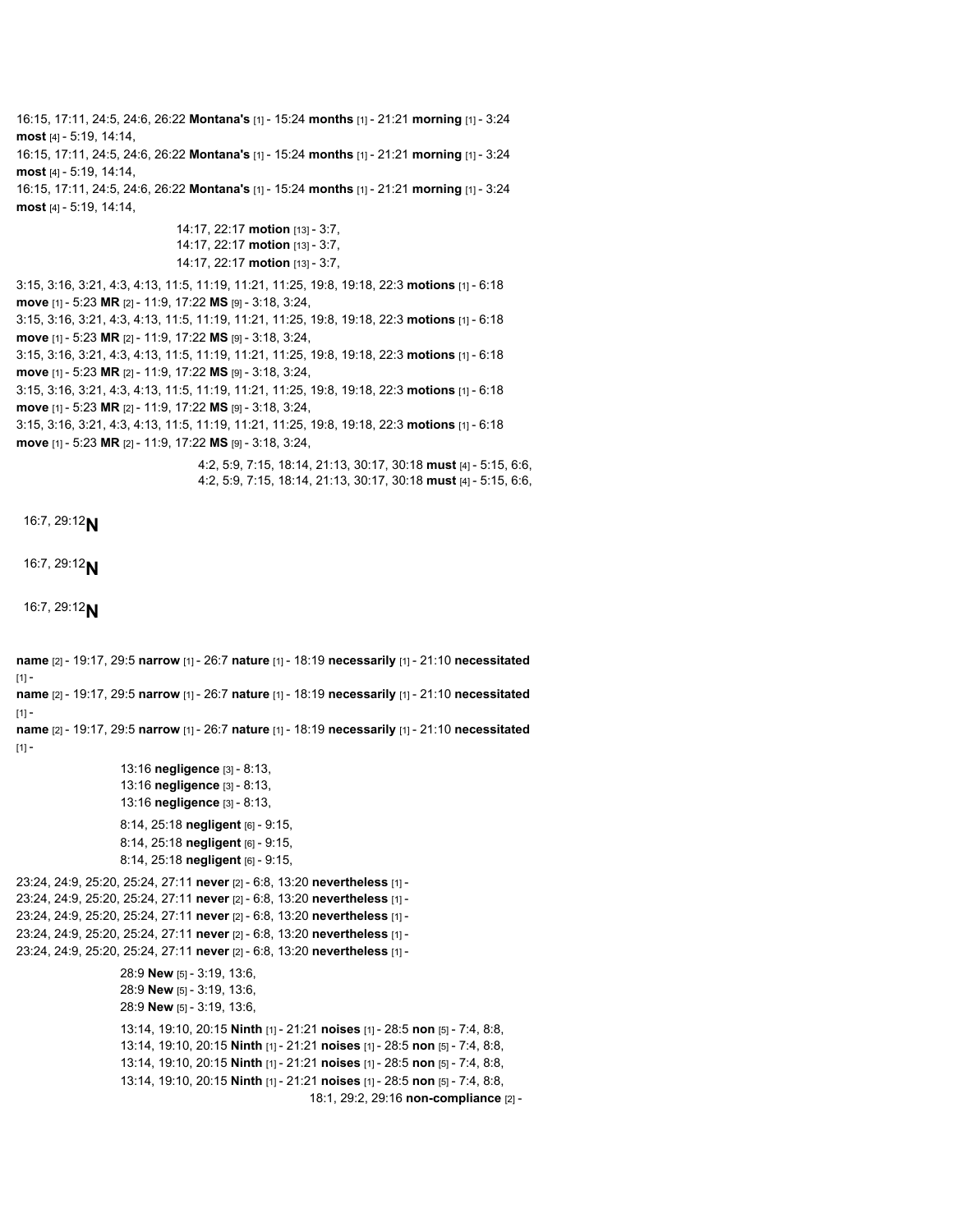```
18:1, 29:2, 29:16 non-compliance [2] -
18:1, 29:2, 29:16 non-compliance [2] -
18:1, 29:2, 29:16 non-compliance [2] -
18:1, 29:2, 29:16 non-compliance [2] -
```

```
29:2, 29:16 non-conforming [1] -
```

```
29:2, 29:16 non-conforming [1] -
```

```
29:2, 29:16 non-conforming [1] -
```

```
29:2, 29:16 non-conforming [1] -
```

```
18:1 non-existent [1] - 7:4 non-specific [1] - 8:8 note [2] - 10:10, 11:20 noted [5] - 6:6, 14:22, 23:5,
       28:11, 28:19 nothing [1] - 8:1 noting [1] - 18:8 notwithstanding [2] -
```

```
18:1 non-existent [1] - 7:4 non-specific [1] - 8:8 note [2] - 10:10, 11:20 noted [5] - 6:6, 14:22, 23:5,
        28:11, 28:19 nothing [1] - 8:1 noting [1] - 18:8 notwithstanding [2] -
```

```
18:1 non-existent [1] - 7:4 non-specific [1] - 8:8 note [2] - 10:10, 11:20 noted [5] - 6:6, 14:22, 23:5,
       28:11, 28:19 nothing [1] - 8:1 noting [1] - 18:8 notwithstanding [2] -
```
- 18:1 **non-existent** [1] 7:4 **non-specific** [1] 8:8 **note** [2] 10:10, 11:20 **noted** [5] 6:6, 14:22, 23:5, 28:11, 28:19 **nothing** [1] - 8:1 **noting** [1] - 18:8 **notwithstanding** [2] -
- 18:1 **non-existent** [1] 7:4 **non-specific** [1] 8:8 **note** [2] 10:10, 11:20 **noted** [5] 6:6, 14:22, 23:5, 28:11, 28:19 **nothing** [1] - 8:1 **noting** [1] - 18:8 **notwithstanding** [2] -
- 18:1 **non-existent** [1] 7:4 **non-specific** [1] 8:8 **note** [2] 10:10, 11:20 **noted** [5] 6:6, 14:22, 23:5, 28:11, 28:19 **nothing** [1] - 8:1 **noting** [1] - 18:8 **notwithstanding** [2] -
- 18:1 **non-existent** [1] 7:4 **non-specific** [1] 8:8 **note** [2] 10:10, 11:20 **noted** [5] 6:6, 14:22, 23:5, 28:11, 28:19 **nothing** [1] - 8:1 **noting** [1] - 18:8 **notwithstanding** [2] -
- 18:1 **non-existent** [1] 7:4 **non-specific** [1] 8:8 **note** [2] 10:10, 11:20 **noted** [5] 6:6, 14:22, 23:5, 28:11, 28:19 **nothing** [1] - 8:1 **noting** [1] - 18:8 **notwithstanding** [2] -
- 18:1 **non-existent** [1] 7:4 **non-specific** [1] 8:8 **note** [2] 10:10, 11:20 **noted** [5] 6:6, 14:22, 23:5, 28:11, 28:19 **nothing** [1] - 8:1 **noting** [1] - 18:8 **notwithstanding** [2] -
- 16:19, 28:7 **Number** [1] 28:23 **number** [6] 4:8, 7:23,
- 16:19, 28:7 **Number** [1] 28:23 **number** [6] 4:8, 7:23,
- 16:19, 28:7 **Number** [1] 28:23 **number** [6] 4:8, 7:23,
- 16:19, 28:7 **Number** [1] 28:23 **number** [6] 4:8, 7:23,
- 16:19, 28:7 **Number** [1] 28:23 **number** [6] 4:8, 7:23,

8:1, 11:11, 13:16, 14:20 8:1, 11:11, 13:16, 14:20 8:1, 11:11, 13:16, 14:20 8:1, 11:11, 13:16, 14:20 8:1, 11:11, 13:16, 14:20

> **O O O O O**

**obligation** [1] - 30:14 **obligations** [1] - 9:23 **obliged** [1] - 3:9 **obtained** [3] - 24:18, **obligation** [1] - 30:14 **obligations** [1] - 9:23 **obliged** [1] - 3:9 **obtained** [3] - 24:18, **obligation** [1] - 30:14 **obligations** [1] - 9:23 **obliged** [1] - 3:9 **obtained** [3] - 24:18, **obligation** [1] - 30:14 **obligations** [1] - 9:23 **obliged** [1] - 3:9 **obtained** [3] - 24:18, **obligation** [1] - 30:14 **obligations** [1] - 9:23 **obliged** [1] - 3:9 **obtained** [3] - 24:18, **obligation** [1] - 30:14 **obligations** [1] - 9:23 **obliged** [1] - 3:9 **obtained** [3] - 24:18, **obligation** [1] - 30:14 **obligations** [1] - 9:23 **obliged** [1] - 3:9 **obtained** [3] - 24:18, **obligation** [1] - 30:14 **obligations** [1] - 9:23 **obliged** [1] - 3:9 **obtained** [3] - 24:18,

```
24:21, 25:6 obvious [1] - 24:23 obviously [4] - 4:13, 5:6, 11:20, 21:16 OF [1] - 3:5 offer [1] - 29:21
        often [1] - 4:24 old [1] - 13:19 once [1] - 16:2 One [4] - 7:24, 23:23,
```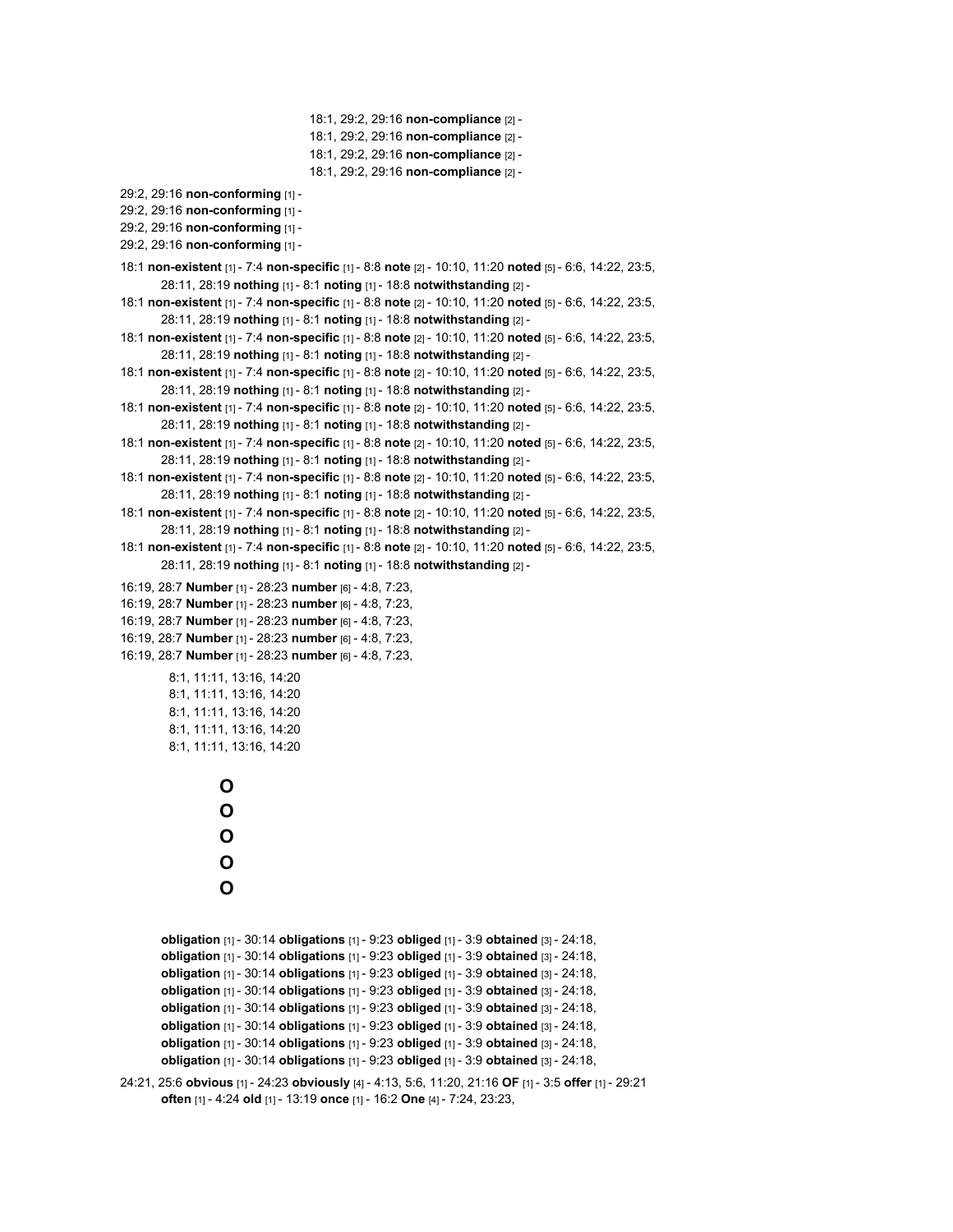```
24:21, 25:6 obvious [1] - 24:23 obviously [4] - 4:13, 5:6, 11:20, 21:16 OF [1] - 3:5 offer [1] - 29:21
        often [1] - 4:24 old [1] - 13:19 once [1] - 16:2 One [4] - 7:24, 23:23,
24:21, 25:6 obvious [1] - 24:23 obviously [4] - 4:13, 5:6, 11:20, 21:16 OF [1] - 3:5 offer [1] - 29:21
        often [1] - 4:24 old [1] - 13:19 once [1] - 16:2 One [4] - 7:24, 23:23,
24:21, 25:6 obvious [1] - 24:23 obviously [4] - 4:13, 5:6, 11:20, 21:16 OF [1] - 3:5 offer [1] - 29:21
        often [1] - 4:24 old [1] - 13:19 once [1] - 16:2 One [4] - 7:24, 23:23,
24:21, 25:6 obvious [1] - 24:23 obviously [4] - 4:13, 5:6, 11:20, 21:16 OF [1] - 3:5 offer [1] - 29:21
        often [1] - 4:24 old [1] - 13:19 once [1] - 16:2 One [4] - 7:24, 23:23,
24:21, 25:6 obvious [1] - 24:23 obviously [4] - 4:13, 5:6, 11:20, 21:16 OF [1] - 3:5 offer [1] - 29:21
        often [1] - 4:24 old [1] - 13:19 once [1] - 16:2 One [4] - 7:24, 23:23,
24:21, 25:6 obvious [1] - 24:23 obviously [4] - 4:13, 5:6, 11:20, 21:16 OF [1] - 3:5 offer [1] - 29:21
        often [1] - 4:24 old [1] - 13:19 once [1] - 16:2 One [4] - 7:24, 23:23,
25:24, 27:18 one [18] - 4:22, 6:22,
25:24, 27:18 one [18] - 4:22, 6:22,
25:24, 27:18 one [18] - 4:22, 6:22,
25:24, 27:18 one [18] - 4:22, 6:22,
25:24, 27:18 one [18] - 4:22, 6:22,
        6:24, 7:16, 7:23, 8:1, 8:6, 15:15, 16:1, 16:24, 17:17, 20:11, 21:23, 22:11, 24:9, 24:14
        one-by-one [1] - 7:16 ones [1] - 12:19 opinion [6] - 7:6,
       6:24, 7:16, 7:23, 8:1, 8:6, 15:15, 16:1, 16:24, 17:17, 20:11, 21:23, 22:11, 24:9, 24:14
        one-by-one [1] - 7:16 ones [1] - 12:19 opinion [6] - 7:6,
       6:24, 7:16, 7:23, 8:1, 8:6, 15:15, 16:1, 16:24, 17:17, 20:11, 21:23, 22:11, 24:9, 24:14
        one-by-one [1] - 7:16 ones [1] - 12:19 opinion [6] - 7:6,
       6:24, 7:16, 7:23, 8:1, 8:6, 15:15, 16:1, 16:24, 17:17, 20:11, 21:23, 22:11, 24:9, 24:14
       one-by-one [1] - 7:16 ones [1] - 12:19 opinion [6] - 7:6,
       6:24, 7:16, 7:23, 8:1, 8:6, 15:15, 16:1, 16:24, 17:17, 20:11, 21:23, 22:11, 24:9, 24:14
        one-by-one [1] - 7:16 ones [1] - 12:19 opinion [6] - 7:6,
       6:24, 7:16, 7:23, 8:1, 8:6, 15:15, 16:1, 16:24, 17:17, 20:11, 21:23, 22:11, 24:9, 24:14
       one-by-one [1] - 7:16 ones [1] - 12:19 opinion [6] - 7:6,
        13:11, 21:22, 26:6, 26:14, 29:22 opinions [2] - 7:7,
        13:11, 21:22, 26:6, 26:14, 29:22 opinions [2] - 7:7,
        13:11, 21:22, 26:6, 26:14, 29:22 opinions [2] - 7:7,
        13:11, 21:22, 26:6, 26:14, 29:22 opinions [2] - 7:7,
        13:11, 21:22, 26:6, 26:14, 29:22 opinions [2] - 7:7,
12:18 opportunity [1] -
12:18 opportunity [1] -
12:18 opportunity [1] -
12:18 opportunity [1] -
12:18 opportunity [1] -
22:21 opposed [1] - 11:1 opposes [1] - 3:16 opposition [1] - 9:11 order [1] - 30:5 Osteonics [2] - 3:7,
22:21 opposed [1] - 11:1 opposes [1] - 3:16 opposition [1] - 9:11 order [1] - 30:5 Osteonics [2] - 3:7,
22:21 opposed [1] - 11:1 opposes [1] - 3:16 opposition [1] - 9:11 order [1] - 30:5 Osteonics [2] - 3:7,
22:21 opposed [1] - 11:1 opposes [1] - 3:16 opposition [1] - 9:11 order [1] - 30:5 Osteonics [2] - 3:7,
22:21 opposed [1] - 11:1 opposes [1] - 3:16 opposition [1] - 9:11 order [1] - 30:5 Osteonics [2] - 3:7,
22:21 opposed [1] - 11:1 opposes [1] - 3:16 opposition [1] - 9:11 order [1] - 30:5 Osteonics [2] - 3:7,
22:21 opposed [1] - 11:1 opposes [1] - 3:16 opposition [1] - 9:11 order [1] - 30:5 Osteonics [2] - 3:7,
22:21 opposed [1] - 11:1 opposes [1] - 3:16 opposition [1] - 9:11 order [1] - 30:5 Osteonics [2] - 3:7,
22:21 opposed [1] - 11:1 opposes [1] - 3:16 opposition [1] - 9:11 order [1] - 30:5 Osteonics [2] - 3:7,
22:21 opposed [1] - 11:1 opposes [1] - 3:16 opposition [1] - 9:11 order [1] - 30:5 Osteonics [2] - 3:7,
11:4 ousted [1] - 29:10 outset [1] - 4:5
11:4 ousted [1] - 29:10 outset [1] - 4:5
11:4 ousted [1] - 29:10 outset [1] - 4:5
                                    outside [1] - 10:9 overall [1] - 9:18 overview [1] - 7:11 own [2] - 19:12, 21:16
                                    outside [1] - 10:9 overall [1] - 9:18 overview [1] - 7:11 own [2] - 19:12, 21:16
                                    outside [1] - 10:9 overall [1] - 9:18 overview [1] - 7:11 own [2] - 19:12, 21:16
                                    outside [1] - 10:9 overall [1] - 9:18 overview [1] - 7:11 own [2] - 19:12, 21:16
```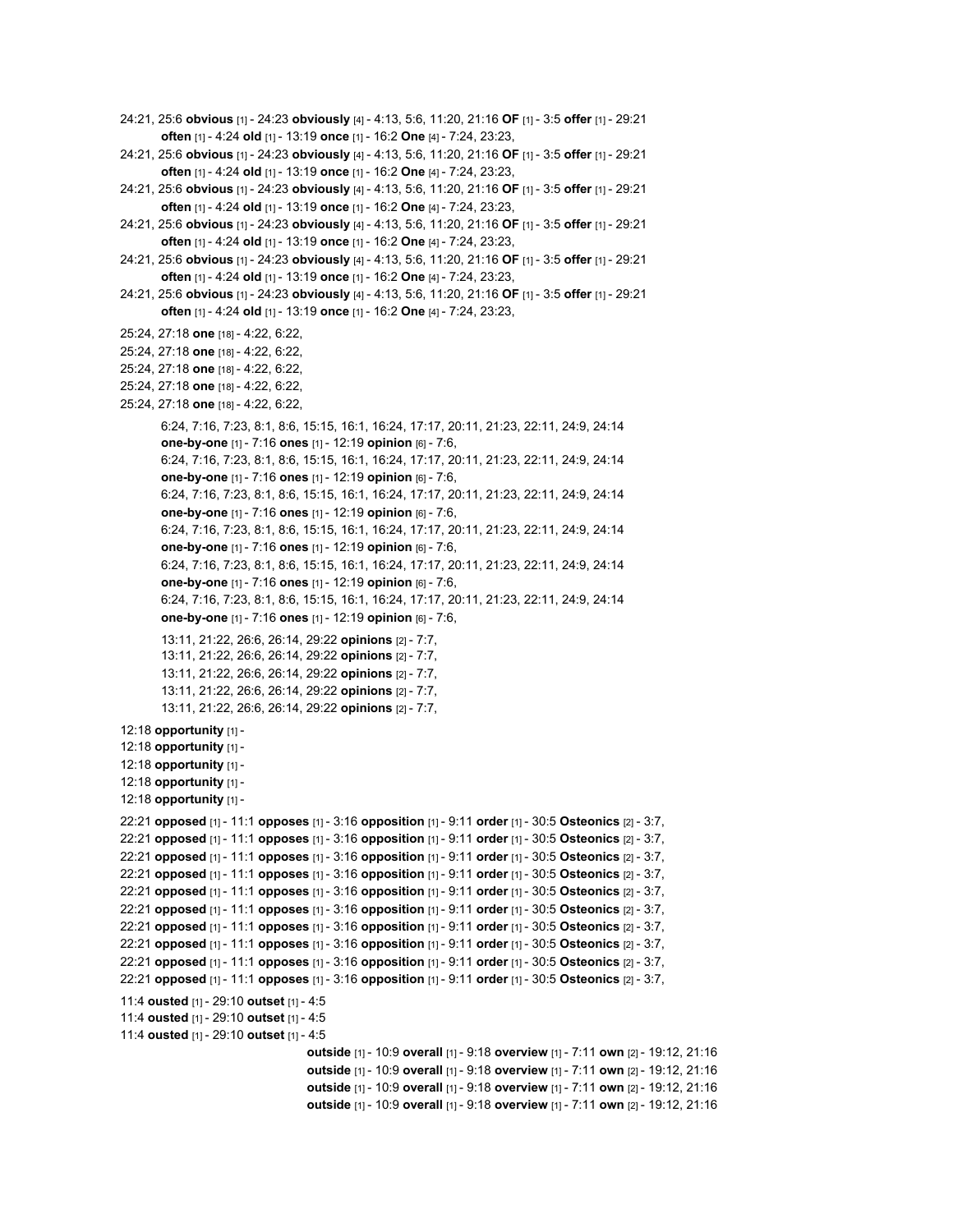**outside** [1] - 10:9 **overall** [1] - 9:18 **overview** [1] - 7:11 **own** [2] - 19:12, 21:16 **outside** [1] - 10:9 **overall** [1] - 9:18 **overview** [1] - 7:11 **own** [2] - 19:12, 21:16 **outside** [1] - 10:9 **overall** [1] - 9:18 **overview** [1] - 7:11 **own** [2] - 19:12, 21:16 **outside** [1] - 10:9 **overall** [1] - 9:18 **overview** [1] - 7:11 **own** [2] - 19:12, 21:16 **outside** [1] - 10:9 **overall** [1] - 9:18 **overview** [1] - 7:11 **own** [2] - 19:12, 21:16

> **P P P**

**P**

**page** [3] - 23:15, 23:17, 23:20 **pages** [1] - 4:23 **papers** [2] - 18:16, **page** [3] - 23:15, 23:17, 23:20 **pages** [1] - 4:23 **papers** [2] - 18:16, **page** [3] - 23:15, 23:17, 23:20 **pages** [1] - 4:23 **papers** [2] - 18:16, **page** [3] - 23:15, 23:17, 23:20 **pages** [1] - 4:23 **papers** [2] - 18:16, **page** [3] - 23:15, 23:17, 23:20 **pages** [1] - 4:23 **papers** [2] - 18:16, **page** [3] - 23:15, 23:17, 23:20 **pages** [1] - 4:23 **papers** [2] - 18:16, **page** [3] - 23:15, 23:17, 23:20 **pages** [1] - 4:23 **papers** [2] - 18:16, **page** [3] - 23:15, 23:17, 23:20 **pages** [1] - 4:23 **papers** [2] - 18:16,

- 19:3 **paragraphs** [2] 27:8,
- 19:3 **paragraphs** [2] 27:8,
- 19:3 **paragraphs** [2] 27:8,
- 19:3 **paragraphs** [2] 27:8,
- 19:3 **paragraphs** [2] 27:8,
- 27:13 **parallel** [18] 11:15,
- 27:13 **parallel** [18] 11:15,
- 27:13 **parallel** [18] 11:15,
- 27:13 **parallel** [18] 11:15,
- 27:13 **parallel** [18] 11:15,
- 27:13 **parallel** [18] 11:15,

12:3, 12:15, 12:22, 13:2, 13:6, 14:12, 14:15, 15:6, 16:4, 16:7, 18:15, 18:17, 18:18, 18:19, 18:22, 18:24, 21:25 **Parker** [1] - 12:14 **parrot** [1] - 8:2 **parroting** [1] - 11:1 **part** [5] - 5:11, 5:14, 18:5, 27:5, 29:18 **particular** [5] - 9:4,

12:3, 12:15, 12:22, 13:2, 13:6, 14:12, 14:15, 15:6, 16:4, 16:7, 18:15, 18:17, 18:18, 18:19, 18:22, 18:24, 21:25 **Parker** [1] - 12:14 **parrot** [1] - 8:2 **parroting** [1] - 11:1 **part** [5] - 5:11, 5:14, 18:5, 27:5, 29:18 **particular** [5] - 9:4,

12:3, 12:15, 12:22, 13:2, 13:6, 14:12, 14:15, 15:6, 16:4, 16:7, 18:15, 18:17, 18:18, 18:19, 18:22, 18:24, 21:25 **Parker** [1] - 12:14 **parrot** [1] - 8:2 **parroting** [1] - 11:1 **part** [5] - 5:11, 5:14, 18:5, 27:5, 29:18 **particular** [5] - 9:4,

12:3, 12:15, 12:22, 13:2, 13:6, 14:12, 14:15, 15:6, 16:4, 16:7, 18:15, 18:17, 18:18, 18:19, 18:22, 18:24, 21:25 **Parker** [1] - 12:14 **parrot** [1] - 8:2 **parroting** [1] - 11:1 **part** [5] - 5:11, 5:14, 18:5, 27:5, 29:18 **particular** [5] - 9:4,

12:3, 12:15, 12:22, 13:2, 13:6, 14:12, 14:15, 15:6, 16:4, 16:7, 18:15, 18:17, 18:18, 18:19, 18:22, 18:24, 21:25 **Parker** [1] - 12:14 **parrot** [1] - 8:2 **parroting** [1] - 11:1 **part** [5] - 5:11, 5:14, 18:5, 27:5, 29:18 **particular** [5] - 9:4,

12:3, 12:15, 12:22, 13:2, 13:6, 14:12, 14:15, 15:6, 16:4, 16:7, 18:15, 18:17, 18:18, 18:19, 18:22, 18:24, 21:25 **Parker** [1] - 12:14 **parrot** [1] - 8:2 **parroting** [1] - 11:1 **part** [5] - 5:11, 5:14, 18:5, 27:5, 29:18 **particular** [5] - 9:4,

12:3, 12:15, 12:22, 13:2, 13:6, 14:12, 14:15, 15:6, 16:4, 16:7, 18:15, 18:17, 18:18, 18:19, 18:22, 18:24, 21:25 **Parker** [1] - 12:14 **parrot** [1] - 8:2 **parroting** [1] - 11:1 **part** [5] - 5:11, 5:14, 18:5, 27:5, 29:18 **particular** [5] - 9:4,

12:3, 12:15, 12:22, 13:2, 13:6, 14:12, 14:15, 15:6, 16:4, 16:7, 18:15, 18:17, 18:18, 18:19, 18:22, 18:24, 21:25 **Parker** [1] - 12:14 **parrot** [1] - 8:2 **parroting** [1] - 11:1 **part** [5] - 5:11, 5:14, 18:5, 27:5, 29:18 **particular** [5] - 9:4,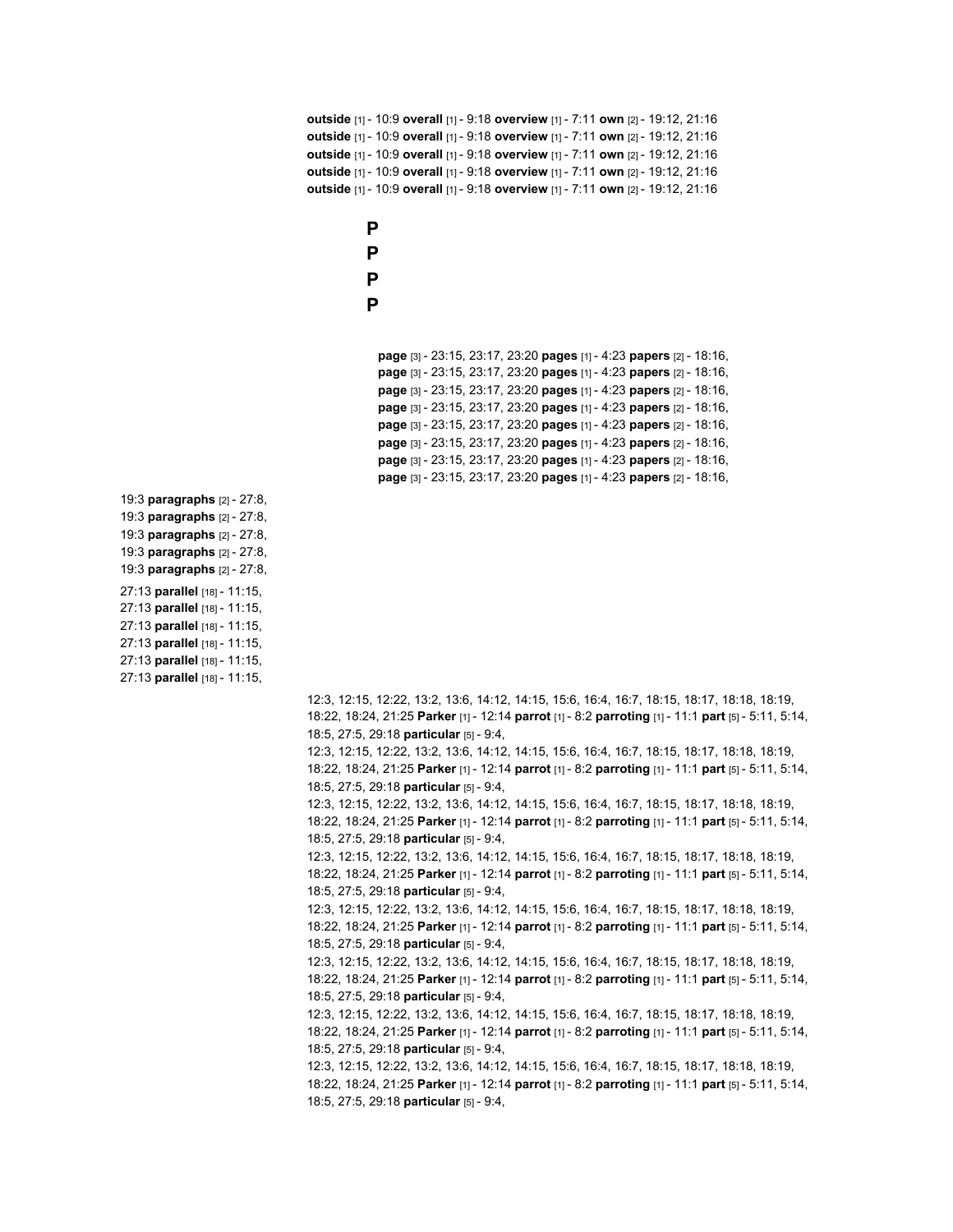12:3, 12:15, 12:22, 13:2, 13:6, 14:12, 14:15, 15:6, 16:4, 16:7, 18:15, 18:17, 18:18, 18:19, 18:22, 18:24, 21:25 **Parker** [1] - 12:14 **parrot** [1] - 8:2 **parroting** [1] - 11:1 **part** [5] - 5:11, 5:14, 18:5, 27:5, 29:18 **particular** [5] - 9:4, 12:3, 12:15, 12:22, 13:2, 13:6, 14:12, 14:15, 15:6, 16:4, 16:7, 18:15, 18:17, 18:18, 18:19, 18:22, 18:24, 21:25 **Parker** [1] - 12:14 **parrot** [1] - 8:2 **parroting** [1] - 11:1 **part** [5] - 5:11, 5:14, 18:5, 27:5, 29:18 **particular** [5] - 9:4, 12:3, 12:15, 12:22, 13:2, 13:6, 14:12, 14:15, 15:6, 16:4, 16:7, 18:15, 18:17, 18:18, 18:19, 18:22, 18:24, 21:25 **Parker** [1] - 12:14 **parrot** [1] - 8:2 **parroting** [1] - 11:1 **part** [5] - 5:11, 5:14, 18:5, 27:5, 29:18 **particular** [5] - 9:4, 12:3, 12:15, 12:22, 13:2, 13:6, 14:12, 14:15, 15:6, 16:4, 16:7, 18:15, 18:17, 18:18, 18:19, 18:22, 18:24, 21:25 **Parker** [1] - 12:14 **parrot** [1] - 8:2 **parroting** [1] - 11:1 **part** [5] - 5:11, 5:14, 18:5, 27:5, 29:18 **particular** [5] - 9:4, 12:3, 12:15, 12:22, 13:2, 13:6, 14:12, 14:15, 15:6, 16:4, 16:7, 18:15, 18:17, 18:18, 18:19, 18:22, 18:24, 21:25 **Parker** [1] - 12:14 **parrot** [1] - 8:2 **parroting** [1] - 11:1 **part** [5] - 5:11, 5:14, 18:5, 27:5, 29:18 **particular** [5] - 9:4, 12:3, 12:15, 12:22, 13:2, 13:6, 14:12, 14:15, 15:6, 16:4, 16:7, 18:15, 18:17, 18:18, 18:19, 18:22, 18:24, 21:25 **Parker** [1] - 12:14 **parrot** [1] - 8:2 **parroting** [1] - 11:1 **part** [5] - 5:11, 5:14, 18:5, 27:5, 29:18 **particular** [5] - 9:4, 12:3, 12:15, 12:22, 13:2, 13:6, 14:12, 14:15, 15:6, 16:4, 16:7, 18:15, 18:17, 18:18, 18:19, 18:22, 18:24, 21:25 **Parker** [1] - 12:14 **parrot** [1] - 8:2 **parroting** [1] - 11:1 **part** [5] - 5:11, 5:14, 18:5, 27:5, 29:18 **particular** [5] - 9:4, 12:3, 12:15, 12:22, 13:2, 13:6, 14:12, 14:15, 15:6, 16:4, 16:7, 18:15, 18:17, 18:18, 18:19, 18:22, 18:24, 21:25 **Parker** [1] - 12:14 **parrot** [1] - 8:2 **parroting** [1] - 11:1 **part** [5] - 5:11, 5:14, 18:5, 27:5, 29:18 **particular** [5] - 9:4, 12:3, 12:15, 12:22, 13:2, 13:6, 14:12, 14:15, 15:6, 16:4, 16:7, 18:15, 18:17, 18:18, 18:19, 18:22, 18:24, 21:25 **Parker** [1] - 12:14 **parrot** [1] - 8:2 **parroting** [1] - 11:1 **part** [5] - 5:11, 5:14, 18:5, 27:5, 29:18 **particular** [5] - 9:4, 12:3, 12:15, 12:22, 13:2, 13:6, 14:12, 14:15, 15:6, 16:4, 16:7, 18:15, 18:17, 18:18, 18:19, 18:22, 18:24, 21:25 **Parker** [1] - 12:14 **parrot** [1] - 8:2 **parroting** [1] - 11:1 **part** [5] - 5:11, 5:14, 18:5, 27:5, 29:18 **particular** [5] - 9:4, 12:3, 12:15, 12:22, 13:2, 13:6, 14:12, 14:15, 15:6, 16:4, 16:7, 18:15, 18:17, 18:18, 18:19, 18:22, 18:24, 21:25 **Parker** [1] - 12:14 **parrot** [1] - 8:2 **parroting** [1] - 11:1 **part** [5] - 5:11, 5:14, 18:5, 27:5, 29:18 **particular** [5] - 9:4, 13:3, 26:12, 28:22, 28:24 **particulars** [1] - 25:21 **passed** [1] - 28:11 **past** [2] - 8:3, 17:7 **path** [1] - 6:24 **patients** [1] - 22:13 **PC** [1] - 3:20 **penalize** [1] - 17:7 **pending** [2] - 13:15, 13:3, 26:12, 28:22, 28:24 **particulars** [1] - 25:21 **passed** [1] - 28:11 **past** [2] - 8:3, 17:7 **path** [1] - 6:24 **patients** [1] - 22:13 **PC** [1] - 3:20 **penalize** [1] - 17:7 **pending** [2] - 13:15, 13:3, 26:12, 28:22, 28:24 **particulars** [1] - 25:21 **passed** [1] - 28:11 **past** [2] - 8:3, 17:7 **path** [1] - 6:24 **patients** [1] - 22:13 **PC** [1] - 3:20 **penalize** [1] - 17:7 **pending** [2] - 13:15, 13:3, 26:12, 28:22, 28:24 **particulars** [1] - 25:21 **passed** [1] - 28:11 **past** [2] - 8:3, 17:7 **path** [1] - 6:24 **patients** [1] - 22:13 **PC** [1] - 3:20 **penalize** [1] - 17:7 **pending** [2] - 13:15, 13:3, 26:12, 28:22, 28:24 **particulars** [1] - 25:21 **passed** [1] - 28:11 **past** [2] - 8:3, 17:7 **path** [1] - 6:24 **patients** [1] - 22:13 **PC** [1] - 3:20 **penalize** [1] - 17:7 **pending** [2] - 13:15, 13:3, 26:12, 28:22, 28:24 **particulars** [1] - 25:21 **passed** [1] - 28:11 **past** [2] - 8:3, 17:7 **path** [1] - 6:24 **patients** [1] - 22:13 **PC** [1] - 3:20 **penalize** [1] - 17:7 **pending** [2] - 13:15, 13:3, 26:12, 28:22, 28:24 **particulars** [1] - 25:21 **passed** [1] - 28:11 **past** [2] - 8:3, 17:7 **path** [1] - 6:24 **patients** [1] - 22:13 **PC** [1] - 3:20 **penalize** [1] - 17:7 **pending** [2] - 13:15, 13:3, 26:12, 28:22, 28:24 **particulars** [1] - 25:21 **passed** [1] - 28:11 **past** [2] - 8:3, 17:7 **path** [1] - 6:24 **patients** [1] - 22:13 **PC** [1] - 3:20 **penalize** [1] - 17:7 **pending** [2] - 13:15, 13:3, 26:12, 28:22, 28:24 **particulars** [1] - 25:21 **passed** [1] - 28:11 **past** [2] - 8:3, 17:7 **path** [1] - 6:24 **patients** [1] - 22:13 **PC** [1] - 3:20 **penalize** [1] - 17:7 **pending** [2] - 13:15, 22:3 **people** [1] - 21:3 **people's** [1] - 22:18 **percent** [2] - 5:1,

22:3 **people** [1] - 21:3 **people's** [1] - 22:18 **percent** [2] - 5:1,

22:3 **people** [1] - 21:3 **people's** [1] - 22:18 **percent** [2] - 5:1,

22:3 **people** [1] - 21:3 **people's** [1] - 22:18 **percent** [2] - 5:1,

22:3 **people** [1] - 21:3 **people's** [1] - 22:18 **percent** [2] - 5:1,

22:3 **people** [1] - 21:3 **people's** [1] - 22:18 **percent** [2] - 5:1,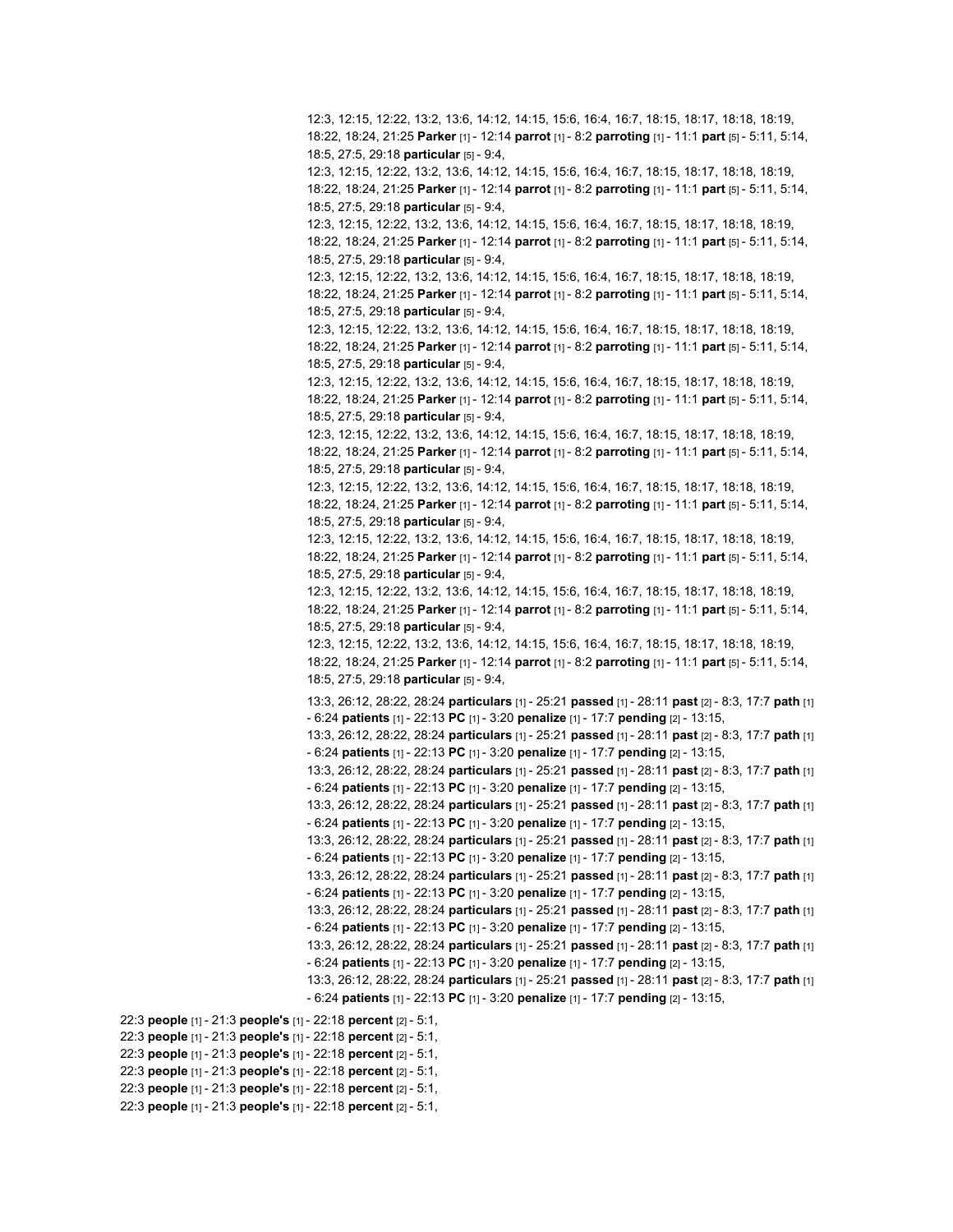22:15 **perfectly** [1] - 17:2 **perhaps** [2] - 28:23, 22:15 **perfectly** [1] - 17:2 **perhaps** [2] - 28:23, 22:15 **perfectly** [1] - 17:2 **perhaps** [2] - 28:23, 22:15 **perfectly** [1] - 17:2 **perhaps** [2] - 28:23, 22:15 **perfectly** [1] - 17:2 **perhaps** [2] - 28:23, 29:21 **period** [1] - 11:19 **personal** [1] - 19:7 **phrase** [1] - 28:4 **phrases** [1] - 25:11 **piece** [1] - 16:24 **place** [1] - 28:23 **placed** [1] - 24:22 **plaintiff** [9] - 3:12, 29:21 **period** [1] - 11:19 **personal** [1] - 19:7 **phrase** [1] - 28:4 **phrases** [1] - 25:11 **piece** [1] - 16:24 **place** [1] - 28:23 **placed** [1] - 24:22 **plaintiff** [9] - 3:12, 29:21 **period** [1] - 11:19 **personal** [1] - 19:7 **phrase** [1] - 28:4 **phrases** [1] - 25:11 **piece** [1] - 16:24 **place** [1] - 28:23 **placed** [1] - 24:22 **plaintiff** [9] - 3:12, 29:21 **period** [1] - 11:19 **personal** [1] - 19:7 **phrase** [1] - 28:4 **phrases** [1] - 25:11 **piece** [1] - 16:24 **place** [1] - 28:23 **placed** [1] - 24:22 **plaintiff** [9] - 3:12, 29:21 **period** [1] - 11:19 **personal** [1] - 19:7 **phrase** [1] - 28:4 **phrases** [1] - 25:11 **piece** [1] - 16:24 **place** [1] - 28:23 **placed** [1] - 24:22 **plaintiff** [9] - 3:12, 29:21 **period** [1] - 11:19 **personal** [1] - 19:7 **phrase** [1] - 28:4 **phrases** [1] - 25:11 **piece** [1] - 16:24 **place** [1] - 28:23 **placed** [1] - 24:22 **plaintiff** [9] - 3:12, 29:21 **period** [1] - 11:19 **personal** [1] - 19:7 **phrase** [1] - 28:4 **phrases** [1] - 25:11 **piece** [1] - 16:24 **place** [1] - 28:23 **placed** [1] - 24:22 **plaintiff** [9] - 3:12, 29:21 **period** [1] - 11:19 **personal** [1] - 19:7 **phrase** [1] - 28:4 **phrases** [1] - 25:11 **piece** [1] - 16:24 **place** [1] - 28:23 **placed** [1] - 24:22 **plaintiff** [9] - 3:12, 29:21 **period** [1] - 11:19 **personal** [1] - 19:7 **phrase** [1] - 28:4 **phrases** [1] - 25:11 **piece** [1] - 16:24 **place** [1] - 28:23 **placed** [1] - 24:22 **plaintiff** [9] - 3:12, 29:21 **period** [1] - 11:19 **personal** [1] - 19:7 **phrase** [1] - 28:4 **phrases** [1] - 25:11 **piece** [1] - 16:24 **place** [1] - 28:23 **placed** [1] - 24:22 **plaintiff** [9] - 3:12, 29:21 **period** [1] - 11:19 **personal** [1] - 19:7 **phrase** [1] - 28:4 **phrases** [1] - 25:11 **piece** [1] - 16:24 **place** [1] - 28:23 **placed** [1] - 24:22 **plaintiff** [9] - 3:12, 29:21 **period** [1] - 11:19 **personal** [1] - 19:7 **phrase** [1] - 28:4 **phrases** [1] - 25:11 **piece** [1] - 16:24 **place** [1] - 28:23 **placed** [1] - 24:22 **plaintiff** [9] - 3:12, 29:21 **period** [1] - 11:19 **personal** [1] - 19:7 **phrase** [1] - 28:4 **phrases** [1] - 25:11 **piece** [1] - 16:24 **place** [1] - 28:23 **placed** [1] - 24:22 **plaintiff** [9] - 3:12, 29:21 **period** [1] - 11:19 **personal** [1] - 19:7 **phrase** [1] - 28:4 **phrases** [1] - 25:11 **piece** [1] - 16:24 **place** [1] - 28:23 **placed** [1] - 24:22 **plaintiff** [9] - 3:12, 29:21 **period** [1] - 11:19 **personal** [1] - 19:7 **phrase** [1] - 28:4 **phrases** [1] - 25:11 **piece** [1] - 16:24 **place** [1] - 28:23 **placed** [1] - 24:22 **plaintiff** [9] - 3:12, 29:21 **period** [1] - 11:19 **personal** [1] - 19:7 **phrase** [1] - 28:4 **phrases** [1] - 25:11 **piece** [1] - 16:24 **place** [1] - 28:23 **placed** [1] - 24:22 **plaintiff** [9] - 3:12, 3:15, 10:10, 14:8, 18:23, 20:19, 27:23, 28:7, 29:9 **plaintiff's** [6] - 7:10, 3:15, 10:10, 14:8, 18:23, 20:19, 27:23, 28:7, 29:9 **plaintiff's** [6] - 7:10, 3:15, 10:10, 14:8, 18:23, 20:19, 27:23, 28:7, 29:9 **plaintiff's** [6] - 7:10, 3:15, 10:10, 14:8, 18:23, 20:19, 27:23, 28:7, 29:9 **plaintiff's** [6] - 7:10, 3:15, 10:10, 14:8, 18:23, 20:19, 27:23, 28:7, 29:9 **plaintiff's** [6] - 7:10, 3:15, 10:10, 14:8, 18:23, 20:19, 27:23, 28:7, 29:9 **plaintiff's** [6] - 7:10, 3:15, 10:10, 14:8, 18:23, 20:19, 27:23, 28:7, 29:9 **plaintiff's** [6] - 7:10, 3:15, 10:10, 14:8, 18:23, 20:19, 27:23, 28:7, 29:9 **plaintiff's** [6] - 7:10, 3:15, 10:10, 14:8, 18:23, 20:19, 27:23, 28:7, 29:9 **plaintiff's** [6] - 7:10, 11:11, 23:13, 23:15, 27:4, 28:17 11:11, 23:13, 23:15, 27:4, 28:17 11:11, 23:13, 23:15, 27:4, 28:17 11:11, 23:13, 23:15, 27:4, 28:17 Case 2:09-cv-00078-SEH Document 39 Filed 05/14/10 Page 35 of 37

4

**plaintiffs** [1] - 12:2 **plausibility** [1] - 11:2 **pleaded** [1] - 14:18 **pleading** [5] - 4:14,

10:23, 12:20, 27:5, 29:20 **pleads** [1] - 24:2 **pled** [4] - 14:5, 15:1,

15:6, 16:12 **PMA** [21] - 4:4, 4:6, 4:17, 4:19, 4:20, 4:24, 5:10, 5:12, 5:13, 5:24, 6:6, 6:9, 6:13,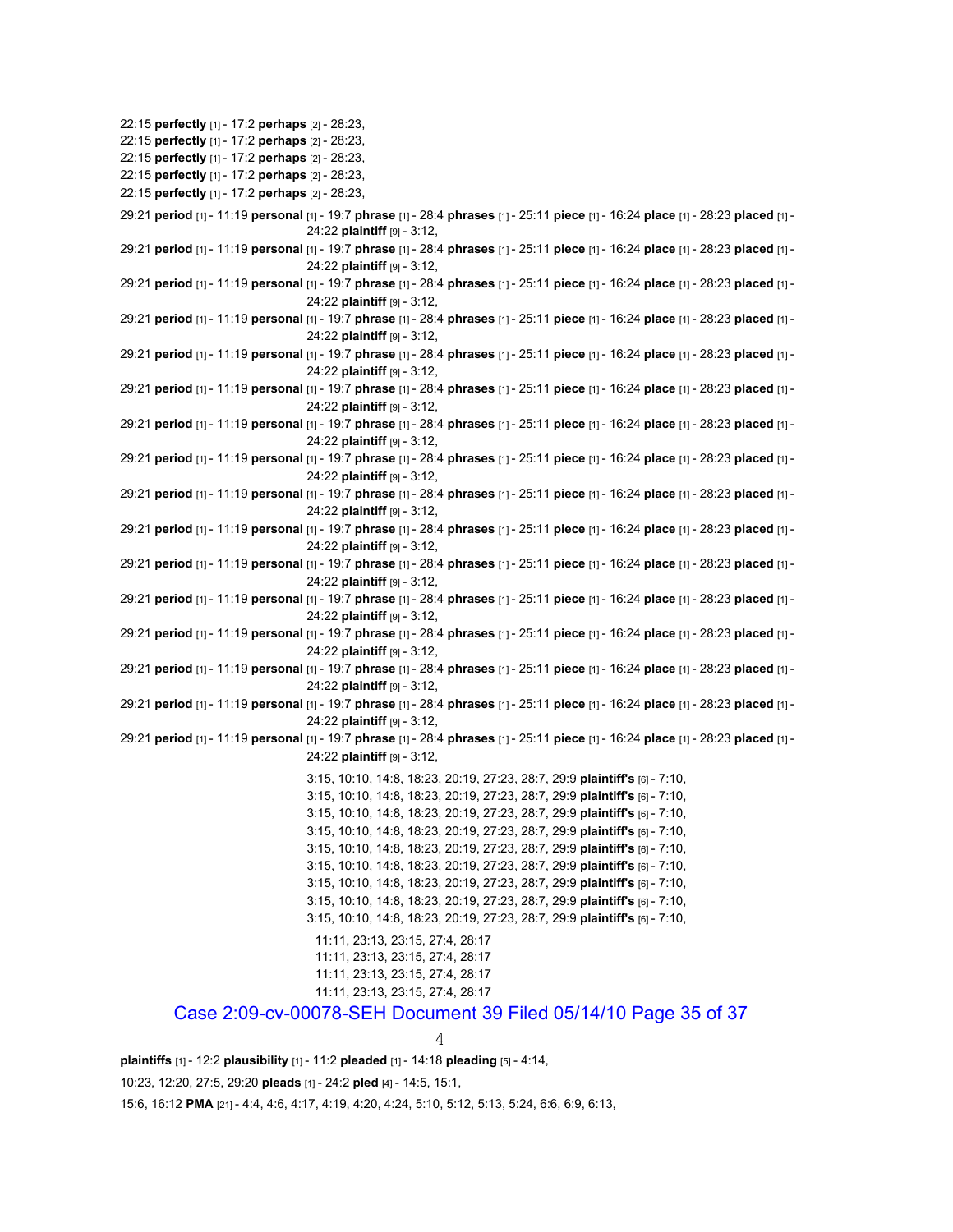7:20, 8:10, 8:24, 10:14, 10:16, 10:18, 19:23, 24:15 **PMA-approved** [1] -

6:9 **point** [6] - 5:24, 6:5, 8:25, 21:1, 21:19, 23:12 **points** [1] - 20:11 **position** [2] - 11:12,

22:12 **possible** [1] - 17:17 **post** [1] - 6:25 **post-Riegel** [1] - 6:25 **potential** [1] - 18:17 **practice** [4] - 7:13,

15:24, 19:8, 22:24 **practices** [2] - 15:18,

15:23 **pre** [3] - 24:1, 24:19,

25:6 **pre-market** [3] - 24:1,

24:19, 25:6 **precedent** [9] - 15:9,

19:13, 19:16, 19:24, 20:17, 21:9, 21:12, 21:17, 30:11 **precise** [1] - 8:16 **precisely** [4] - 7:20,

9:4, 9:12, 22:8 **preempted** [22] - 7:22, 8:17, 9:1, 9:2, 9:14, 13:1, 13:2, 14:1, 14:13, 14:16, 15:7, 15:19, 19:15, 22:8, 25:8, 25:20, 27:9, 27:15, 27:19, 27:20, 28:10, 28:20 **preemption** [26] -

4:12, 6:12, 6:19, 8:6, 8:7, 8:12, 8:20, 10:2, 10:5, 10:6, 10:16, 10:22, 12:10, 12:21, 13:20, 14:2, 14:3, 14:8, 15:2, 15:12, 15:21, 16:1, 16:4, 20:7, 22:10, 26:17

4:18, 6:20 **preemptive** [2] - 25:3,

26:7 **preexisting** [1] - 19:13 **prejudice** [1] - 14:18

**epared** [2] - 3:16,

23:11 **present** [3] - 3:14,

3:22, 13:4 **presented** [1] - 30:1 **pretty** [1] -

**private** [5] - 9:20,

**problem** [1] - 9:24 **problems** [3] - 9:25,

12:3, 17:9 **proceed** [2] - 3:11, 4:1 **proceedings**

29:4, 30:19 **process** [7] - 5:3,

5, 24:1, 24:15 **processes** [1] - 24:20 **product** [25] - 5:16, 6:15, 6:16, 0:14, 10:15, 10:18, 11:14, 12:4, 12:11, 12:18, 16:12, 16:13, 17:2, 24:14, 24:21, 27:7 **products** [2] - 15:17,

17:1 **program** [1] - 26:21 **promptly** [1] - 22:25

14:6, 16:14 **Protection** [4] - 9:9, 14:9, 24:6,

**provided** [1] - 11:24 **provides** [3] - 15:11,

15:15, 28:2 **provisions** [1] - 29:3 **published** [1]

4,

15:16, 17:23 **pursue** [3] - 10:3,

10:4, 10:7 **pursuing** [1] - 19:7 **put** [3] - 5:6,

27:3 **putting** [1] - 22:16

**Q Q Q**

```
questions [1] - 7:14 quite [1] - 14:25 quotation [2] - 23:16,
questions [1] - 7:14 quite [1] - 14:25 quotation [2] - 23:16,
questions [1] - 7:14 quite [1] - 14:25 quotation [2] - 23:16,
                    23:18 quote [4] - 26:8,
                    23:18 quote [4] - 26:8,
 26:10, 29:3, 29:6
 26:10, 29:3, 29:6
```
## **R**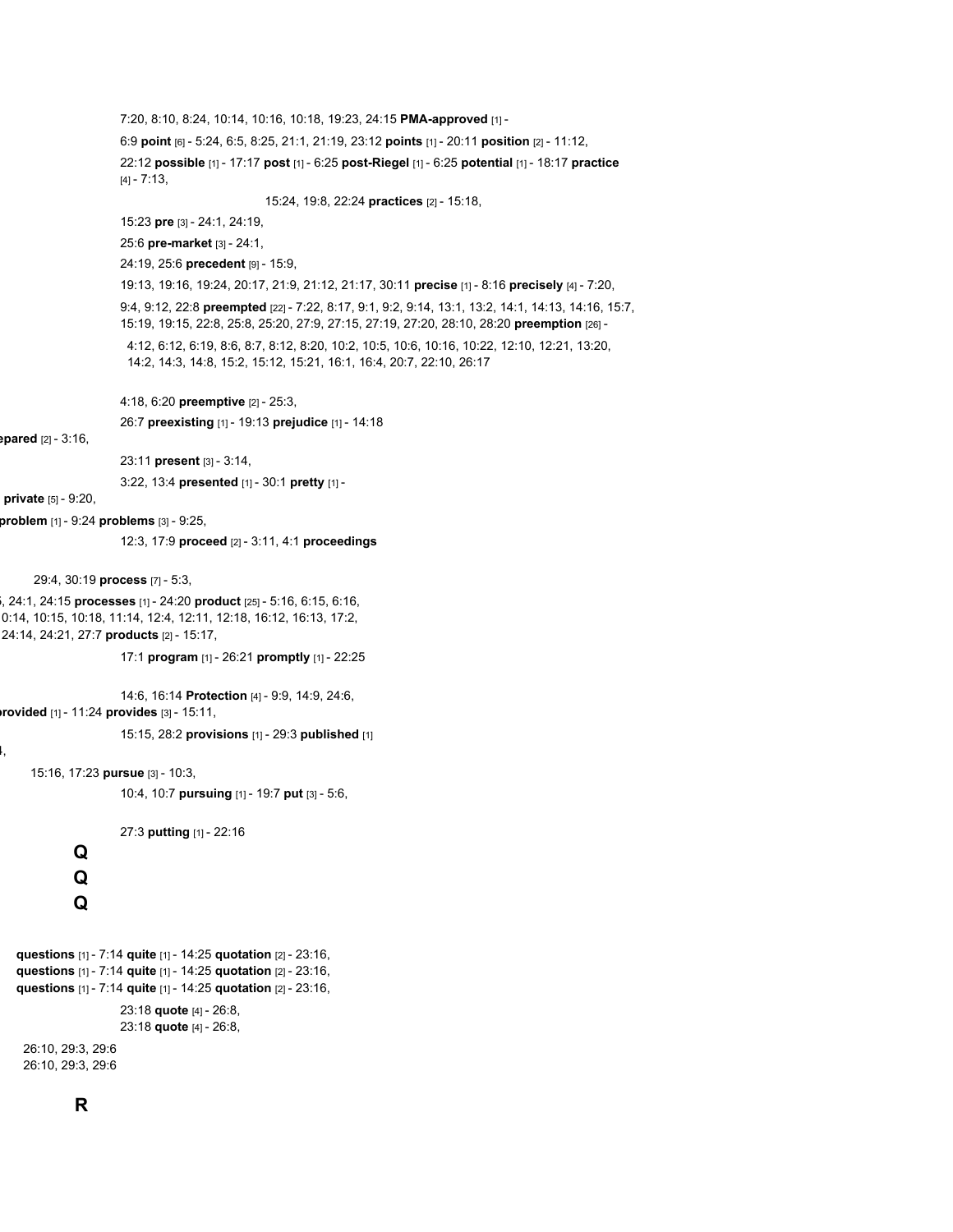**raised** [1] - 20:12 **rather** [1] - 29:1 **read** [10] - 7:3, 7:17, **raised** [1] - 20:12 **rather** [1] - 29:1 **read** [10] - 7:3, 7:17, **raised** [1] - 20:12 **rather** [1] - 29:1 **read** [10] - 7:3, 7:17, 9:19, 10:24, 11:10, 16:1, 23:3, 23:4, 25:3, 25:7 **reading** [1] - 21:6 **reads** [2] - 26:16, 9:19, 10:24, 11:10, 16:1, 23:3, 23:4, 25:3, 25:7 **reading** [1] - 21:6 **reads** [2] - 26:16, 9:19, 10:24, 11:10, 16:1, 23:3, 23:4, 25:3, 25:7 **reading** [1] - 21:6 **reads** [2] - 26:16, 9:19, 10:24, 11:10, 16:1, 23:3, 23:4, 25:3, 25:7 **reading** [1] - 21:6 **reads** [2] - 26:16, 28:25 **ready** [1] - 3:11 **really** [5] - 8:13, 9:8, 28:25 **ready** [1] - 3:11 **really** [5] - 8:13, 9:8, 28:25 **ready** [1] - 3:11 **really** [5] - 8:13, 9:8, 28:25 **ready** [1] - 3:11 **really** [5] - 8:13, 9:8, 9:20, 15:8, 25:7 **reason** [1] - 14:23 **reasonable** [1] - 23:10 **reasoning** [3] - 6:14, 9:20, 15:8, 25:7 **reason** [1] - 14:23 **reasonable** [1] - 23:10 **reasoning** [3] - 6:14, 9:20, 15:8, 25:7 **reason** [1] - 14:23 **reasonable** [1] - 23:10 **reasoning** [3] - 6:14, 21:11, 21:15 **reasons** [3] - 10:22, 21:11, 21:15 **reasons** [3] - 10:22, 21:11, 21:15 **reasons** [3] - 10:22, 11:3, 30:4 **recalled** [2] - 10:11, 11:3, 30:4 **recalled** [2] - 10:11, 11:3, 30:4 **recalled** [2] - 10:11, 10:15 **receive** [1] - 25:12 **received** [1] - 10:10 **recess** [2] - 3:9, 30:16 **recognize** [1] - 12:14 **recognized** [7] - 12:2, 12:21, 13:1, 14:11, 14:15, 15:5, 16:24 **recognizing** [1] - 16:3 **recourse** [2] - 26:10, 10:15 **receive** [1] - 25:12 **received** [1] - 10:10 **recess** [2] - 3:9, 30:16 **recognize** [1] - 12:14 **recognized** [7] - 12:2, 12:21, 13:1, 14:11, 14:15, 15:5, 16:24 **recognizing** [1] - 16:3 **recourse** [2] - 26:10, 10:15 **receive** [1] - 25:12 **received** [1] - 10:10 **recess** [2] - 3:9, 30:16 **recognize** [1] - 12:14 **recognized** [7] - 12:2, 12:21, 13:1, 14:11, 14:15, 15:5, 16:24 **recognizing** [1] - 16:3 **recourse** [2] - 26:10, 10:15 **receive** [1] - 25:12 **received** [1] - 10:10 **recess** [2] - 3:9, 30:16 **recognize** [1] - 12:14 **recognized** [7] - 12:2, 12:21, 13:1, 14:11, 14:15, 15:5, 16:24 **recognizing** [1] - 16:3 **recourse** [2] - 26:10, 10:15 **receive** [1] - 25:12 **received** [1] - 10:10 **recess** [2] - 3:9, 30:16 **recognize** [1] - 12:14 **recognized** [7] - 12:2, 12:21, 13:1, 14:11, 14:15, 15:5, 16:24 **recognizing** [1] - 16:3 **recourse** [2] - 26:10, 10:15 **receive** [1] - 25:12 **received** [1] - 10:10 **recess** [2] - 3:9, 30:16 **recognize** [1] - 12:14 **recognized** [7] - 12:2, 12:21, 13:1, 14:11, 14:15, 15:5, 16:24 **recognizing** [1] - 16:3 **recourse** [2] - 26:10, 10:15 **receive** [1] - 25:12 **received** [1] - 10:10 **recess** [2] - 3:9, 30:16 **recognize** [1] - 12:14 **recognized** [7] - 12:2, 12:21, 13:1, 14:11, 14:15, 15:5, 16:24 **recognizing** [1] - 16:3 **recourse** [2] - 26:10, 26:20 **reference** [3] - 7:24, 26:20 **reference** [3] - 7:24, 26:20 **reference** [3] - 7:24, 23:22, 26:12 **referenced** [2] - 23:4, 23:22, 26:12 **referenced** [2] - 23:4, 24:5 **referencing** [1] - 24:6 **regard** [2] - 15:20, 24:5 **referencing** [1] - 24:6 **regard** [2] - 15:20,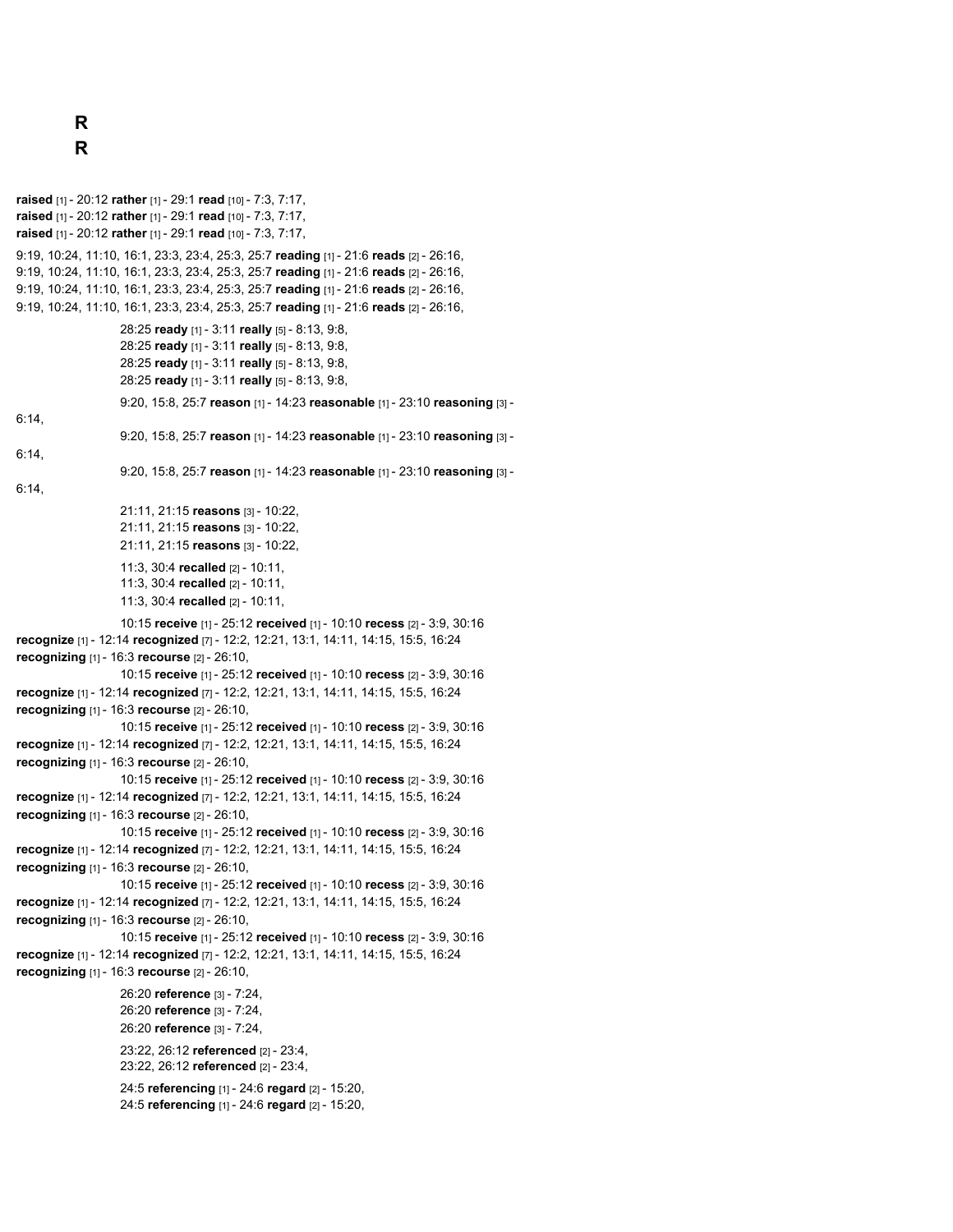```
24:5 referencing [1] - 24:6 regard [2] - 15:20,
                    22:1 regulate [1] - 18:6 regulation [1] - 8:8 Regulations [1] -
                    22:1 regulate [1] - 18:6 regulation [1] - 8:8 Regulations [1] -
                    22:1 regulate [1] - 18:6 regulation [1] - 8:8 Regulations [1] -
                    22:1 regulate [1] - 18:6 regulation [1] - 8:8 Regulations [1] -
                    15:21 reject [1] - 7:8 rejected [1] - 8:16 relate [2] - 10:6, 25:9 related [6] -
4:3,
                    15:21 reject [1] - 7:8 rejected [1] - 8:16 relate [2] - 10:6, 25:9 related [6] -
4:3,
                    15:21 reject [1] - 7:8 rejected [1] - 8:16 relate [2] - 10:6, 25:9 related [6] -
4:3,
                    15:21 reject [1] - 7:8 rejected [1] - 8:16 relate [2] - 10:6, 25:9 related [6] -
4:3,
 25:10, 25:15, 26:5, 27:7, 28:9
 25:10, 25:15, 26:5, 27:7, 28:9
                            relates [3] - 15:17,
                            relates [3] - 15:17,
                            relates [3] - 15:17,
                    27:6, 27:12 relating [1] - 28:4 relevant [1] - 10:12 relied [1] - 14:25 remove [1] - 26:10 render [1] -
                            29:22 repaid [1] - 18:4 repeated [1] - 23:15 replace [1] - 18:4 replead [2] - 14:6,
                    27:6, 27:12 relating [1] - 28:4 relevant [1] - 10:12 relied [1] - 14:25 remove [1] - 26:10 render [1] -
                            29:22 repaid [1] - 18:4 repeated [1] - 23:15 replace [1] - 18:4 replead [2] - 14:6,
                    27:6, 27:12 relating [1] - 28:4 relevant [1] - 10:12 relied [1] - 14:25 remove [1] - 26:10 render [1] -
                            29:22 repaid [1] - 18:4 repeated [1] - 23:15 replace [1] - 18:4 replead [2] - 14:6,
                    27:6, 27:12 relating [1] - 28:4 relevant [1] - 10:12 relied [1] - 14:25 remove [1] - 26:10 render [1] -
                            29:22 repaid [1] - 18:4 repeated [1] - 23:15 replace [1] - 18:4 replead [2] - 14:6,
                    27:6, 27:12 relating [1] - 28:4 relevant [1] - 10:12 relied [1] - 14:25 remove [1] - 26:10 render [1] -
                            29:22 repaid [1] - 18:4 repeated [1] - 23:15 replace [1] - 18:4 replead [2] - 14:6,
                    27:6, 27:12 relating [1] - 28:4 relevant [1] - 10:12 relied [1] - 14:25 remove [1] - 26:10 render [1] -
                            29:22 repaid [1] - 18:4 repeated [1] - 23:15 replace [1] - 18:4 replead [2] - 14:6,
                    27:6, 27:12 relating [1] - 28:4 relevant [1] - 10:12 relied [1] - 14:25 remove [1] - 26:10 render [1] -
                            29:22 repaid [1] - 18:4 repeated [1] - 23:15 replace [1] - 18:4 replead [2] - 14:6,
                    27:6, 27:12 relating [1] - 28:4 relevant [1] - 10:12 relied [1] - 14:25 remove [1] - 26:10 render [1] -
                            29:22 repaid [1] - 18:4 repeated [1] - 23:15 replace [1] - 18:4 replead [2] - 14:6,
                    27:6, 27:12 relating [1] - 28:4 relevant [1] - 10:12 relied [1] - 14:25 remove [1] - 26:10 render [1] -
                            29:22 repaid [1] - 18:4 repeated [1] - 23:15 replace [1] - 18:4 replead [2] - 14:6,
                    27:6, 27:12 relating [1] - 28:4 relevant [1] - 10:12 relied [1] - 14:25 remove [1] - 26:10 render [1] -
                            29:22 repaid [1] - 18:4 repeated [1] - 23:15 replace [1] - 18:4 replead [2] - 14:6,
                    27:6, 27:12 relating [1] - 28:4 relevant [1] - 10:12 relied [1] - 14:25 remove [1] - 26:10 render [1] -
                            29:22 repaid [1] - 18:4 repeated [1] - 23:15 replace [1] - 18:4 replead [2] - 14:6,
                    27:6, 27:12 relating [1] - 28:4 relevant [1] - 10:12 relied [1] - 14:25 remove [1] - 26:10 render [1] -
                            29:22 repaid [1] - 18:4 repeated [1] - 23:15 replace [1] - 18:4 replead [2] - 14:6,
                    14:8 report [1] - 9:22 reporting [1] - 6:3 represented [2] - 3:12,
                    14:8 report [1] - 9:22 reporting [1] - 6:3 represented [2] - 3:12,
                    14:8 report [1] - 9:22 reporting [1] - 6:3 represented [2] - 3:12,
                    3:13 request [3] - 17:15,
                    3:13 request [3] - 17:15,
                    3:13 request [3] - 17:15,
                    3:13 request [3] - 17:15,
                    22:2, 30:3 require [1] - 28:13 required [1] - 29:15 requirement [3] -
                    22:2, 30:3 require [1] - 28:13 required [1] - 29:15 requirement [3] -
                    22:2, 30:3 require [1] - 28:13 required [1] - 29:15 requirement [3] -
                    22:2, 30:3 require [1] - 28:13 required [1] - 29:15 requirement [3] -
                    22:2, 30:3 require [1] - 28:13 required [1] - 29:15 requirement [3] -
                    15:17, 25:10, 26:23 requirement's [1] -
                    15:17, 25:10, 26:23 requirement's [1] -
```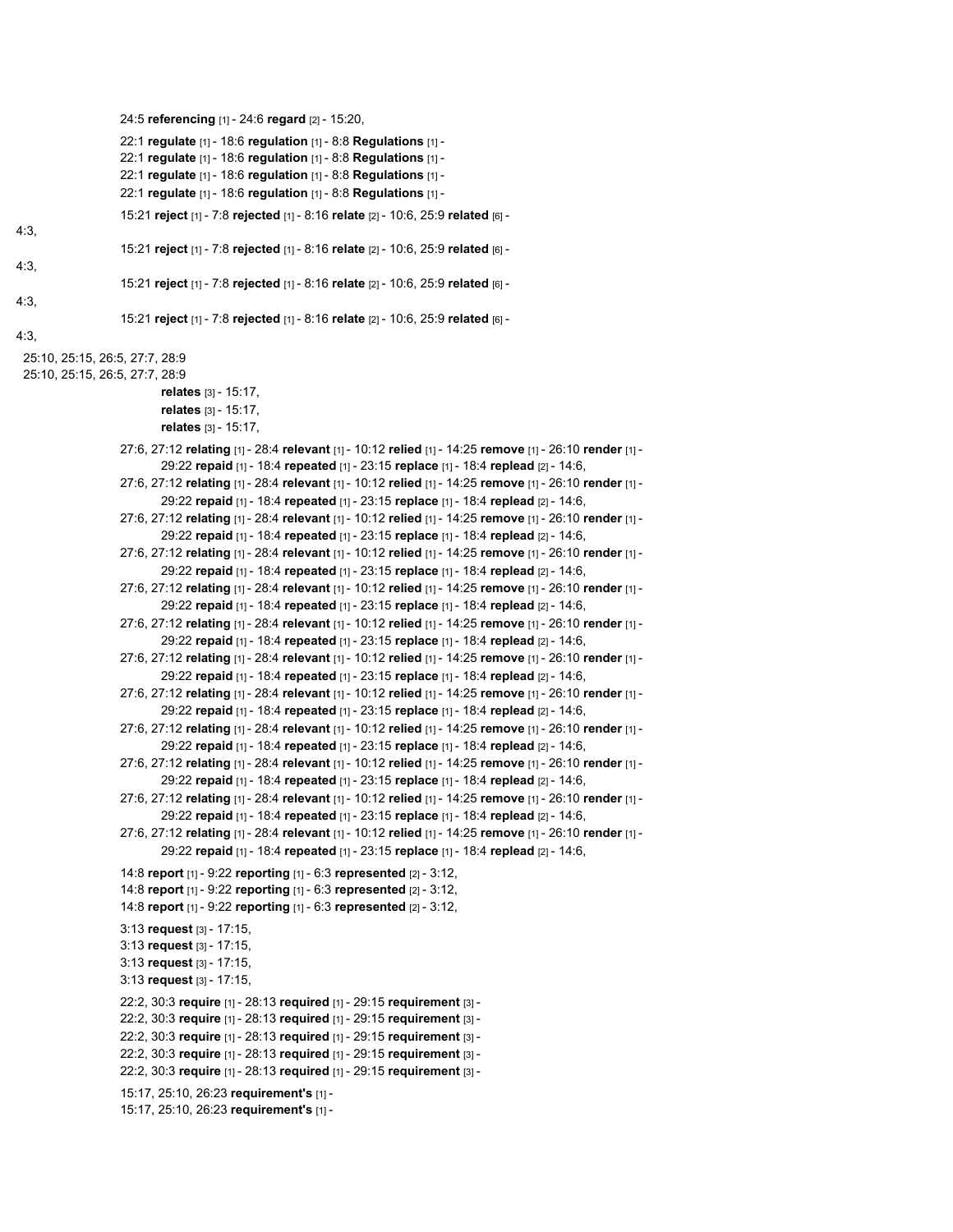```
15:17, 25:10, 26:23 requirement's [1] -
15:17, 25:10, 26:23 requirement's [1] -
28:13 requirements [16] -
28:13 requirements [16] -
28:13 requirements [16] -
28:13 requirements [16] -
28:13 requirements [16] -
        6:3, 8:6, 8:10, 11:12, 14:12, 15:12, 15:13, 15:16, 15:19, 17:10, 18:7, 26:5, 26:20, 26:24, 27:3,
        28:12 requires [2] - 11:2,
       6:3, 8:6, 8:10, 11:12, 14:12, 15:12, 15:13, 15:16, 15:19, 17:10, 18:7, 26:5, 26:20, 26:24, 27:3,
       28:12 requires [2] - 11:2,
       6:3, 8:6, 8:10, 11:12, 14:12, 15:12, 15:13, 15:16, 15:19, 17:10, 18:7, 26:5, 26:20, 26:24, 27:3,
       28:12 requires [2] - 11:2,
       6:3, 8:6, 8:10, 11:12, 14:12, 15:12, 15:13, 15:16, 15:19, 17:10, 18:7, 26:5, 26:20, 26:24, 27:3,
       28:12 requires [2] - 11:2,
       6:3, 8:6, 8:10, 11:12, 14:12, 15:12, 15:13, 15:16, 15:19, 17:10, 18:7, 26:5, 26:20, 26:24, 27:3,
       28:12 requires [2] - 11:2,
       6:3, 8:6, 8:10, 11:12, 14:12, 15:12, 15:13, 15:16, 15:19, 17:10, 18:7, 26:5, 26:20, 26:24, 27:3,
       28:12 requires [2] - 11:2,
28:14 research [1] - 13:24 resolved [1] - 20:2 respect [1] - 21:8 respectfully [1] -
28:14 research [1] - 13:24 resolved [1] - 20:2 respect [1] - 21:8 respectfully [1] -
28:14 research [1] - 13:24 resolved [1] - 20:2 respect [1] - 21:8 respectfully [1] -
28:14 research [1] - 13:24 resolved [1] - 20:2 respect [1] - 21:8 respectfully [1] -
28:14 research [1] - 13:24 resolved [1] - 20:2 respect [1] - 21:8 respectfully [1] -
28:14 research [1] - 13:24 resolved [1] - 20:2 respect [1] - 21:8 respectfully [1] -
17:15 respond [1] - 18:13 restrain [1] - 29:4 results [1] - 22:13 retains [1] - 5:24 reviewed [2] - 23:2,
17:15 respond [1] - 18:13 restrain [1] - 29:4 results [1] - 22:13 retains [1] - 5:24 reviewed [2] - 23:2,
17:15 respond [1] - 18:13 restrain [1] - 29:4 results [1] - 22:13 retains [1] - 5:24 reviewed [2] - 23:2,
17:15 respond [1] - 18:13 restrain [1] - 29:4 results [1] - 22:13 retains [1] - 5:24 reviewed [2] - 23:2,
17:15 respond [1] - 18:13 restrain [1] - 29:4 results [1] - 22:13 retains [1] - 5:24 reviewed [2] - 23:2,
17:15 respond [1] - 18:13 restrain [1] - 29:4 results [1] - 22:13 retains [1] - 5:24 reviewed [2] - 23:2,
17:15 respond [1] - 18:13 restrain [1] - 29:4 results [1] - 22:13 retains [1] - 5:24 reviewed [2] - 23:2,
23:5 revisit [1] - 20:1 Riegel [31] - 4:18, 6:6,
23:5 revisit [1] - 20:1 Riegel [31] - 4:18, 6:6,
23:5 revisit [1] - 20:1 Riegel [31] - 4:18, 6:6,
23:5 revisit [1] - 20:1 Riegel [31] - 4:18, 6:6,
        6:10, 6:11, 6:19, 6:25, 8:15, 8:22, 9:5, 9:12, 11:13, 12:3, 12:7, 12:13, 12:16, 15:7, 16:2, 16:6,
        19:11, 19:22, 20:6, 21:22, 22:9, 25:1, 25:3, 25:12, 26:6, 27:10, 27:15, 28:10 risks [2] - 5:17,
        5:20 roundly [1] - 6:25 rule [2] - 22:25, 29:25 ruling [1] - 30:4 running [1] - 28:13
       6:10, 6:11, 6:19, 6:25, 8:15, 8:22, 9:5, 9:12, 11:13, 12:3, 12:7, 12:13, 12:16, 15:7, 16:2, 16:6,
        19:11, 19:22, 20:6, 21:22, 22:9, 25:1, 25:3, 25:12, 26:6, 27:10, 27:15, 28:10 risks [2] - 5:17,
       5:20 roundly [1] - 6:25 rule [2] - 22:25, 29:25 ruling [1] - 30:4 running [1] - 28:13
       6:10, 6:11, 6:19, 6:25, 8:15, 8:22, 9:5, 9:12, 11:13, 12:3, 12:7, 12:13, 12:16, 15:7, 16:2, 16:6,
        19:11, 19:22, 20:6, 21:22, 22:9, 25:1, 25:3, 25:12, 26:6, 27:10, 27:15, 28:10 risks [2] - 5:17,
       5:20 roundly [1] - 6:25 rule [2] - 22:25, 29:25 ruling [1] - 30:4 running [1] - 28:13
       6:10, 6:11, 6:19, 6:25, 8:15, 8:22, 9:5, 9:12, 11:13, 12:3, 12:7, 12:13, 12:16, 15:7, 16:2, 16:6,
        19:11, 19:22, 20:6, 21:22, 22:9, 25:1, 25:3, 25:12, 26:6, 27:10, 27:15, 28:10 risks [2] - 5:17,
        5:20 roundly [1] - 6:25 rule [2] - 22:25, 29:25 ruling [1] - 30:4 running [1] - 28:13
       6:10, 6:11, 6:19, 6:25, 8:15, 8:22, 9:5, 9:12, 11:13, 12:3, 12:7, 12:13, 12:16, 15:7, 16:2, 16:6,
        19:11, 19:22, 20:6, 21:22, 22:9, 25:1, 25:3, 25:12, 26:6, 27:10, 27:15, 28:10 risks [2] - 5:17,
        5:20 roundly [1] - 6:25 rule [2] - 22:25, 29:25 ruling [1] - 30:4 running [1] - 28:13
        6:10, 6:11, 6:19, 6:25, 8:15, 8:22, 9:5, 9:12, 11:13, 12:3, 12:7, 12:13, 12:16, 15:7, 16:2, 16:6,
        19:11, 19:22, 20:6, 21:22, 22:9, 25:1, 25:3, 25:12, 26:6, 27:10, 27:15, 28:10 risks [2] - 5:17,
       5:20 roundly [1] - 6:25 rule [2] - 22:25, 29:25 ruling [1] - 30:4 running [1] - 28:13
       6:10, 6:11, 6:19, 6:25, 8:15, 8:22, 9:5, 9:12, 11:13, 12:3, 12:7, 12:13, 12:16, 15:7, 16:2, 16:6,
        19:11, 19:22, 20:6, 21:22, 22:9, 25:1, 25:3, 25:12, 26:6, 27:10, 27:15, 28:10 risks [2] - 5:17,
```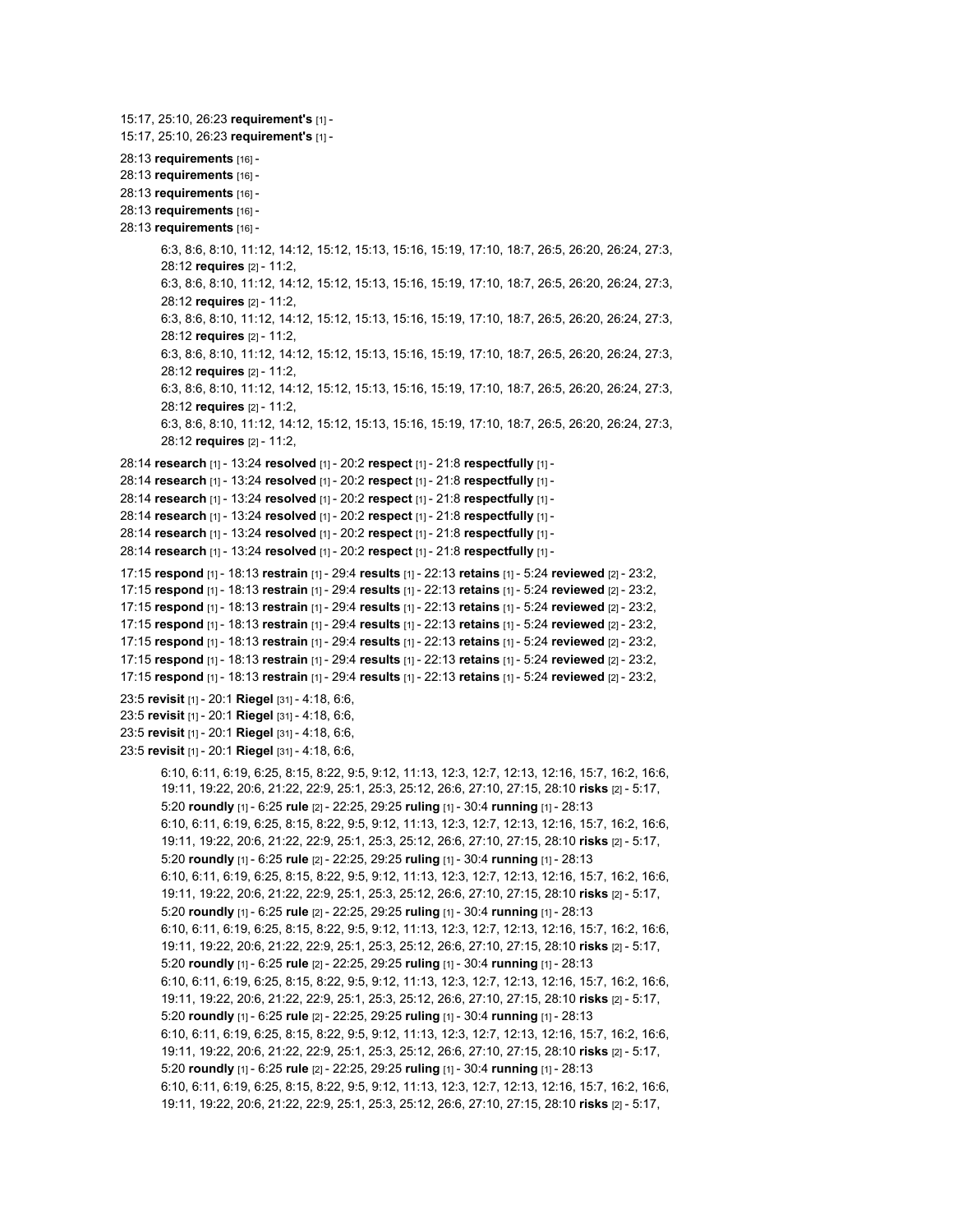5:20 **roundly** [1] - 6:25 **rule** [2] - 22:25, 29:25 **ruling** [1] - 30:4 **running** [1] - 28:13 6:10, 6:11, 6:19, 6:25, 8:15, 8:22, 9:5, 9:12, 11:13, 12:3, 12:7, 12:13, 12:16, 15:7, 16:2, 16:6, 19:11, 19:22, 20:6, 21:22, 22:9, 25:1, 25:3, 25:12, 26:6, 27:10, 27:15, 28:10 **risks** [2] - 5:17, 5:20 **roundly** [1] - 6:25 **rule** [2] - 22:25, 29:25 **ruling** [1] - 30:4 **running** [1] - 28:13 6:10, 6:11, 6:19, 6:25, 8:15, 8:22, 9:5, 9:12, 11:13, 12:3, 12:7, 12:13, 12:16, 15:7, 16:2, 16:6, 19:11, 19:22, 20:6, 21:22, 22:9, 25:1, 25:3, 25:12, 26:6, 27:10, 27:15, 28:10 **risks** [2] - 5:17, 5:20 **roundly** [1] - 6:25 **rule** [2] - 22:25, 29:25 **ruling** [1] - 30:4 **running** [1] - 28:13 6:10, 6:11, 6:19, 6:25, 8:15, 8:22, 9:5, 9:12, 11:13, 12:3, 12:7, 12:13, 12:16, 15:7, 16:2, 16:6, 19:11, 19:22, 20:6, 21:22, 22:9, 25:1, 25:3, 25:12, 26:6, 27:10, 27:15, 28:10 **risks** [2] - 5:17, 5:20 **roundly** [1] - 6:25 **rule** [2] - 22:25, 29:25 **ruling** [1] - 30:4 **running** [1] - 28:13 6:10, 6:11, 6:19, 6:25, 8:15, 8:22, 9:5, 9:12, 11:13, 12:3, 12:7, 12:13, 12:16, 15:7, 16:2, 16:6, 19:11, 19:22, 20:6, 21:22, 22:9, 25:1, 25:3, 25:12, 26:6, 27:10, 27:15, 28:10 **risks** [2] - 5:17, 5:20 **roundly** [1] - 6:25 **rule** [2] - 22:25, 29:25 **ruling** [1] - 30:4 **running** [1] - 28:13 6:10, 6:11, 6:19, 6:25, 8:15, 8:22, 9:5, 9:12, 11:13, 12:3, 12:7, 12:13, 12:16, 15:7, 16:2, 16:6, 19:11, 19:22, 20:6, 21:22, 22:9, 25:1, 25:3, 25:12, 26:6, 27:10, 27:15, 28:10 **risks** [2] - 5:17, 5:20 **roundly** [1] - 6:25 **rule** [2] - 22:25, 29:25 **ruling** [1] - 30:4 **running** [1] - 28:13 **S**

**S**

**S S S S safe** [1] - 5:16 **safety** [10] - 4:17, **safe** [1] - 5:16 **safety** [10] - 4:17, **safe** [1] - 5:16 **safety** [10] - 4:17, **safe** [1] - 5:16 **safety** [10] - 4:17, **safe** [1] - 5:16 **safety** [10] - 4:17, 5:22, 6:12, 7:19, 9:6, 16:21, 25:5, 25:9, 25:16, 26:3 **sale** [3] - 25:19, 25:24, 5:22, 6:12, 7:19, 9:6, 16:21, 25:5, 25:9, 25:16, 26:3 **sale** [3] - 25:19, 25:24, 5:22, 6:12, 7:19, 9:6, 16:21, 25:5, 25:9, 25:16, 26:3 **sale** [3] - 25:19, 25:24, 5:22, 6:12, 7:19, 9:6, 16:21, 25:5, 25:9, 25:16, 26:3 **sale** [3] - 25:19, 25:24, 5:22, 6:12, 7:19, 9:6, 16:21, 25:5, 25:9, 25:16, 26:3 **sale** [3] - 25:19, 25:24, 5:22, 6:12, 7:19, 9:6, 16:21, 25:5, 25:9, 25:16, 26:3 **sale** [3] - 25:19, 25:24, 5:22, 6:12, 7:19, 9:6, 16:21, 25:5, 25:9, 25:16, 26:3 **sale** [3] - 25:19, 25:24, 5:22, 6:12, 7:19, 9:6, 16:21, 25:5, 25:9, 25:16, 26:3 **sale** [3] - 25:19, 25:24, 27:7 **sample** [1] - 20:23 **satisfied** [1] - 22:13 **scant** [1] - 21:3 **scope** [1] - 26:7 **seated** [1] - 3:3 **second** [1] - 28:2 **Section** [1] - 29:6 **see** [3] - 4:24, 12:6, 27:7 **sample** [1] - 20:23 **satisfied** [1] - 22:13 **scant** [1] - 21:3 **scope** [1] - 26:7 **seated** [1] - 3:3 **second** [1] - 28:2 **Section** [1] - 29:6 **see** [3] - 4:24, 12:6, 27:7 **sample** [1] - 20:23 **satisfied** [1] - 22:13 **scant** [1] - 21:3 **scope** [1] - 26:7 **seated** [1] - 3:3 **second** [1] - 28:2 **Section** [1] - 29:6 **see** [3] - 4:24, 12:6, 27:7 **sample** [1] - 20:23 **satisfied** [1] - 22:13 **scant** [1] - 21:3 **scope** [1] - 26:7 **seated** [1] - 3:3 **second** [1] - 28:2 **Section** [1] - 29:6 **see** [3] - 4:24, 12:6, 27:7 **sample** [1] - 20:23 **satisfied** [1] - 22:13 **scant** [1] - 21:3 **scope** [1] - 26:7 **seated** [1] - 3:3 **second** [1] - 28:2 **Section** [1] - 29:6

27:7 **sample** [1] - 20:23 **satisfied** [1] - 22:13 **scant** [1] - 21:3 **scope** [1] - 26:7 **seated** [1] - 3:3 **second** [1] - 28:2 **Section** [1] - 29:6 **see** [3] - 4:24, 12:6,

**see** [3] - 4:24, 12:6,

27:7 **sample** [1] - 20:23 **satisfied** [1] - 22:13 **scant** [1] - 21:3 **scope** [1] - 26:7 **seated** [1] - 3:3 **second** [1] - 28:2 **Section** [1] - 29:6 **see** [3] - 4:24, 12:6,

27:7 **sample** [1] - 20:23 **satisfied** [1] - 22:13 **scant** [1] - 21:3 **scope** [1] - 26:7 **seated** [1] - 3:3 **second** [1] - 28:2 **Section** [1] - 29:6 **see** [3] - 4:24, 12:6,

27:7 **sample** [1] - 20:23 **satisfied** [1] - 22:13 **scant** [1] - 21:3 **scope** [1] - 26:7 **seated** [1] - 3:3 **second** [1] - 28:2 **Section** [1] - 29:6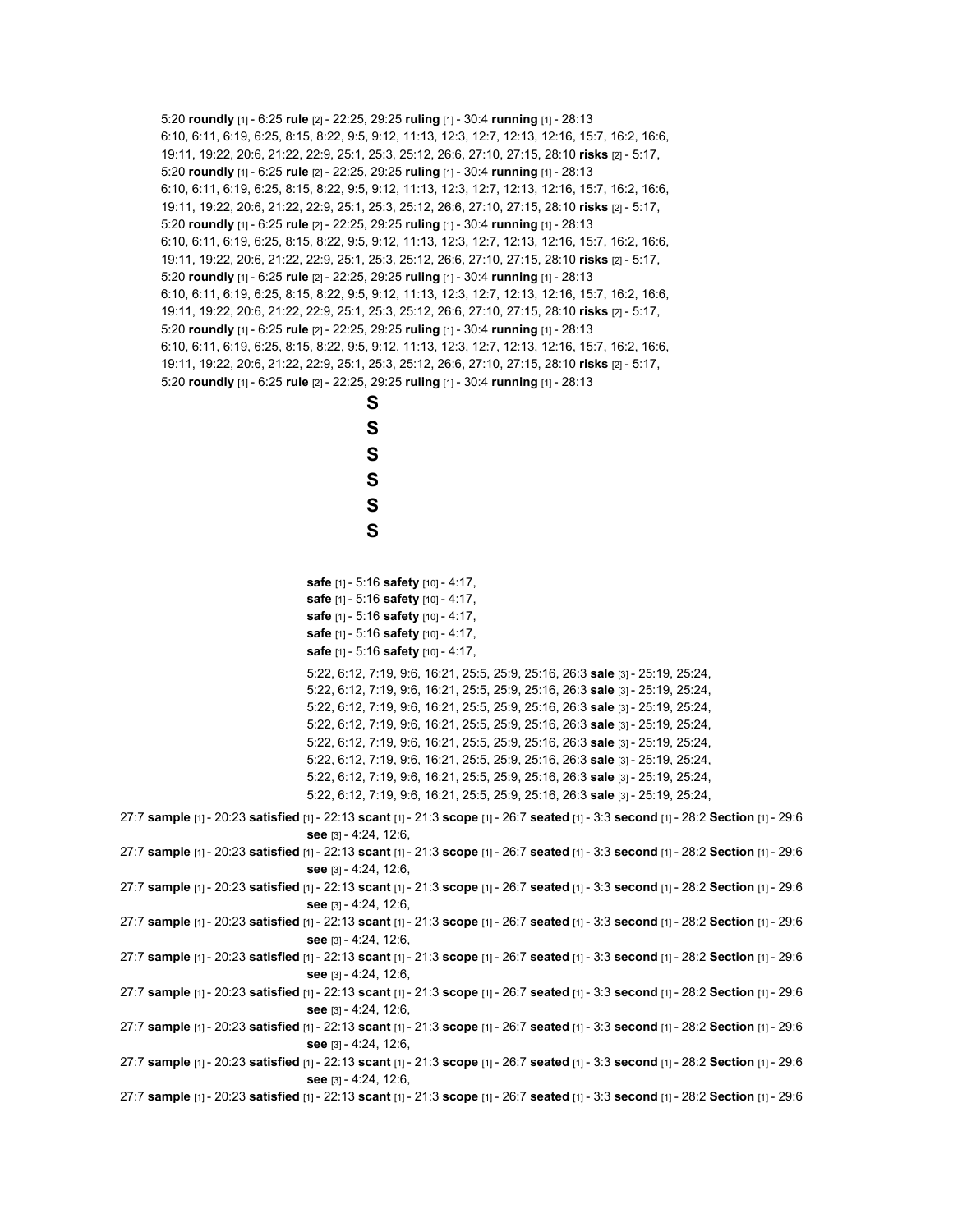```
see [3] - 4:24, 12:6,
27:7 sample [1] - 20:23 satisfied [1] - 22:13 scant [1] - 21:3 scope [1] - 26:7 seated [1] - 3:3 second [1] - 28:2 Section [1] - 29:6
                                    see [3] - 4:24, 12:6,
27:7 sample [1] - 20:23 satisfied [1] - 22:13 scant [1] - 21:3 scope [1] - 26:7 seated [1] - 3:3 second [1] - 28:2 Section [1] - 29:6
                                    see [3] - 4:24, 12:6,
27:7 sample [1] - 20:23 satisfied [1] - 22:13 scant [1] - 21:3 scope [1] - 26:7 seated [1] - 3:3 second [1] - 28:2 Section [1] - 29:6
                                    see [3] - 4:24, 12:6,
27:13 seek [2] - 16:7, 29:19 seeking [2] - 9:21,
27:13 seek [2] - 16:7, 29:19 seeking [2] - 9:21,
27:13 seek [2] - 16:7, 29:19 seeking [2] - 9:21,
27:13 seek [2] - 16:7, 29:19 seeking [2] - 9:21,
27:13 seek [2] - 16:7, 29:19 seeking [2] - 9:21,
27:13 seek [2] - 16:7, 29:19 seeking [2] - 9:21,
16:23 sense [1] - 19:21 separate [1] - 23:14 set [4] - 3:5, 11:12,
16:23 sense [1] - 19:21 separate [1] - 23:14 set [4] - 3:5, 11:12,
16:23 sense [1] - 19:21 separate [1] - 23:14 set [4] - 3:5, 11:12,
16:23 sense [1] - 19:21 separate [1] - 23:14 set [4] - 3:5, 11:12,
16:23 sense [1] - 19:21 separate [1] - 23:14 set [4] - 3:5, 11:12,
16:23 sense [1] - 19:21 separate [1] - 23:14 set [4] - 3:5, 11:12,
16:23 sense [1] - 19:21 separate [1] - 23:14 set [4] - 3:5, 11:12,
16:23 sense [1] - 19:21 separate [1] - 23:14 set [4] - 3:5, 11:12,
16:23 sense [1] - 19:21 separate [1] - 23:14 set [4] - 3:5, 11:12,
16:23 sense [1] - 19:21 separate [1] - 23:14 set [4] - 3:5, 11:12,
24:24, 27:18 seven [3] - 12:1, 12:9,
24:24, 27:18 seven [3] - 12:1, 12:9,
24:24, 27:18 seven [3] - 12:1, 12:9,
24:24, 27:18 seven [3] - 12:1, 12:9,
14:21 several [2] - 23:5,
14:21 several [2] - 23:5,
14:21 several [2] - 23:5,
14:21 several [2] - 23:5,
14:21 several [2] - 23:5,
23:14 shall [1] - 29:5 Shiley [5] - 19:17,
23:14 shall [1] - 29:5 Shiley [5] - 19:17,
23:14 shall [1] - 29:5 Shiley [5] - 19:17,
23:14 shall [1] - 29:5 Shiley [5] - 19:17,
23:14 shall [1] - 29:5 Shiley [5] - 19:17,
23:14 shall [1] - 29:5 Shiley [5] - 19:17,
23:14 shall [1] - 29:5 Shiley [5] - 19:17,
23:14 shall [1] - 29:5 Shiley [5] - 19:17,
                                    19:24, 20:1, 20:5, 20:16 shopped [1] - 15:3 shopping [1] - 13:11 short [3] - 14:25, 30:2,
                                    19:24, 20:1, 20:5, 20:16 shopped [1] - 15:3 shopping [1] - 13:11 short [3] - 14:25, 30:2,
                                    19:24, 20:1, 20:5, 20:16 shopped [1] - 15:3 shopping [1] - 13:11 short [3] - 14:25, 30:2,
                                    19:24, 20:1, 20:5, 20:16 shopped [1] - 15:3 shopping [1] - 13:11 short [3] - 14:25, 30:2,
                                    19:24, 20:1, 20:5, 20:16 shopped [1] - 15:3 shopping [1] - 13:11 short [3] - 14:25, 30:2,
                                    19:24, 20:1, 20:5, 20:16 shopped [1] - 15:3 shopping [1] - 13:11 short [3] - 14:25, 30:2,
                                    19:24, 20:1, 20:5, 20:16 shopped [1] - 15:3 shopping [1] - 13:11 short [3] - 14:25, 30:2,
30:5 shortcomings [1] -
30:5 shortcomings [1] -
30:5 shortcomings [1] -
30:5 shortcomings [1] -
11:16 show [1] - 12:4 shows [1] - 27:8 sides [2] - 23:2, 30:8 significance [3] -
11:16 show [1] - 12:4 shows [1] - 27:8 sides [2] - 23:2, 30:8 significance [3] -
11:16 show [1] - 12:4 shows [1] - 27:8 sides [2] - 23:2, 30:8 significance [3] -
11:16 show [1] - 12:4 shows [1] - 27:8 sides [2] - 23:2, 30:8 significance [3] -
11:16 show [1] - 12:4 shows [1] - 27:8 sides [2] - 23:2, 30:8 significance [3] -
```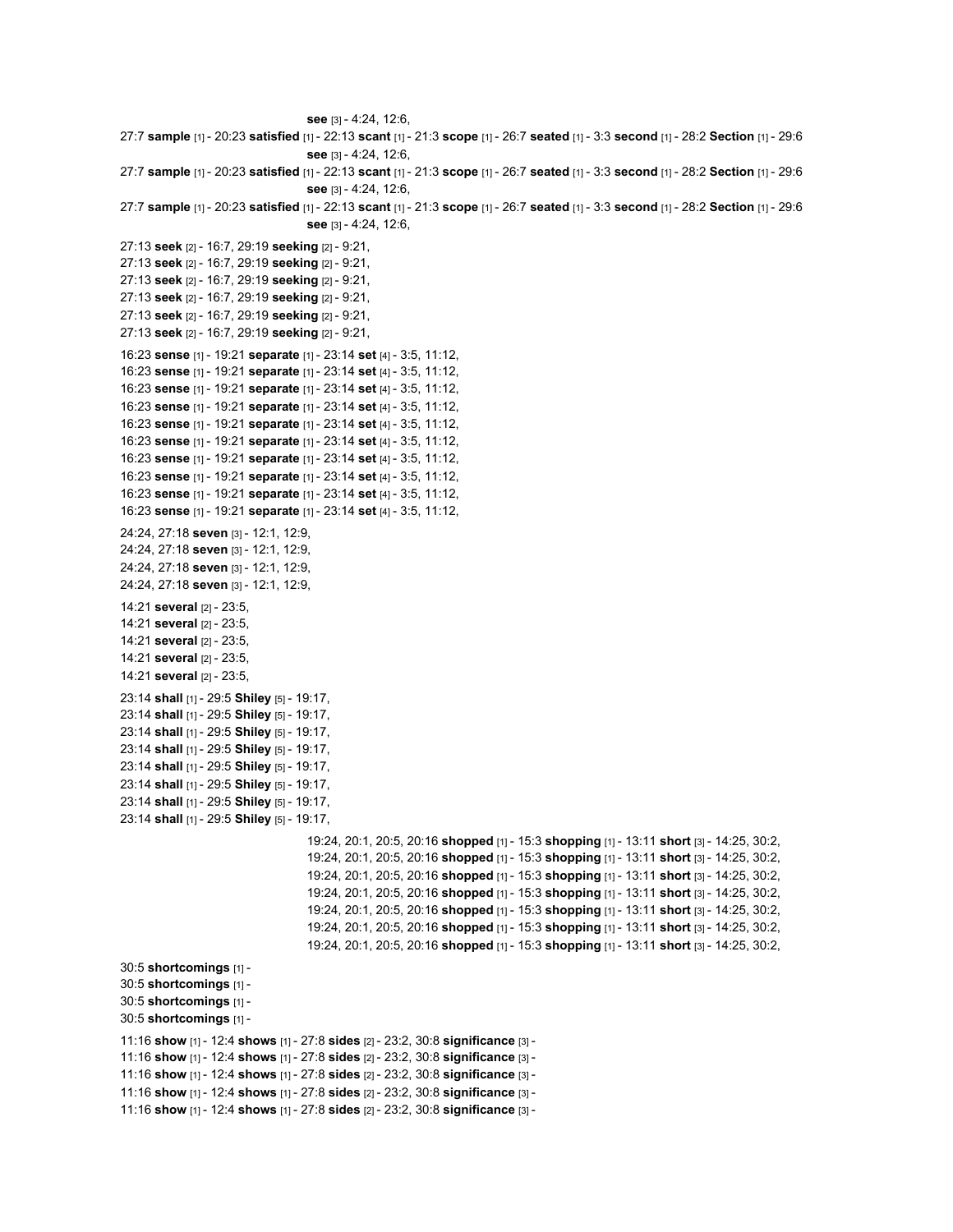11:16 **show** [1] - 12:4 **shows** [1] - 27:8 **sides** [2] - 23:2, 30:8 **significance** [3] - 11:16 **show** [1] - 12:4 **shows** [1] - 27:8 **sides** [2] - 23:2, 30:8 **significance** [3] - 11:16 **show** [1] - 12:4 **shows** [1] - 27:8 **sides** [2] - 23:2, 30:8 **significance** [3] - 11:16 **show** [1] - 12:4 **shows** [1] - 27:8 **sides** [2] - 23:2, 30:8 **significance** [3] - 5:10, 6:10, 21:10 **significant** [1] - 6:5 **similar** [1] - 11:11 **simply** [4] - 8:13, 5:10, 6:10, 21:10 **significant** [1] - 6:5 **similar** [1] - 11:11 **simply** [4] - 8:13, 5:10, 6:10, 21:10 **significant** [1] - 6:5 **similar** [1] - 11:11 **simply** [4] - 8:13, 5:10, 6:10, 21:10 **significant** [1] - 6:5 **similar** [1] - 11:11 **simply** [4] - 8:13, 5:10, 6:10, 21:10 **significant** [1] - 6:5 **similar** [1] - 11:11 **simply** [4] - 8:13, 5:10, 6:10, 21:10 **significant** [1] - 6:5 **similar** [1] - 11:11 **simply** [4] - 8:13, 5:10, 6:10, 21:10 **significant** [1] - 6:5 **similar** [1] - 11:11 **simply** [4] - 8:13, 14:17, 18:8, 29:12 **six** [1] - 7:2 **slightly** [1] - 24:19 **so-called** [3] - 5:8, 14:17, 18:8, 29:12 **six** [1] - 7:2 **slightly** [1] - 24:19 **so-called** [3] - 5:8, 14:17, 18:8, 29:12 **six** [1] - 7:2 **slightly** [1] - 24:19 **so-called** [3] - 5:8, 14:17, 18:8, 29:12 **six** [1] - 7:2 **slightly** [1] - 24:19 **so-called** [3] - 5:8, 14:17, 18:8, 29:12 **six** [1] - 7:2 **slightly** [1] - 24:19 **so-called** [3] - 5:8, 14:17, 18:8, 29:12 **six** [1] - 7:2 **slightly** [1] - 24:19 **so-called** [3] - 5:8, 23:6, 24:13 **socket** [1] - 28:3 **sometimes** [1] - 21:7 **somewhat** [1] - 22:2 **sorry** [1] - 8:20 **sort** [2] - 12:6, 22:25 **sought** [1] - 30:3 **specific** [4] - 8:1, 8:8, 23:6, 24:13 **socket** [1] - 28:3 **sometimes** [1] - 21:7 **somewhat** [1] - 22:2 **sorry** [1] - 8:20 **sort** [2] - 12:6, 22:25 **sought** [1] - 30:3 **specific** [4] - 8:1, 8:8, 23:6, 24:13 **socket** [1] - 28:3 **sometimes** [1] - 21:7 **somewhat** [1] - 22:2 **sorry** [1] - 8:20 **sort** [2] - 12:6, 22:25 **sought** [1] - 30:3 **specific** [4] - 8:1, 8:8, 23:6, 24:13 **socket** [1] - 28:3 **sometimes** [1] - 21:7 **somewhat** [1] - 22:2 **sorry** [1] - 8:20 **sort** [2] - 12:6, 22:25 **sought** [1] - 30:3 **specific** [4] - 8:1, 8:8, 23:6, 24:13 **socket** [1] - 28:3 **sometimes** [1] - 21:7 **somewhat** [1] - 22:2 **sorry** [1] - 8:20 **sort** [2] - 12:6, 22:25 **sought** [1] - 30:3 **specific** [4] - 8:1, 8:8, 23:6, 24:13 **socket** [1] - 28:3 **sometimes** [1] - 21:7 **somewhat** [1] - 22:2 **sorry** [1] - 8:20 **sort** [2] - 12:6, 22:25 **sought** [1] - 30:3 **specific** [4] - 8:1, 8:8, 23:6, 24:13 **socket** [1] - 28:3 **sometimes** [1] - 21:7 **somewhat** [1] - 22:2 **sorry** [1] - 8:20 **sort** [2] - 12:6, 22:25 **sought** [1] - 30:3 **specific** [4] - 8:1, 8:8, 23:6, 24:13 **socket** [1] - 28:3 **sometimes** [1] - 21:7 **somewhat** [1] - 22:2 **sorry** [1] - 8:20 **sort** [2] - 12:6, 22:25 **sought** [1] - 30:3 **specific** [4] - 8:1, 8:8, Case 2:09-cv-00078-SEH Document 39 Filed 05/14/10 Page 36 of 37 5 12:20, 25:11 **specifically** [5] - 7:2, 15:22, 16:16, 19:6, 23:22 **spend** [1] - 5:5 **spending** [1] - 4:23 **spoken** [2] - 30:10, 30:11 **stand** [1] - 22:4 **standards** [1] - 7:25 **standing** [2] - 18:15, 29:15 **start** [1] - 24:24 **started** [2] - 3:8, 22:11 **starting** [1] - 23:12 **State** [1] - 26:22 **state** [35] - 11:14, 11:15, 12:3, 12:15, 12:22, 12:25, 13:1, 13:7, 13:15, 13:21, 14:3, 14:11, 14:15, 14:16, 15:6, 15:12, 15:15, 16:4, 16:7, 16:9, 16:18, 16:23, 17:8, 18:6, 18:9, 25:22, 26:19, 26:22, 27:1, 27:17, 28:12, 28:20 **statement** [2] - 11:23, 12:9 **statements** [2] - 27:6, 27:24 **States** [5] - 11:13, 24:25, 29:6, 30:10 **statute** [1] - 26:3 **statutory** [1] - 16:15 **step** [1] - 4:12 **still** [2] - 6:9, 11:11 **stops** [1] - 9:1 **strict** [2] - 25:17, 25:23 **Stryker** [1] - 14:11 **submit** [9] - 4:15, 8:11, 9:7, 9:24, 10:11, 12:1, 18:23, 20:8, 22:6 **submitted** [1] - 6:17 **subsequent** [1] - 20:4 **substantially** [1] - 15:13 **substantive** [2] - 9:8, 21:22 **sue** [1] - 29:10 **suffered** [1] - 18:6 **sufficiently** [2] - 14:19, 15:6 **suggest** [1] - 22:4 **suggesting** [2] - 21:14, 21:17 **suggestions** [1] - 29:24 **suing** [1] - 23:18 **suit** [1] - 29:2 **sum** [1] -

0:5 **supplemental** [2] -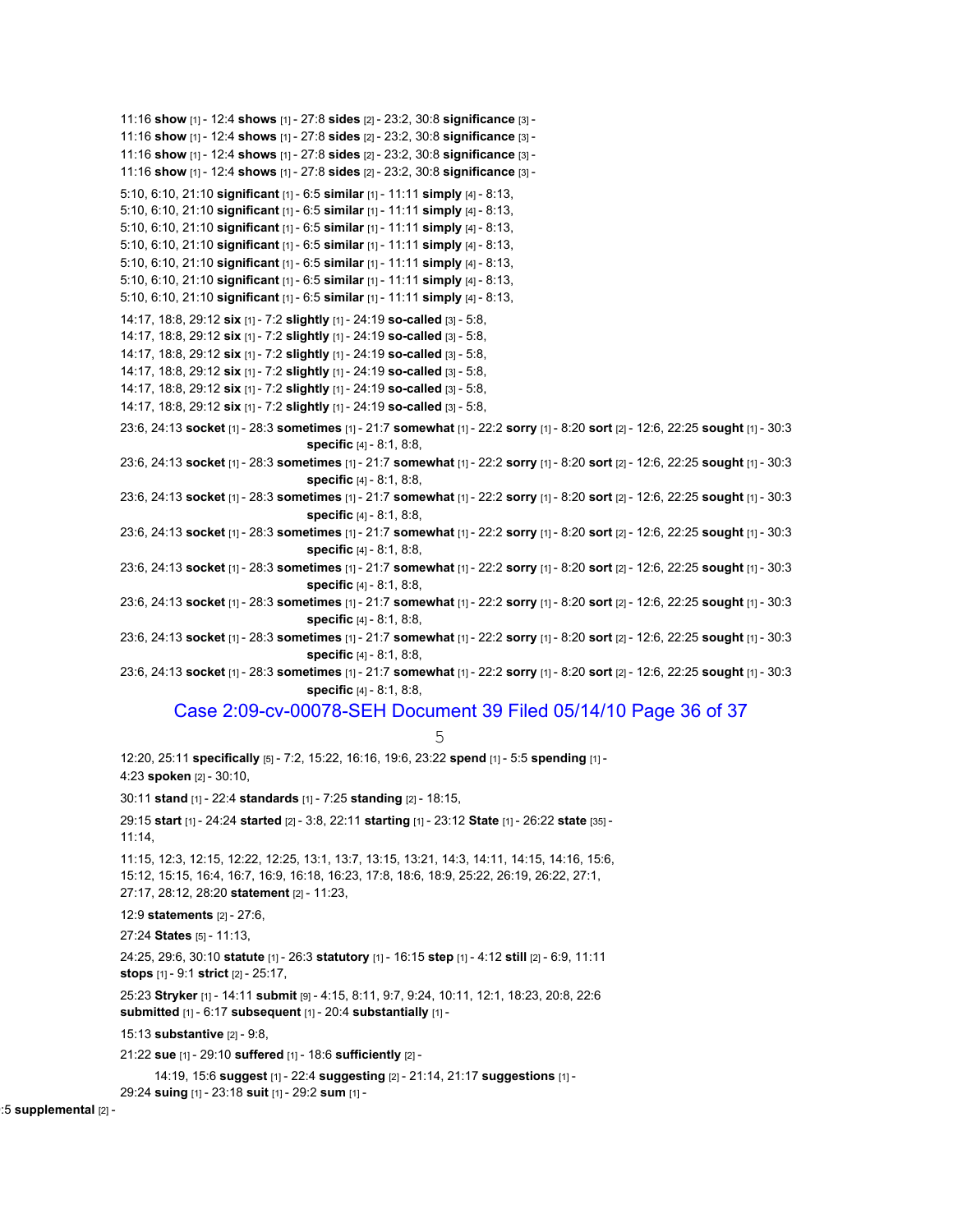6:17, 23:6 **Supreme** [12] - 4:22, 2:12, 13:13, 16:3, 21:6, 24:25, 28:21, 30:10 **surgery** [1] - 18:4

26:4 **System** [2] - 4:4, 4:6

- 26:18 **test** [1] - 25:18 **testing** [1] - 25:24 **THE** [10] - 3:3, 3:8, 7:20, 18:12, 20:25, 22:22 **theme** [1] - 23:15 **they've** [1] - 7:5 **Third** [5] -

:16 **Three** [6] - 8:19, 24:2, 24:4, 26:1, 27:20, 27:22 **tied** [4] - 19:16,

22:19, 24:8 **time-intensive** [1] - 5:2 **today** [3] - 11:16, 13:4, 22:4 **took** [1] - 29:18 **top** [2] - 7:1, 10:4 **topic** [1] -

 $:12,$ 

13:17, 19:5 **tort-based** [1] - 12:10 **touches** [1] - 5:22, 15:24 **Trident** [9] - 4:4, 4:6, 6:15, 12:11, 12:18, 13:13, 16:11, ] - 13:15 **tried** [1] - 20:21 **troubling** [1] - 22:5 **true** [1] - 20:14 **try** [2] - 8:5,

**trying** [2] - 17:6, 18:6 **turn** [5] - 3:22, 23:12, 23:22, 26:5, 27:21 **turning** [1] - 6:15 **twenty** [1] - 15:15 **twenty-one** [1] - 15:15 **Two** [3] - 23:23, 25:25, **trying** [2] - 17:6, 18:6 **turn** [5] - 3:22, 23:12, 23:22, 26:5, 27:21 **turning** [1] - 6:15 **twenty** [1] - 15:15 **twenty-one** [1] - 15:15 **Two** [3] - 23:23, 25:25, **trying** [2] - 17:6, 18:6 **turn** [5] - 3:22, 23:12, 23:22, 26:5, 27:21 **turning** [1] - 6:15 **twenty** [1] - 15:15 **twenty-one** [1] - 15:15 **Two** [3] - 23:23, 25:25, 27:18 **Twombly** [3] - 7:4, 27:18 **Twombly** [3] - 7:4, 27:18 **Twombly** [3] - 7:4, 10:21, 11:1 **type** [5] - 8:16, 19:24, 10:21, 11:1 **type** [5] - 8:16, 19:24, 26:2, 27:9, 27:14 **types** [1] - 25:8**U** 26:2, 27:9, 27:14 **types** [1] - 25:8**U** 26:2, 27:9, 27:14 **types** [1] - 25:8**U U.S** [1] - 16:3 **ultimately** [2] - 20:1, **U.S** [1] - 16:3 **ultimately** [2] - 20:1, **U.S** [1] - 16:3 **ultimately** [2] - 20:1, 21:16 **umbrella** [1] - 26:2 **under** [8] - 9:23, 10:2, 12:3, 16:15, 18:6, 18:8, 24:15, 26:2 **undergo** [1] - 18:4 **unfair** [3] - 15:18,

21:16 **umbrella** [1] - 26:2 **under** [8] - 9:23, 10:2, 12:3, 16:15, 18:6, 18:8, 24:15, 26:2 **undergo** [1] - 18:4 **unfair** [3] - 15:18,

21:16 **umbrella** [1] - 26:2 **under** [8] - 9:23, 10:2, 12:3, 16:15, 18:6, 18:8, 24:15, 26:2 **undergo** [1] - 18:4 **unfair** [3] - 15:18,

> 15:22, 15:24 **unfortunately** [1] - 15:22, 15:24 **unfortunately** [1] -

17:2 **Uniform** [1] - 24:5 **uniform** [1] - 15:25 **United** [5] - 11:13, 17:2 **Uniform** [1] - 24:5 **uniform** [1] - 15:25 **United** [5] - 11:13,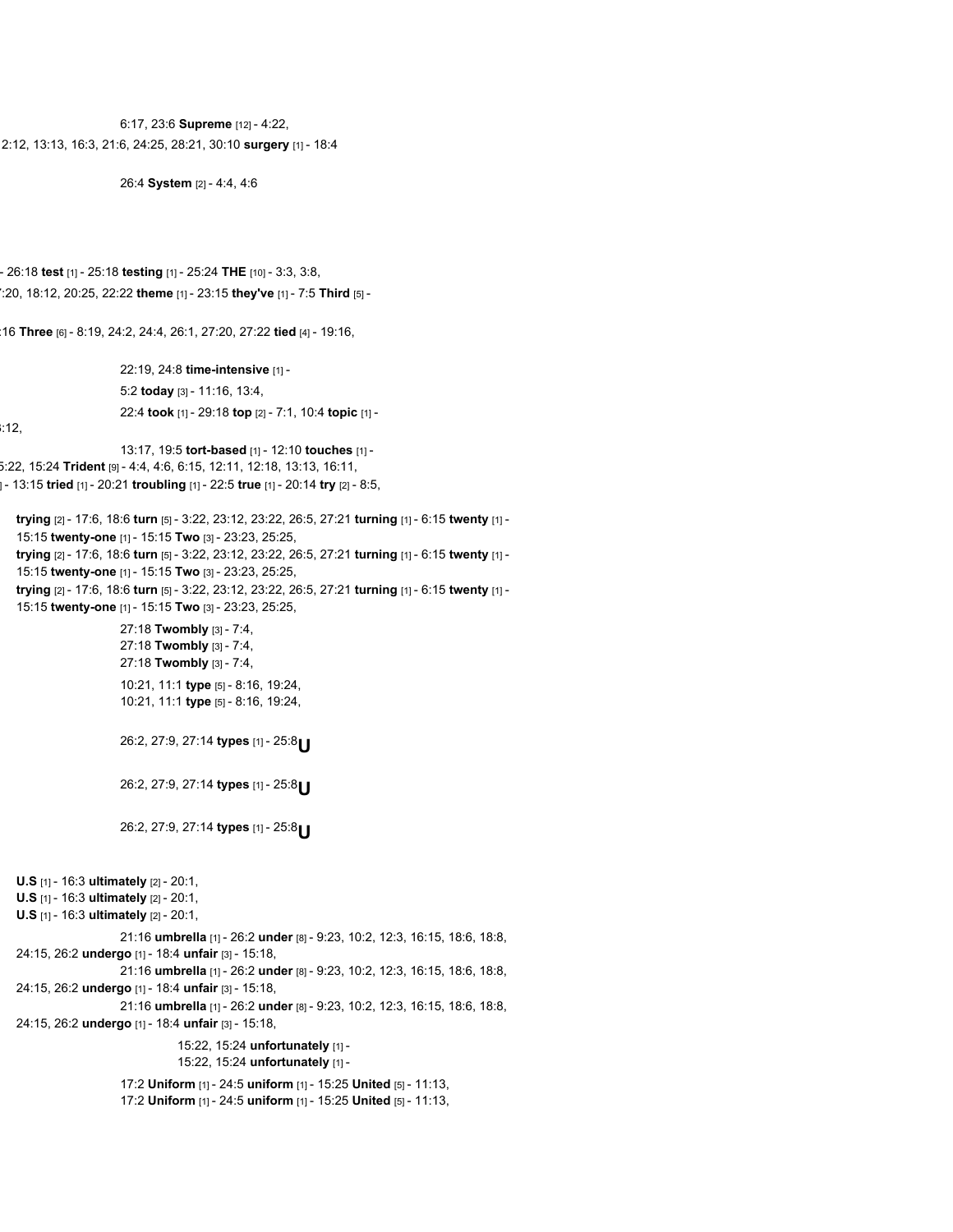```
17:2 Uniform [1] - 24:5 uniform [1] - 15:25 United [5] - 11:13,
                    17:2 Uniform [1] - 24:5 uniform [1] - 15:25 United [5] - 11:13,
                    17:2 Uniform [1] - 24:5 uniform [1] - 15:25 United [5] - 11:13,
24:25, 29:5, 29:6, 30:9 unless [1] - 22:7 unsafe [1] - 6:7 up [7] - 5:20, 10:1,
24:25, 29:5, 29:6, 30:9 unless [1] - 22:7 unsafe [1] - 6:7 up [7] - 5:20, 10:1,
24:25, 29:5, 29:6, 30:9 unless [1] - 22:7 unsafe [1] - 6:7 up [7] - 5:20, 10:1,
10:20, 11:18, 16:1, 18:25, 27:8 urge [1] - 7:7V
10:20, 11:18, 16:1, 18:25, 27:8 urge [1] - 7:7V
10:20, 11:18, 16:1, 18:25, 27:8 urge [1] - 7:7V
10:20, 11:18, 16:1, 18:25, 27:8 urge [1] - 7:7V
10:20, 11:18, 16:1, 18:25, 27:8 urge [1] - 7:7V
Van [6] - 3:6, 14:24,
Van [6] - 3:6, 14:24,
17:13, 23:16, 23:18, 28:5 various [1] - 21:2 versus [3] - 3:6, 13:5,
17:13, 23:16, 23:18, 28:5 various [1] - 21:2 versus [3] - 3:6, 13:5,
17:13, 23:16, 23:18, 28:5 various [1] - 21:2 versus [3] - 3:6, 13:5,
                    14:11 view [4] - 10:22,
                    14:11 view [4] - 10:22,
                    14:11 view [4] - 10:22,
                    26:14, 28:21, 29:23 vigilant [2] - 6:4, 6:5 violate [3] - 16:17,
                    26:14, 28:21, 29:23 vigilant [2] - 6:4, 6:5 violate [3] - 16:17,
                    26:14, 28:21, 29:23 vigilant [2] - 6:4, 6:5 violate [3] - 16:17,
                    18:8 violates [4] - 11:14,
                    18:8 violates [4] - 11:14,
                    18:8 violates [4] - 11:14,
                    16:8, 16:18 violation [4] - 6:2,
                    16:8, 16:18 violation [4] - 6:2,
                            16:8, 17:11, 18:9 violations [4] - 23:17,
                            16:8, 17:11, 18:9 violations [4] - 23:17,
                             23:19, 29:4, 29:10
                             23:19, 29:4, 29:10
                             23:19, 29:4, 29:10
                                      W
                                      W
                                      W
                           wants [4] - 15:8, 18:3,
                           wants [4] - 15:8, 18:3,
                           wants [4] - 15:8, 18:3,
                    22:11, 22:13 warrantees [1] - 8:18 warranties [2] - 9:3,
                    22:11, 22:13 warrantees [1] - 8:18 warranties [2] - 9:3,
                    22:11, 22:13 warrantees [1] - 8:18 warranties [2] - 9:3,
                    22:11, 22:13 warrantees [1] - 8:18 warranties [2] - 9:3,
```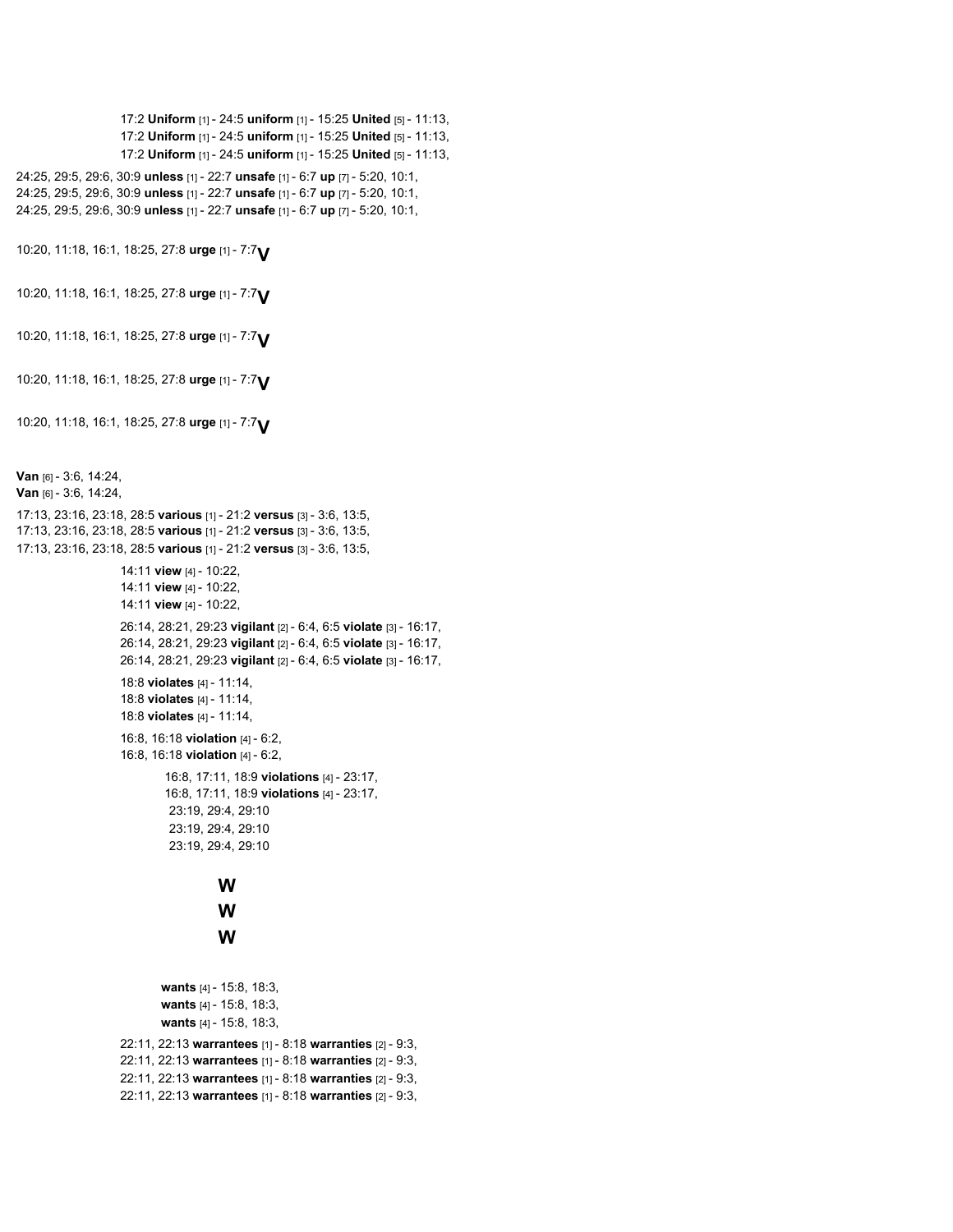22:11, 22:13 **warrantees** [1] - 8:18 **warranties** [2] - 9:3,

22:11, 22:13 **warrantees** [1] - 8:18 **warranties** [2] - 9:3,

- 22:11, 22:13 **warrantees** [1] 8:18 **warranties** [2] 9:3,
- 13:8 **warranty** [22] 8:21, 14:4, 14:9, 19:9, 19:15, 19:18, 20:7, 20:18, 24:2, 24:3, 25:17, 25:25, 27:1, 27:2, 27:19, 27:21, 27:23, 28:4, 28:8, 28:15 **weeks** [1] - 21:20 **weigh** [1] - 5:21 **withdraw** [1] - 6:6 **words** [2] - 8:2, 16:10 **writing** [1] - 22:7
- 13:8 **warranty** [22] 8:21, 14:4, 14:9, 19:9, 19:15, 19:18, 20:7, 20:18, 24:2, 24:3, 25:17, 25:25, 27:1, 27:2, 27:19, 27:21, 27:23, 28:4, 28:8, 28:15 **weeks** [1] - 21:20 **weigh** [1] - 5:21 **withdraw** [1] - 6:6 **words** [2] - 8:2, 16:10 **writing** [1] - 22:7
- 13:8 **warranty** [22] 8:21, 14:4, 14:9, 19:9, 19:15, 19:18, 20:7, 20:18, 24:2, 24:3, 25:17, 25:25, 27:1, 27:2, 27:19, 27:21, 27:23, 28:4, 28:8, 28:15 **weeks** [1] - 21:20 **weigh** [1] - 5:21 **withdraw** [1] - 6:6 **words** [2] - 8:2, 16:10 **writing** [1] - 22:7
- 13:8 **warranty** [22] 8:21, 14:4, 14:9, 19:9, 19:15, 19:18, 20:7, 20:18, 24:2, 24:3, 25:17, 25:25, 27:1, 27:2, 27:19, 27:21, 27:23, 28:4, 28:8, 28:15 **weeks** [1] - 21:20 **weigh** [1] - 5:21 **withdraw** [1] - 6:6 **words** [2] - 8:2, 16:10 **writing** [1] - 22:7
- 13:8 **warranty** [22] 8:21, 14:4, 14:9, 19:9, 19:15, 19:18, 20:7, 20:18, 24:2, 24:3, 25:17, 25:25, 27:1, 27:2, 27:19, 27:21, 27:23, 28:4, 28:8, 28:15 **weeks** [1] - 21:20 **weigh** [1] - 5:21 **withdraw** [1] - 6:6 **words** [2] - 8:2, 16:10 **writing** [1] - 22:7
- 13:8 **warranty** [22] 8:21, 14:4, 14:9, 19:9, 19:15, 19:18, 20:7, 20:18, 24:2, 24:3, 25:17, 25:25, 27:1, 27:2, 27:19, 27:21, 27:23, 28:4, 28:8, 28:15 **weeks** [1] - 21:20 **weigh** [1] - 5:21 **withdraw** [1] - 6:6 **words** [2] - 8:2, 16:10 **writing** [1] - 22:7
- 13:8 **warranty** [22] 8:21, 14:4, 14:9, 19:9, 19:15, 19:18, 20:7, 20:18, 24:2, 24:3, 25:17, 25:25, 27:1, 27:2, 27:19, 27:21, 27:23, 28:4, 28:8, 28:15 **weeks** [1] - 21:20 **weigh** [1] - 5:21 **withdraw** [1] - 6:6 **words** [2] - 8:2, 16:10 **writing** [1] - 22:7
- 13:8 **warranty** [22] 8:21, 14:4, 14:9, 19:9, 19:15, 19:18, 20:7, 20:18, 24:2, 24:3, 25:17, 25:25, 27:1, 27:2, 27:19, 27:21, 27:23, 28:4, 28:8, 28:15 **weeks** [1] - 21:20 **weigh** [1] - 5:21 **withdraw** [1] - 6:6 **words** [2] - 8:2, 16:10 **writing** [1] - 22:7
- 13:8 **warranty** [22] 8:21, 14:4, 14:9, 19:9, 19:15, 19:18, 20:7, 20:18, 24:2, 24:3, 25:17, 25:25, 27:1, 27:2, 27:19, 27:21, 27:23, 28:4, 28:8, 28:15 **weeks** [1] - 21:20 **weigh** [1] - 5:21 **withdraw** [1] - 6:6 **words** [2] - 8:2, 16:10 **writing** [1] - 22:7
- 13:8 **warranty** [22] 8:21, 14:4, 14:9, 19:9, 19:15, 19:18, 20:7, 20:18, 24:2, 24:3, 25:17, 25:25, 27:1, 27:2, 27:19, 27:21, 27:23, 28:4, 28:8, 28:15 **weeks** [1] - 21:20 **weigh** [1] - 5:21 **withdraw** [1] - 6:6 **words** [2] - 8:2, 16:10 **writing** [1] - 22:7
- 13:8 **warranty** [22] 8:21, 14:4, 14:9, 19:9, 19:15, 19:18, 20:7, 20:18, 24:2, 24:3, 25:17, 25:25, 27:1, 27:2, 27:19, 27:21, 27:23, 28:4, 28:8, 28:15 **weeks** [1] - 21:20 **weigh** [1] - 5:21 **withdraw** [1] - 6:6 **words** [2] - 8:2, 16:10 **writing** [1] - 22:7
- 13:8 **warranty** [22] 8:21, 14:4, 14:9, 19:9, 19:15, 19:18, 20:7, 20:18, 24:2, 24:3, 25:17, 25:25, 27:1, 27:2, 27:19, 27:21, 27:23, 28:4, 28:8, 28:15 **weeks** [1] - 21:20 **weigh** [1] - 5:21 **withdraw** [1] - 6:6 **words** [2] - 8:2, 16:10 **writing** [1] - 22:7

```
Y
                   Y
                   Y
       year [3] - 5:2, 13:19,
       year [3] - 5:2, 13:19,
       year [3] - 5:2, 13:19,
14:25 years [1] - 4:21 yesterday [2] - 13:9,
14:25 years [1] - 4:21 yesterday [2] - 13:9,
14:25 years [1] - 4:21 yesterday [2] - 13:9,
14:25 years [1] - 4:21 yesterday [2] - 13:9,
14:25 years [1] - 4:21 yesterday [2] - 13:9,
         19:3
         19:3
         19:3
```